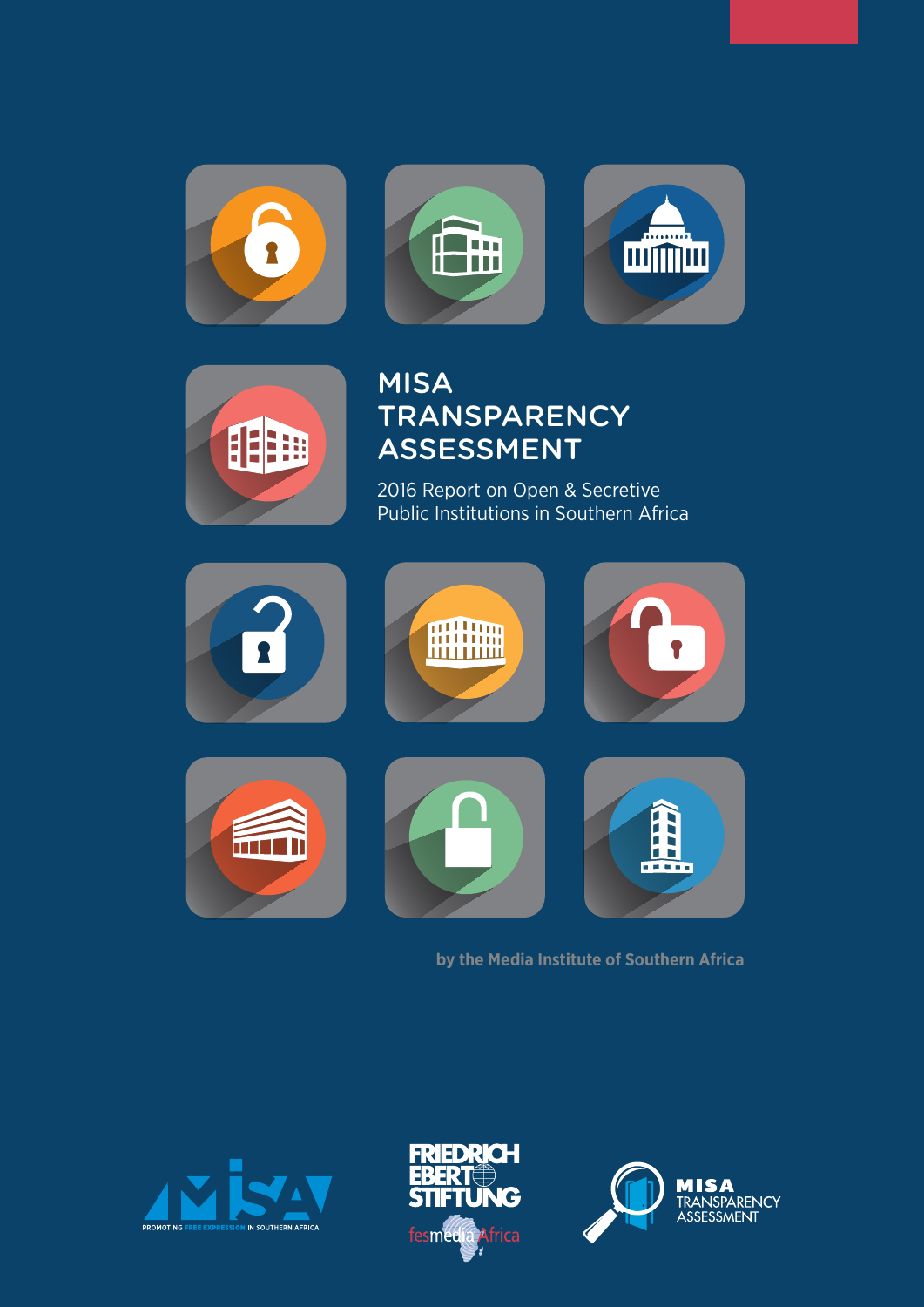

**© 2016 Media Institute of Southern Africa**  MISA Regional Secretariat P/B 13386, Windhoek Namibia Tel: +26461232975 E-mail: info@misa.org www.misa.org.

#### **A project supported by:**

Friedrich-Ebert-Stiftung (FES) fesmedia Africa Windhoek, Namibia Tel: +264 (0)61 417500 E-mail: info@fesmedia.org www.fesmedia-africa.org

"Public bodies hold information not for themselves but as custodians of the public good and everyone has the right to access information…"

African Charter on Human & Peoples Rights

The African Platform on Access to Information www.africanplatform.org

No part of this report may be reproduced or transmitted without the permission of the Media Institute of Southern Africa. Permission has been granted to Friedrich Ebert Stiftung to reprint the reports in their original unaltered published form.

Editor/Coordinator: Jennifer Ido Copy Editor: Auriel Mgbangson Portuguese Editor: Rui Correia Layout: Clara Schnack

ISBN: 978-99945-77-42-2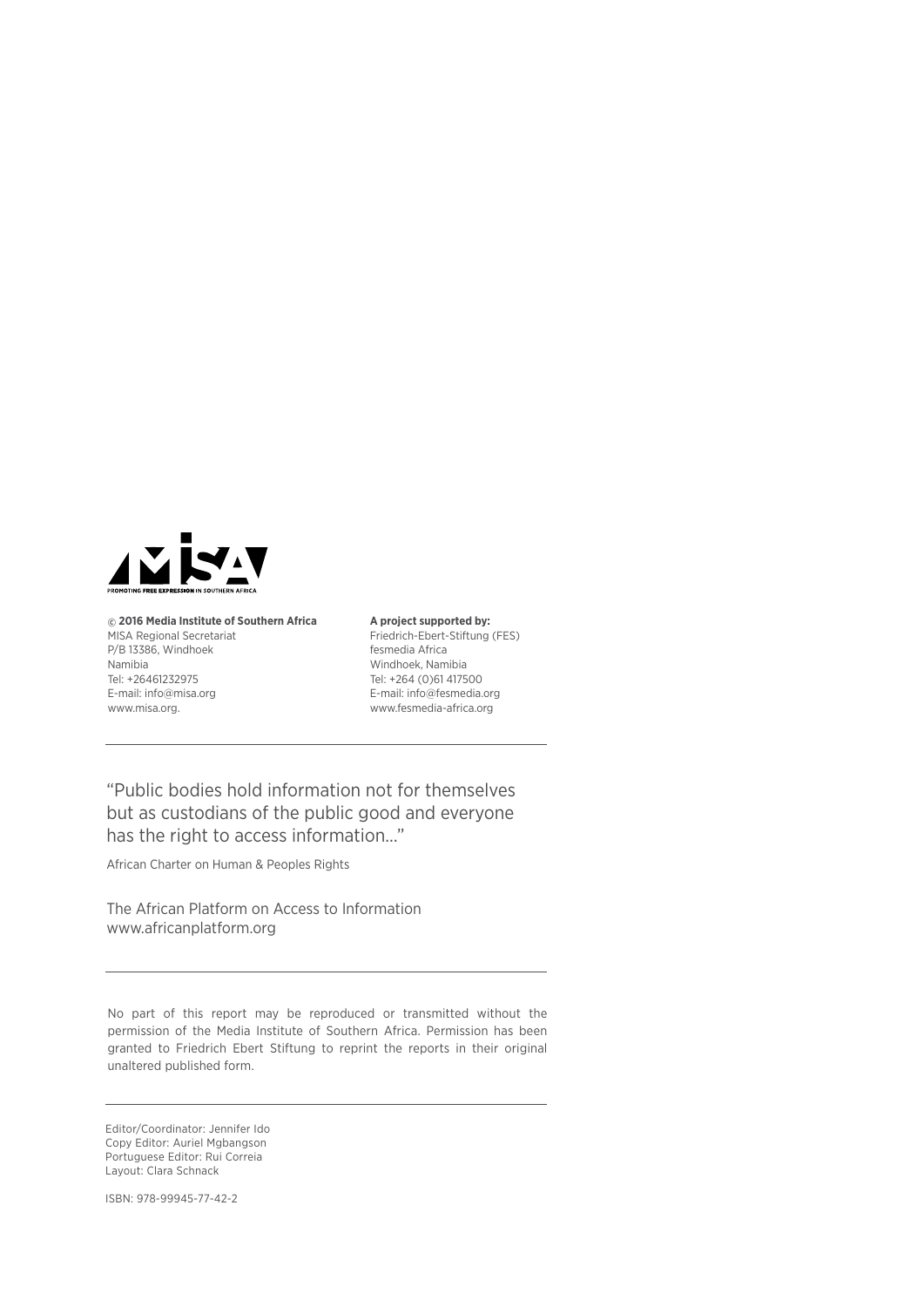

# MISA **TRANSPARENCY** Assessment

2016 Report on Open & Secretive Public Institutions in Southern Africa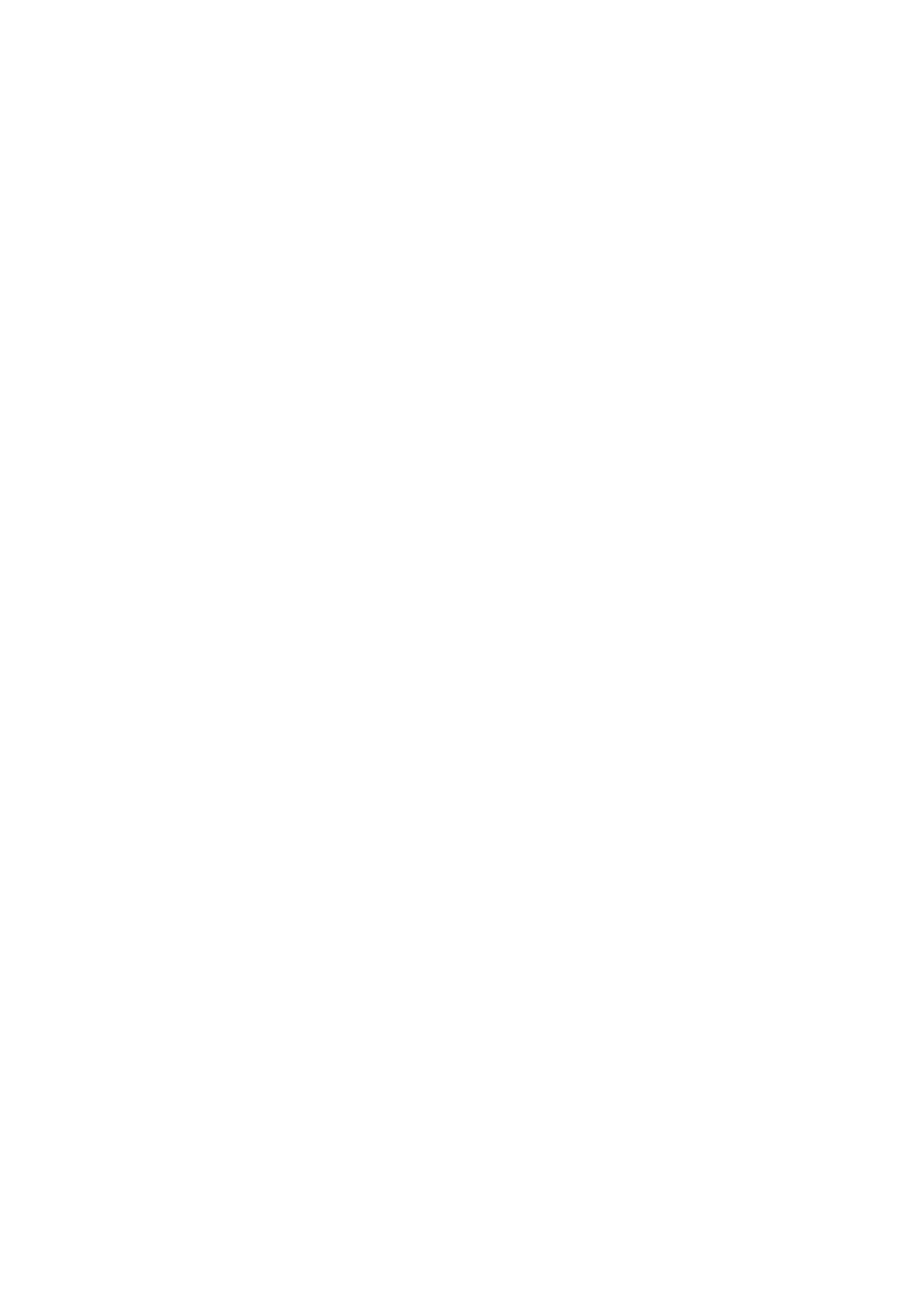# **CONTENTS**







MALAWI *-* **10**



MOZAMBIQUE *-* **27**



NAMIBIA *-* **46**



SWAZILAND *-* **60**



# TANZANIA *-* **72**



ZAMBIA *-* **89**



ZIMBABWE *-*  **102**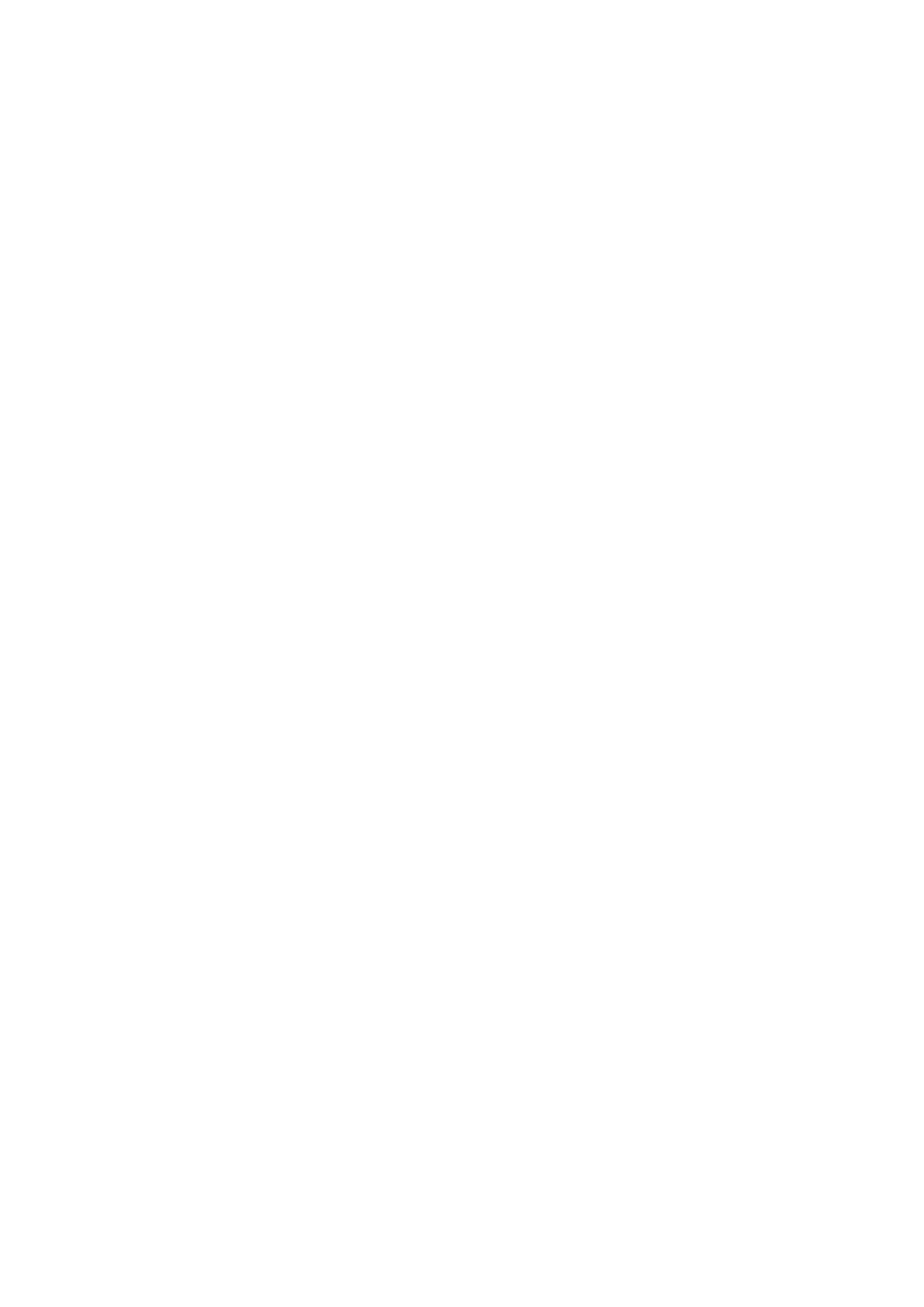

# REGIONAL **OVERVIEW**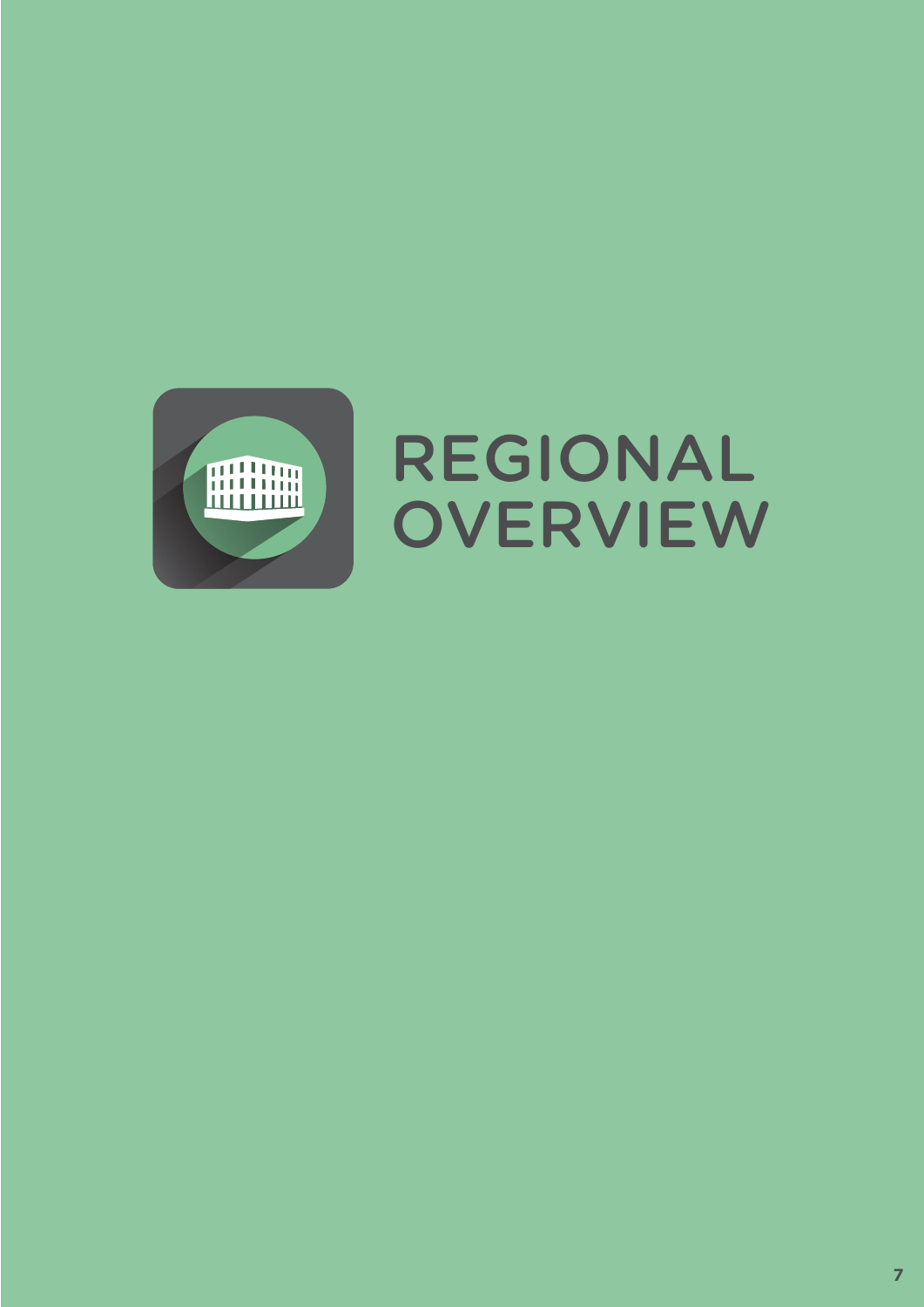Not only is access to information (ATI) a fundamental, and internationally- and regionally-recognised human right, it is also an essential part of democratic rule, enabling informed public participation in governance and the decision-making processes.

That the accessibility of information is a key component of sustainable development has been highlighted by the explicit mention of access to information in the UN Sustainable Development Goals (SDGs), recognising citizens' access to information as a crucial factor in the development of democratic and sustainable societies.

On the continent, southern Africa has initially been a forerunner in the adoption of access to information laws with South Africa being the first country to pass an ATI law, and Angola and Zimbabwe following shortly after.

Unfortunately, since then, progress regarding the passage of ATI legislation throughout southern Africa has slowed down tremendously; it took over a decade for the fourth country in the region, Mozambique, to adopt a law guaranteeing access to public information.

The Media Institute of Southern Africa (MISA) is advocating for the adoption of national ATI legislation in recognition of the potential such laws have regarding the empowerment of citizens to hold their governments accountable on how decisions are made and resources used.

A legal framework guaranteeing access, as well as providing for the right to appeal in cases where information has been wrongfully withheld, needs to be accompanied by an enabling environment favouring openness and transparency. Existing laws require effective implementation, but even without a national ATI law the free flow of relevant public information should be the norm.

With its Transparency Assessment, conducted annually since 2009, MISA seeks to establish the ease or difficulty in accessing relevant public information held by government and public institutions.

This year's research was carried out by seven national MISA Chapters. Researchers evaluated institutions' websites as well as their willingness to provide information upon request.

Since the inception of the study seven years ago, the use of information and communication technologies (ICTs) to make government held public information accessible has gradually increased. Not only do the majority of public bodies have working websites, but the quality of the content provided on those sites is also improving. The Directorate of Road Traffic in Malawi for example, after being awarded the most secretive institution in 2015, could in 2016 be identified as the runner-up to the most open public institution. This praiseworthy improvement in transparency in only one year can mainly be attributed to the development of the institution's web presence, making relevant information more accessible to the public.

Some institutions showed increased openness by proactively providing information online that they were more reluctant to disclose in previous years. In Namibia for instance, the researcher noted improved transparency regarding budgetary information with two institutions providing online links to current budgets.

Additionally, several institutions are tapping into the use of social media platforms such as Facebook and Twitter to openly engage with the public.

Regarding information requests, it is commendable that most institutions have officials designated to take and respond to information requests. Based on this, a direct positive outcome is that more institutions acknowledge receipt of information requests, making follow-up processes easier. However, in several cases, although the initial acknowledgment of receipt of information was often accompanied by an assurance to provide information shortly, this has not resulted in actually receiving the information as requested.

The study highlighted the fact that ordinary citizens still face challenges in receiving information from public institutions. Some researchers had to show a high amount of perseverance, conducting several follow up activities, in order to get an answer. Other researchers' efforts however, did not result in receiving responses to their requests.

It needs to be pointed out that some public bodies were exemplary in their provision of services, responding speedily, being helpful, accommodating and open to any follow up questions may they arise at a later stage.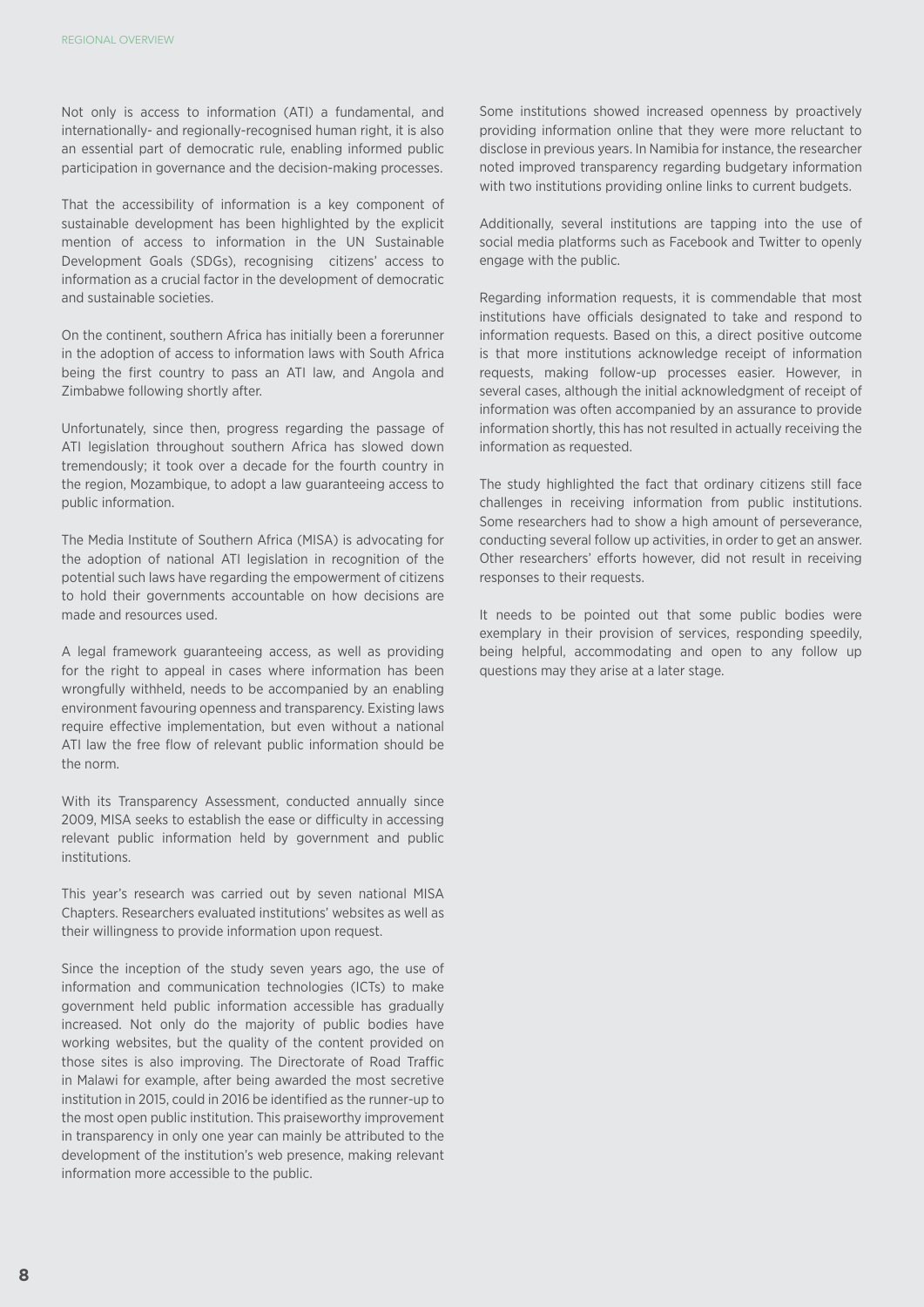# DATA ANALYSIS

**Category 1:** Evaluation of government and public institution websites to determine the accessibility and presence of credible and updated public information, which includes but is not limited to: powers and functions of the institution in question, budgetary allocations, procurement procedures and contact details.

Category 2: In this category, information requests are submitted to government and public institutions in order to determine the ease with which public information is obtained from government and public institutions.

#### Description of Assessment Criteria

the following groups in accordance with the number of points that they received:

#### Category 1: Website Analysis

**Group 1: (0 – 6)** Absence of a website or an extremely

**Group 2: (7 – 13)** Average website containing some

**Group 3: (14 – 20)** Well-organised, transparent website

#### Category 2: Written Request/Oral Request

**Group 1: (0 – 6)** Denied access to reasonable information

**Group 2: (7 – 13)** Displayed an average level of openness

**Group 3: (14 – 20)** Displayed openness in allowing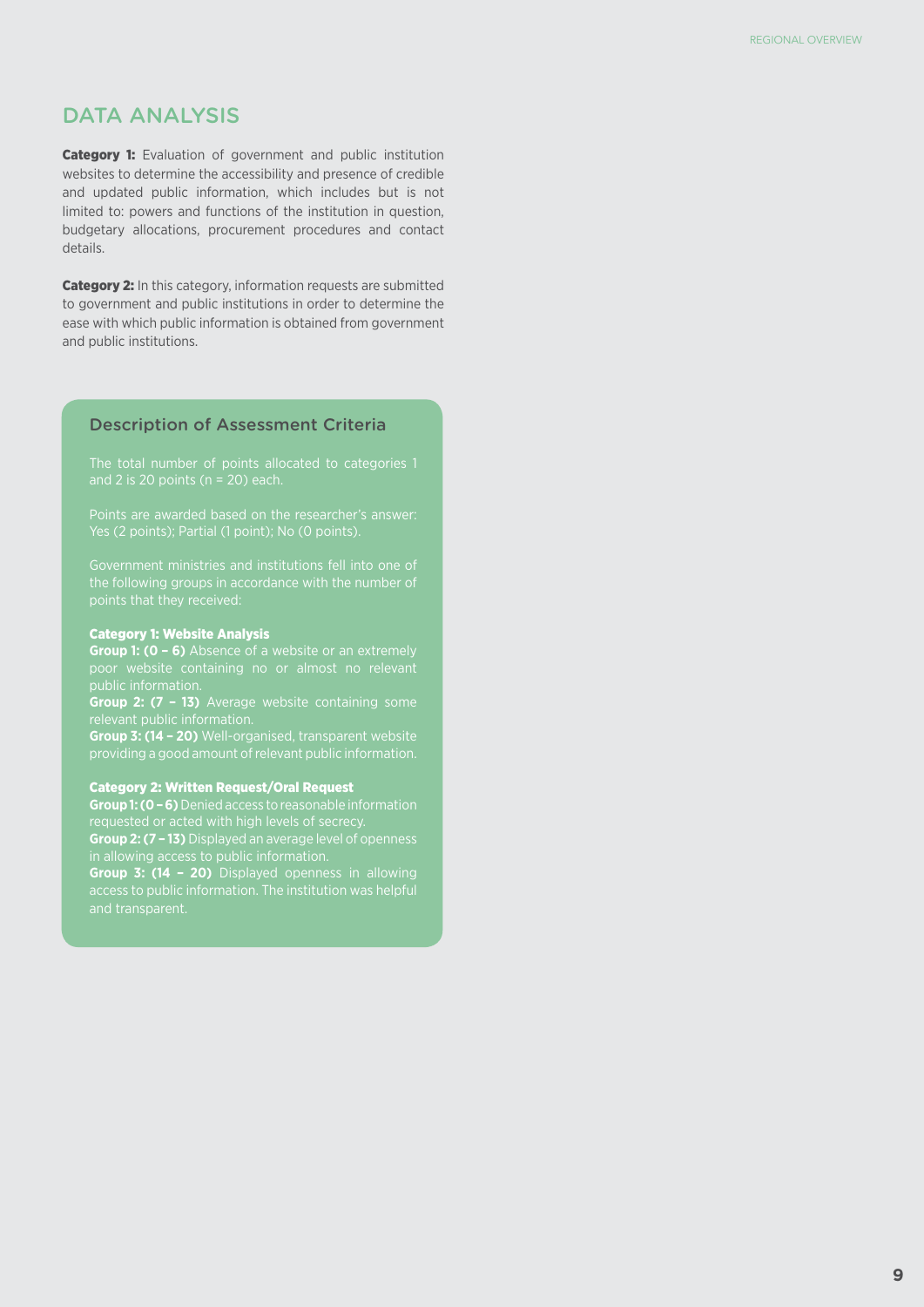



# MALAWI

2016 Report on Open & Secretive Public Institutions in Malawi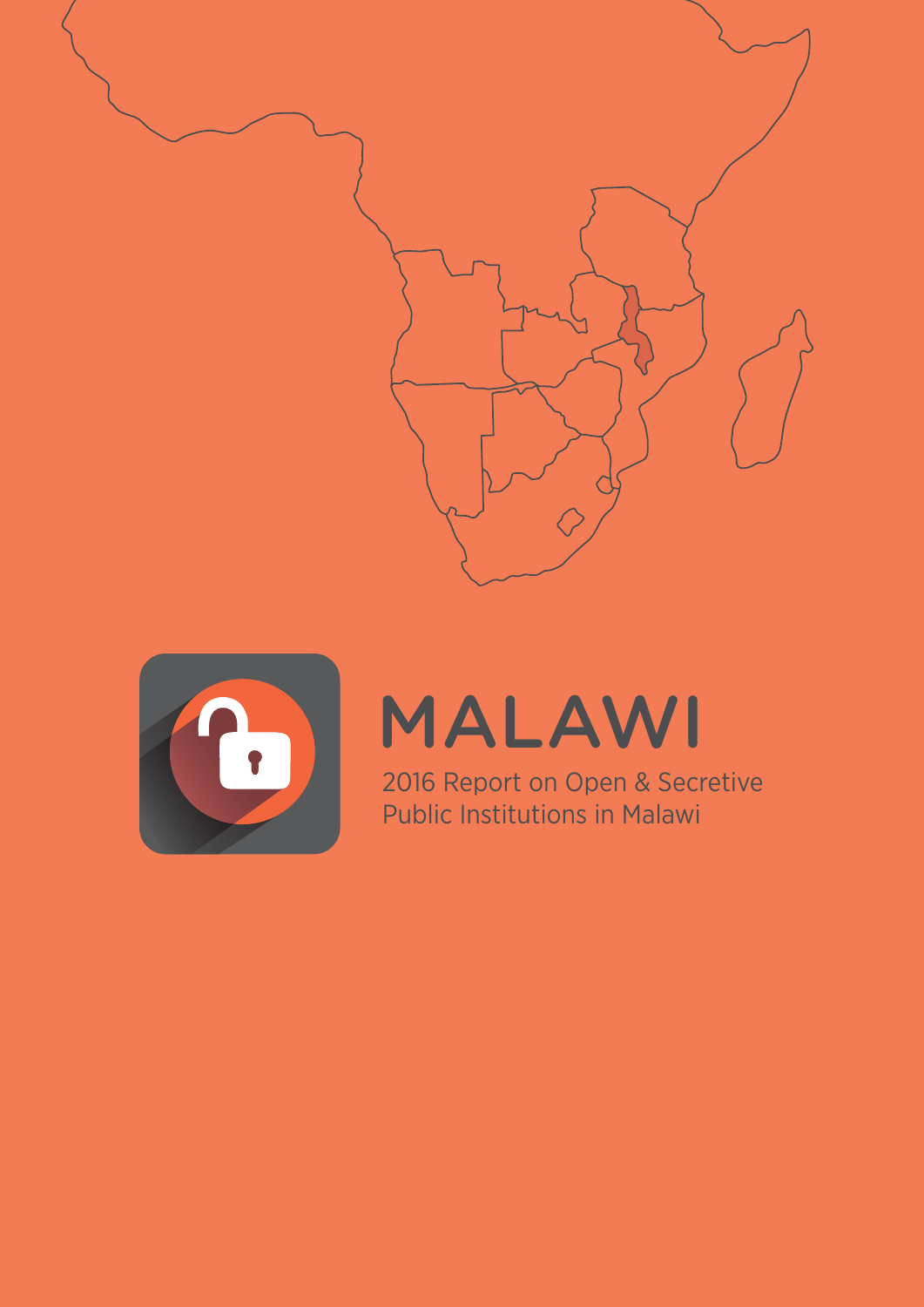# INTRODUCTION

Malawi adopted a new Constitution in 1993, which was primarily based on liberal democratic principles and which also recognises the important role that access to information (ATI) plays in nurturing a transparent and accountable government. Section 37 of the Malawi Constitution states:

"…every person shall have the right of access to all information held by the State or any of its organs at any level of government in as far as such information is required for the exercise of his right."

Despite this provision, Malawi has no legislation or framework on the nature and scope of information that can or cannot be accessed by the public. This means that there is no legislation to compel public officials to provide people with the necessary information to make informed decisions. In other words, citizens cannot easily access information held by the State and public institutions as provided for in the Constitution.

It is on this basis that the Media Institute of Southern Africa – Malawi Chapter (MISA Malawi) has been lobbying government for the past 10 years to adopt legislation on access to information. So far, MISA Malawi and its partners have been able to lobby government to adopt a national policy and develop a draft bill on access to information.

Cabinet adopted the ATI Bill in February 2016 and tabled it in the National Assembly during the May–July sitting of Parliament. Following calls from MISA Malawi and its partners for Members of Parliament (MPs) to properly scrutinise the Bill before it is passed, the MPs referred the Bill to the Media and Communications Committee of Parliament for further consultations. MISA Malawi and its partners argue that the Bill government tabled in Parliament undermines rather than promotes the right to information as provided for in Section 37 of the Malawi Constitution as it entrusts oversight and enforcement in the hands of a political appointee and has no clause on whistleblower protection.

As part of its campaign to push legislation on ATI, MISA Malawi annually undertakes a study to determine the level of government openness in the country; this report provides the results of this study.. This is the eighth consecutive year that the Malawi Chapter has carried out this study and hopes that the findings will add impetus to calls for ATI legislation as well as remind government of its international commitments and obligations in promoting freedom of expression and access to information.

# Rationale and ReseaRch **PARAMETERS**

The importance of access to information cannot be overemphasised. Access to information is a fundamental human right and the enjoyment of other rights largely depends on the availability of information for one to make informed decisions.

The African Charter on Human and People's Rights (ACHPR) states that '…every individual shall have the right to receive information,' and that '…public bodies hold information not for themselves but as custodians of the public good and everyone has the right to access this information.'

The Malawi Constitution, as previously stated, also recognises the relevance of this right and provides for the same under Section 37; however, access to public information remains a problem for most Malawians.

The MISA Malawi studies conducted on the level of openness in public institutions in 2009, 2010, 2011, 2012, 2013, 2014 and 2015, as well as 'Obstacles to Access to Information in Malawi,' by Professor Edge Kanyongolo<sup>1</sup> clearly show that access to information is a big challenge for most Malawians. This is for a number of factors including lack of willingness on the part of public officials to grant access, illiteracy, low awareness levels on the right of access to information and lack of a legal framework to govern management and provision of public information.

The studies on the level of openness in public institutions provides MISA Malawi with research-based evidence to strengthen its advocacy and calls for legislation on ATI and adherence to international instruments.

## The 2016 study sought to:

1. Assess the level of transparency in government and public institutions against international standards and principles of ATI; 2. Influence adoption of practices, laws and a culture that promotes transparency and openness in government and public institutions;

3. Inform advocacy and interventions by MISA Malawi and civil society across the country; and

4. Encourage citizens to exercise their fundamental right to access information necessary for accessing other socioeconomic rights which is generated, held and controlled by government institutions.

The study focused on a total of nine (9) institutions and was undertaken between August and September 2016. The following public institutions were surveyed:

- 1. Blantyre City Council (BCC)
- 2. Blantyre Water Board (BWB)
- 3. Central Medical Stores Trust (CMST)
- 4. Lilongwe Water Board (LWB)
- 5. Department of Road Traffic Directorate (DRTD)

<sup>1</sup> The research was commissioned by MISA Malawi with funding from UNESCO and was carried out in 2012.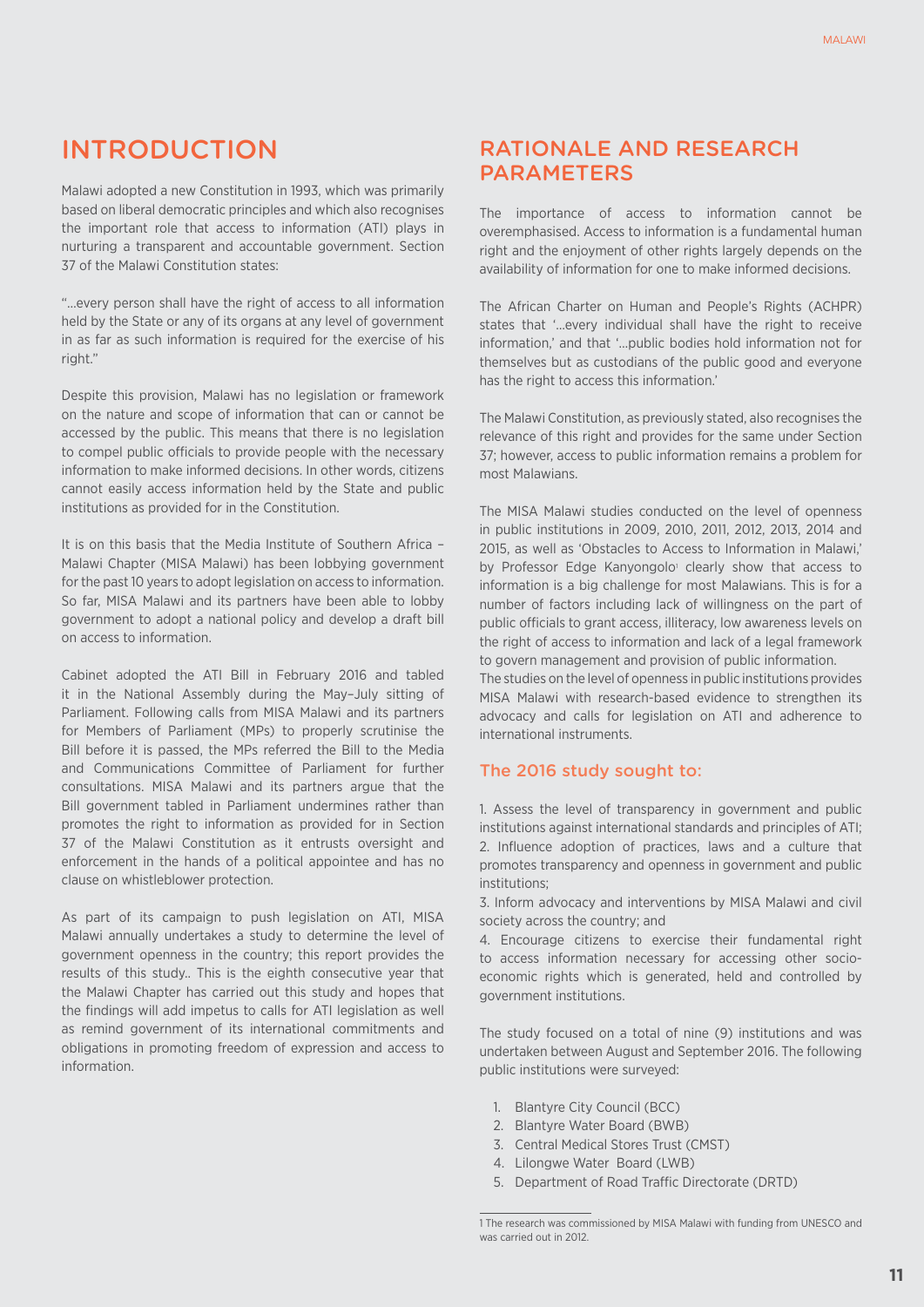- 6. Ministry of Agriculture and Food Security (MoFS)
- 7. Ministry of Lands, Housing and Urban Development (MoLHU)
- 8. Ministry of Local Government and Rural Development (MoLGRD)
- 9. Ministry of Health (MoH)

# SUMMARY OF KEY FINDINGS

#### Category 1: Website analysis

- • There is a great improvement on the content of many websites, especially those that have performed poorly in the previous research. Blantyre City Council for example, has had no website in previous years, but now its website is one of the more active ones.
- It is very encouraging to note that unlike the previous research studies, most institutions surveyed in this year's research have websites and at least one social media page.
- Agriculture and Health continue to perform poorly in terms of website content and it is sad to note that websites for both ministries were down during the period this research was being undertaken.
- The Lilongwe Water Board website was also inaccessible during the period of this research. Despite not having a website at the moment, the Board has a Facebook account and a Twitter handle, but contains very little information about the organisation.
- It is also sad to note that some organisations continue to upload content without sufficient information, and omitting the dates activities occurred or were uploaded. This becomes a problem for viewers who want to know when events took place.

#### Category 2: Requests for information

- Out of the 9 government and public institutions surveyed, five responded to the written requests for information. Some of the organisations requested a telephone and/or face-to-face interview and asked for justification from the researcher as to why they needed the information.
- • Almost all organisations acknowledged receiving the requests for information. Most institutions promised to get back to the researcher but never did.
- The Ministry of Local Government and Rural Development responded within 24 hours with a request for a telephone interview. The spokesperson for the Ministry indicated that she was 'swamped' with work and a telephone interview would be ideal.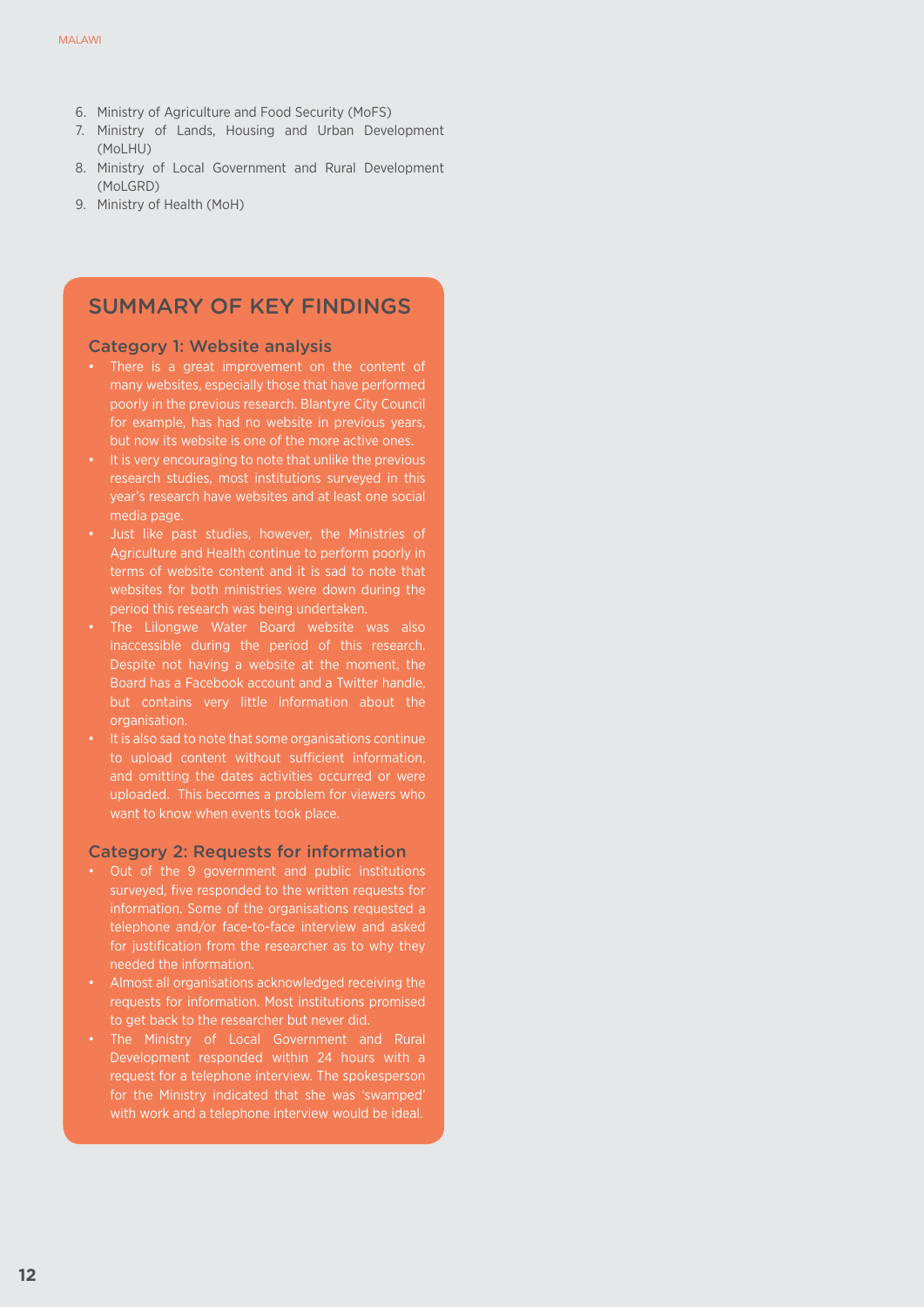# Detailed Findings

# **1. Blantyre City Council**

#### **Category 1: Website**

#### **www.bccmw.com**

Unlike the previous research studies, this year, the Blantyre City Council has a well-established and updated website as well as a Facebook account. The Council has greatly improved from the previous years' research.

The site has the following sections: About BCC; Explore; Projects; Services; Media Room; Departments; and Mayor's Office.

The website proved to be different from all websites. Under the section 'Mayor's Office,' the page does not only provide information on BCC's structure, but also displays well-detailed contact information of the Mayor and Councillor for Blantyre City.

In addition, the Council provides a mechanism for requests for information and feedback through emails.

However, the website provides little information on agreements and contracts. Bearing in mind the fact that the Council gets involved in many projects surrounding Blantyre City, there is a need to provide a section on procurement procedures and operations.

| $n = 20$                                                                                                                                           | <b>Yes</b> | <b>No</b> | <b>Partial</b> | <b>Additional Information</b> |
|----------------------------------------------------------------------------------------------------------------------------------------------------|------------|-----------|----------------|-------------------------------|
| 1. Does this website contain up to date information?                                                                                               | $\bullet$  |           |                |                               |
| 2. Does the website contain the following:                                                                                                         |            |           |                |                               |
| a) A description of its powers, as well as data on the organisational structure,<br>the functions, and the responsibilities of the administration? | ٠          |           |                |                               |
| b) A list of laws, Acts etc. issued within the scope of its powers?                                                                                |            |           | $\bullet$      |                               |
| c) Reports, policies, programmes?                                                                                                                  | $\bullet$  |           |                |                               |
| d) Budget and expenditure?                                                                                                                         |            | $\bullet$ |                |                               |
| e) Information about procurement procedures, signed contracts?                                                                                     |            |           | ۰              |                               |
| f) Vacancy and employment procedures?                                                                                                              |            | $\bullet$ |                |                               |
| g) The address, telephone number, and working hours of the institution?                                                                            | $\bullet$  |           |                |                               |
| h) The contact details of specific public officials?                                                                                               | $\bullet$  |           |                |                               |
| i) A mechanism to request and receive a response to electronic messages and<br>requests for information?                                           | $\bullet$  |           |                |                               |

## Total Score: 14/20

#### **CATEGORY 2: REQUESTS FOR INFORMATION**

#### **The following questions were sent to Blantyre City Council:**

- 1. There are reports that Blantyre City Council intends to demolish some structures in the City. How did the City authorities identify the structures earmarked for demolition?
- 2. What will happen to the land where the demolished structures are?
- 3. Does Blantyre City Council have any plans to compensate the owners of the buildings earmarked for demolition?
- 4. What are some of the key projects that the Council is currently working on, including any plans implemented to improve sanitation and congestion in some residential areas in the City?
- 5. What are some of the challenges the Council faces in its efforts to improve congestion on the City's roads?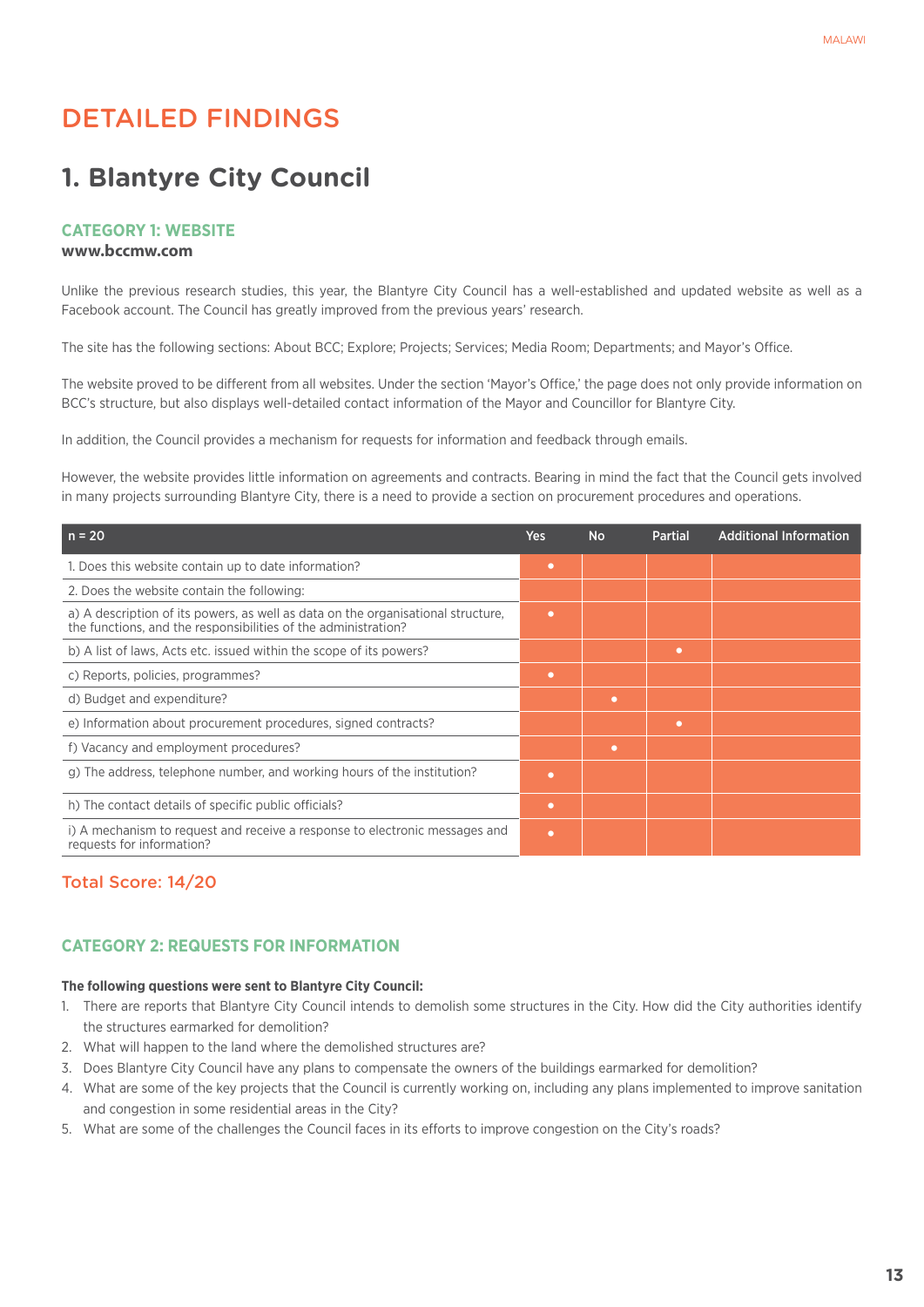| $n = 20$                                                                                                   | Yes       | <b>No</b> | <b>Partial</b> | <b>Additional Information</b>                                                                                                                                               |
|------------------------------------------------------------------------------------------------------------|-----------|-----------|----------------|-----------------------------------------------------------------------------------------------------------------------------------------------------------------------------|
| 1. Is there an official designated to take and respond to information requests?                            | $\bullet$ |           |                | <b>Public Relations Manager</b>                                                                                                                                             |
| 2. Did the institution reply within 21 days?                                                               | $\bullet$ |           |                | Responded within hours after the<br>request was sent                                                                                                                        |
| 3. Did the institution respond to the request for information?                                             | $\bullet$ |           |                |                                                                                                                                                                             |
| 4. Does the authority publish their procedures for dealing with information<br>requests?                   |           |           | $\bullet$      | The website contains facilities<br>for requests for information and<br>has contacts for all councilors.<br>This facilitates access to relevant<br>officials at the Council. |
| 5. Did the institution provide all of the information requested?                                           | $\bullet$ |           |                |                                                                                                                                                                             |
| 6. Did the institution provide written reasons for the refusal of information?                             | $\bullet$ |           |                |                                                                                                                                                                             |
| 7. Did the institution disclose information about its operations, budgets,<br>structure etc.               |           | $\bullet$ |                |                                                                                                                                                                             |
| 8. Did the authority provide information without questioning the aims and<br>motivations of the applicant? | $\bullet$ |           |                |                                                                                                                                                                             |
| 9. Did the institution acknowledge your request for information within 7 days?                             | $\bullet$ |           |                |                                                                                                                                                                             |
| 10. Was the information received clear and understandable?                                                 | $\bullet$ |           |                |                                                                                                                                                                             |

# Total Score: 17/20

# **2. Blantyre Water Board**

## **Category 1: Website**

# **www.bwb.mw**

Blantyre Water Board has the following sections on its website: About BWB; Customer Services; News and Media; Tariffs; Projects; Reports; Social and Welfare; Downloads; and FAQs.

This website is well-updated and provides detailed reports. Apart from the website, the organisation also has a well-detailed and updated Facebook account.

The most interesting section of the website is the "FAQs" section, where the website provides an opportunity for customers to ask questions about the organisation and its operations. From the researcher's point of view, the organisation provides relevant answers to the questions.

However, even though the website details the organisational structure and functions of the administration, it does not provide specific contact details for public officials.

| $n = 20$                                                                                                                                           | <b>Yes</b> | <b>No</b> | <b>Partial</b> | <b>Additional Information</b>                                         |
|----------------------------------------------------------------------------------------------------------------------------------------------------|------------|-----------|----------------|-----------------------------------------------------------------------|
| 1. Does this website contain up to date information?                                                                                               | ۰          |           |                |                                                                       |
| 2. Does the website contain the following:                                                                                                         |            |           |                |                                                                       |
| a) A description of its powers, as well as data on the organisational structure,<br>the functions, and the responsibilities of the administration? | ۰          |           |                |                                                                       |
| b) A list of laws, Acts etc. issued within the scope of its powers?                                                                                |            |           | $\bullet$      | Laws governing the<br>organisation are just<br>mentioned in passing.  |
| c) Reports, policies, programmes?                                                                                                                  | ۰          |           |                |                                                                       |
| d) Budget and expenditure?                                                                                                                         |            | ٠         |                |                                                                       |
| e) Information about procurement procedures, signed contracts?                                                                                     |            |           | $\bullet$      | There is little information<br>on signed contracts and<br>agreements. |
| f) Vacancy and employment procedures?                                                                                                              |            | ٠         |                |                                                                       |
| g) The address, telephone number, and working hours of the institution?                                                                            | ۰          |           |                |                                                                       |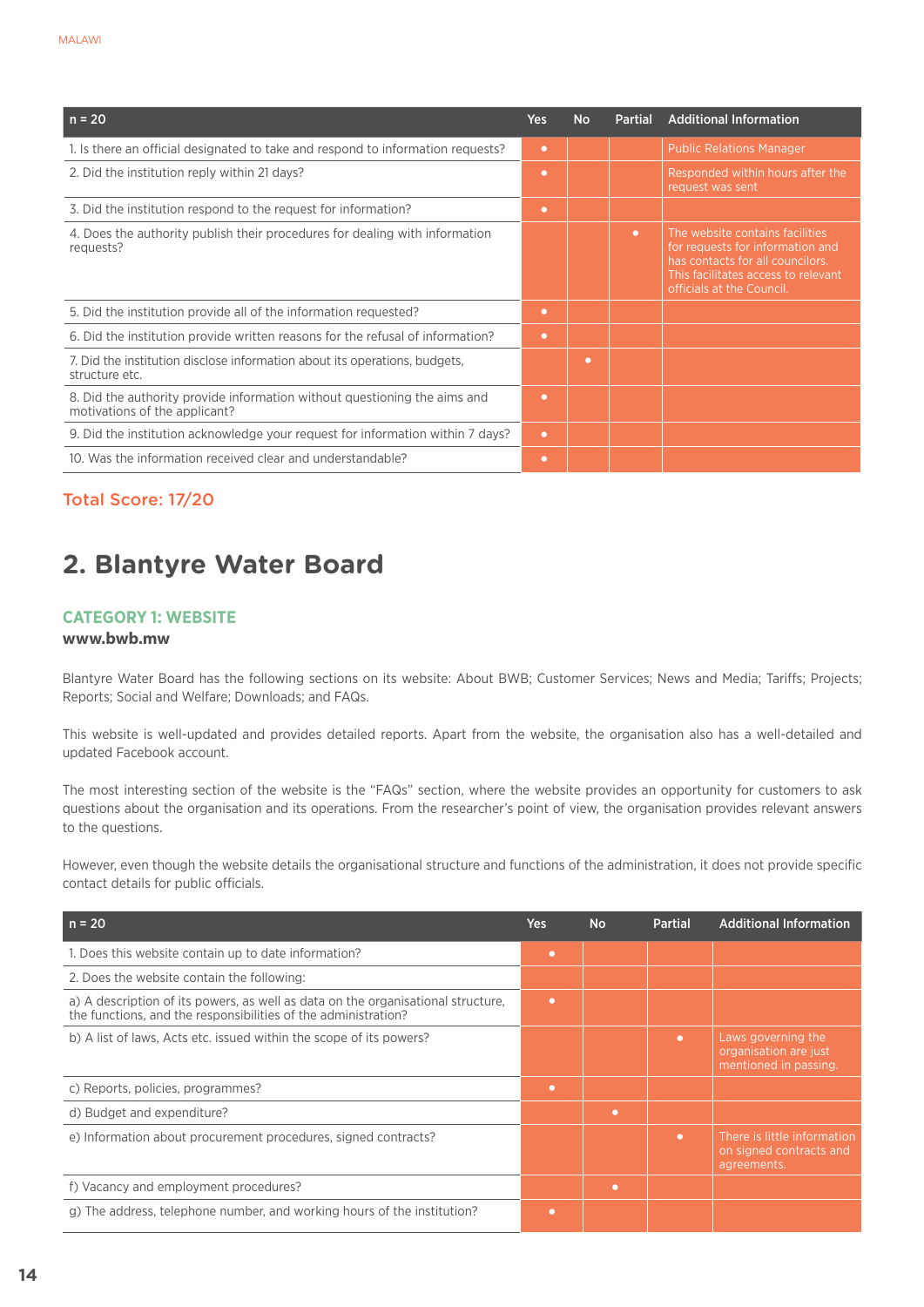| $n = 20$                                                                                                 | <b>Yes</b> | <b>No</b> | Partial | <b>Additional Information</b> |
|----------------------------------------------------------------------------------------------------------|------------|-----------|---------|-------------------------------|
| h) The contact details of specific public officials?                                                     |            |           |         |                               |
| i) A mechanism to request and receive a response to electronic messages and<br>requests for information? |            |           |         |                               |

## Total Score: 12/20

## **CATEGORY 2: REQUESTS FOR INFORMATION**

#### **The following questions were sent to Blantyre Water Board:**

- 1. Blantyre District continues to experience erratic water supply in most locations; what long-term plans does the Board have to deal with the problem?
- 2. People argue that the water supply system in the City dates back to the colonial era and nothing much has been done to update the infrastructure. What is your comment on this?
- 3. Illegal water connection is often considered as a challenge in the City. What is the Board doing to deal with this problem?
- 4. What are some of the key projects the Board is working on or implementing to improve sanitation along the Mudi River and at locations such as Ndirande and Chilimba in the city?
- 5. What are some of the challenges that BWB is facing in its efforts to improve water supply in the City?

| $n = 20$                                                                                                   | Yes       | <b>No</b> | <b>Partial</b> | <b>Additional Information</b>                                                                                                               |
|------------------------------------------------------------------------------------------------------------|-----------|-----------|----------------|---------------------------------------------------------------------------------------------------------------------------------------------|
| 1. Is there an official designated to take and respond to information requests?                            | $\bullet$ |           |                | <b>Public Relations Manager</b>                                                                                                             |
| 2. Did the institution reply within 21 days?                                                               |           | ۰         |                |                                                                                                                                             |
| 3. Did the institution respond to the request for information?                                             |           | $\bullet$ |                |                                                                                                                                             |
| 4. Does the authority publish their procedures for dealing with information<br>requests?                   |           |           | $\bullet$      | The Board has a "FAQs" section<br>on its website which can be<br>used to request for quidance<br>for procedures on information<br>requests. |
| 5. Did the institution provide all of the information requested?                                           |           | ۰         |                |                                                                                                                                             |
| 6. Did the institution provide written reasons for the refusal of information?                             |           | ۰         |                |                                                                                                                                             |
| 7. Did the institution disclose information about its operations, budgets,<br>structure etc.               |           |           | $\bullet$      | On the website                                                                                                                              |
| 8. Did the authority provide information without questioning the aims and<br>motivations of the applicant? |           | $\bullet$ |                |                                                                                                                                             |
| 9. Did the institution acknowledge your request for information within 7 days?                             |           | $\bullet$ |                |                                                                                                                                             |
| 10. Was the information received clear and understandable?                                                 |           | $\bullet$ |                | No feedback was provided.                                                                                                                   |

# Total Score: 4/20

# **3. Central Medical Stores Trust**

## **Category 1: Website**

#### **www.cmst.mw**

The Central Medical Stores Trust website contains the following on its page: About Us; Functions; Procurement; Services; Vacancies; The Catalogues; FAQs; Contact Us; and Webmail. Most of these pages have drop-down menus displaying sub-pages, which have a reasonable amount of content, with no broken links.

The webpage however, contains information without dates and this made it difficult for the researcher to determine how up-to-date the information was. The website visitor has to read the whole content and may in some cases be able to identify the date of the information.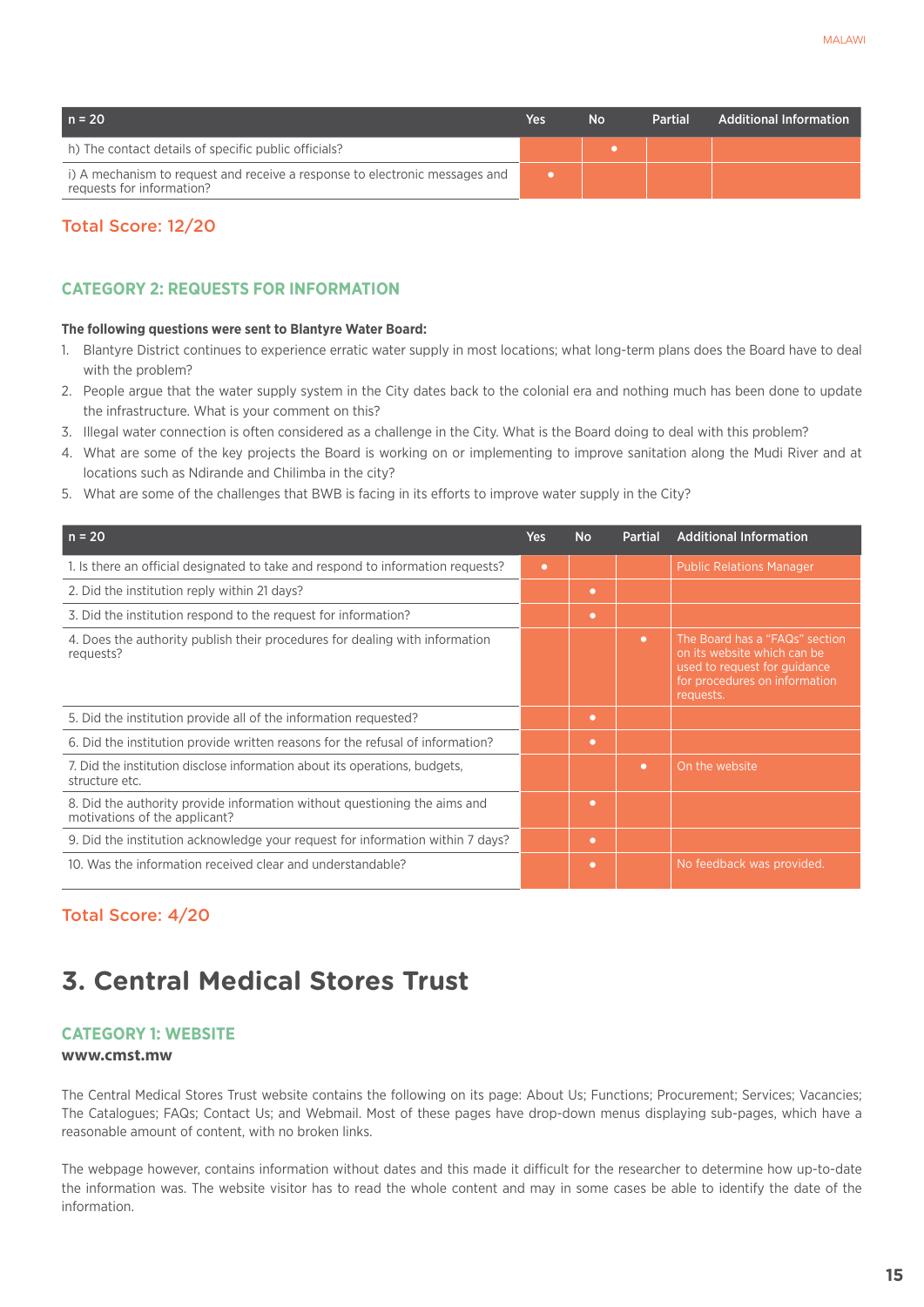The most unique and interesting element on the website was the "Procurement" section which provided all procurement procedures, a feature lacking on many websites. In addition, the website has a well-detailed organisational structure starting with all board members and management.

However, some pages had no content, for example the 'Vacancies section.'

| $n = 20$                                                                                                                                           | Yes       | <b>No</b> | <b>Partial</b> | <b>Additional Information</b> |
|----------------------------------------------------------------------------------------------------------------------------------------------------|-----------|-----------|----------------|-------------------------------|
| 1. Does this website contain up to date information?                                                                                               |           | ٠         |                |                               |
| 2. Does the website contain the following:                                                                                                         |           |           |                |                               |
| a) A description of its powers, as well as data on the organisational structure,<br>the functions, and the responsibilities of the administration? | ۰         |           |                |                               |
| b) A list of laws, Acts etc. issued within the scope of its powers?                                                                                | ۰         |           |                |                               |
| c) Reports, policies, programmes?                                                                                                                  | ۰         |           |                |                               |
| d) Budget and expenditure?                                                                                                                         |           | ٠         |                |                               |
| e) Information about procurement procedures, signed contracts?                                                                                     | $\bullet$ |           |                |                               |
| f) Vacancy and employment procedures?                                                                                                              |           |           | ۰              |                               |
| g) The address, telephone number, and working hours of the institution?                                                                            | $\bullet$ |           |                |                               |
| h) The contact details of specific public officials?                                                                                               |           | ٠         |                |                               |
| i) A mechanism to request and receive a response to electronic messages and<br>requests for information?                                           | $\bullet$ |           |                |                               |

# Total Score: 13/20

# **CATEGORY 2: REQUESTS FOR INFORMATION**

#### **The following questions were sent to Central Medical Stores Trust (CMST):**

- 1. What are some of the key challenges affecting the work of Central Medical Stores Trust (CMST)?
- 2. What are some of the key issues that you consider before engaging any firm to supply or distribute drugs?
- 3. There have been reports of delays in the distribution of drugs as well as reports of drug theft; how does CMST deal with such issues?
- 4. What are some of the measures CMST is implementing to improve the supply and distribution of drugs in the country?
- 5. As the only supplier of drugs to all government and public hospitals in the country, what plans do you have to effectively deal with reports of drug shortages in most of these hospitals?

| $n = 20$                                                                                                   | Yes       | <b>No</b> | <b>Partial</b> | <b>Additional Information</b>                                                                   |
|------------------------------------------------------------------------------------------------------------|-----------|-----------|----------------|-------------------------------------------------------------------------------------------------|
| 1. Is there an official designated to take and respond to information requests?                            | $\bullet$ |           |                | <b>Public Relations Manager</b>                                                                 |
| 2. Did the institution reply within 21 days?                                                               | ۰         |           |                |                                                                                                 |
| 3. Did the institution respond to the request for information?                                             | ۰         |           |                |                                                                                                 |
| 4. Does the authority publish their procedures for dealing with information<br>requests?                   |           | $\bullet$ |                | The 'Contact Us' section can be<br>used to engage the Trust and<br>access relevant information. |
| 5. Did the institution provide all of the information requested?                                           | ۰         |           |                |                                                                                                 |
| 6. Did the institution provide written reasons for the refusal of information?                             | ۰         |           |                |                                                                                                 |
| 7. Did the institution disclose information about its operations, budgets,<br>structure etc.               |           | ٠         |                |                                                                                                 |
| 8. Did the authority provide information without questioning the aims and<br>motivations of the applicant? |           | $\bullet$ |                |                                                                                                 |
| 9. Did the institution acknowledge your request for information within 7 days?                             |           | ٠         |                |                                                                                                 |
| 10. Was the information received clear and understandable?                                                 | ۰         |           |                |                                                                                                 |

# Total Score: 13/20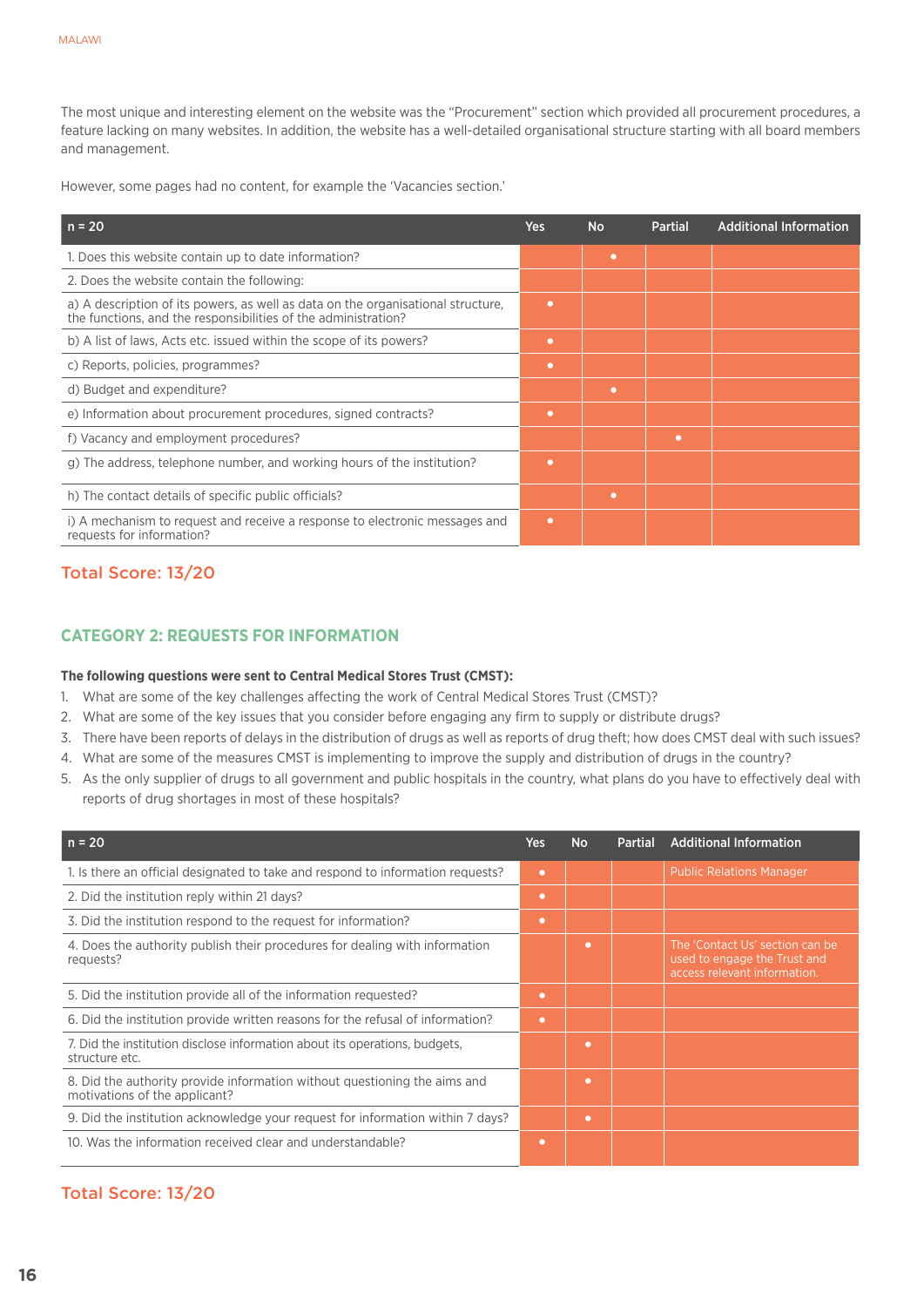# **4. Lilongwe Water Board**

#### **Category 1: Website**

#### **www.lwb.mw**

At the time the research was being conducted, the Lilongwe Water Board website was down. However, the research was done based on its Facebook account.

The Facebook account named Lilongwe Water Board is well-updated, with information on the Board's contact details.

Website visitors might struggle to learn about the organisation as there is no background information about the Board.

Apart from the Facebook page, the Board also has a Twitter handle which provides as little relevant information as the Facebook page.

| $n = 20$                                                                                                                                           | <b>Yes</b> | <b>No</b> | <b>Partial</b> | <b>Additional Information</b> |
|----------------------------------------------------------------------------------------------------------------------------------------------------|------------|-----------|----------------|-------------------------------|
| 1. Does this website contain up to date information?                                                                                               | $\bullet$  |           |                |                               |
| 2. Does the website contain the following:                                                                                                         |            |           |                |                               |
| a) A description of its powers, as well as data on the organisational structure,<br>the functions, and the responsibilities of the administration? |            | ٠         |                |                               |
| b) A list of laws, Acts etc. issued within the scope of its powers?                                                                                |            | $\bullet$ |                |                               |
| c) Reports, policies, programmes?                                                                                                                  | $\bullet$  |           |                |                               |
| d) Budget and expenditure?                                                                                                                         |            | $\bullet$ |                |                               |
| e) Information about procurement procedures, signed contracts?                                                                                     |            | $\bullet$ |                |                               |
| f) Vacancy and employment procedures?                                                                                                              |            | $\bullet$ |                |                               |
| g) The address, telephone number, and working hours of the institution?                                                                            | ٠          |           |                |                               |
| h) The contact details of specific public officials?                                                                                               |            | $\bullet$ |                |                               |
| i) A mechanism to request and receive a response to electronic messages and<br>requests for information?                                           |            | ٠         |                |                               |

# Total Score: 6/20

#### **CATEGORY 2: REQUESTS FOR INFORMATION**

#### **The following questions were sent to Lilongwe Water Board:**

- 1. Lilongwe District has recently been experiencing erratic water supply in most locations; what long-term plans does the Board have to deal with this problem?
- 2. Most people argue that the water supply system in the city is outdated and nothing much is being done to update the infrastructure. What is your comment on this?
- 3. Illegal water connection is often considered as a challenge in the city. What is the Board doing to deal with this problem?
- 4. What are some of the key projects the Board is working on or implementing to improve afforestation along the city's catchment area?
- 5. What are some of the challenges Lilongwe Water Board is facing in its efforts to improve water supply in the city?

| $n = 20$                                                                                 | Yes | <b>No</b> | <b>Partial</b> | <b>Additional Information</b>   |
|------------------------------------------------------------------------------------------|-----|-----------|----------------|---------------------------------|
| 1. Is there an official designated to take and respond to information requests?          | ٠   |           |                | <b>Public Relations Manager</b> |
| 2. Did the institution reply within 21 days?                                             |     |           |                |                                 |
| 3. Did the institution respond to the request for information?                           |     |           |                |                                 |
| 4. Does the authority publish their procedures for dealing with information<br>requests? |     |           |                |                                 |
| 5. Did the institution provide all of the information requested?                         |     |           |                |                                 |
| 6. Did the institution provide written reasons for the refusal of information?           |     |           |                |                                 |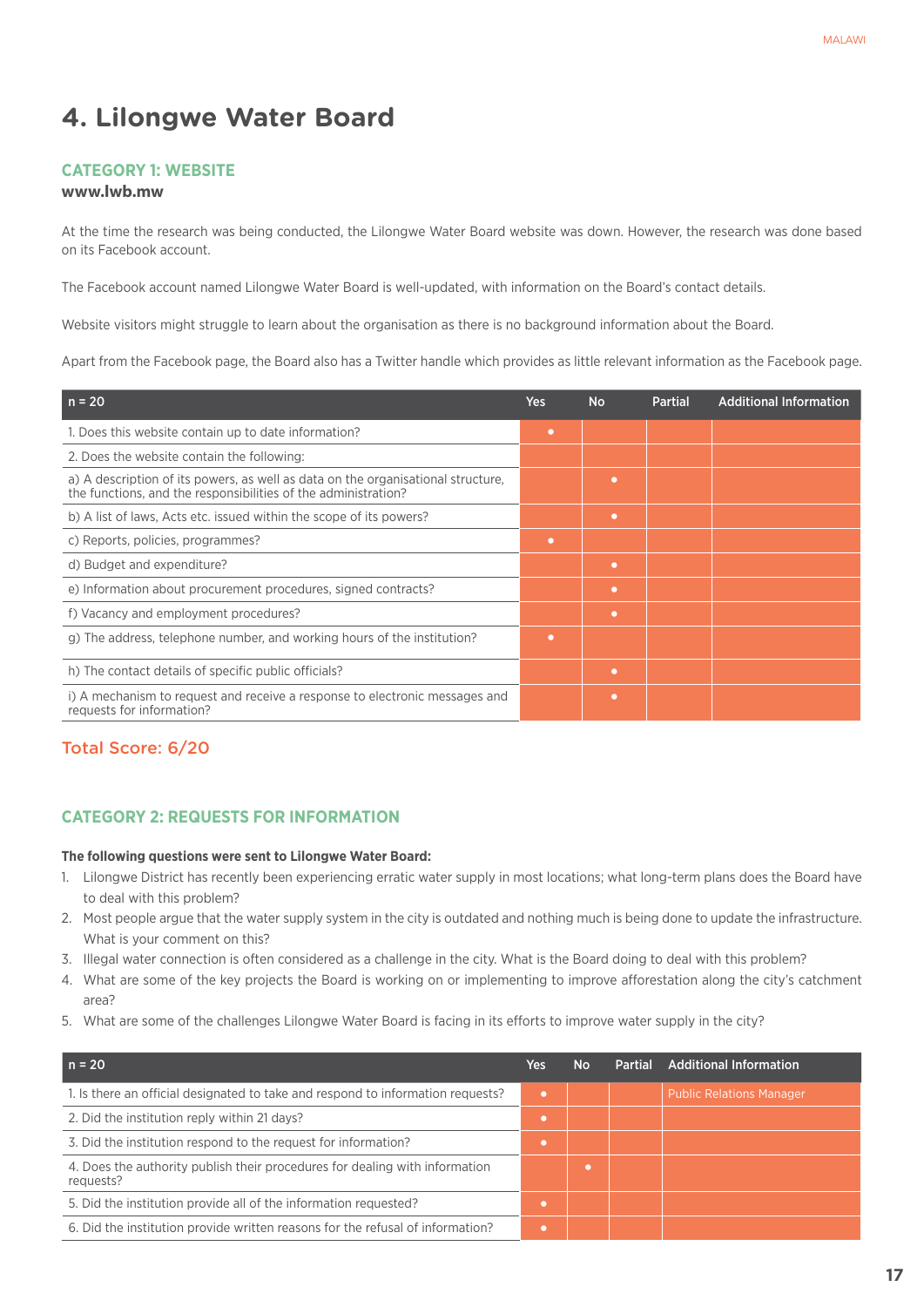| $n = 20$                                                                                                   | Yes | No | <b>Partial</b> | <b>Additional Information</b> |
|------------------------------------------------------------------------------------------------------------|-----|----|----------------|-------------------------------|
| 7. Did the institution disclose information about its operations, budgets,<br>structure etc.               |     |    |                |                               |
| 8. Did the authority provide information without questioning the aims and<br>motivations of the applicant? |     |    |                |                               |
| 9. Did the institution acknowledge your request for information within 7 days?                             |     |    |                |                               |
| 10. Was the information received clear and understandable?                                                 |     |    |                |                               |

# Total Score: 12/20

# **5. Department of Road Traffic Directorate**

## **Category 1: Website**

#### **www.motpwh.gov.mw**

It should be noted that the Malawi Road Traffic Directorate is part of the Ministry of Transport and Public Works. The Directorate was selected to be part of the research because it performed very poorly in the previous research. In this year's research, the Directorate has improved tremendously from scoring 0 in the website analysis category last year to scoring 13 in the current one.

The site has the following sections: About Us; Roads; Maritime; Railways; Civil Aviation; Projects; Downloads and Directorate. Every department of the Ministry has its contact address listed and the web contains up-to-date information.

Under the "Roads" section, there are drop-down menus displaying sub-pages about the Directorate, rules for road users and background information on the Directorate. The mission, vision and the core values of the Directorate are also well articulated. The website is one of the few sites with contact details for specific public officials, provided under the "Directorate" section.

However, there is no mechanism on the website to request and receive responses with regard to the Directorate's operations.

| $n = 20$                                                                                                                                           | <b>Yes</b> | <b>No</b> | <b>Partial</b> | <b>Additional Information</b>      |
|----------------------------------------------------------------------------------------------------------------------------------------------------|------------|-----------|----------------|------------------------------------|
| 1. Does this website contain up to date information?                                                                                               | ۰          |           |                |                                    |
| 2. Does the website contain the following:                                                                                                         |            |           |                |                                    |
| a) A description of its powers, as well as data on the organisational structure,<br>the functions, and the responsibilities of the administration? | ٠          |           |                |                                    |
| b) A list of laws, Acts etc. issued within the scope of its powers?                                                                                |            |           | $\bullet$      | Very little information<br>on laws |
| c) Reports, policies, programmes?                                                                                                                  | ٠          |           |                |                                    |
| d) Budget and expenditure?                                                                                                                         |            | $\bullet$ |                |                                    |
| e) Information about procurement procedures, signed contracts?                                                                                     |            | ۰         |                |                                    |
| f) Vacancy and employment procedures?                                                                                                              |            | $\bullet$ |                |                                    |
| g) The address, telephone number, and working hours of the institution?                                                                            | ۰          |           |                |                                    |
| h) The contact details of specific public officials?                                                                                               | ۰          |           |                |                                    |
| i) A mechanism to request and receive a response to electronic messages and<br>requests for information?                                           | $\bullet$  |           |                |                                    |

# Total Score: 13/20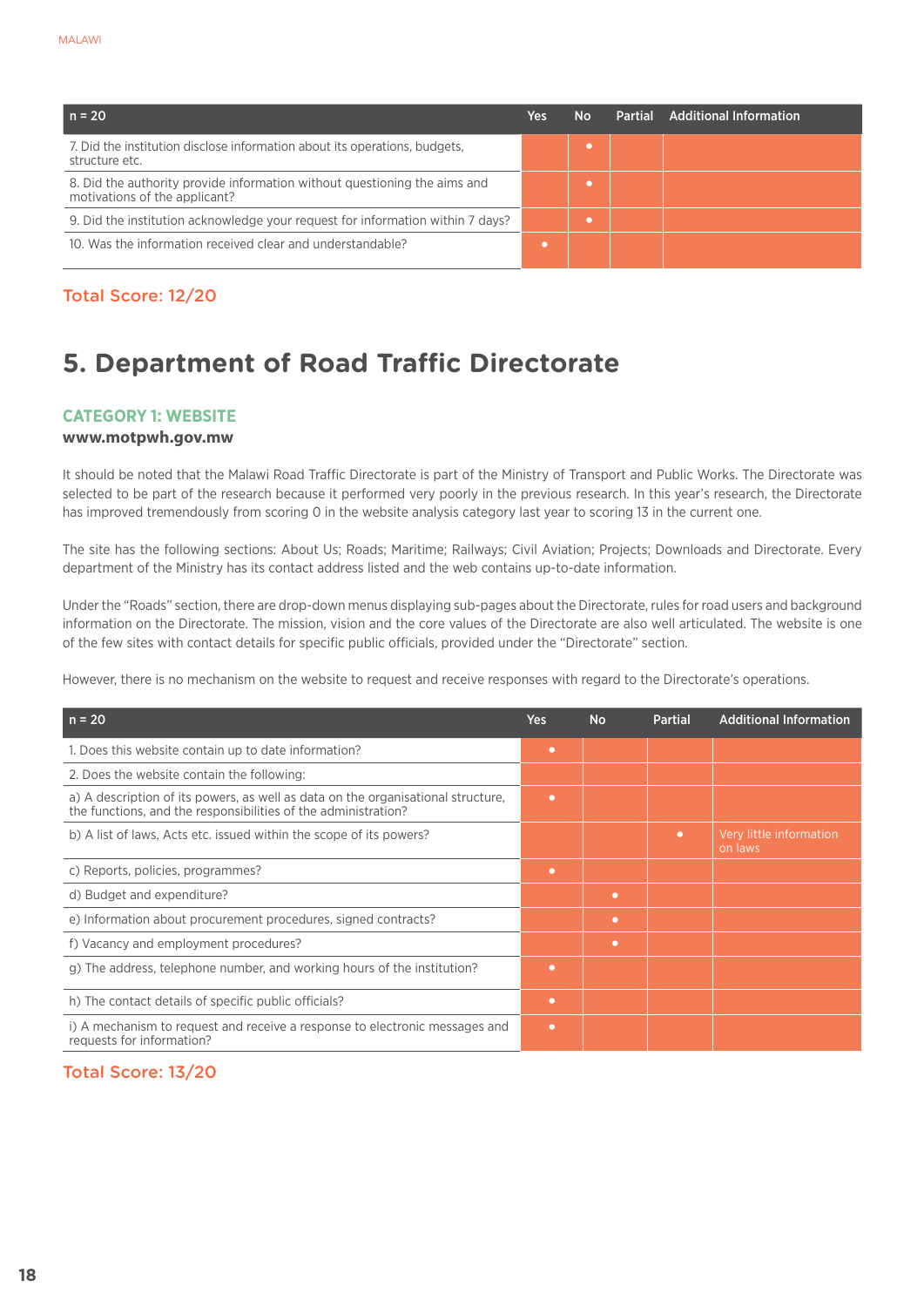# **CATEGORY 2: REQUESTS FOR INFORMATION**

#### **The following questions were sent to the Malawi Road Traffic Directorate :**

- 1. What is the Malawi Traffic Information System's current state of affairs? One of the major objectives of the Malawi Traffic Information System was to curb corruption; to what extend has the new Traffic Information System managed to achieve this?
- 2. The Directorate registered commendable gains in revenue after introduction of the new System; is this still the case several months down the line?
- 3. What are some of the disadvantages of the Malawi Traffic Information System?
- 4. What are some of the key challenges affecting the Directorate in its efforts to improve its operations?

| $n = 20$                                                                                                   | Yes       | <b>No</b> | <b>Partial</b> | <b>Additional Information</b>                                                                                                  |
|------------------------------------------------------------------------------------------------------------|-----------|-----------|----------------|--------------------------------------------------------------------------------------------------------------------------------|
| 1. Is there an official designated to take and respond to information requests?                            | $\bullet$ |           |                |                                                                                                                                |
| 2. Did the institution reply within 21 days?                                                               | $\bullet$ |           |                |                                                                                                                                |
| 3. Did the institution respond to the request for information?                                             | $\bullet$ |           |                |                                                                                                                                |
| 4. Does the authority publish their procedures for dealing with information<br>requests?                   |           |           | $\bullet$      | The Directorate's website has<br>contact details for officials at<br>the organisation who can be<br>contacted for information. |
| 5. Did the institution provide all of the information requested?                                           | $\bullet$ |           |                |                                                                                                                                |
| 6. Did the institution provide written reasons for the refusal of information?                             | $\bullet$ |           |                |                                                                                                                                |
| 7. Did the institution disclose information about its operations, budgets,<br>structure etc.               |           | $\bullet$ |                |                                                                                                                                |
| 8. Did the authority provide information without questioning the aims and<br>motivations of the applicant? |           | ٠         |                |                                                                                                                                |
| 9. Did the institution acknowledge your request for information within 7 days?                             |           | $\bullet$ |                |                                                                                                                                |
| 10. Was the information received clear and understandable?                                                 | $\bullet$ |           |                |                                                                                                                                |

## Total Score: 13/20

# **6. Ministry of Agriculture**

#### **Category 1: Website**

#### **www.malawi.gov.mw**

It should be noted that the Ministry of Agriculture is linked to the official Malawi Government website. Although the main website is updated, there is little information regarding the Ministry of Agriculture because the website hosts the information on different ministries and parastatals.

Apart from the website, the Ministry has a Facebook account which is not updated. At the time of conducting the research, the last update was in January, 2015.

| $n = 20$                                                                                                                                           | Yes       | <b>No</b> | <b>Partial</b> | <b>Additional Information</b> |
|----------------------------------------------------------------------------------------------------------------------------------------------------|-----------|-----------|----------------|-------------------------------|
| 1. Does this website contain up to date information?                                                                                               | $\bullet$ |           |                |                               |
| 2. Does the website contain the following:                                                                                                         |           |           |                |                               |
| a) A description of its powers, as well as data on the organisational structure,<br>the functions, and the responsibilities of the administration? | ٠         |           |                |                               |
| b) A list of laws, Acts etc. issued within the scope of its powers?                                                                                |           | ٠         |                |                               |
| c) Reports, policies, programmes?                                                                                                                  | $\bullet$ |           |                |                               |
| d) Budget and expenditure?                                                                                                                         |           | ٠         |                |                               |
| e) Information about procurement procedures, signed contracts?                                                                                     |           | ٠         |                |                               |
| f) Vacancy and employment procedures?                                                                                                              |           | ٠         |                |                               |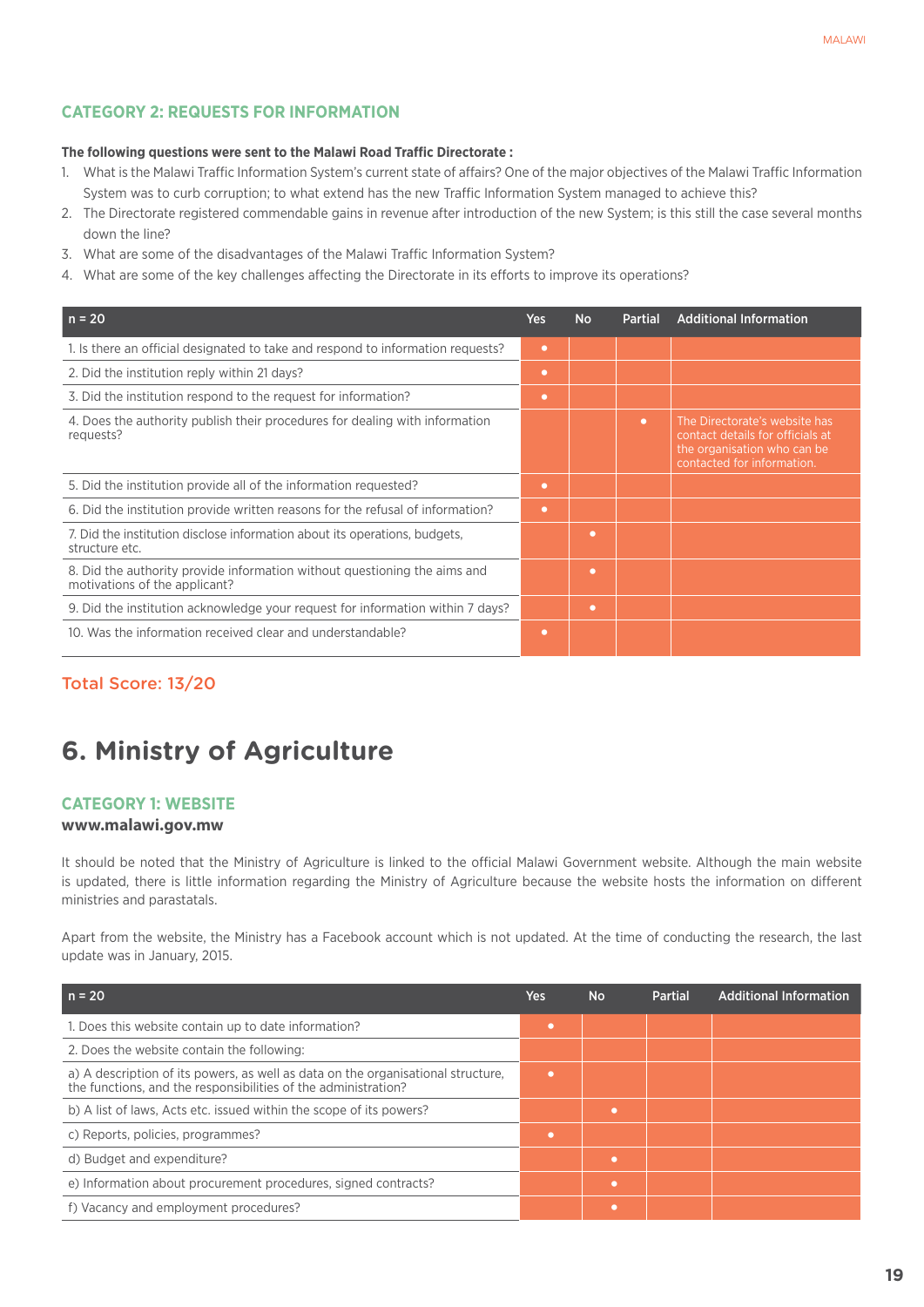| $n = 20$                                                                                                 | Yes | <b>No</b> | <b>Partial</b> | Additional Information |
|----------------------------------------------------------------------------------------------------------|-----|-----------|----------------|------------------------|
| g) The address, telephone number, and working hours of the institution?                                  |     |           |                |                        |
| h) The contact details of specific public officials?                                                     |     |           |                |                        |
| i) A mechanism to request and receive a response to electronic messages and<br>requests for information? |     |           |                |                        |

# Total Score: 8/20

# **CATEGORY 2: REQUESTS FOR INFORMATION**

#### **The following questions were sent to the Ministry of Agriculture and Food Security:**

- 1. How prepared is the Ministry of Agriculture to effectively deal with the poor harvest and impending food crisis in the country?
- 2. What long-term measures has the Ministry put in place to improve the food situation in the country in the long-term?
- 3. As the key policy body in the agricultural sector, what is the current status of the Green Belt Initiative?
- 4. What are some of the key projects the Ministry is working on or implementing to improve crop diversification in the country?
- 5. What are some of the challenges affecting the work of the Ministry of Agriculture?

| $n = 20$                                                                                                   | Yes       | <b>No</b> | <b>Additional Information</b> |
|------------------------------------------------------------------------------------------------------------|-----------|-----------|-------------------------------|
| 1. Is there an official designated to take and respond to information requests?                            | ۰         |           |                               |
| 2. Did the institution reply within 21 days?                                                               | $\bullet$ |           |                               |
| 3. Did the institution respond to the request for information?                                             | ٠         |           |                               |
| 4. Does the authority publish their procedures for dealing with information<br>requests?                   |           | ٠         |                               |
| 5. Did the institution provide all of the information requested?                                           | $\bullet$ |           |                               |
| 6. Did the institution provide written reasons for the refusal of information?                             | ۰         |           |                               |
| 7. Did the institution disclose information about its operations, budgets,<br>structure etc.               |           | ٠         |                               |
| 8. Did the authority provide information without questioning the aims and<br>motivations of the applicant? |           | ٠         |                               |
| 9. Did the institution acknowledge your request for information within 7 days?                             |           | ٠         |                               |
| 10. Was the information received clear and understandable?                                                 | ۰         |           |                               |

# Total Score: 12/20

# **7. Ministry of Lands, Housing and Urban Development**

#### **Category 1: Website**

#### **www.lands.gov.mw**

The website is well-established and has the following: About us; Departments; News and Events; Downloads; and Contacts. However, as the news, press release and report content did not have dates, it was difficult for the researcher to know the exact date the information was uploaded.

Unlike many ministries, the web page has a section on Frequently Asked Questions (FAQs) which seemed to adequately provide answers concerning land ownership, land divisions and relevant personnel responsible for different operations. The website also has policies governing the Ministry and signed contract agreements.

As much as the website provides for contact addresses for the Ministry, it does not have contact details for specific officials. The Ministry, just like the Ministry of Agriculture, has a Facebook account linked to the official government Facebook account; however, this page is not updated.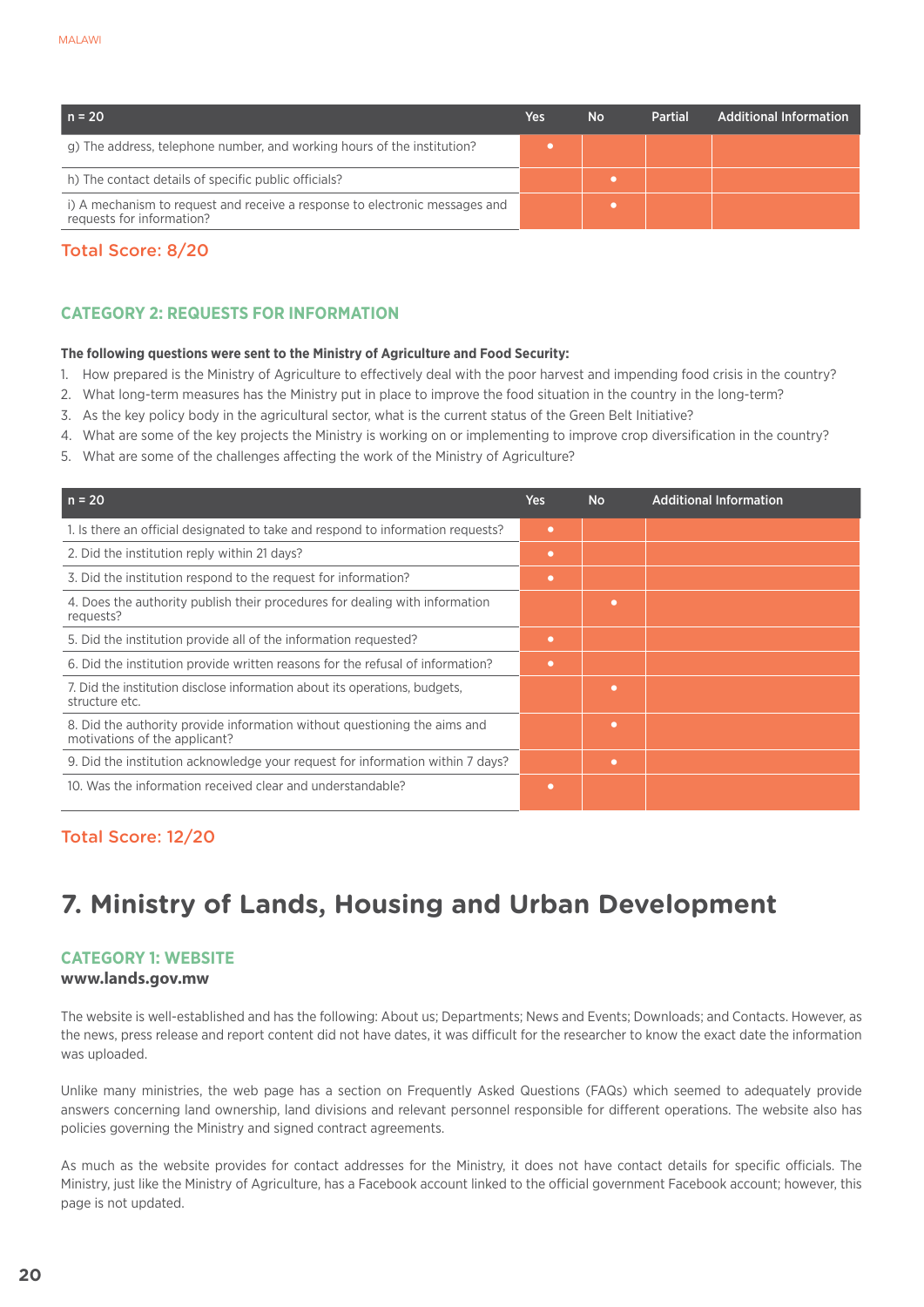| $n = 20$                                                                                                                                           | <b>Yes</b> | <b>No</b> | <b>Partial</b> | <b>Additional Information</b>                                                            |
|----------------------------------------------------------------------------------------------------------------------------------------------------|------------|-----------|----------------|------------------------------------------------------------------------------------------|
| 1. Does this website contain up to date information?                                                                                               |            | ٠         |                |                                                                                          |
| 2. Does the website contain the following:                                                                                                         |            |           |                |                                                                                          |
| a) A description of its powers, as well as data on the organisational structure,<br>the functions, and the responsibilities of the administration? |            |           | $\bullet$      | No information on<br>its powers but the<br>organisational structure<br>and its functions |
| b) A list of laws, Acts etc. issued within the scope of its powers?                                                                                | ٠          |           |                |                                                                                          |
| c) Reports, policies, programmes?                                                                                                                  | ٠          |           |                |                                                                                          |
| d) Budget and expenditure?                                                                                                                         |            | ٠         |                |                                                                                          |
| e) Information about procurement procedures, signed contracts?                                                                                     |            |           | $\bullet$      | Signed contracts only                                                                    |
| f) Vacancy and employment procedures?                                                                                                              |            | ٠         |                |                                                                                          |
| g) The address, telephone number, and working hours of the institution?                                                                            | ٠          |           |                |                                                                                          |
| h) The contact details of specific public officials?                                                                                               |            | $\bullet$ |                |                                                                                          |
| i) A mechanism to request and receive a response to electronic messages and<br>requests for information?                                           | ٠          |           |                |                                                                                          |

## Total Score: 10/20

#### **CATEGORY 2: REQUESTS FOR INFORMATION**

#### **The following questions were sent to the Ministry of Lands, Housing and Urban Development:**

- 1. What is the status of the Land Bills?
- 2. Most people in the rural areas feel the proposed laws will usurp chief's powers. What is your position on this as a ministry?
- 3. Most rural people also believe that the proposed laws will force them to pay registration fees for their land. What is the position of the Ministry on this?
- 4. Does the Ministry have any plans to undertake a massive civic education exercise on the proposed land laws?
- 5. Most Malawians seem unaware of the importance of the proposed land laws. How much will the Ministry require to effectively raise awareness and understanding on the proposed land laws?

| $n = 20$                                                                                                   | Yes: | <b>No</b> | Partial   | <b>Additional Information</b>                                                                          |
|------------------------------------------------------------------------------------------------------------|------|-----------|-----------|--------------------------------------------------------------------------------------------------------|
| 1. Is there an official designated to take and respond to information requests?                            | ۰    |           |           | <b>Public Relations Officer</b>                                                                        |
| 2. Did the institution reply within 21 days?                                                               | ۰    |           |           |                                                                                                        |
| 3. Did the institution respond to the request for information?                                             | ۰    |           |           |                                                                                                        |
| 4. Does the authority publish their procedures for dealing with information<br>requests?                   |      |           | $\bullet$ | The "Contacts" section can be<br>used to engage relevant officials<br>for information at the Ministry. |
| 5. Did the institution provide all of the information requested?                                           |      | $\bullet$ |           |                                                                                                        |
| 6. Did the institution provide written reasons for the refusal of information?                             |      | $\bullet$ |           |                                                                                                        |
| 7. Did the institution disclose information about its operations, budgets,<br>structure etc.               |      | $\bullet$ |           |                                                                                                        |
| 8. Did the authority provide information without questioning the aims and<br>motivations of the applicant? |      | $\bullet$ |           |                                                                                                        |
| 9. Did the institution acknowledge your request for information within 7 days?                             |      | $\bullet$ |           |                                                                                                        |
| 10. Was the information received clear and understandable?                                                 | ۰    |           |           |                                                                                                        |

## Total Score: 9/20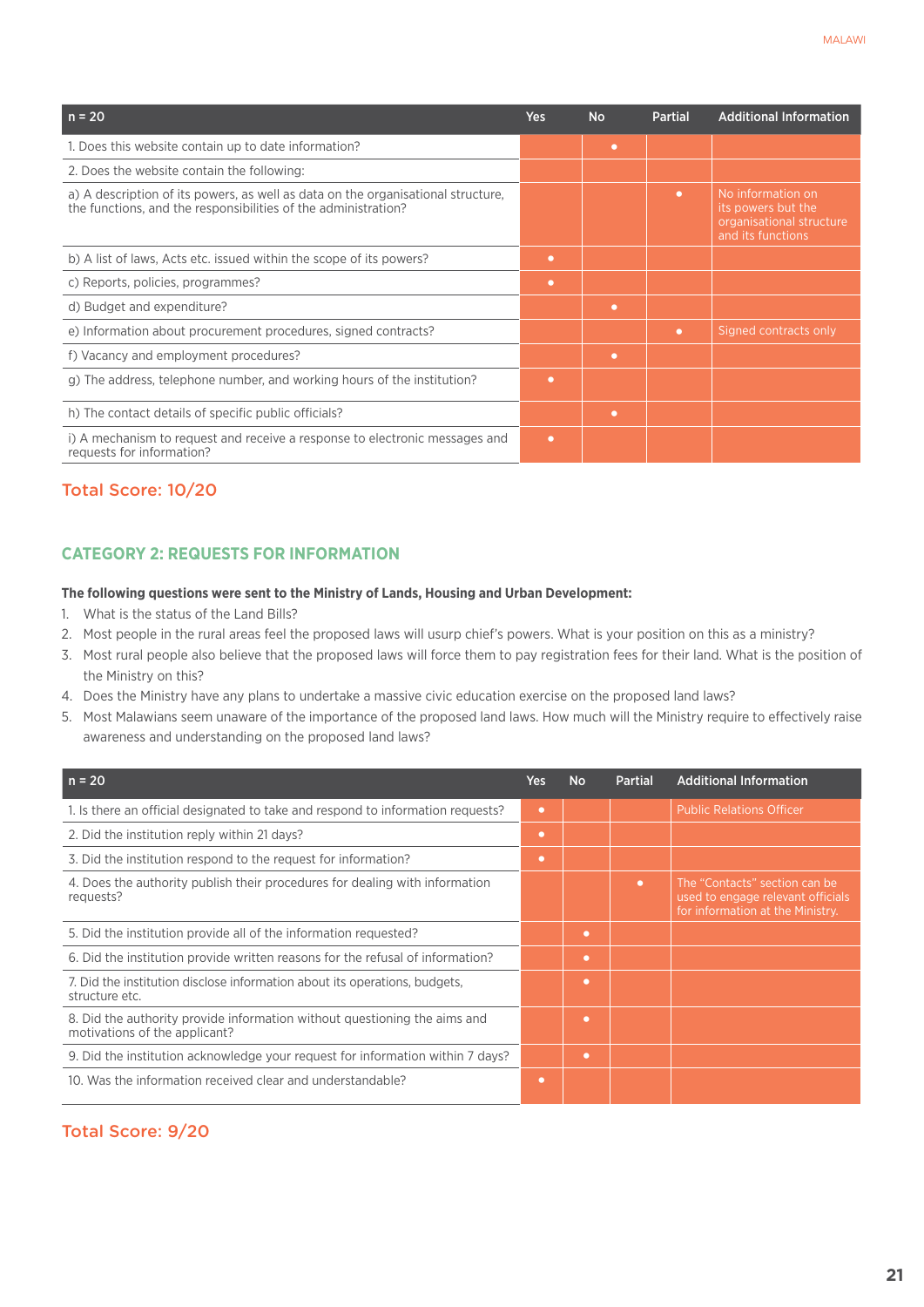# **8. Ministry of Local Government and Rural Development**

# **Category 1: Website**

### **www.mlgrd.gov.mw**

The Ministry of Local Government and Rural Development is part of the official Malawi Government website just like the Ministry of Agriculture. During the research, the website was not accessible. The research was based on the Ministry's Facebook account.

| $n = 20$                                                                                                                                           | <b>Yes</b> | <b>No</b> | <b>Partial</b> | <b>Additional Information</b>                          |
|----------------------------------------------------------------------------------------------------------------------------------------------------|------------|-----------|----------------|--------------------------------------------------------|
| 1. Does this website contain up to date information?                                                                                               | $\bullet$  |           |                |                                                        |
| 2. Does the website contain the following:                                                                                                         |            |           |                |                                                        |
| a) A description of its powers, as well as data on the organisational structure,<br>the functions, and the responsibilities of the administration? |            | ۰         |                |                                                        |
| b) A list of laws, Acts etc. issued within the scope of its powers?                                                                                |            |           | $\bullet$      | Just a mention of the<br>law governing the<br>Ministry |
| c) Reports, policies, programmes?                                                                                                                  |            | $\bullet$ |                |                                                        |
| d) Budget and expenditure?                                                                                                                         |            | $\bullet$ |                |                                                        |
| e) Information about procurement procedures, signed contracts?                                                                                     |            | $\bullet$ |                |                                                        |
| f) Vacancy and employment procedures?                                                                                                              |            | ۰         |                |                                                        |
| g) The address, telephone number, and working hours of the institution?                                                                            | ٠          |           |                |                                                        |
| h) The contact details of specific public officials?                                                                                               |            | ۰         |                |                                                        |
| i) A mechanism to request and receive a response to electronic messages and<br>requests for information?                                           |            | $\bullet$ |                |                                                        |

# Total Score: 5/20

# **CATEGORY 2: REQUESTS FOR INFORMATION**

#### **The following questions were sent to the Ministry of Local Government and Rural Development:**

- 1. Media reports indicate that there are disagreements between Councilors and Council Secretariats in most districts in the country; what is the root cause of such disagreements?
- 2. What is the Ministry doing to ensure a cordial working relationship between Councilors and Council Secretariats?
- 3. As a ministry responsible for the welfare and appointment of chiefs in the country, what is the current state of affairs on government plans to abolish chieftains in cities?
- 4. What are some of the key elements the Ministry looks for before recommending or considering a chief for elevation?
- 5. What are some of the key challenges affecting the work of the Ministry?

| $n = 20$                                                                                 | Yes | No | Partial | <b>Additional Information</b>                                                                                                                                     |
|------------------------------------------------------------------------------------------|-----|----|---------|-------------------------------------------------------------------------------------------------------------------------------------------------------------------|
| 1. Is there an official designated to take and respond to information requests?          | o   |    |         | <b>Public Relations Officer</b>                                                                                                                                   |
| 2. Did the institution reply within 21 days?                                             | ٠   |    |         | The officer responded within<br>24 hours with a request for the<br>researcher to call the officer for<br>a telephone interview as she was<br>'swamped with work.' |
| 3. Did the institution respond to the request for information?                           | ٠   |    |         |                                                                                                                                                                   |
| 4. Does the authority publish their procedures for dealing with information<br>requests? |     |    |         |                                                                                                                                                                   |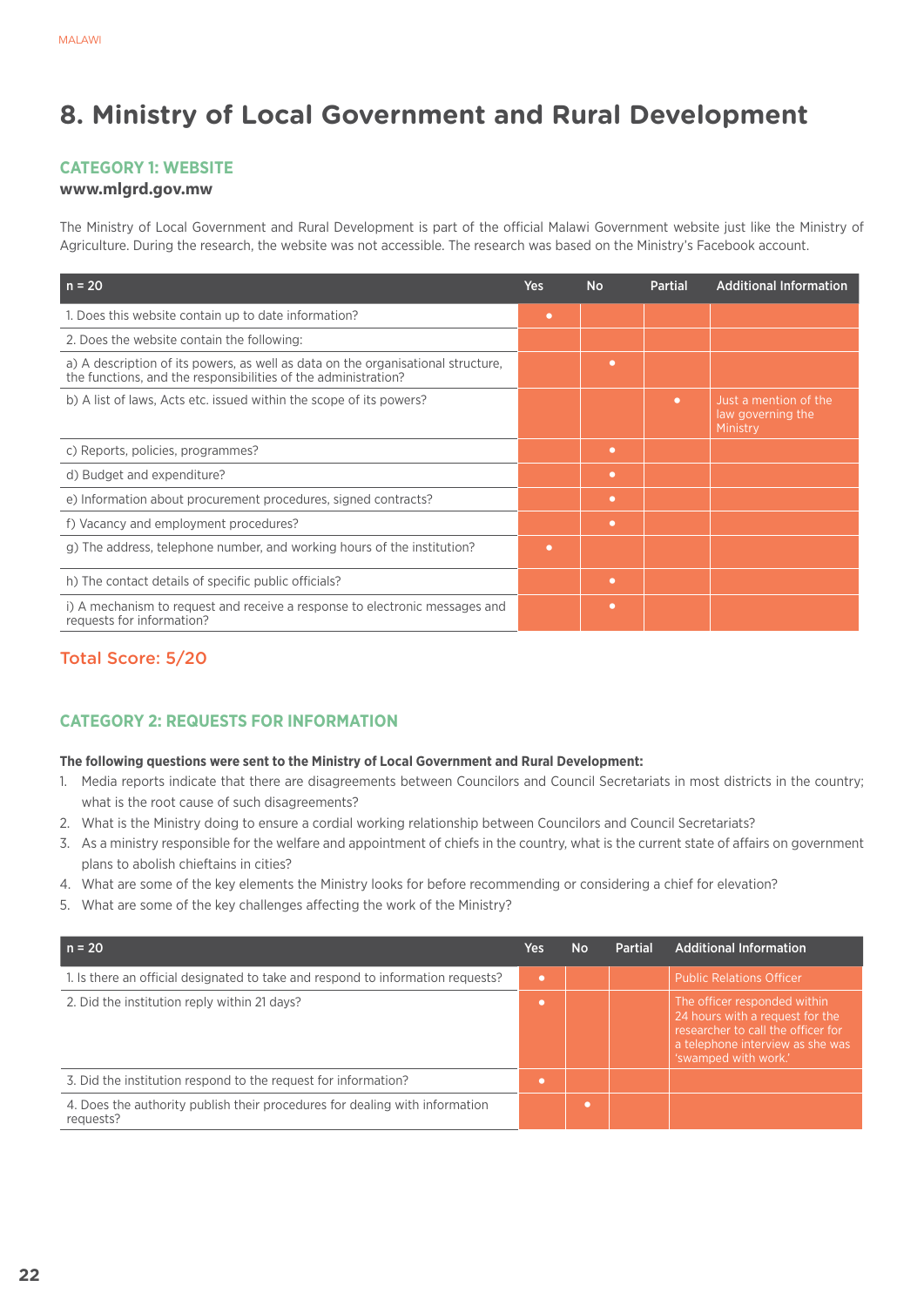| $n = 20$                                                                                                   | Yes | <b>No</b> | <b>Partial</b> | <b>Additional Information</b> |
|------------------------------------------------------------------------------------------------------------|-----|-----------|----------------|-------------------------------|
| 5. Did the institution provide all of the information requested?                                           |     |           |                |                               |
| 6. Did the institution provide written reasons for the refusal of information?                             |     |           |                |                               |
| 7. Did the institution disclose information about its operations, budgets,<br>structure etc.               |     |           |                |                               |
| 8. Did the authority provide information without questioning the aims and<br>motivations of the applicant? |     |           |                |                               |
| 9. Did the institution acknowledge your request for information within 7 days?                             |     |           |                |                               |
| 10. Was the information received clear and understandable?                                                 |     |           |                |                               |

## Total Score: 12/20

# **9. Ministry of Health**

#### **Category 1: Website**

#### **www.health.gov.mw**

The Ministry of Health website is linked to the Government of Malawi website, which is often down and rarely updated. The website contains: About Ministry of Health; Mission; Objectives; and Contacts but the page is not updated.

The Ministry has a Facebook account which is not updated, with the most recent update being in May 2015.

| $n = 20$                                                                                                                                           | <b>Yes</b> | <b>No</b> | <b>Partial</b> | <b>Additional Information</b> |
|----------------------------------------------------------------------------------------------------------------------------------------------------|------------|-----------|----------------|-------------------------------|
| 1. Does this website contain up to date information?                                                                                               |            | $\bullet$ |                |                               |
| 2. Does the website contain the following:                                                                                                         |            |           |                |                               |
| a) A description of its powers, as well as data on the organisational structure,<br>the functions, and the responsibilities of the administration? |            | ٠         |                |                               |
| b) A list of laws, Acts etc. issued within the scope of its powers?                                                                                | ۰          |           |                |                               |
| c) Reports, policies, programmes?                                                                                                                  | ٠          |           |                |                               |
| d) Budget and expenditure?                                                                                                                         |            | $\bullet$ |                |                               |
| e) Information about procurement procedures, signed contracts?                                                                                     |            | ٠         |                |                               |
| f) Vacancy and employment procedures?                                                                                                              |            | ٠         |                |                               |
| g) The address, telephone number, and working hours of the institution?                                                                            | $\bullet$  |           |                |                               |
| h) The contact details of specific public officials?                                                                                               |            | ٠         |                |                               |
| i) A mechanism to request and receive a response to electronic messages and<br>requests for information?                                           |            | $\bullet$ |                |                               |

### Total Score: 6/20

# **CATEGORY 2: REQUESTS FOR INFORMATION**

#### **The following questions were sent to the Ministry of Health:**

- 1. What are some of the key challenges affecting the work of the Ministry of Health?
- 2. Shortage of medical personnel is one of the challenges affecting health service delivery in Malawi; what is the Ministry doing to improve the situation?
- 3. There have been reports of shortage of drugs as well as drug theft in some public hospitals; how does the Ministry deal with such issues?
- 4. What are some of the measures the Ministry is putting in place or implementing to improve its image as far as reports on shortage of drugs and drug theft in public hospitals in concerned?
- 5. What plans does the Ministry have to effectively deal with drug theft in public hospitals?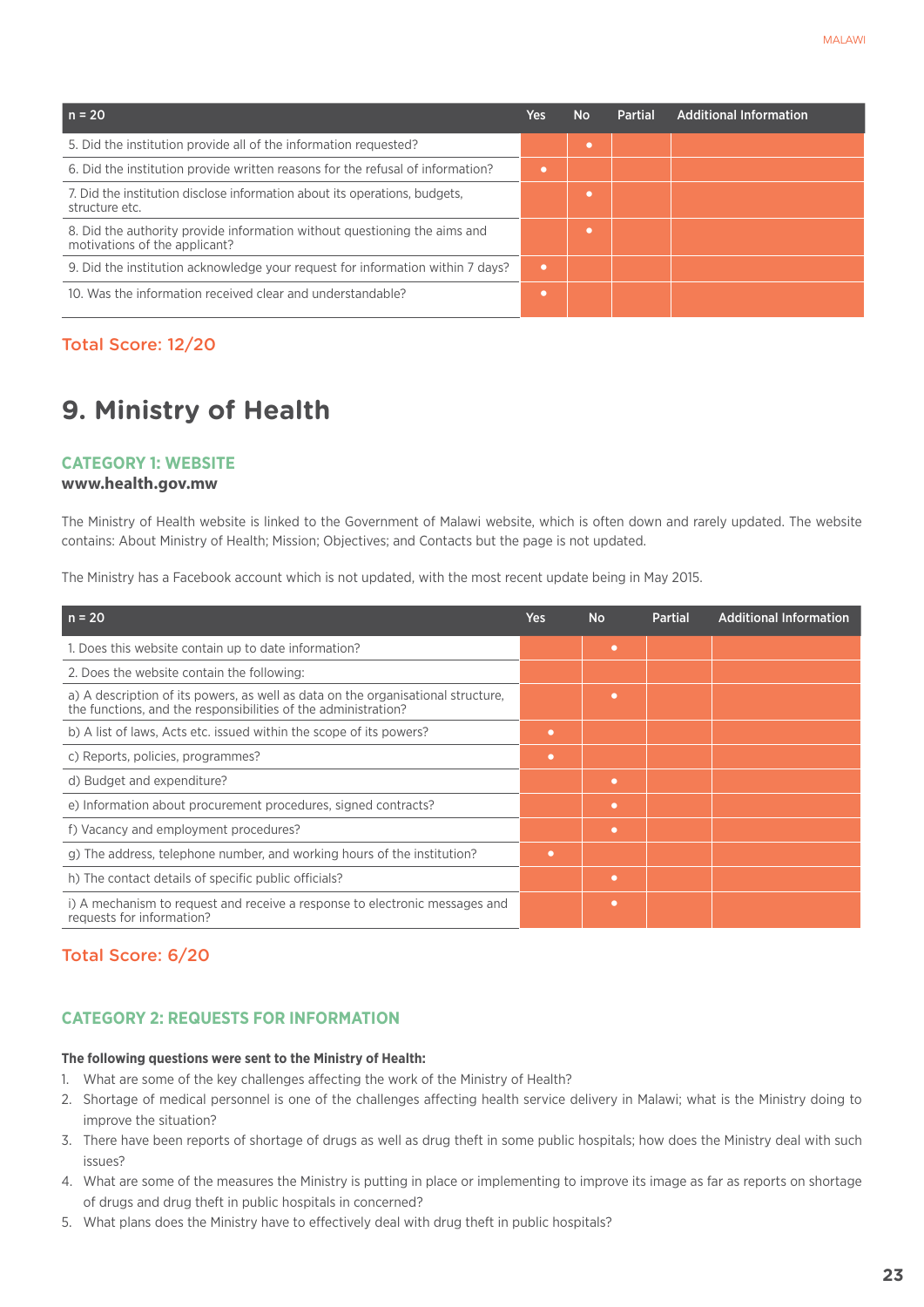| $n = 20$                                                                                                   | <b>Yes</b> | <b>No</b> | <b>Additional Information</b>   |
|------------------------------------------------------------------------------------------------------------|------------|-----------|---------------------------------|
| 1. Is there an official designated to take and respond to information requests?                            | ۰          |           | <b>Public Relations Officer</b> |
| 2. Did the institution reply within 21 days?                                                               |            | $\bullet$ |                                 |
| 3. Did the institution respond to the request for information?                                             |            | ٠         |                                 |
| 4. Does the authority publish their procedures for dealing with information<br>requests?                   |            | ٠         |                                 |
| 5. Did the institution provide all of the information requested?                                           |            | $\bullet$ |                                 |
| 6. Did the institution provide written reasons for the refusal of information?                             |            | ٠         |                                 |
| 7. Did the institution disclose information about its operations, budgets,<br>structure etc.               |            | ٠         |                                 |
| 8. Did the authority provide information without questioning the aims and<br>motivations of the applicant? |            | ٠         |                                 |
| 9. Did the institution acknowledge your request for information within 7 days?                             |            | ٠         |                                 |
| 10. Was the information received clear and understandable?                                                 |            | ٠         |                                 |

# Total Score: 2/20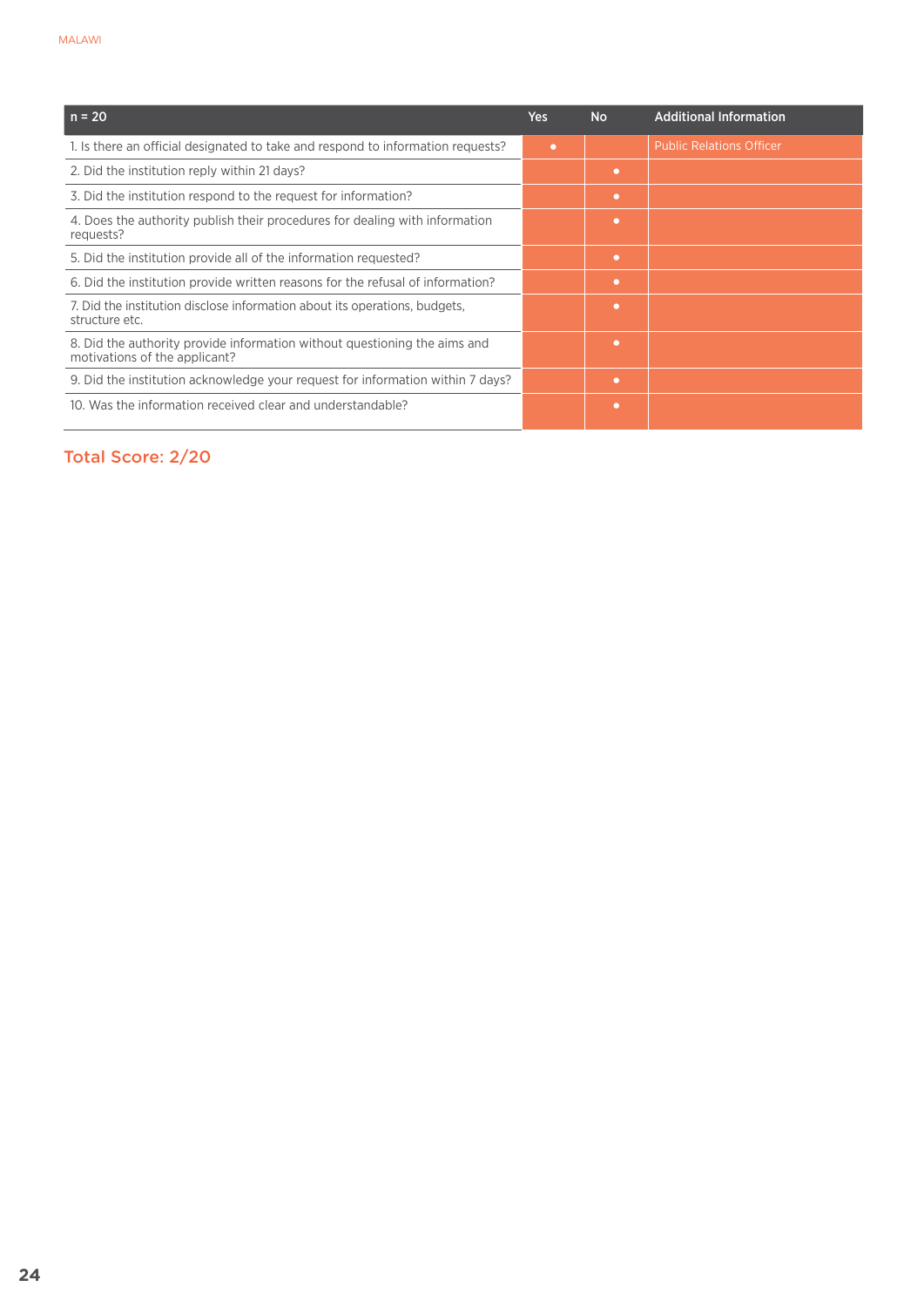# SUMMARY in NUMBERS

| <b>Institution</b>                                 | Website | <b>Request for information</b> | <b>Total score</b> |
|----------------------------------------------------|---------|--------------------------------|--------------------|
| <b>Blantyre City Council</b>                       | \14     | 17                             | 31                 |
| <b>Blantyre Water Board</b>                        | 12      | 4                              | 16                 |
| <b>Central Medical Stores Trust</b>                | 13      | 13                             | 26                 |
| Lilongwe Water Board                               | 6       | 12                             | 18                 |
| Department of Road Traffic Directorate             | 13      | 13                             | 26                 |
| Ministry of Agriculture and Food Security          | 8       | 12                             | 20                 |
| Ministry of Lands, Housing and Urban Development   | 10      | 9                              | 19                 |
| Ministry of Local Government and Rural Development | 5       | 12                             | 17                 |
| Ministry of Health                                 | 6       |                                | 8                  |

# RESEARCH CONCLUSIONS

It is important to note that most government and public institutions in the country have public relations officers or managers to act as a link between government bodies and the citizenry. This is commendable and ought to be applauded.

However, it is also important to note that a culture of secrecy is still prevalent in Malawi. This study, like previous studies of its kind, show that most government bodies rarely value the public's right to know. Out of the nine sampled institutions, only five responded to the written requests for information. Out of the nine websites assessed, only four have up-to-date information.

Nevertheless, it is encouraging to note that most of the ministries and public institutions use social networking sites to provide readers with information. Blantyre City Council, Central Medical Stores Trust and Directorate of Road Traffic have commendable websites that are providing Malawians with vital information.

It is important to note that the Directorate of Road Traffic has greatly improved since the last research conducted in 2015. At the time it scooped the Padlock Award as the most secretive public body of the ten that were sampled. From a score of 0 on the website analysis in 2015 and winner of the Padlock Award, the Directorate has moved up the ladder to a total score of 26, and second best in 2016. This is commendable.

# THE MOST SECRETIVE PUBLIC INSTITUTION IN MALAWI

All the institutions that did not respond to the written requests for information and do not have websites easily qualify as most secretive. Although some have a web presence, their sites could not be accessed because the government website, to which they are linked, is often down and rarely updated.

The Ministry of Health, which has scooped the Padlock Award on two occasions, drives the health sector and ought to be proactive in disseminating information for Malawians to make informed decisions. The Ministry's website is not updated and the institution did not respond to requests for information. The Ministry makes it almost impossible for the public to access information.

The health sector continues to generate negative publicity on drug theft and shortages of drugs in public hospitals. The Ministry should be open and transparent, and readily available to provide information to citizens.

Although all institutions that scored below 20 easily qualify as secretive, the Ministry of Health plays a crucial role in the health sector and performed miserably under both the website analysis and requests for information.

Therefore the winner of the Golden Padlock Award for the Most Secretive Government and Public Institution for 2016 is **the Ministry of Health.**

# THE MOST OPEN PUBLIC INSTITUTION IN MALAWI

Three out of the nine institutions analysed qualify as the most transparent in 2016, these include Blantyre City Council, Central Medical Stores and the Directorate of Road Traffic. All these institutions scored above 20, which is more than half of the possible overall score of 40 for both the website and requests for information.

Blantyre City Council has scooped the Padlock Award on two separate occasions while the Directorate of Road Traffic was granted the Award in 2015.

The results of the 2016 study show a great improvement in the way the Council and the Directorate have performed. Blantyre City Council and the Directorate of Road Traffic have scored 31 and 26 points respectively.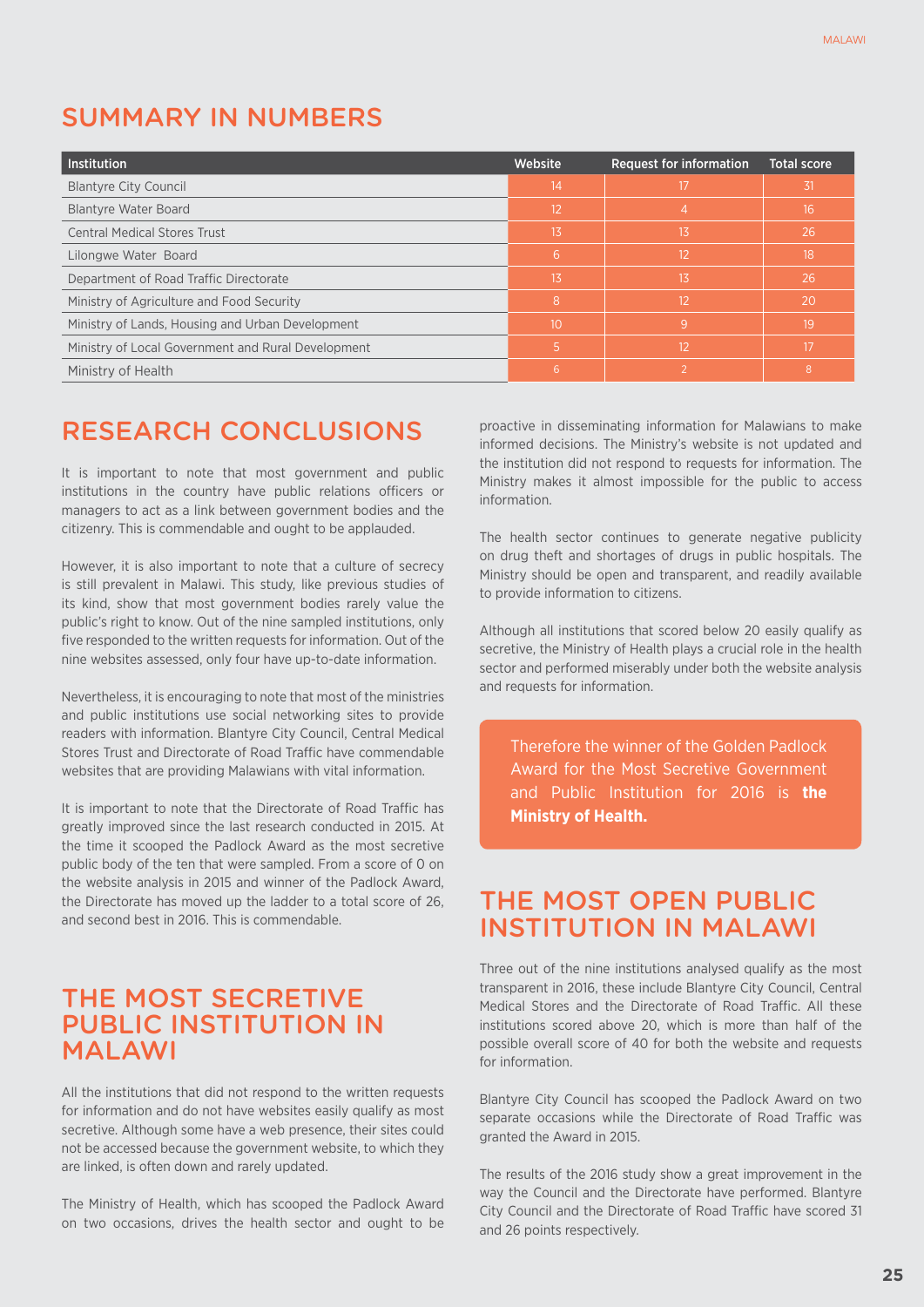Unlike previous research studies where Blantyre City Council did not have a website, this year, the Council has a well-established and updated website and a Facebook account. The Council's website proved to be different from all the other websites assessed. Under the section 'Mayor's Office,' the page does not only provide information on the Council's structure but also welldetailed contact information for the Mayor and the Councillor for Blantyre City.

In addition, the Council's website provides a mechanism for requests for information and feedback. The Public Relations Manager responded to the request for information in less than 24 hours and provided all relevant information requested. This shows how open the Council has become after scooping the Padlock Award twice. The Council scored 14/20 in the website category and 17/20 in the request for information category.

Therefore, the Golden Key Award for the Most Open Government and Public Institution for 2016 goes to **Blantyre City** Council.

# RECOMMENDATIONS

This study shows that most ministries and departments have a presence on the official government website despite having public relations managers. Some ministries, like the Ministry of Trade, have their own websites. This means that having your own website as a ministry is a matter of choice.

MISA Malawi believes that training government information officers on the importance of access to information would help improve the overall ATI situation in Malawi.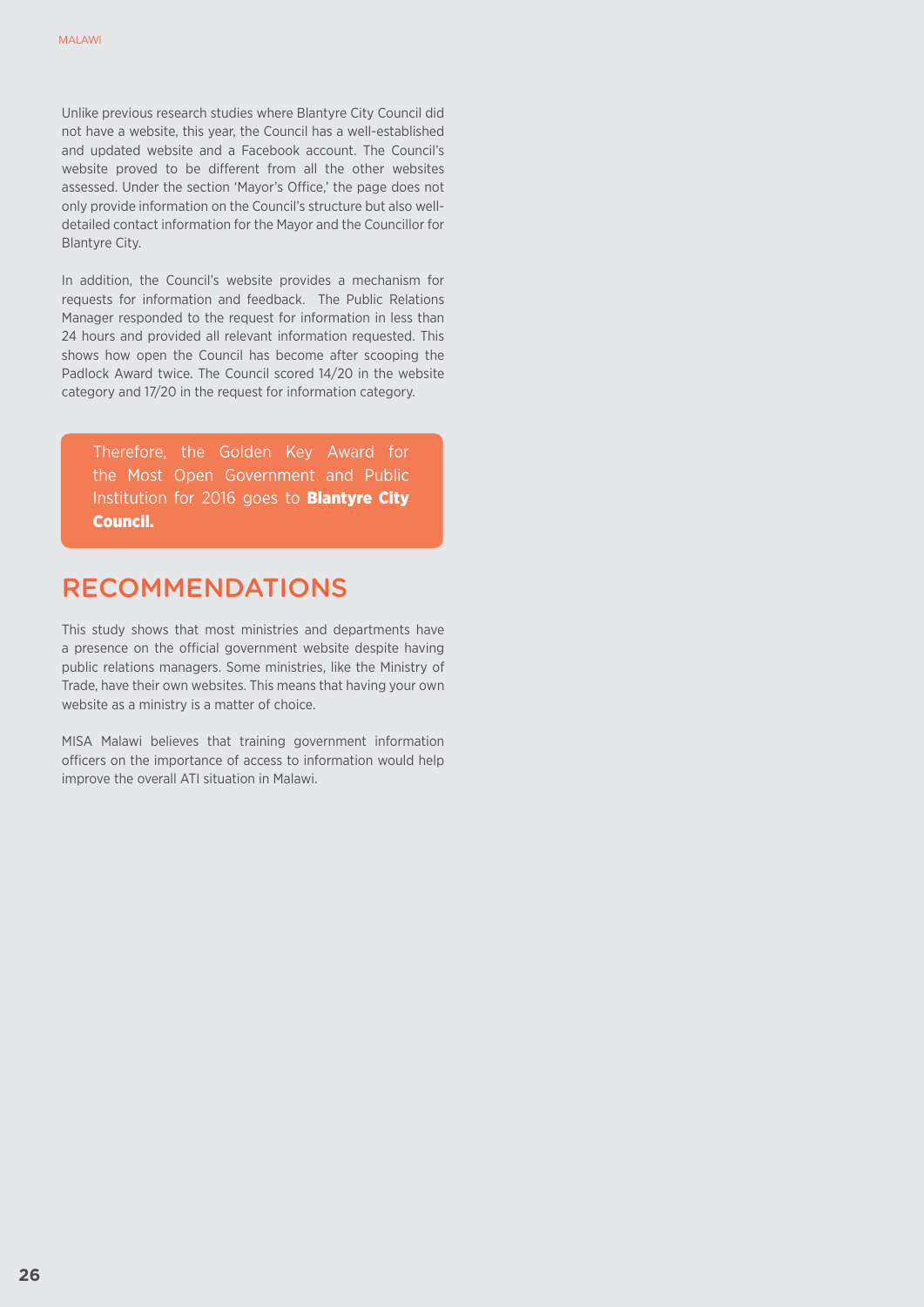



# MOÇAMBIQUE

Relatório 2016 sobre as Instituições Públicas Abertas & Fechadas em Moçambique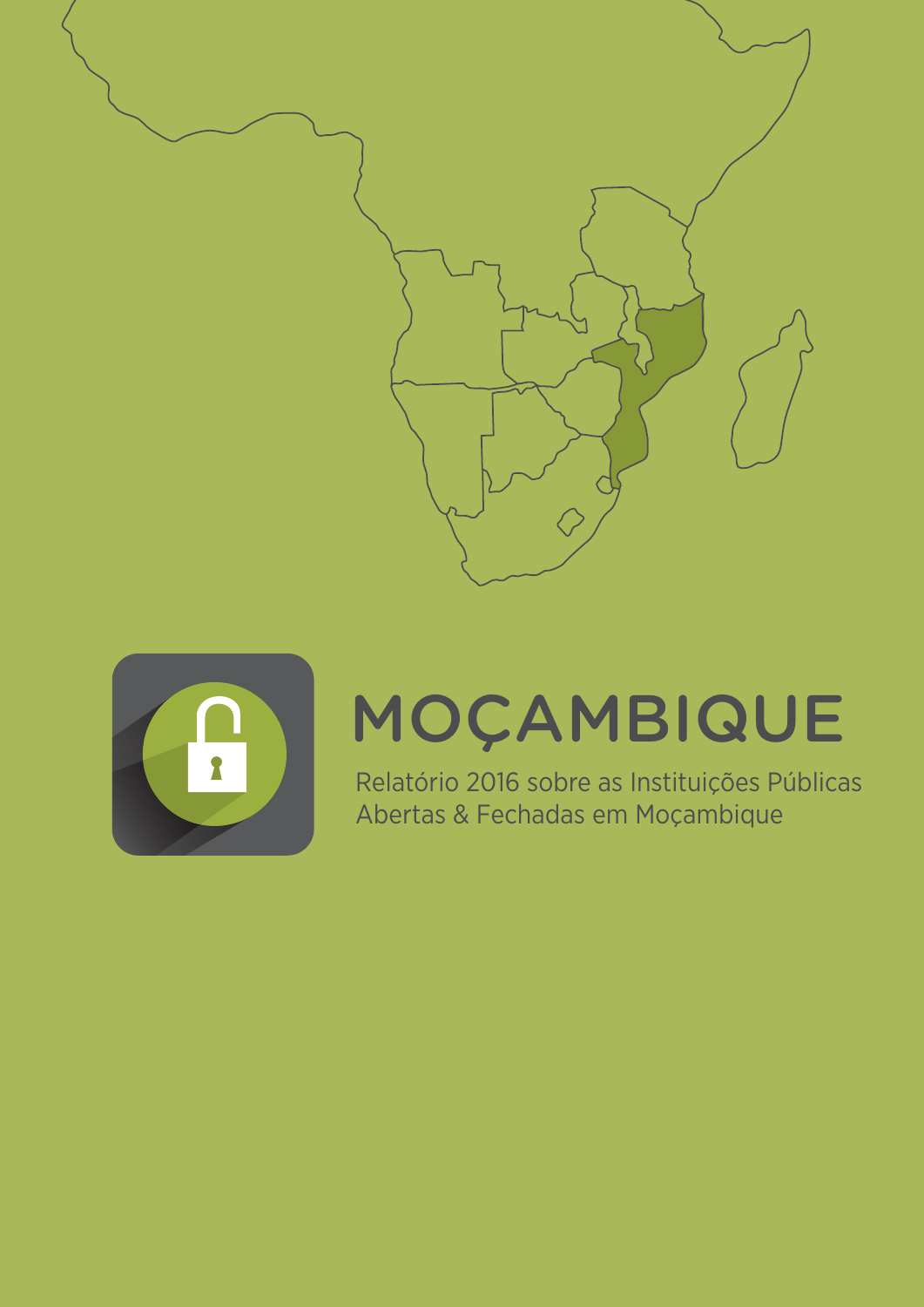# INTRODUÇÃO

Em 2004, durante o último ano do mandato do Presidente Joaquim Chissano, o Parlamento Moçambicano aprovou a revisão da Constituição da República de Moçambique (CRM) que estabelece, no seu artigo 48, o Direito à Informação, em seguimento do mesmo direito previsto na Constituição da República de 1990, que inaugura o multipartidarismo, no País. Um ano depois, em 2005, o primeiro ano do mandato do Presidente Armando Guebuza, o Instituto de Comunicação Social da África Austral, capítulo de Moçambique (MISA Moçambique) elaborou e submeteu ao Parlamento a proposta de Lei do Direito à Informação.

A proposta permaneceu engavetada no Parlamento durante nove anos, enquanto as organizações da sociedade civil desdobravam-se em diversas acções de lobby e advocacia em vista a aprovação da Lei. Só em 2013, surgem sinais de interesse da Assembleia da República num debate mais sério que culminou com diversas acções de auscultação para a reformulação da proposta da lei. No princípio de 2014, último ano do mandato de Armando Guebuza, o Parlamento, no meio de muita pressão da sociedade civil, decidiu agendar a proposta para debate público. Em Agosto do mesmo ano, após uma série de sessões de debates é aprovada, na generalidade, no Parlamento, a Lei do Direito à Informação. Em Novembro, o Parlamento viria a aprovar a proposta na especialidade.

A proposta foi a seguir promulgada e publicada no Boletim da República (jornal Oficial da República de Moçambique) a 31 de Dezembro de 2014. A Lei do Direito à Informação carecia, no entanto, do regulamento para a sua operacionalização. Neste contexto, a 31 de Dezembro de 2015, o Governo aprova e publica no Boletim da República o Regulamento do Direito à Informação, permitindo, deste modo a plena implementação da lei.

Um ano e meio após a entrada em vigor da lei do Direito à Informação, parece não ter ainda mudado o ambiente do acesso à informação em Moçambique. A percepção das organizações da Sociedade Civil, dos jornalistas e das instituições de investigação é de que a lei ainda não está em plena implementação, o que dificulta o direito à informação. São vários os obstáculos à plena implementação da lei, nomeadamente a incapacidade do Estado em prover, em pouco tempo, recursos humanos e financeiros para a implementação destes instrumentos, como a contratação ou indicação técnico de informação para atenderem os pedidos de informação em cada instituição detentora de informação pública; a deficiência dos arquivos destas instituições; a cultura de secretismo enraizado no Estado; a falta de vontade política para a implementação da lei; a cultura de centralismo e do medo, entre outros factores.

Em 2016, a IBIS, uma Organização Não Governamental dinamarquesa, assinou um memorando de entendimento com o Governo, através do Ministério da Administração Estatal e Função Pública (MAEFP) nos termos do qual funcionários públicos e outros agentes de Estado vão beneficiar, nos próximos três anos, de acções de capacitação em matérias ligadas ao direito à informação, uso estratégico das Tecnologias de Informação e Comunicação (TIC) para efeitos de facilitação do acesso à

informação enquanto direito fundamental em Moçambique. Espera-se que esta iniciativa venha melhorar o ambiente do acesso à informação em Moçambique.

# FUNDAMENTAÇÃO E PARÂMETROS DO ESTUDO

Volvido um ano e meio após a entrada em vigor da Lei do Direito à Informação e pouco mais de meio ano em que vigora o Regulamento do Direito à Informação, poucos estudos existem que avaliem os níveis de abertura e de falta de abertura das instituições públicas e privadas, detentoras de informação de interesse público. Apenas se reconhece a existência de um estudo, mas também não exaustivo, realizado em 2016, pela Rede de Comunicadores Amigos de Crianças (RECAC) e pela Associação Moçambicana das Mulheres na Comunicação Social (AMCS) que, simulando pedidos de informação, mostra que as 49 entidades abrangidas não prestam informações detalhadas, o que não ajuda a compreender os dados disponibilizados. De acordo com o mesmo relatório, o servidor público conhece a existência dos dispositivos que regulam o acesso à informação, mas ainda não os coloca em prática.

O presente estudo pretende aferir o nível de acessibilidade ou falta de abertura das instituições em relação à disponibilidade de informação de interesse público, um ano e meio depois da introdução da lei. A maneira como a informação está depositada na instituição pode ditar o formato de acesso ou disponibilização da mesma, o que por sua vez ditou a formulação do pedido feito a cada instituição.

Observação: Devido à falta de tempo para solicitar entrevistas e fazer a verificação das informações, o MISA Moçambique, considerando o período de início do estudo e a data do fecho, avaliou os entrevistados em 8 dos 10 critérios na Categoria 2. A pontuação geral foi ajustada e difere, portanto dos demais países que fizeram parte do estudo.

#### Objectivo geral do Estudo

O objectivo geral do Estudo é avaliar o nível de abertura das instituições no que diz respeito a disponibilização de informação de interesse público aos cidadãos.

#### Objectivos específicos

São os objectivos específicos os seguintes:

- 1. Aferir o grau de dificuldades que o cidadão tem para aceder a informação nas instituições públicas e privadas detentoras de informação de interesse público
- 2. Medir o tempo que as instituições levam para conceder a informação;
- 3. Analisar o tipo de informação disponível nos sites das instituições que detêm informação de relevo no actual contexto político e económico de Moçambique, assim como o grau da sua actualização;

#### Metodologia

Para o presente estudo foi elaborada uma lista de 10 instituições a serem avaliadas e um total de 10 pedidos de informação. Não houve um critério para a escolha das instituições, senão o serem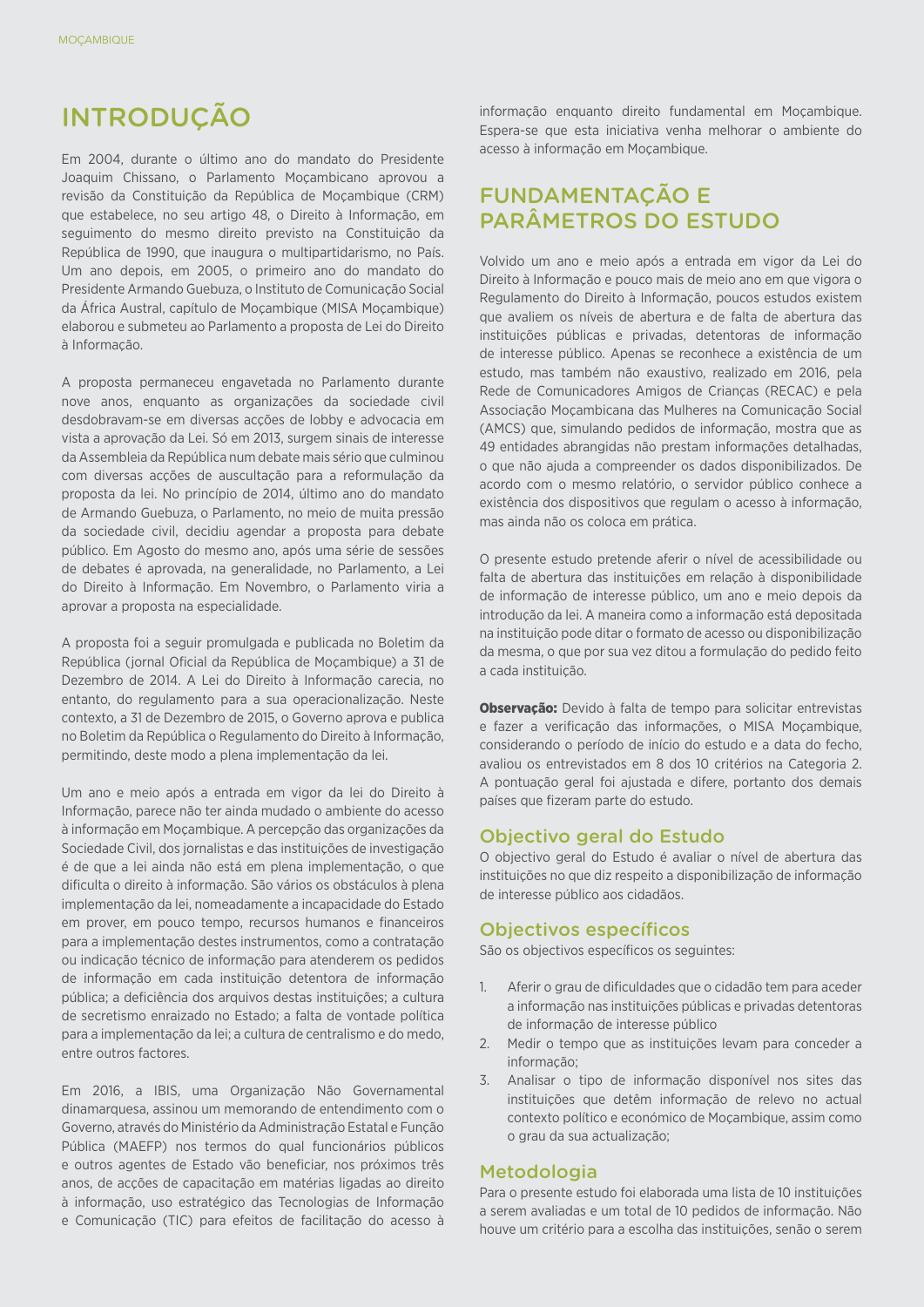detentoras de informação que possa ser de muito interesse para os moçambicanos, considerando o actual contexto político e económico do País.

A cada uma das 10 instituições foi enviado um questionário/ pedido de informação concreta, a ser seguido de uma visita às instituições para avaliar a sua qualidade, interesse público e actualidade. O artigo 3 (Lei n.º 34/2014 de 31 de Dezembro: Lei do Direito à Informação) e artigo 2 (Decreto n.º 35/2015 de 31 de Dezembro: Aprova o Regulamento da Lei do Direito à Informação) estabelecem que a Lei e o respectivo Regulamento do Direito à Informação aplicam-se também "às entidades privadas que, ao abrigo da Lei ou por contrato, realizem actividades de interesse público ou que, na sua actividade, beneficiem de recursos públicos de qualquer proveniência e tenham em seu poder informação de interesse público." Assim sendo, foi incluída no estudo a empresa TRAC por ser detentora de informação pública muito relevante.

É importante referir que a análise dos sites das instituições reflectida no presente relatório foi realizada nos dias 28 e 29 de Agosto. Esta referência é importante, uma vez que em alguns casos, as páginas das instituições analisadas encontravam-se fora da rede (inactiva), outras em manutenção e outras instituições sem páginas webs.

O processo decorreu no período entre 2 e 23 de Agosto de 2016. Foram avaliadas as seguintes instituições:

- 1. Banco de Moçambique
- 2. Direcção Nacional do Tesouro
- 3. Electricidade de Moçambique
- 4. Fundo de Promoção Desportiva
- 5. Maputo Sul (Empresa)
- 6. Ministério das Finanças
- 7. Ministério das Obras Públicas, Habitação e Recursos **Hídricos**
- 8. Ministério dos Transporte e Comunicações
- 9. Missão Moçambique
- 10. Trans African Concessions (TRAC)

São, ao todo, sete instituições do Estado, duas instituições públicas (Electricidade de Moçambique e Maputo Sul) e uma privada (TRAC).

# RESUMO DAS PRINCIPAIS **CONCLUSÕES**

#### Categoria 1: Análise do site

#### De forma geral

- • Existe pouca informação de relevo ligada à prestação de contas
- Esta informação não está actualizada
- 
- organizacional
- • Em alguns casos existem documentos como relatórios
- De forma específica, constatou-se que existem
- Instituições públicas relevantes que ainda não estão *Moçambique.*
- Instituições que embora autónomas, permanecem nos sites das instituições que as tutelam, por exemplo,
- Instituições públicas relevantes, como o Ministério *dos Transportes e Comunicações* com o site fora de serviço.

Em muitos casos, os sites das instituições encontram-se ou inexistente.

#### CATEGORIA 2: Pedido de informação

Após os pedidos efectuados e a análise das respostas aos pedidos e das entrevistas realizadas às instituições

- Nenhuma instituição respondeu aos pedidos dentro
- • Das instituições apenas uma respondeu, mas fêestabelecido pela Lei. As restantes não responderam.
- • Grande parte das instituições que aceitou a visita às suas instalações não dispõe de arquivos de informação organizados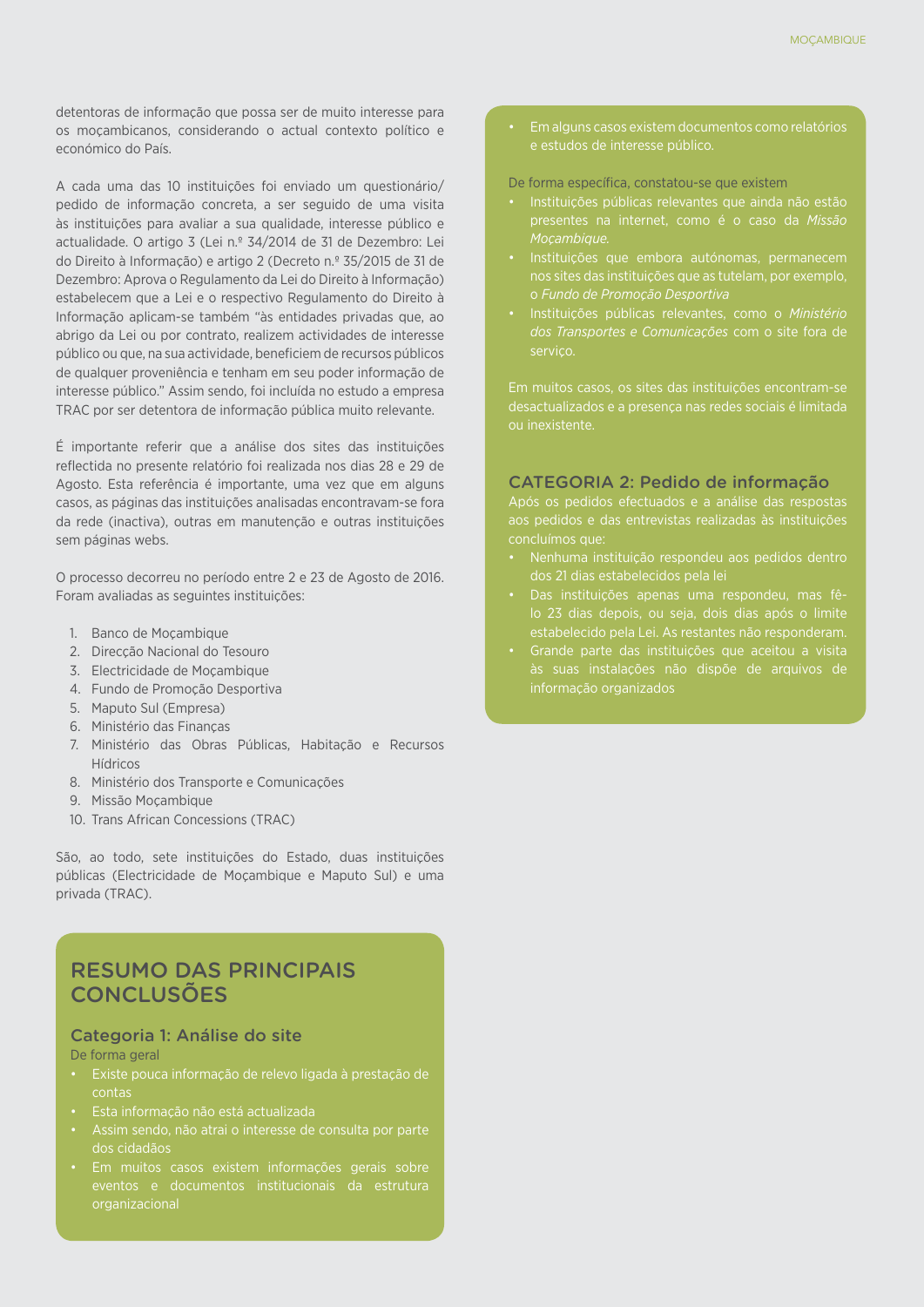# CONCLUSÕES DETALHADAS

# **1. BANCO DE MOÇAMBIQUE**

#### **CATEGORIA 1: SITE**

#### **http://www.bancomoc.mz**

| $n = 20$                                                                                                                                           | <b>Sim</b> | <b>Não</b> | <b>Parcial</b> | Mais informação                                                                                                                                                                     |
|----------------------------------------------------------------------------------------------------------------------------------------------------|------------|------------|----------------|-------------------------------------------------------------------------------------------------------------------------------------------------------------------------------------|
| 1. O site contém informações actualizadas?                                                                                                         | $\bullet$  |            |                |                                                                                                                                                                                     |
| 2. O site contém o seguinte:                                                                                                                       |            |            |                |                                                                                                                                                                                     |
| a) Descrição das suas competências, assim como informação sobre a estrutura<br>organizacional, as funções e as responsabilidades da administração? |            |            | $\bullet$      | O site contém<br>informações sobre o<br>Banco, a sua estrutura<br>organizacional (a<br>posição do conselho<br>de administração), mas<br>não apresenta as suas<br>responsabilidades. |
| b) Uma lista da legislação promulgada relativa ao âmbito das suas<br>competências?                                                                 | $\bullet$  |            |                | Land laws and Acts<br><b>District Land and</b><br><b>Housing Tribunal Unit</b>                                                                                                      |
| c) Relatórios, políticas, programas?                                                                                                               | $\bullet$  |            |                |                                                                                                                                                                                     |
| d) Orcamento e despesas?                                                                                                                           |            | $\bullet$  |                |                                                                                                                                                                                     |
| e) informação sobre procedimentos de aquisição, contratos assinados?                                                                               |            | $\bullet$  |                |                                                                                                                                                                                     |
| f) Procedimentos relativos a vagas e contratação?                                                                                                  | ۰          |            |                | Não apresenta horário<br>de funcionamento da<br>instituição                                                                                                                         |
| g) A morada, número de telefone e horário de funcionamento da instituição?                                                                         |            |            | $\bullet$      | Não tem informação<br>para contactos<br>específicos                                                                                                                                 |
| h) Informação para contacto de específicos funcionários públicos?                                                                                  |            |            | $\bullet$      |                                                                                                                                                                                     |
| i) Um mecanismo para solicitar e receber respostas a mensagens electrónicas<br>e pedidos de informação?                                            | $\bullet$  |            |                |                                                                                                                                                                                     |

# Pontuação total: 13/20

# **CATEGORIA 2: PEDIDO DE INFORMAÇÃO**

#### **O seguinte pedido de informação foi enviado ao Banco de Moçambique:**

- 1. Quais foram os custos iniciais e os custos finais do projecto do novo edifício do Banco de Moçambique
- 2. O projecto da construção
- 3. A acta de adjudicação das obras ao empreiteiro
- 4. O contrato entre o Banco e o Empreiteiro

| $n = 16$                                                                                | Sim | <b>Não</b> | <b>Parcial</b> | Mais informação                                                                                                                              |
|-----------------------------------------------------------------------------------------|-----|------------|----------------|----------------------------------------------------------------------------------------------------------------------------------------------|
| 1. Existe um funcionário designado para receber e responder a pedidos de<br>informação? |     |            |                |                                                                                                                                              |
| 2. A instituição respondeu no prazo de 21 dias?                                         |     |            |                |                                                                                                                                              |
| 3. A instituição respondeu ao pedido de informação?                                     |     |            |                |                                                                                                                                              |
| 4. A autoridade publica os seus procedimentos para lidar com pedidos de<br>informação?  |     |            |                | Decidimos não avaliar<br>este indicador devido<br>à falta de tempo para<br>solicitar entrevista e<br>fazer a verificação das<br>informações. |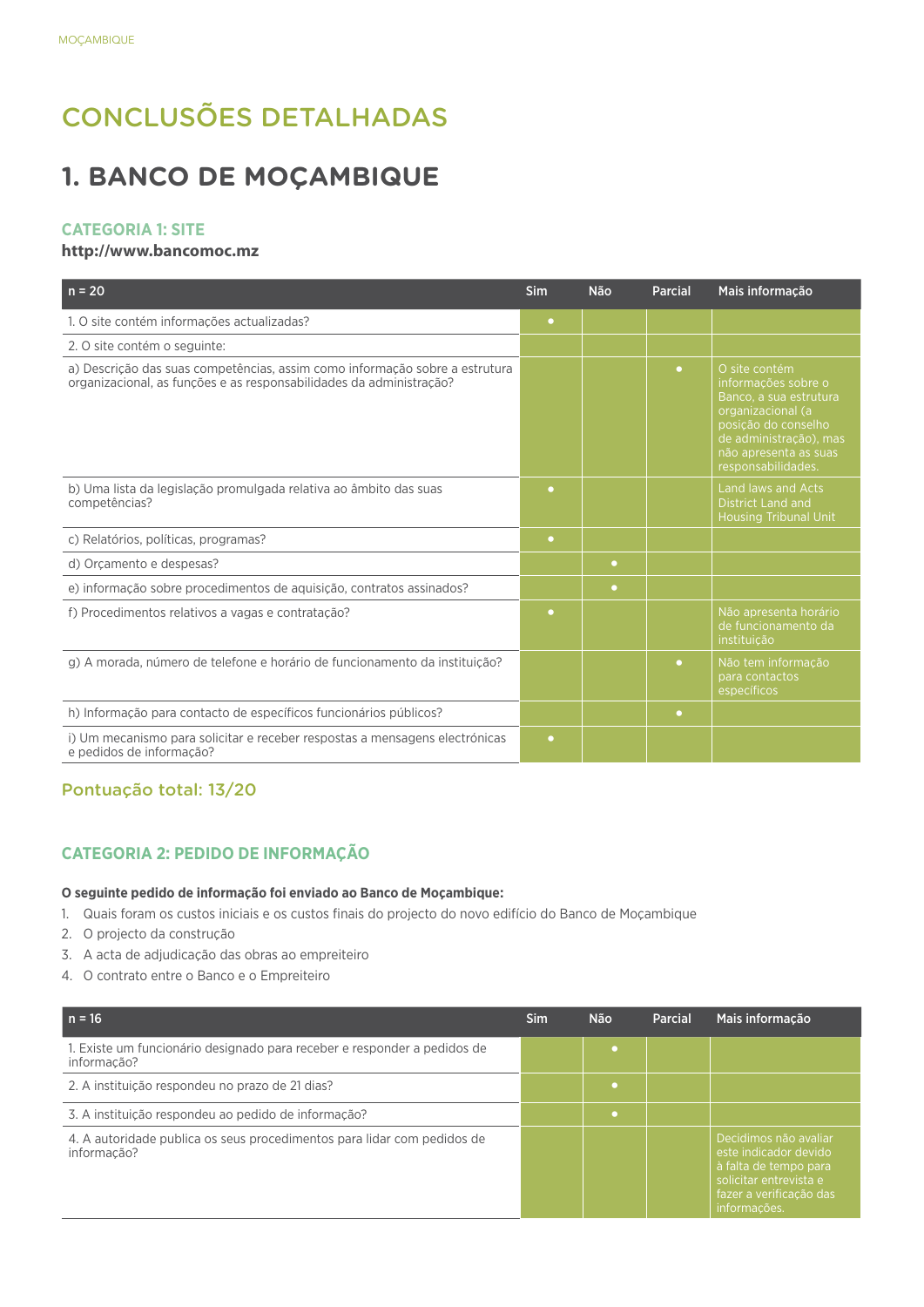| $n = 16$                                                                                          | <b>Sim</b> | <b>Não</b> | Parcial | Mais informação                                                                                                                              |
|---------------------------------------------------------------------------------------------------|------------|------------|---------|----------------------------------------------------------------------------------------------------------------------------------------------|
| 5. A instituição facultou toda a informação solicitada?                                           |            | $\bullet$  |         |                                                                                                                                              |
| 6. A instituição apresentou por escrito as razões da recusa de informação?                        |            | $\bullet$  |         |                                                                                                                                              |
| 7. A instituição divulgou informações sobre as suas actividades, or camentos,<br>estrutura etc.?  |            |            |         | Decidimos não avaliar<br>este indicador devido<br>à falta de tempo para<br>solicitar entrevista e<br>fazer a verificação das<br>informações. |
| 8. A autoridade facultou a informação sem questionar os objectivos e<br>motivações do requerente? |            | ٠          |         | Não recebemos nenhuma<br>informação                                                                                                          |
| 9. A instituição acusou a recepção do seu pedido de informação no prazo de<br>7 dias?             |            | ٠          |         |                                                                                                                                              |
| 10. A informação recebida era clara e compreensível?                                              |            | ٠          |         | Não recebemos nenhuma<br>informação                                                                                                          |

#### Total Score: 0/16

# **2. DIRECÇÃO NACIONAL DO TESOURO**

#### **CATEGORIA 1: SITE**

#### **www.mpd.gov.mz/index.php/direccao-nacional-de-tesouro-dnt**

A direcção Nacional do Tesouro não tem um site próprio, sendo parte do Ministério das Finanças tem uma página onde apresenta os seus elementos institucionais (www.mpd.gov.mz/index.php/direccao-nacional-de-tesouro-dnt)

| $n = 20$                                                                                                                                           | Sim       | <b>Não</b> | <b>Parcial</b> | Mais informação |
|----------------------------------------------------------------------------------------------------------------------------------------------------|-----------|------------|----------------|-----------------|
| 1. O site contém informações actualizadas?                                                                                                         |           | ۰          |                |                 |
| 2. O site contém o seguinte:                                                                                                                       |           |            |                |                 |
| a) Descrição das suas competências, assim como informação sobre a estrutura<br>organizacional, as funções e as responsabilidades da administração? | $\bullet$ |            |                |                 |
| b) Uma lista da legislação promulgada relativa ao âmbito das suas<br>competências?                                                                 |           | ٠          |                |                 |
| c) Relatórios, políticas, programas?                                                                                                               | $\bullet$ |            |                |                 |
| d) Orcamento e despesas?                                                                                                                           |           | ٠          |                |                 |
| e) informação sobre procedimentos de aquisição, contratos assinados?                                                                               |           | ۰          |                |                 |
| f) Procedimentos relativos a vagas e contratação?                                                                                                  |           | $\bullet$  |                |                 |
| g) A morada, número de telefone e horário de funcionamento da instituição?                                                                         | ٠         |            |                |                 |
| h) Informação para contacto de específicos funcionários públicos?                                                                                  |           | $\bullet$  |                |                 |
| i) Um mecanismo para solicitar e receber respostas a mensagens electrónicas<br>e pedidos de informação?                                            |           | ۰          |                |                 |

# Pontuação total: 06/20

## **CATEGORIA 2: PEDIDO DE INFORMAÇÃO**

#### **O seguinte pedido de informação foi enviado à Direcção Nacional do Tesouro:**

1. Qual foi a fonte de proveniência do crédito de 3.8 mil milhões de meticais contraído para o financiamento dos X Jogos Africanos, realizados em Setembro de 2011, em Maputo?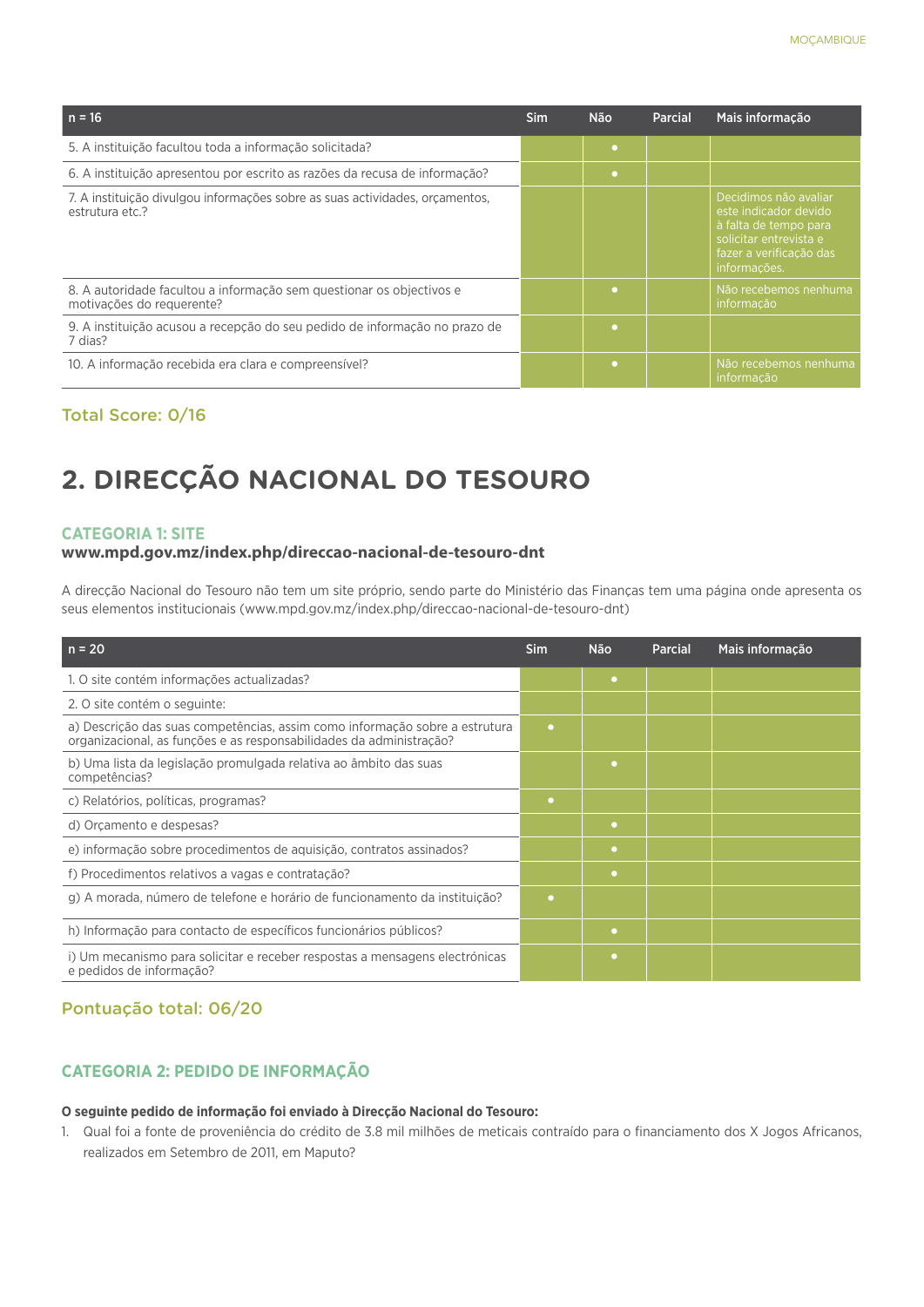2. Qual foi o destino dado aos valores remanescentes (não aplicados), correspondentes a 56%, uma vez que a execução foi de 44%?

| $n = 16$                                                                                          | <b>Sim</b> | <b>Não</b> | <b>Parcial</b> | Mais informação                                                                                                                              |
|---------------------------------------------------------------------------------------------------|------------|------------|----------------|----------------------------------------------------------------------------------------------------------------------------------------------|
| 1. Existe um funcionário designado para receber e responder a pedidos de<br>informação?           |            | $\bullet$  |                |                                                                                                                                              |
| 2. A instituição respondeu no prazo de 21 dias?                                                   |            | $\bullet$  |                |                                                                                                                                              |
| 3. A instituição respondeu ao pedido de informação?                                               |            | $\bullet$  |                |                                                                                                                                              |
| 4. A autoridade publica os seus procedimentos para lidar com pedidos de<br>informação?            |            |            |                | Decidimos não avaliar<br>este indicador devido<br>à falta de tempo para<br>solicitar entrevista e<br>fazer a verificação das<br>informações. |
| 5. A instituição facultou toda a informação solicitada?                                           |            | $\bullet$  |                |                                                                                                                                              |
| 6. A instituição apresentou por escrito as razões da recusa de informação?                        |            | $\bullet$  |                |                                                                                                                                              |
| 7. A instituição divulgou informações sobre as suas actividades, orgamentos,<br>estrutura etc.?   |            |            |                | Decidimos não avaliar<br>este indicador devido<br>à falta de tempo para<br>solicitar entrevista e<br>fazer a verificação das<br>informações. |
| 8. A autoridade facultou a informação sem questionar os objectivos e<br>motivações do requerente? |            | ۰          |                | Não recebemos nenhuma<br>informação                                                                                                          |
| 9. A instituição acusou a recepção do seu pedido de informação no prazo de<br>7 dias?             |            | $\bullet$  |                |                                                                                                                                              |
| 10. A informação recebida era clara e compreensível?                                              |            | $\bullet$  |                | Não recebemos nenhuma<br>informação                                                                                                          |

# Total Score: 0/16

# **3. ELECTRICIDADE DE MOÇAMBIQUE**

### **CATEGORIA 1: SITE**

## **http://www.edm.co.mz/**

| $n = 20$                                                                                                                                           | <b>Sim</b> | <b>Não</b> | <b>Parcial</b> | Mais informação                                           |
|----------------------------------------------------------------------------------------------------------------------------------------------------|------------|------------|----------------|-----------------------------------------------------------|
| 1. O site contém informações actualizadas?                                                                                                         | ۰          |            |                |                                                           |
| 2. O site contém o seguinte:                                                                                                                       |            |            |                |                                                           |
| a) Descrição das suas competências, assim como informação sobre a estrutura<br>organizacional, as funções e as responsabilidades da administração? |            |            | $\bullet$      | Não apresenta as<br>responsabilidades da<br>administração |
| b) Uma lista da legislação promulgada relativa ao âmbito das suas<br>competências?                                                                 | ٠          |            |                |                                                           |
| c) Relatórios, políticas, programas?                                                                                                               | $\bullet$  |            |                |                                                           |
| d) Orcamento e despesas?                                                                                                                           |            | $\bullet$  |                |                                                           |
| e) informação sobre procedimentos de aquisição, contratos assinados?                                                                               |            | ۰          |                |                                                           |
| f) Procedimentos relativos a vagas e contratação?                                                                                                  | $\bullet$  |            |                |                                                           |
| g) A morada, número de telefone e horário de funcionamento da instituição?                                                                         |            |            | $\bullet$      | Não tem horário de<br>funcionamento                       |
| h) Informação para contacto de específicos funcionários públicos?                                                                                  |            | $\bullet$  |                |                                                           |
| i) Um mecanismo para solicitar e receber respostas a mensagens electrónicas<br>e pedidos de informação?                                            | ٠          |            |                |                                                           |

# Pontuação total: 12/20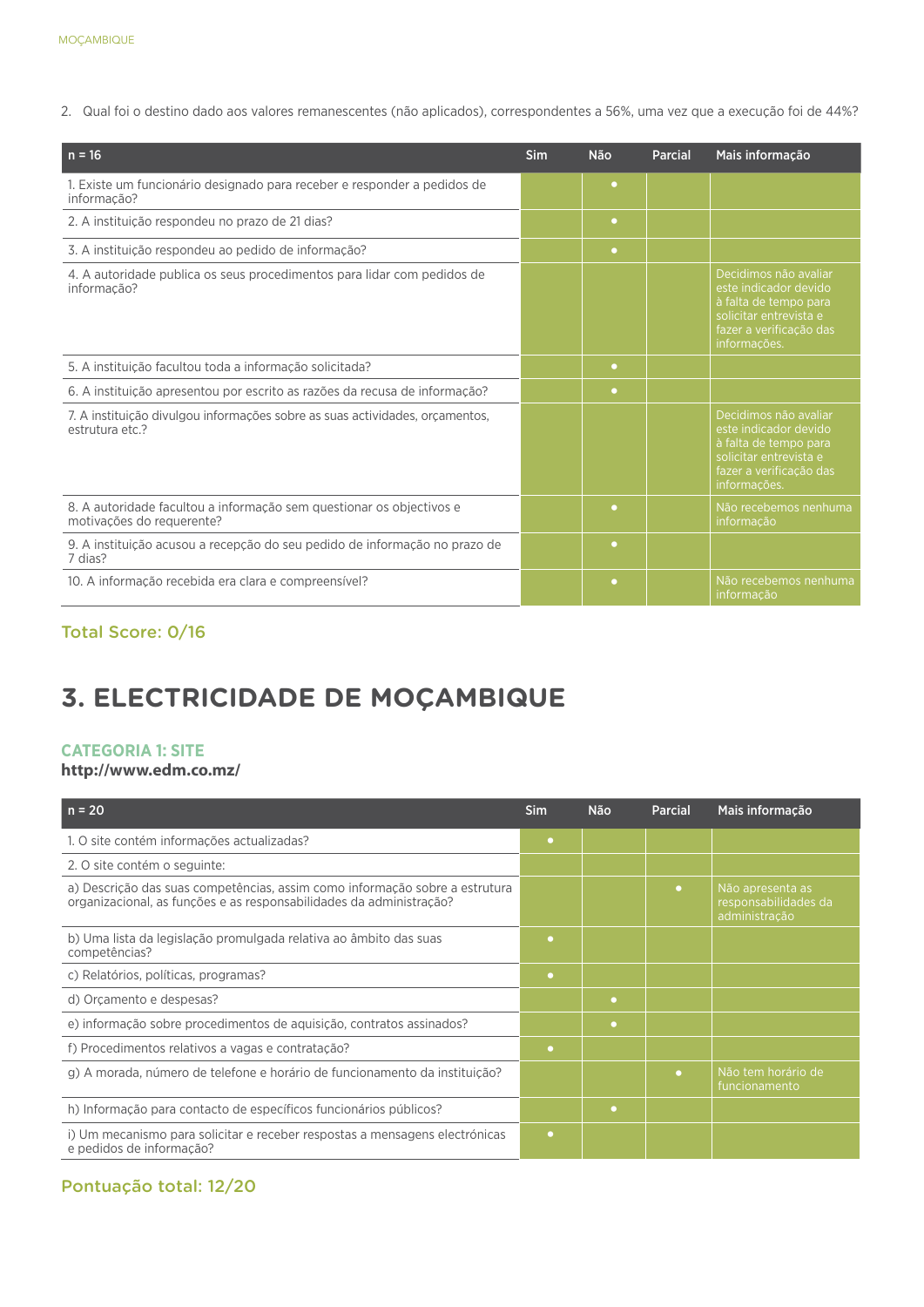# **CATEGORIA 2: PEDIDO DE INFORMAÇÃO**

#### **O seguinte pedido de informação foi enviado à Electricidade de Moçambique**

- 1. Quais os valores que a EDM pagou, por cada ano, às empresas prestadoras de serviços no âmbito das Parcerias Público-Privadas, entre 2010-2015?
- 2. Qual é o valor que cada empresa recebeu da EDM por cada ano durante esse período?

| $n = 16$                                                                                          | <b>Sim</b> | <b>Não</b> | Parcial | Mais informação                                                                                                                              |
|---------------------------------------------------------------------------------------------------|------------|------------|---------|----------------------------------------------------------------------------------------------------------------------------------------------|
| 1. Existe um funcionário designado para receber e responder a pedidos de<br>informação?           |            | $\bullet$  |         |                                                                                                                                              |
| 2. A instituição respondeu no prazo de 21 dias?                                                   |            | $\bullet$  |         |                                                                                                                                              |
| 3. A instituição respondeu ao pedido de informação?                                               |            | $\bullet$  |         |                                                                                                                                              |
| 4. A autoridade publica os seus procedimentos para lidar com pedidos de<br>informação?            |            |            |         | Decidimos não avaliar<br>este indicador devido<br>à falta de tempo para<br>solicitar entrevista e<br>fazer a verificação das<br>informações. |
| 5. A instituição facultou toda a informação solicitada?                                           |            | $\bullet$  |         |                                                                                                                                              |
| 6. A instituição apresentou por escrito as razões da recusa de informação?                        |            | $\bullet$  |         |                                                                                                                                              |
| 7. A instituição divulgou informações sobre as suas actividades, orcamentos,<br>estrutura etc.?   |            |            |         | Decidimos não avaliar<br>este indicador devido<br>à falta de tempo para<br>solicitar entrevista e<br>fazer a verificação das<br>informações. |
| 8. A autoridade facultou a informação sem questionar os objectivos e<br>motivações do requerente? |            | $\bullet$  |         | Não recebemos nenhuma<br>informação                                                                                                          |
| 9. A instituição acusou a recepção do seu pedido de informação no prazo de<br>7 dias?             |            | $\bullet$  |         |                                                                                                                                              |
| 10. A informação recebida era clara e compreensível?                                              |            | ۰          |         | Não recebemos nenhuma<br>informação                                                                                                          |

## Total Score: 0/16

# **4. FUNDO DE PROMOÇÃO DESPORTIVA**

#### **CATEGORIA 1: SITE**

#### **http://www.mjd.gov.mz/index.php?option=com\_content&view=article&id=153&Itemid=136&lang=pt**

Embora seja uma instituição autónoma, o que pressupõe o dever de ter o seu próprio site, o Fundo de Promoção Desportiva não tem, resumindo-se a uma página no site do Ministério da Juventude e Desportos (http://www.mjd.gov.mz/index.php?option=com\_content &view=article&id=153&Itemid=136&lang=pt)

| $n = 20$                                                                                                                                           | Sim | Não       | <b>Parcial</b> | Mais informação |
|----------------------------------------------------------------------------------------------------------------------------------------------------|-----|-----------|----------------|-----------------|
| 1. O site contém informações actualizadas?                                                                                                         |     | $\bullet$ |                |                 |
| 2. O site contém o seguinte:                                                                                                                       |     |           |                |                 |
| a) Descrição das suas competências, assim como informação sobre a estrutura<br>organizacional, as funções e as responsabilidades da administração? | ٠   |           |                |                 |
| b) Uma lista da legislação promulgada relativa ao âmbito das suas<br>competências?                                                                 |     |           |                |                 |
| c) Relatórios, políticas, programas?                                                                                                               |     | $\bullet$ |                |                 |
| d) Orcamento e despesas?                                                                                                                           |     | ٠         |                |                 |
| e) informação sobre procedimentos de aquisição, contratos assinados?                                                                               |     |           |                |                 |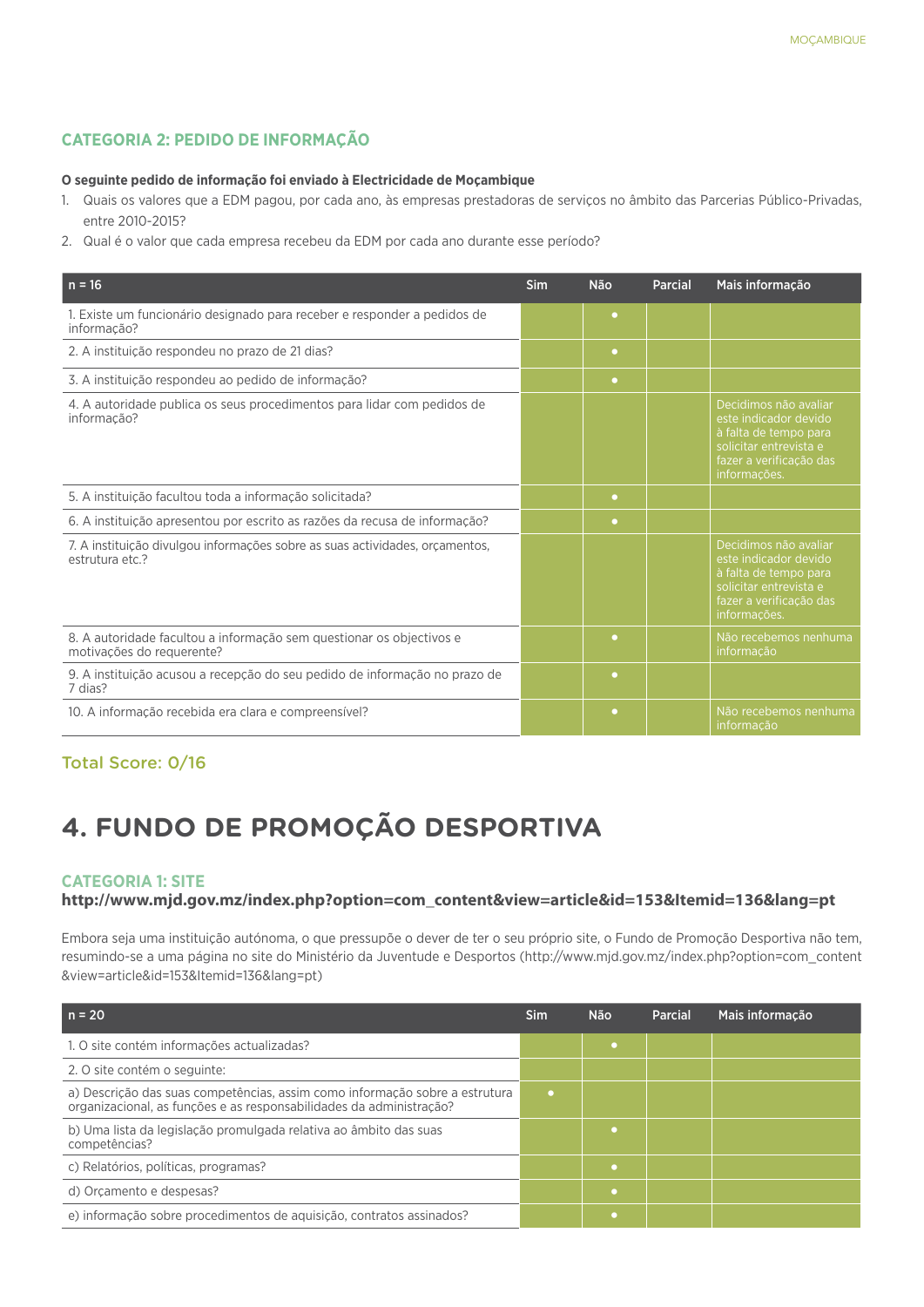| f) Procedimentos relativos a vagas e contratação?                                                       |  |  |
|---------------------------------------------------------------------------------------------------------|--|--|
| g) A morada, número de telefone e horário de funcionamento da instituição?                              |  |  |
| h) Informação para contacto de específicos funcionários públicos?                                       |  |  |
| i) Um mecanismo para solicitar e receber respostas a mensagens electrónicas<br>e pedidos de informação? |  |  |

# Pontuação total: 02/20

# **CATEGORIA 2: PEDIDO DE INFORMAÇÃO**

#### **O seguinte pedido de informação foi enviado à Direcção Nacional do Tesouro:**

- 1. Qual foi a fonte de proveniência do crédito de 3.8 mil milhões de meticais contraído para o financiamento dos X Jogos Africanos, realizados em Setembro de 2011, em Maputo?
- 2. Qual foi o destino dado aos valores remanescentes (não aplicados), correspondentes a 56%, uma vez que a execução foi de 44%?

| $n = 16$                                                                                          | Sim       | <b>Não</b> | Parcial | Mais informação                                                                                                                              |
|---------------------------------------------------------------------------------------------------|-----------|------------|---------|----------------------------------------------------------------------------------------------------------------------------------------------|
| 1. Existe um funcionário designado para receber e responder a pedidos de<br>informação?           |           | ٠          |         |                                                                                                                                              |
| 2. A instituição respondeu no prazo de 21 dias?                                                   |           | $\bullet$  |         |                                                                                                                                              |
| 3. A instituição respondeu ao pedido de informação?                                               | $\bullet$ |            |         |                                                                                                                                              |
| 4. A autoridade publica os seus procedimentos para lidar com pedidos de<br>informação?            |           |            |         | Decidimos não avaliar<br>este indicador devido<br>à falta de tempo para<br>solicitar entrevista e<br>fazer a verificação das<br>informações. |
| 5. A instituição facultou toda a informação solicitada?                                           | $\bullet$ |            |         |                                                                                                                                              |
| 6. A instituição apresentou por escrito as razões da recusa de informação?                        | $\bullet$ |            |         |                                                                                                                                              |
| 7. A instituição divulgou informações sobre as suas actividades, orçamentos,<br>estrutura etc.?   |           |            |         | Decidimos não avaliar<br>este indicador devido<br>à falta de tempo para<br>solicitar entrevista e<br>fazer a verificação das<br>informações. |
| 8. A autoridade facultou a informação sem questionar os objectivos e<br>motivações do requerente? | ۰         |            |         |                                                                                                                                              |
| 9. A instituição acusou a recepção do seu pedido de informação no prazo de<br>7 dias?             |           | ٠          |         |                                                                                                                                              |
| 10. A informação recebida era clara e compreensível?                                              | ٠         |            |         |                                                                                                                                              |

# Total Score: 10/16

# **5. MAPUTO SUL**

## **CATEGORIA 1: SITE**

## **http://www.maputosul.co.mz**

| $n = 20$                                                                                                                                           | Sim | Não | Parcial | Mais informação |
|----------------------------------------------------------------------------------------------------------------------------------------------------|-----|-----|---------|-----------------|
| 1. O site contém informações actualizadas?                                                                                                         |     |     |         |                 |
| 2. O site contém o seguinte:                                                                                                                       |     |     |         |                 |
| a) Descrição das suas competências, assim como informação sobre a estrutura<br>organizacional, as funções e as responsabilidades da administração? |     |     |         |                 |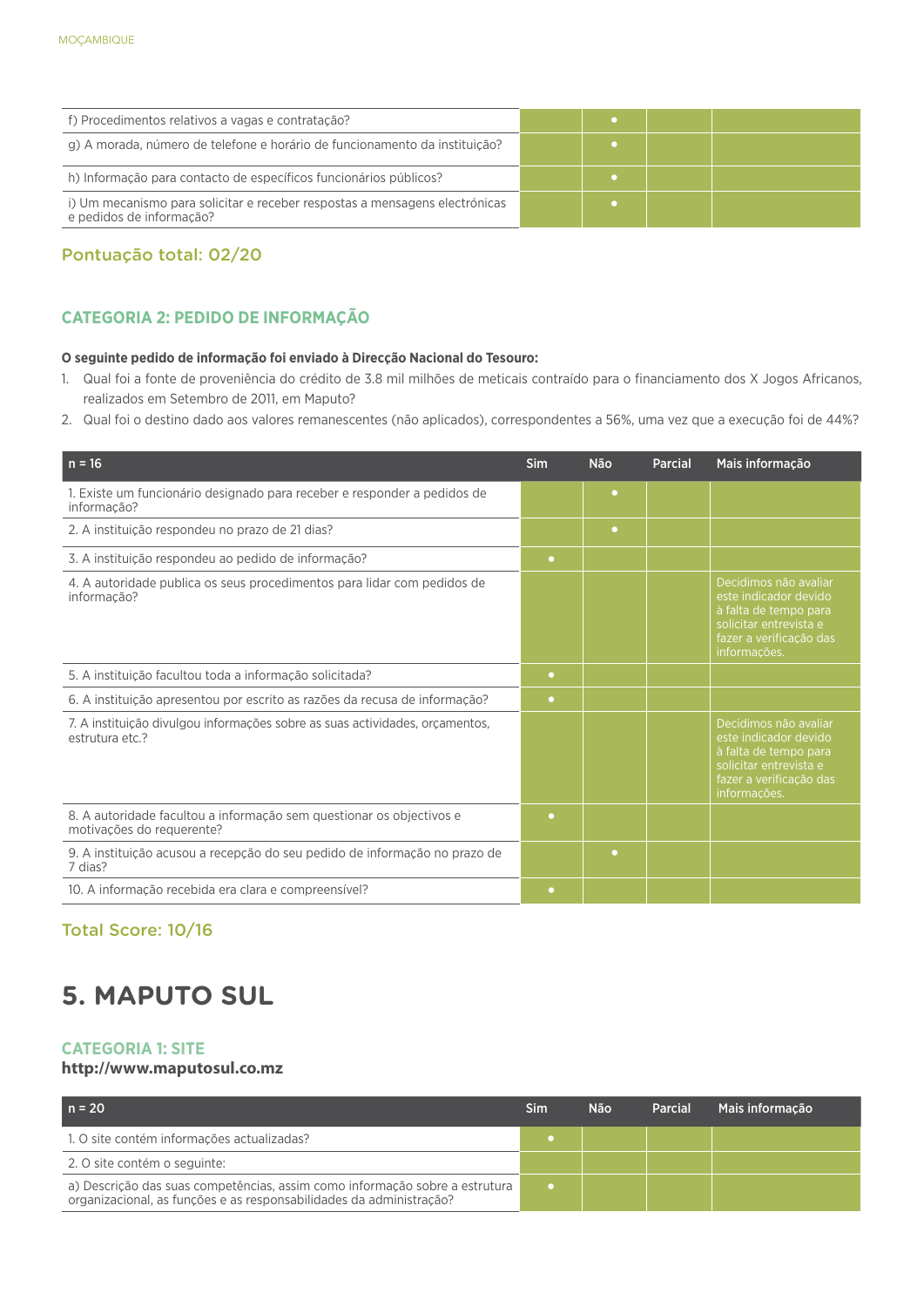| b) Uma lista da legislação promulgada relativa ao âmbito das suas<br>competências?                      |   |           |                                     |
|---------------------------------------------------------------------------------------------------------|---|-----------|-------------------------------------|
| c) Relatórios, políticas, programas?                                                                    | ٠ |           |                                     |
| d) Orcamento e despesas?                                                                                |   | $\bullet$ |                                     |
| e) informação sobre procedimentos de aquisição, contratos assinados?                                    |   |           |                                     |
| f) Procedimentos relativos a vagas e contratação?                                                       |   |           |                                     |
| g) A morada, número de telefone e horário de funcionamento da instituição?                              |   |           | Não tem horário de<br>funcionamento |
| h) Informação para contacto de específicos funcionários públicos?                                       |   |           |                                     |
| i) Um mecanismo para solicitar e receber respostas a mensagens electrónicas<br>e pedidos de informação? |   |           |                                     |

## Pontuação total: 13/20

# **CATEGORIA 2: PEDIDO DE INFORMAÇÃO**

#### **O seguinte pedido de informação foi enviado à empresa pública Maputo-Sul:**

- 1. O projecto inicial da Estrada Circular de Maputo e os respectivos custos
- 2. O projecto final da mesma estrada e os respectivos custos
- 3. O contrato de adjudicação das obras à construtora da circular
- 4. O contrato de concessão para construção da ponte Maputo-Catembe

| $n = 16$                                                                                          | <b>Sim</b> | <b>Não</b> | <b>Parcial</b> | Mais informação                                                                                                                              |
|---------------------------------------------------------------------------------------------------|------------|------------|----------------|----------------------------------------------------------------------------------------------------------------------------------------------|
| 1. Existe um funcionário designado para receber e responder a pedidos de<br>informação?           |            | $\bullet$  |                |                                                                                                                                              |
| 2. A instituição respondeu no prazo de 21 dias?                                                   |            | $\bullet$  |                |                                                                                                                                              |
| 3. A instituição respondeu ao pedido de informação?                                               |            | $\bullet$  |                |                                                                                                                                              |
| 4. A autoridade publica os seus procedimentos para lidar com pedidos de<br>informação?            |            |            |                | Decidimos não avaliar<br>este indicador devido<br>à falta de tempo para<br>solicitar entrevista e<br>fazer a verificação das<br>informações. |
| 5. A instituição facultou toda a informação solicitada?                                           |            | $\bullet$  |                |                                                                                                                                              |
| 6. A instituição apresentou por escrito as razões da recusa de informação?                        |            | $\bullet$  |                |                                                                                                                                              |
| 7. A instituição divulgou informações sobre as suas actividades, orçamentos,<br>estrutura etc.?   |            |            |                | Decidimos não avaliar<br>este indicador devido<br>à falta de tempo para<br>solicitar entrevista e<br>fazer a verificação das<br>informações. |
| 8. A autoridade facultou a informação sem questionar os objectivos e<br>motivações do requerente? |            | ۰          |                | Não recebemos nenhuma<br>informação                                                                                                          |
| 9. A instituição acusou a recepção do seu pedido de informação no prazo de<br>7 dias?             |            | $\bullet$  |                |                                                                                                                                              |
| 10. A informação recebida era clara e compreensível?                                              |            | $\bullet$  |                | Não recebemos nenhuma<br>informação                                                                                                          |

# Total Score: 0/16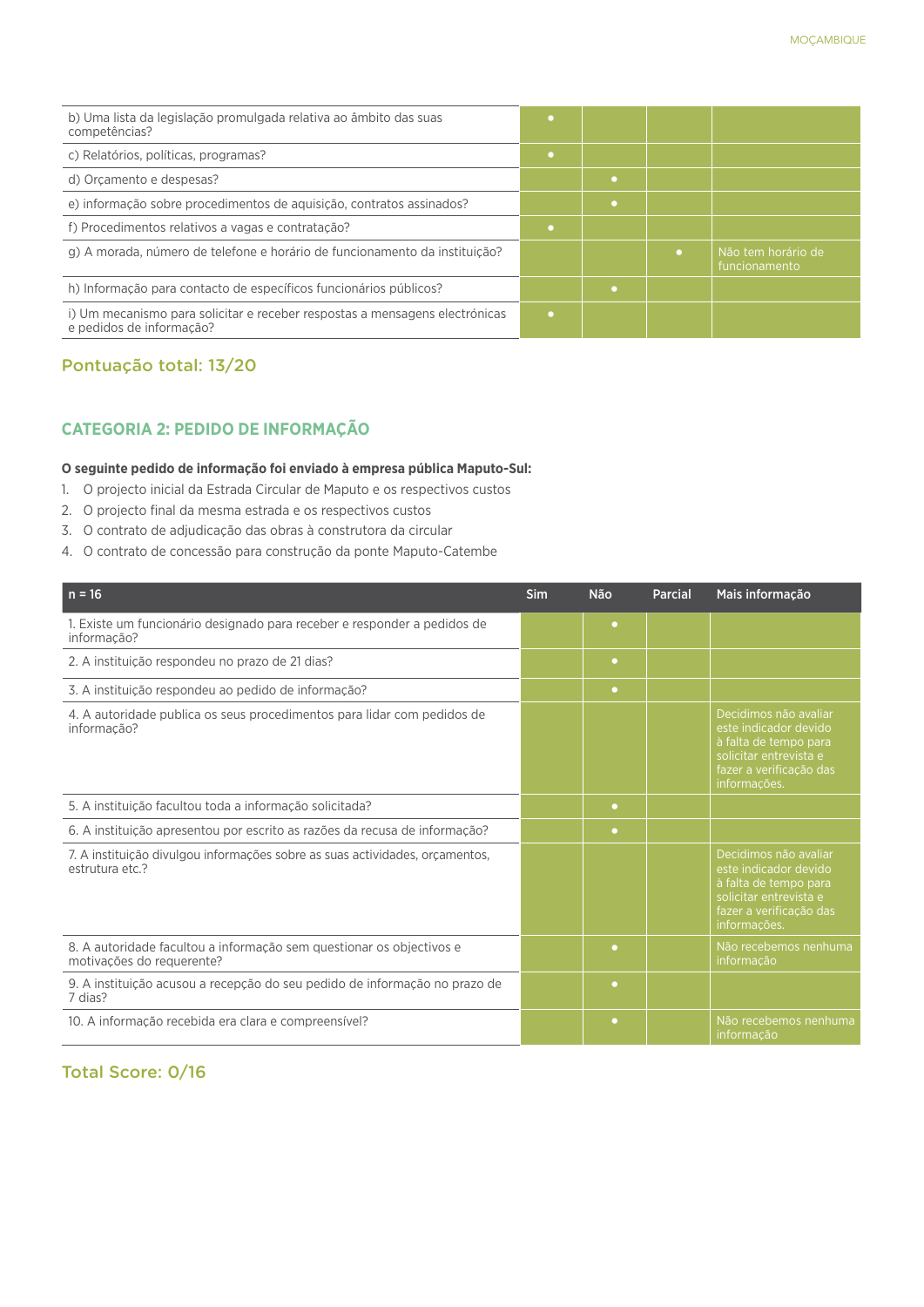# **6. MINISTÉRIO DAS FINANÇAS**

### **CATEGORIA 1: SITE**

#### **http://www.mpd.gov.mz**

| $n = 20$                                                                                                                                           | <b>Sim</b> | <b>Não</b> | Parcial   | Mais informação                           |
|----------------------------------------------------------------------------------------------------------------------------------------------------|------------|------------|-----------|-------------------------------------------|
| 1. O site contém informações actualizadas?                                                                                                         | $\bullet$  |            |           |                                           |
| 2. O site contém o seguinte:                                                                                                                       |            |            |           |                                           |
| a) Descrição das suas competências, assim como informação sobre a estrutura<br>organizacional, as funções e as responsabilidades da administração? | $\bullet$  |            |           |                                           |
| b) Uma lista da legislação promulgada relativa ao âmbito das suas<br>competências?                                                                 | ۰          |            |           |                                           |
| c) Relatórios, políticas, programas?                                                                                                               | $\bullet$  |            |           |                                           |
| d) Orçamento e despesas?                                                                                                                           |            | ۰          |           |                                           |
| e) informação sobre procedimentos de aquisição, contratos assinados?                                                                               |            | ۰          |           |                                           |
| f) Procedimentos relativos a vagas e contratação?                                                                                                  |            | ۰          |           |                                           |
| g) A morada, número de telefone e horário de funcionamento da instituição?                                                                         |            |            | $\bullet$ | Não apresenta horário<br>de funcionamento |
| h) Informação para contacto de específicos funcionários públicos?                                                                                  |            | $\bullet$  |           |                                           |
| i) Um mecanismo para solicitar e receber respostas a mensagens electrónicas<br>e pedidos de informação?                                            | $\bullet$  |            |           |                                           |

# Pontuação total: 11/20

# **CATEGORIA 2: PEDIDO DE INFORMAÇÃO**

#### **O seguinte pedido de informação foi enviado ao Ministério das Finanças:**

- 1. Informação sobre a relação das dívidas externas contraídas, por ano, pelo Governo no período 2008-2014 e as respectivas fontes da sua proveniência
- 2. Todos os relatórios de auditorias feitas às instituições públicas em 2016.

| $n = 16$                                                                                          | Sim | <b>Não</b> | <b>Parcial</b> | Mais informação                                                                                                                              |
|---------------------------------------------------------------------------------------------------|-----|------------|----------------|----------------------------------------------------------------------------------------------------------------------------------------------|
| 1. Existe um funcionário designado para receber e responder a pedidos de<br>informação?           |     | $\bullet$  |                |                                                                                                                                              |
| 2. A instituição respondeu no prazo de 21 dias?                                                   |     | $\bullet$  |                |                                                                                                                                              |
| 3. A instituição respondeu ao pedido de informação?                                               |     | $\bullet$  |                |                                                                                                                                              |
| 4. A autoridade publica os seus procedimentos para lidar com pedidos de<br>informação?            |     |            |                | Decidimos não avaliar<br>este indicador devido<br>à falta de tempo para<br>solicitar entrevista e<br>fazer a verificação das<br>informações. |
| 5. A instituição facultou toda a informação solicitada?                                           |     | $\bullet$  |                |                                                                                                                                              |
| 6. A instituição apresentou por escrito as razões da recusa de informação?                        |     | $\bullet$  |                |                                                                                                                                              |
| 7. A instituição divulgou informações sobre as suas actividades, orcamentos,<br>estrutura etc.?   |     |            |                | Decidimos não avaliar<br>este indicador devido<br>à falta de tempo para<br>solicitar entrevista e<br>fazer a verificação das<br>informações. |
| 8. A autoridade facultou a informação sem questionar os objectivos e<br>motivações do requerente? |     | ۰          |                | Não recebemos nenhuma<br>informação                                                                                                          |
| 9. A instituição acusou a recepção do seu pedido de informação no prazo de<br>7 dias?             |     | ۰          |                |                                                                                                                                              |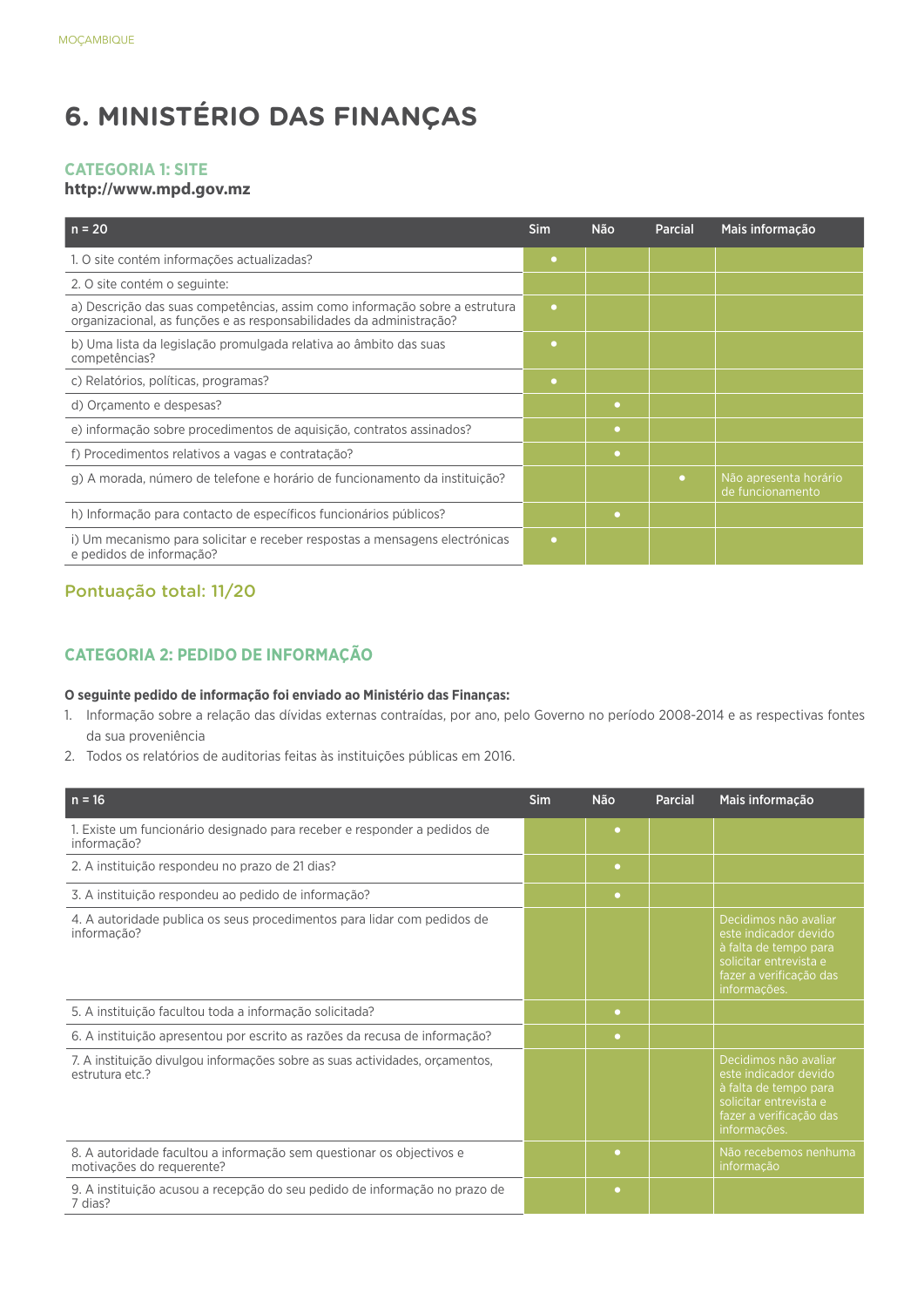| $n = 16$                                             | Sim | Não | Parcial | Mais informação                       |
|------------------------------------------------------|-----|-----|---------|---------------------------------------|
| 10. A informação recebida era clara e compreensível? |     |     |         | Não recebemos nenhuma  <br>informação |

## **7. MINISTÉRIO DAS OBRAS PÚBLICAS, HABITAÇÃO E RECURSOS HÍDRICOS**

#### **CATEGORIA 1: SITE**

#### **http://www.moph.gov.mz**

Os resultados da avaliação feita no site do Ministério da Obras Públicas, Habitação e Recursos Hídricos devem considerar que, nos dias 28 e 29 de Agosto, altura em que se fez a análise dos sites, o site desta instituição, embora acessível, não disponibilizava nenhuma informação relevante uma vez estar em manutenção, conforme o alerta público no *website.*

| $n = 20$                                                                                                                                           | <b>Sim</b> | <b>Não</b> | <b>Parcial</b> | Mais informação |
|----------------------------------------------------------------------------------------------------------------------------------------------------|------------|------------|----------------|-----------------|
| 1. O site contém informações actualizadas?                                                                                                         |            | $\bullet$  |                |                 |
| 2. O site contém o seguinte:                                                                                                                       |            |            |                |                 |
| a) Descrição das suas competências, assim como informação sobre a estrutura<br>organizacional, as funções e as responsabilidades da administração? |            | ٠          |                |                 |
| b) Uma lista da legislação promulgada relativa ao âmbito das suas<br>competências?                                                                 |            | ٠          |                |                 |
| c) Relatórios, políticas, programas?                                                                                                               |            | ٠          |                |                 |
| d) Orcamento e despesas?                                                                                                                           |            | ۰          |                |                 |
| e) informação sobre procedimentos de aquisição, contratos assinados?                                                                               |            | $\bullet$  |                |                 |
| f) Procedimentos relativos a vagas e contratação?                                                                                                  |            | ٠          |                |                 |
| g) A morada, número de telefone e horário de funcionamento da instituição?                                                                         |            | ٠          |                |                 |
| h) Informação para contacto de específicos funcionários públicos?                                                                                  |            | $\bullet$  |                |                 |
| i) Um mecanismo para solicitar e receber respostas a mensagens electrónicas<br>e pedidos de informação?                                            |            | ٠          |                |                 |

#### Pontuação total: 0/20

#### **CATEGORIA 2: PEDIDO DE INFORMAÇÃO**

**O seguinte pedido de informação foi enviado ao Ministério das Ministério das Obras Públicas, Habitação e Recursos Hídricos:**

- 1. A acta de adjudicação da Obra Guijá-Chicualacuala ao empreiteiro e ao fiscal
- 2. Os respectivos contratos celebrados
- 3. As causas da paralisação das obras

| $n = 16$                                                                                | Sim | <b>Não</b> | <b>Parcial</b> | Mais informação |
|-----------------------------------------------------------------------------------------|-----|------------|----------------|-----------------|
| 1. Existe um funcionário designado para receber e responder a pedidos de<br>informação? |     |            |                |                 |
| 2. A instituição respondeu no prazo de 21 dias?                                         |     |            |                |                 |
| 3. A instituição respondeu ao pedido de informação?                                     |     |            |                |                 |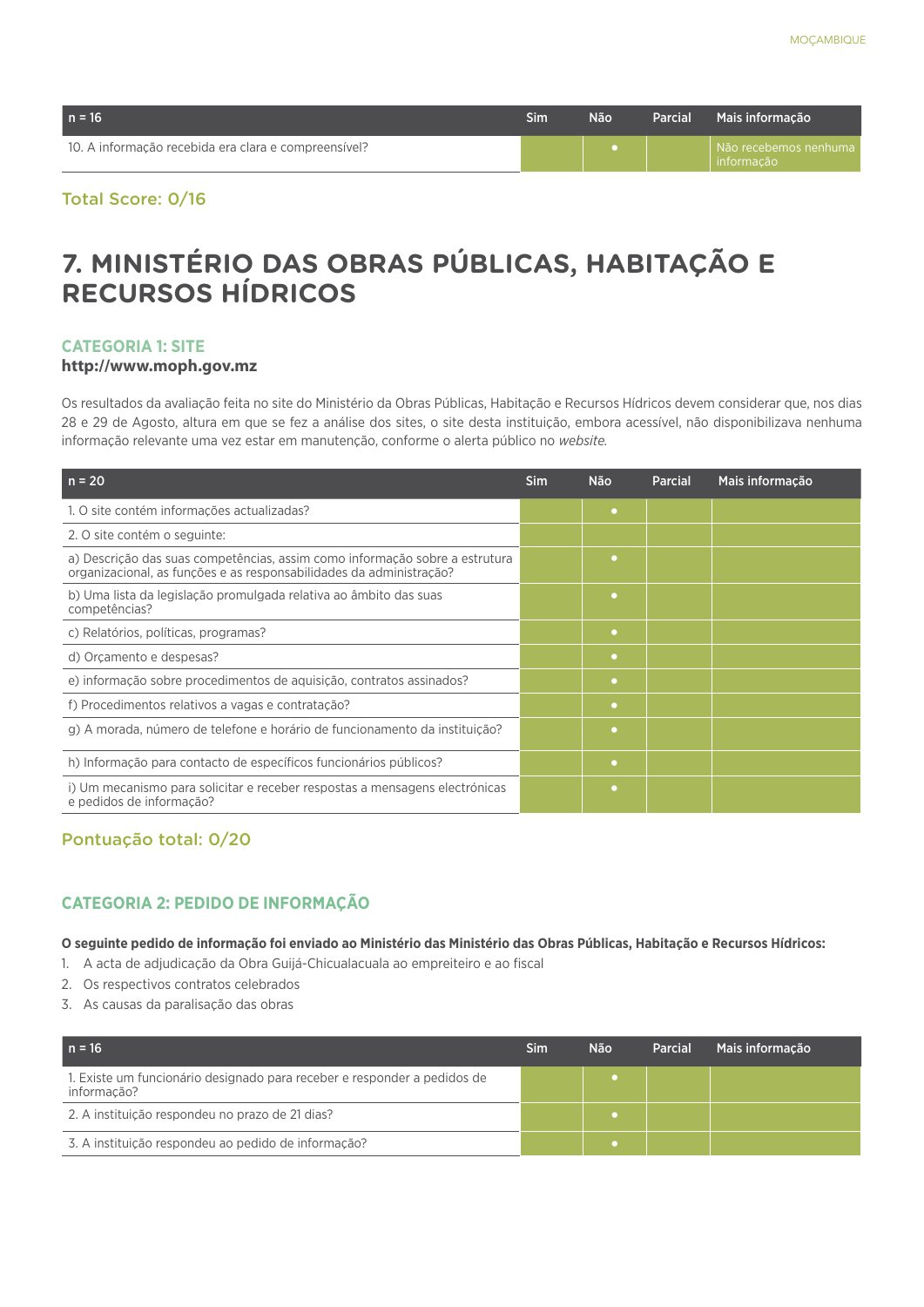| $n = 16$                                                                                          | <b>Sim</b> | <b>Não</b> | <b>Parcial</b> | Mais informação                                                                                                                              |
|---------------------------------------------------------------------------------------------------|------------|------------|----------------|----------------------------------------------------------------------------------------------------------------------------------------------|
| 4. A autoridade publica os seus procedimentos para lidar com pedidos de<br>informação?            |            |            |                | Decidimos não avaliar<br>este indicador devido<br>à falta de tempo para<br>solicitar entrevista e<br>fazer a verificação das<br>informações. |
| 5. A instituição facultou toda a informação solicitada?                                           |            | $\bullet$  |                |                                                                                                                                              |
| 6. A instituição apresentou por escrito as razões da recusa de informação?                        |            | $\bullet$  |                |                                                                                                                                              |
| 7. A instituição divulgou informações sobre as suas actividades, orcamentos,<br>estrutura etc.?   |            |            |                | Decidimos não avaliar<br>este indicador devido<br>à falta de tempo para<br>solicitar entrevista e<br>fazer a verificação das<br>informações. |
| 8. A autoridade facultou a informação sem questionar os objectivos e<br>motivações do requerente? |            | ۰          |                | Não recebemos nenhuma<br>informação                                                                                                          |
| 9. A instituição acusou a recepção do seu pedido de informação no prazo de<br>7 dias?             |            | $\bullet$  |                |                                                                                                                                              |
| 10. A informação recebida era clara e compreensível?                                              |            | $\bullet$  |                | Não recebemos nenhuma<br>informação                                                                                                          |

## **8. MINISTÉRIO DOS TRANSPORTES E COMUNICAÇÕES**

#### **CATEGORIA 1: SITE**

#### **http:// http://www.mtc.gov.mz/**

Embora o site do Ministério dos Transporte e Comunicações seja identificado, enquanto um endereço que existe, nos dois dias de análise dos sites, 20 e 29 de Agosto, ele não se encontrava em funcionamento.

| $n = 20$                                                                                                                                           | <b>Sim</b> | <b>Não</b> | Parcial | Mais informação |
|----------------------------------------------------------------------------------------------------------------------------------------------------|------------|------------|---------|-----------------|
| 1. O site contém informações actualizadas?                                                                                                         |            | ٠          |         |                 |
| 2. O site contém o seguinte:                                                                                                                       |            |            |         |                 |
| a) Descrição das suas competências, assim como informação sobre a estrutura<br>organizacional, as funções e as responsabilidades da administração? |            |            |         |                 |
| b) Uma lista da legislação promulgada relativa ao âmbito das suas<br>competências?                                                                 |            | ٠          |         |                 |
| c) Relatórios, políticas, programas?                                                                                                               |            | $\bullet$  |         |                 |
| d) Orcamento e despesas?                                                                                                                           |            | ۰          |         |                 |
| e) informação sobre procedimentos de aquisição, contratos assinados?                                                                               |            | ۰          |         |                 |
| f) Procedimentos relativos a vagas e contratação?                                                                                                  |            | $\bullet$  |         |                 |
| g) A morada, número de telefone e horário de funcionamento da instituição?                                                                         |            | ۰          |         |                 |
| h) Informação para contacto de específicos funcionários públicos?                                                                                  |            | ۰          |         |                 |
| i) Um mecanismo para solicitar e receber respostas a mensagens electrónicas<br>e pedidos de informação?                                            |            | ۰          |         |                 |

#### Pontuação total: 0/20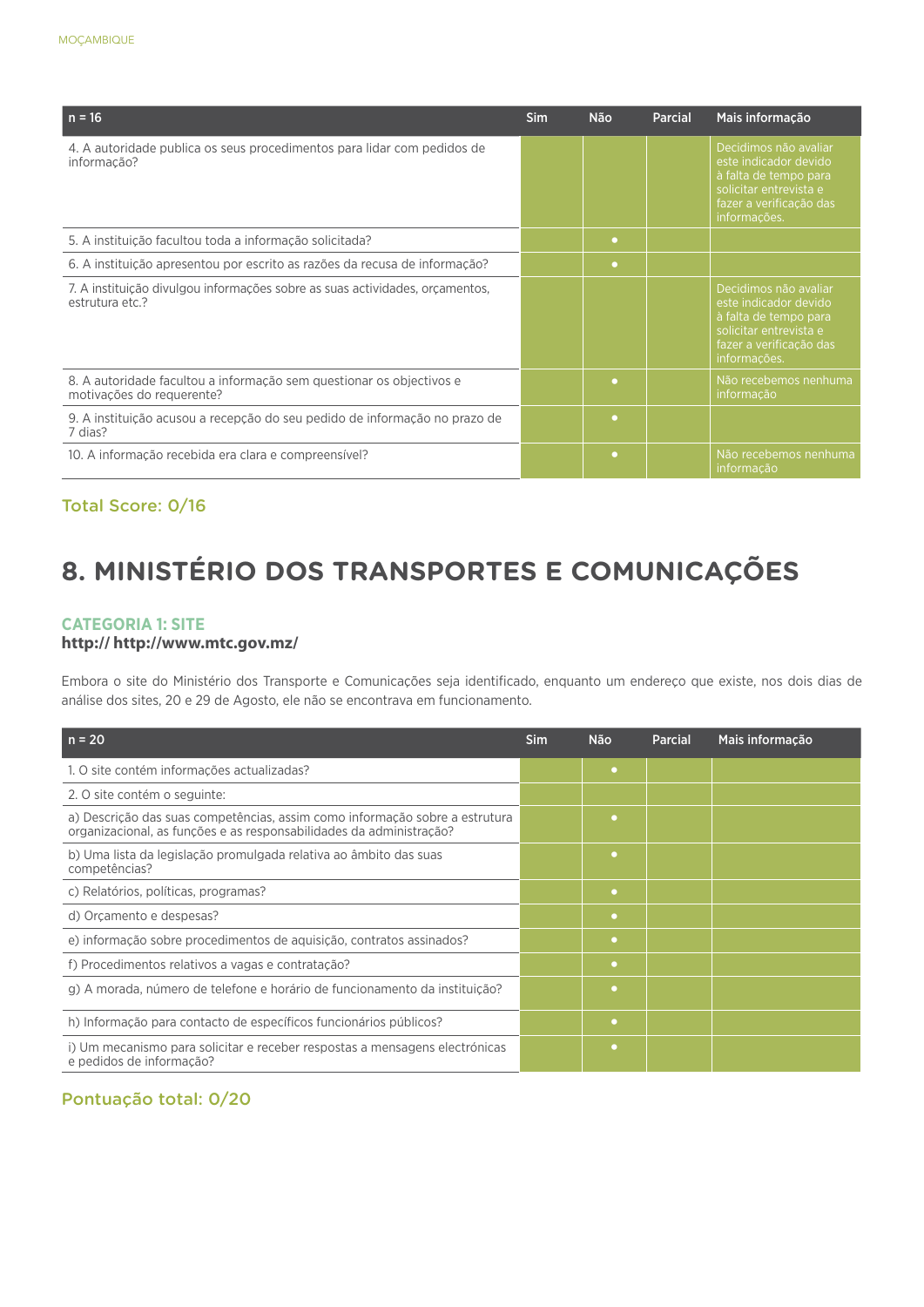#### **CATEGORIA 2: PEDIDO DE INFORMAÇÃO**

#### **O seguinte pedido de informação foi enviado ao Ministério dos Transportes e Comunicações:**

1. O contrato assinado entre o governo de Moçambique e a empresa *StarTimes Internationa*l, seleccionada em 2014, para operacionalizar o processo de Migração Digital em Moçambique.

| $n = 16$                                                                                          | Sim       | <b>Não</b> | Parcial   | Mais informação                                                                                                                              |
|---------------------------------------------------------------------------------------------------|-----------|------------|-----------|----------------------------------------------------------------------------------------------------------------------------------------------|
| 1. Existe um funcionário designado para receber e responder a pedidos de<br>informação?           |           | ٠          |           |                                                                                                                                              |
| 2. A instituição respondeu no prazo de 21 dias?                                                   |           | $\bullet$  |           |                                                                                                                                              |
| 3. A instituição respondeu ao pedido de informação?                                               | $\bullet$ |            |           |                                                                                                                                              |
| 4. A autoridade publica os seus procedimentos para lidar com pedidos de<br>informação?            |           |            |           | Decidimos não avaliar<br>este indicador devido<br>à falta de tempo para<br>solicitar entrevista e<br>fazer a verificação das<br>informações. |
| 5. A instituição facultou toda a informação solicitada?                                           |           | ٠          |           |                                                                                                                                              |
| 6. A instituição apresentou por escrito as razões da recusa de informação?                        | $\bullet$ |            |           |                                                                                                                                              |
| 7. A instituição divulgou informações sobre as suas actividades, orçamentos,<br>estrutura etc.?   |           |            |           | Decidimos não avaliar<br>este indicador devido<br>à falta de tempo para<br>solicitar entrevista e<br>fazer a verificação das<br>informações. |
| 8. A autoridade facultou a informação sem questionar os objectivos e<br>motivações do requerente? |           |            | $\bullet$ |                                                                                                                                              |
| 9. A instituição acusou a recepção do seu pedido de informação no prazo de<br>7 dias?             | $\bullet$ |            |           |                                                                                                                                              |
| 10. A informação recebida era clara e compreensível?                                              |           |            | ۰         |                                                                                                                                              |

#### Total Score: 8/16

## **9. MISSÃO MOÇAMBIQUE**

#### **CATEGORIA 1: SITE**

Na busca realizada, não se encontrou nenhum site da Missão Moçambique, nem registo de informações publicadas sobre a instituição em outros sites que permitissem alguma busca. Tendo-se, por isso, concluído que a instituição não tem nenhuma página web.

| $n = 20$                                                                                                                                           | Sim | Não       | <b>Parcial</b> | Mais informação |
|----------------------------------------------------------------------------------------------------------------------------------------------------|-----|-----------|----------------|-----------------|
| 1. O site contém informações actualizadas?                                                                                                         |     | ٠         |                |                 |
| 2. O site contém o seguinte:                                                                                                                       |     |           |                |                 |
| a) Descrição das suas competências, assim como informação sobre a estrutura<br>organizacional, as funções e as responsabilidades da administração? |     | ٠         |                |                 |
| b) Uma lista da legislação promulgada relativa ao âmbito das suas<br>competências?                                                                 |     | ٠         |                |                 |
| c) Relatórios, políticas, programas?                                                                                                               |     | $\bullet$ |                |                 |
| d) Orcamento e despesas?                                                                                                                           |     | $\bullet$ |                |                 |
| e) informação sobre procedimentos de aquisição, contratos assinados?                                                                               |     | ۰         |                |                 |
| f) Procedimentos relativos a vagas e contratação?                                                                                                  |     | ۰         |                |                 |
| g) A morada, número de telefone e horário de funcionamento da instituição?                                                                         |     | ٠         |                |                 |
| h) Informação para contacto de específicos funcionários públicos?                                                                                  |     | ٠         |                |                 |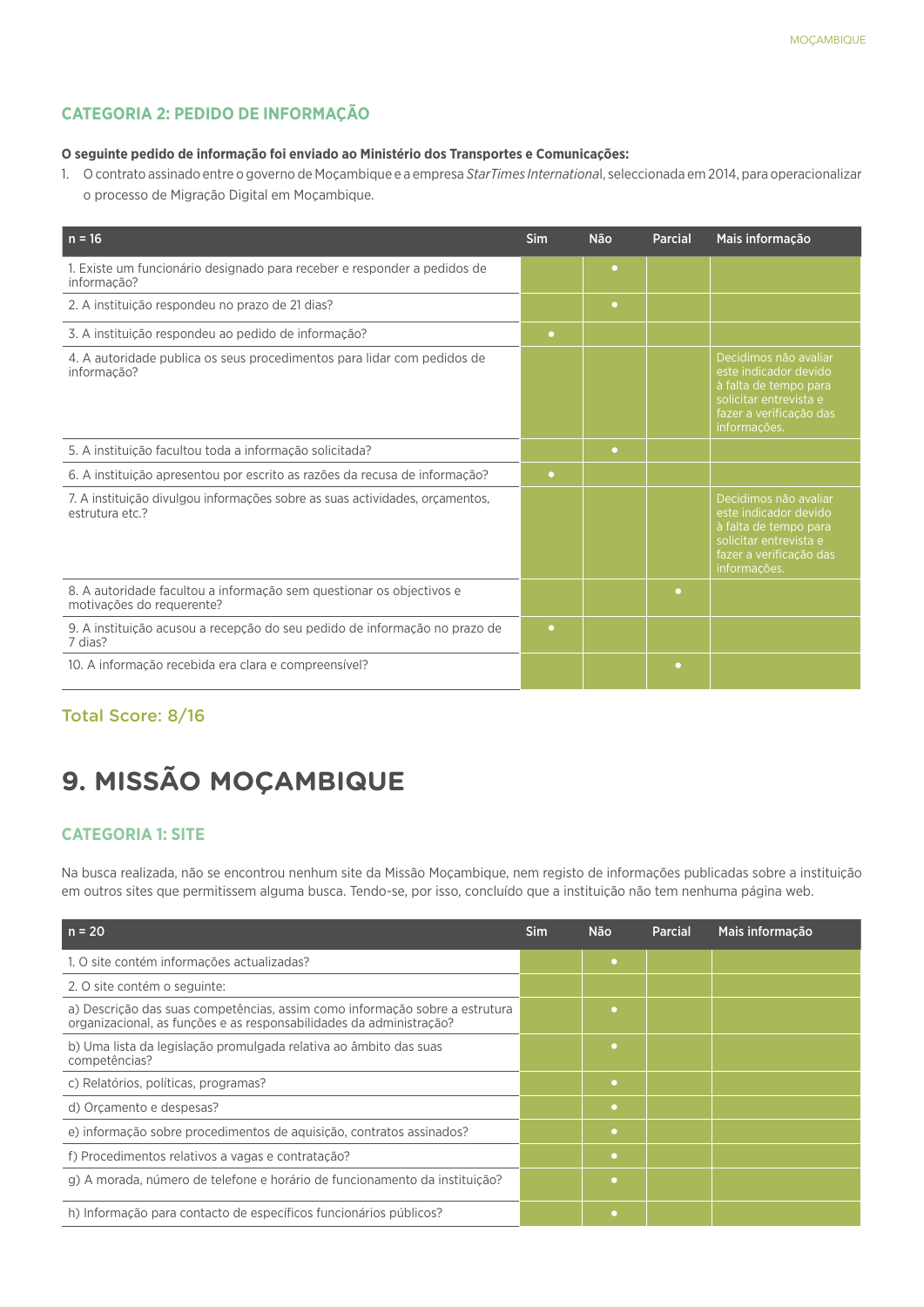| $n = 20$                                                                                                | Sim | Não | <b>Parcial</b> | Mais informacão |
|---------------------------------------------------------------------------------------------------------|-----|-----|----------------|-----------------|
| i) Um mecanismo para solicitar e receber respostas a mensagens electrónicas<br>e pedidos de informação? |     |     |                |                 |

#### Pontuação total: 0/20

#### **CATEGORIA 2: PEDIDO DE INFORMAÇÃO**

#### **O seguinte pedido de informação foi enviado à Missão Moçambique:**

- 1. O relatório global dos X Jogos Africanos realizados em Setembro de 2011 e os respectivos anexos
- 2. O relatório financeiro dos X Jogos Africanos realizados em Setembro de 2011 e os respectivos anexos
- 3. Todas as actas de adjudicação das obras referentes aos X Jogos Africanos e prestação de serviços
- 4. O relatório de Auditoria aos X Jogos Africanos
- 5. Os contratos da construção da Vila Olímpica e da Piscina Olímpica

| $n = 16$                                                                                          | Sim | <b>Não</b> | <b>Parcial</b> | Mais informação                                                                                                                              |
|---------------------------------------------------------------------------------------------------|-----|------------|----------------|----------------------------------------------------------------------------------------------------------------------------------------------|
| 1. Existe um funcionário designado para receber e responder a pedidos de<br>informação?           |     | $\bullet$  |                |                                                                                                                                              |
| 2. A instituição respondeu no prazo de 21 dias?                                                   |     | $\bullet$  |                |                                                                                                                                              |
| 3. A instituição respondeu ao pedido de informação?                                               |     | $\bullet$  |                |                                                                                                                                              |
| 4. A autoridade publica os seus procedimentos para lidar com pedidos de<br>informação?            |     |            |                | Decidimos não avaliar<br>este indicador devido<br>à falta de tempo para<br>solicitar entrevista e<br>fazer a verificação das<br>informações. |
| 5. A instituição facultou toda a informação solicitada?                                           |     | $\bullet$  |                |                                                                                                                                              |
| 6. A instituição apresentou por escrito as razões da recusa de informação?                        |     | $\bullet$  |                |                                                                                                                                              |
| 7. A instituição divulgou informações sobre as suas actividades, orgamentos,<br>estrutura etc.?   |     | $\bullet$  |                | Decidimos não avaliar<br>este indicador devido<br>à falta de tempo para<br>solicitar entrevista e<br>fazer a verificação das<br>informações. |
| 8. A autoridade facultou a informação sem questionar os objectivos e<br>motivações do requerente? |     | $\bullet$  |                | Não recebemos nenhuma<br>informação                                                                                                          |
| 9. A instituição acusou a recepção do seu pedido de informação no prazo de<br>7 dias?             |     | $\bullet$  |                |                                                                                                                                              |
| 10. A informação recebida era clara e compreensível?                                              |     | $\bullet$  |                | Não recebemos nenhuma<br>informação                                                                                                          |

#### Total Score: 0/16

## **10. TRANS AFRICAN CONCESSIONS**

#### **CATEGORIA 1: SITE**

#### **http://www.tracn4.co.za/**

A TRAC, sendo uma multinacional sul-africana, operando em Moçambique, tem um site global, no qual tem uma secção sobre Moçambique (http://www.tracn4.co.za/moz-home.html), com informação institucional em Português. Esta informação traz elementos institucionais gerais sobre a responsabilidade social da empresa, actualizações sobre preços e reparações das vias, mas nenhum elemento agregado sobre os relatórios e rendimentos da empresa.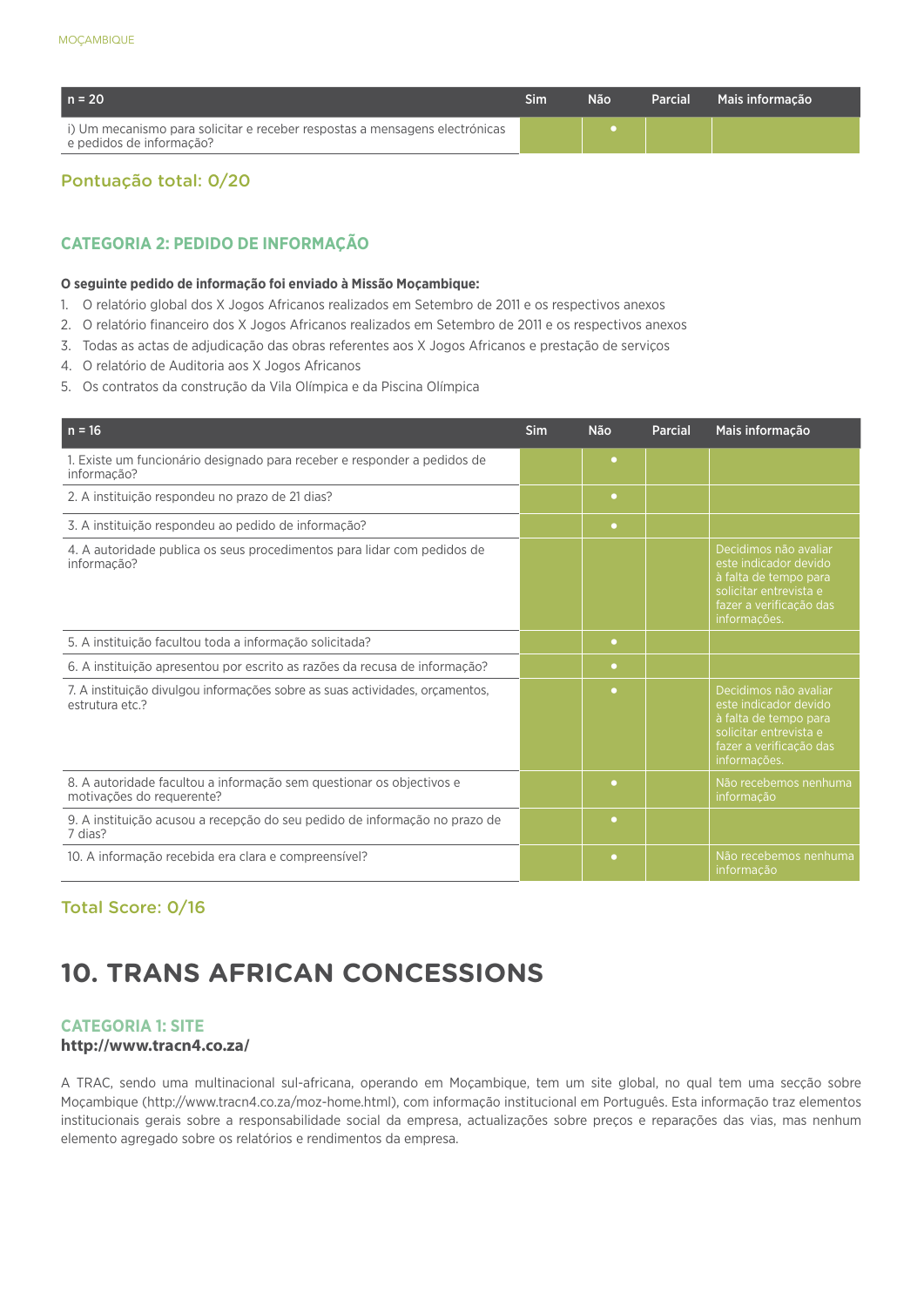| $n = 20$                                                                                                                                           | <b>Sim</b> | <b>Não</b> | Parcial   | Mais informação                                                                                                                                              |
|----------------------------------------------------------------------------------------------------------------------------------------------------|------------|------------|-----------|--------------------------------------------------------------------------------------------------------------------------------------------------------------|
| 1. O site contém informações actualizadas?                                                                                                         |            |            | $\bullet$ |                                                                                                                                                              |
| 2. O site contém o seguinte:                                                                                                                       |            |            |           |                                                                                                                                                              |
| a) Descrição das suas competências, assim como informação sobre a estrutura<br>organizacional, as funções e as responsabilidades da administração? | $\bullet$  |            |           |                                                                                                                                                              |
| b) Uma lista da legislação promulgada relativa ao âmbito das suas<br>competências?                                                                 |            | $\bullet$  |           |                                                                                                                                                              |
| c) Relatórios, políticas, programas?                                                                                                               |            |            | $\bullet$ | Esta informação existe.<br>mas num âmbito<br>geral da empresa, não<br>especificamente na<br>secção em português<br>nem sobre Moçambique,<br>especificamente. |
| d) Orçamento e despesas?                                                                                                                           |            | $\bullet$  |           |                                                                                                                                                              |
| e) informação sobre procedimentos de aquisição, contratos assinados?                                                                               |            | $\bullet$  |           |                                                                                                                                                              |
| f) Procedimentos relativos a vagas e contratação?                                                                                                  |            | $\bullet$  |           |                                                                                                                                                              |
| g) A morada, número de telefone e horário de funcionamento da instituição?                                                                         | $\bullet$  |            |           |                                                                                                                                                              |
| h) Informação para contacto de específicos funcionários públicos?                                                                                  |            | $\bullet$  |           |                                                                                                                                                              |
| i) Um mecanismo para solicitar e receber respostas a mensagens electrónicas<br>e pedidos de informação?                                            | $\bullet$  |            |           |                                                                                                                                                              |

#### Pontuação total: 8/20

#### **CATEGORIA 2: PEDIDO DE INFORMAÇÃO**

#### **O seguinte pedido de informação foi enviado à empresa Trans African Concessions:**

- 1. O contrato de concessão da Estrada Nacional N4 que liga Maputo e África do Sul que a TRAC celebrou com o Governo Moçambicano
- 2. O valor que a TRAC recebeu do Estado Moçambicano entre 2010 e 2016 como subsídio para congelar o agravamento anual de preços de portagem, conforme está contratualmente estabelecido.

| $n = 16$                                                                                          | <b>Sim</b> | <b>Não</b> | Parcial | Mais informação                                                                                                                              |
|---------------------------------------------------------------------------------------------------|------------|------------|---------|----------------------------------------------------------------------------------------------------------------------------------------------|
| 1. Existe um funcionário designado para receber e responder a pedidos de<br>informação?           |            | $\bullet$  |         |                                                                                                                                              |
| 2. A instituição respondeu no prazo de 21 dias?                                                   |            | $\bullet$  |         |                                                                                                                                              |
| 3. A instituição respondeu ao pedido de informação?                                               |            | $\bullet$  |         |                                                                                                                                              |
| 4. A autoridade publica os seus procedimentos para lidar com pedidos de<br>informação?            |            |            |         | Decidimos não avaliar<br>este indicador devido<br>à falta de tempo para<br>solicitar entrevista e<br>fazer a verificação das<br>informações. |
| 5. A instituição facultou toda a informação solicitada?                                           |            | $\bullet$  |         |                                                                                                                                              |
| 6. A instituição apresentou por escrito as razões da recusa de informação?                        |            | $\bullet$  |         |                                                                                                                                              |
| 7. A instituição divulgou informações sobre as suas actividades, or camentos,<br>estrutura etc.?  |            | ٠          |         | Decidimos não avaliar<br>este indicador devido<br>à falta de tempo para<br>solicitar entrevista e<br>fazer a verificação das<br>informações. |
| 8. A autoridade facultou a informação sem questionar os objectivos e<br>motivações do requerente? |            | ٠          |         | Não recebemos nenhuma<br>informação                                                                                                          |
| 9. A instituição acusou a recepção do seu pedido de informação no prazo de<br>7 dias?             |            | $\bullet$  |         |                                                                                                                                              |
| 10. A informação recebida era clara e compreensível?                                              |            | $\bullet$  |         | Não recebemos nenhuma<br>informação                                                                                                          |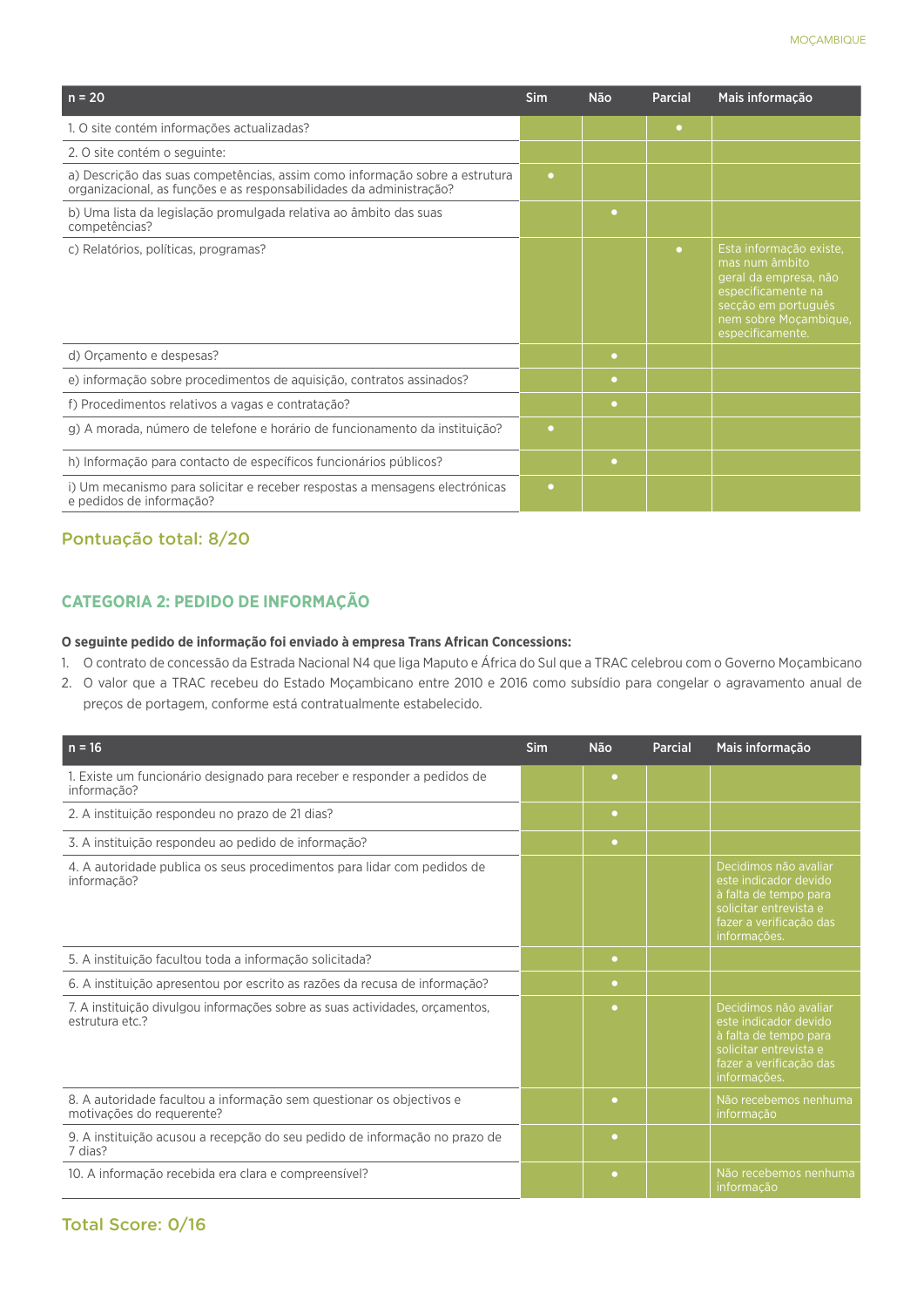## RESUMO

| Instituição                                                  | Website         | Pedido de informação | Pontuação total |
|--------------------------------------------------------------|-----------------|----------------------|-----------------|
| Banco de Moçambique                                          | 13              | $\Omega$             | 13              |
| Direcção Nacional de Tesouro                                 | 06              | $\Omega$             | 06              |
| Electricidade de Moçambique                                  | 12 <sup>2</sup> | $\Omega$             | 12              |
| Fundo de Promoção Desportiva                                 | 02              | 12                   | 14              |
| Maputo Sul                                                   | 13              | $\Omega$             | 13              |
| Ministério das Finanças                                      | 11              | $\Omega$             | 11              |
| Ministério das Obras Públicas, Habitação e Recursos Hídricos | Ю,              | $\Omega$             | $\Omega$        |
| Ministério dos Transportes e Comunicações                    | $\Omega$        | 8                    | 8               |
| Missão Mocambique                                            | $\Omega$        | $\overline{0}$       | $\Omega$        |
| <b>Trans African Concessions</b>                             | 8               | $\Omega$             | 8               |

## CONCLUSÃO DO ESTUDO

Os resultados do Estudo mostram que Moçambique ainda tem um enorme desafio pela frente no que diz respeito ao acesso à informação, num contexto de instituições com uma pesada herança do período do partido único, em que a cultura do secretismo, do medo e do centralismo eram as características predominantes. Embora o monopartidarismo tenha sido abandonado há 24 anos, as suas marcas ainda prevalecem vivas. A gestão de informação continua centralizada.

No que diz respeito aos sites, um instrumento definido como fundamental para a disponibilização proactiva da informação, notou-se que, mesmo no caso de instituições com informação actualizada, esta refere-se a eventos, legislação e estrutura de funcionamento; não havendo informação sobre contratos e de prestação de contas sobre as actividades desenvolvidas. Em dois casos, instituições públicas como o *Fundo de Promoção Desportiva,* e *Missão Moçambique* que, sendo autónomos deveriam ter os seus próprios sites, não os têm; no caso do *Ministério dos Transportes de Comunicações*, o site encontravase fora de serviço.

Os resultados revelam que em Moçambique o acesso a informação é ainda uma miragem. Das instituições às quais foram encaminhados pedidos de informação, apenas duas, embora com atraso, responderam ao pedido. Trata-se de *Fundo de Promoção Desportiva* e do *Ministério dos Transportes e Comunicações*. No caso da primeira, foi pedida a informação menos polémica e se calhar a informação que menos pode interessar ao público quando comparado com a informação pedida às outras instituições. No caso específico do *Ministério dos Transportes e Comunicações* a resposta feita foi no sentido de rejeitar o pedido, usando como justificação para a sua decisão o facto de que o contrato entre Moçambique e a *StarTimes International* estar revogado e, neste momento, estar em processo um concurso público para a selecção de um novo parceiro. Das restantes instituições, nenhuma respondeu nem acusou a recepção dos pedidos, muito menos deu satisfação. É verdade que a lei do direito à informação é muito nova, o que pode servir de atenuante, mas isso não justifica que as instituições nem sequer acusam a recepção dos pedidos.

Um dos problemas constatados é que as instituições ainda não criaram os necessários mecanismos para agilizar o processo de disponibilização de informação. Ou seja, o governo ainda não criou condições para que o exercício do direito à informação seja uma realidade, dado que as instituições públicas e privadas, detentoras de informação do interesse público, ainda não têm condições para a plena implementação da Lei.

## A INSTITUIÇÃO PÚBLICA MAIS FECHADA EM **MOCAMBIQUE**

No cômputo geral, o ambiente do acesso à informação é ainda fechado. As instituições não se mostram dispostas nem com vontade de atender pedidos ou facultar informação ao cidadão. Por outro lado, algumas destas instituições conjugam a falta de respostas aos pedidos com a falta de presença na Internet ou com *websites* inoperacionais. Duas instituições em Moçambique, nomeadamente o *Ministério das Obras Públicas, Habitação e Recursos Hídricos e Missão Moçambique* tiveram uma pontuação de zero pontos.

Estas instituições não acusaram a recepção dos pedidos, não responderam, nem deram nenhuma satisfação, seja por email, por carta dirigida ao MISA ou pelos contactos telefónicos disponibilizados. Por outro lado, uma ao que consta não tem presença online e no caso da outra, o website contém informações e classificações incipientes, demonstrando pouca proactividade e abertura na disponibilização de informação pública.

No entanto, o primeiro tem um site operacional, que coincidentemente estava em manutenção aquando da avaliação. Assim sendo, a instituição galardoada com o *Prémio Cadeado de Ouro* 2016, por ainda não cumprir os padrões mínimos na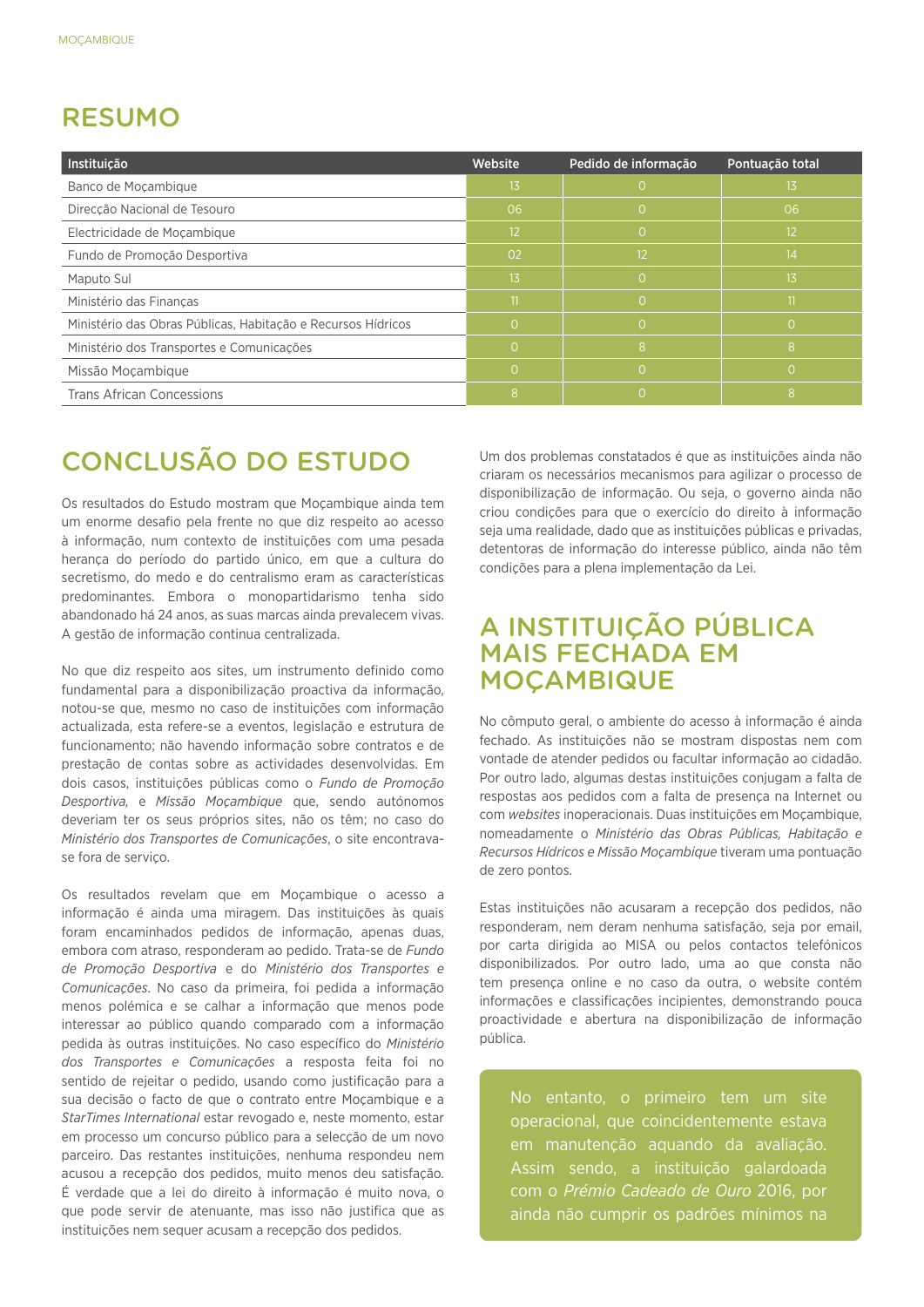divulgação de informação ao público, é a **Missão Moçambique.**

## A INSTITUIÇÃO PÚBLICA MAIS ABERTA EM **MOCAMBIQUE**

Neste capítulo não há muito a dizer. O Fundo de Promoção Desportiva, embora tenha respondido o pedido em 23 dias, mais dois que o período fixado pela lei (21 dias), foi a instituição que respondeu ao pedido. O *Fundo de Promoção Desportiva*  disponibilizou toda a informação sobre receitas e despesas do Estádio Nacional de Zimpeto no período entre 2011 e Junho de 2016; e disponibilizou igualmente as receitas e despesas da Piscina Olímpica de Zimpeto para o mesmo período.

Embora o Banco de Moçambique não tenha respondido aos pedidos, afigura-se com o site mais actualizado e com informação relevante; por outro lado, o *Ministério dos Transportes e Comunicação*, respondeu ao pedido, mas sem a informação solicitada e com o site fora de serviço, nas datas indicadas para a sua análise; o *Fundo de Promoção Desportiva* foi a única instituição que disponibilizou a informação, no entanto, dispõe de pouquíssima informação online, perdendo pontos para se habilitar à categoria do Prémio Chave de Ouro.

Analisando as deficiências e como todas as instituições avaliadas em Moçambique ficaram abaixo da média, o MISA Moçambique decidiu por isso não atribuir o Prémio Chave de Ouro, optando por indicar uma instituição para uma Menção Honrosa. Duas instituições, nomeadamente o *Banco de Moçambique* e do *Fundo de Promoção Desportiva* destacaram-se como candidatos nesta categoria.

No entanto, em reconhecimento da boa vontade em honrar o direito de acesso à informação e com pontos em ambas as categorias, a Menção Honrosa é atribuída ao **Fundo de Promoção Desportiva.**

## RECOMENDAÇÕES

- 1. Dar seguimento aos pedidos feitos, elaborando recursos dirigidos ao superior hierárquico, e em caso de não haver resposta ou a resposta não for satisfatória seguir para a impugnação judicial, até ao fecho do processo
- 2. Elaborar um plano para sensibilização das instituições detentoras de informação pública de modo a abandonar a cultura do secretismo e do medo
- 3. Sensibilizar os jornalistas e o público para a necessidade de fazer uso da lei para pedidos de informação
- 4. Auxiliar o governo na criação de mecanismos que facilitem o acesso à informação
- 5. Alargar para 20 o número de instituições a serem avaliadas
- 6. Incluir na avaliação instituições das circunscrições distritais e dos postos administrativos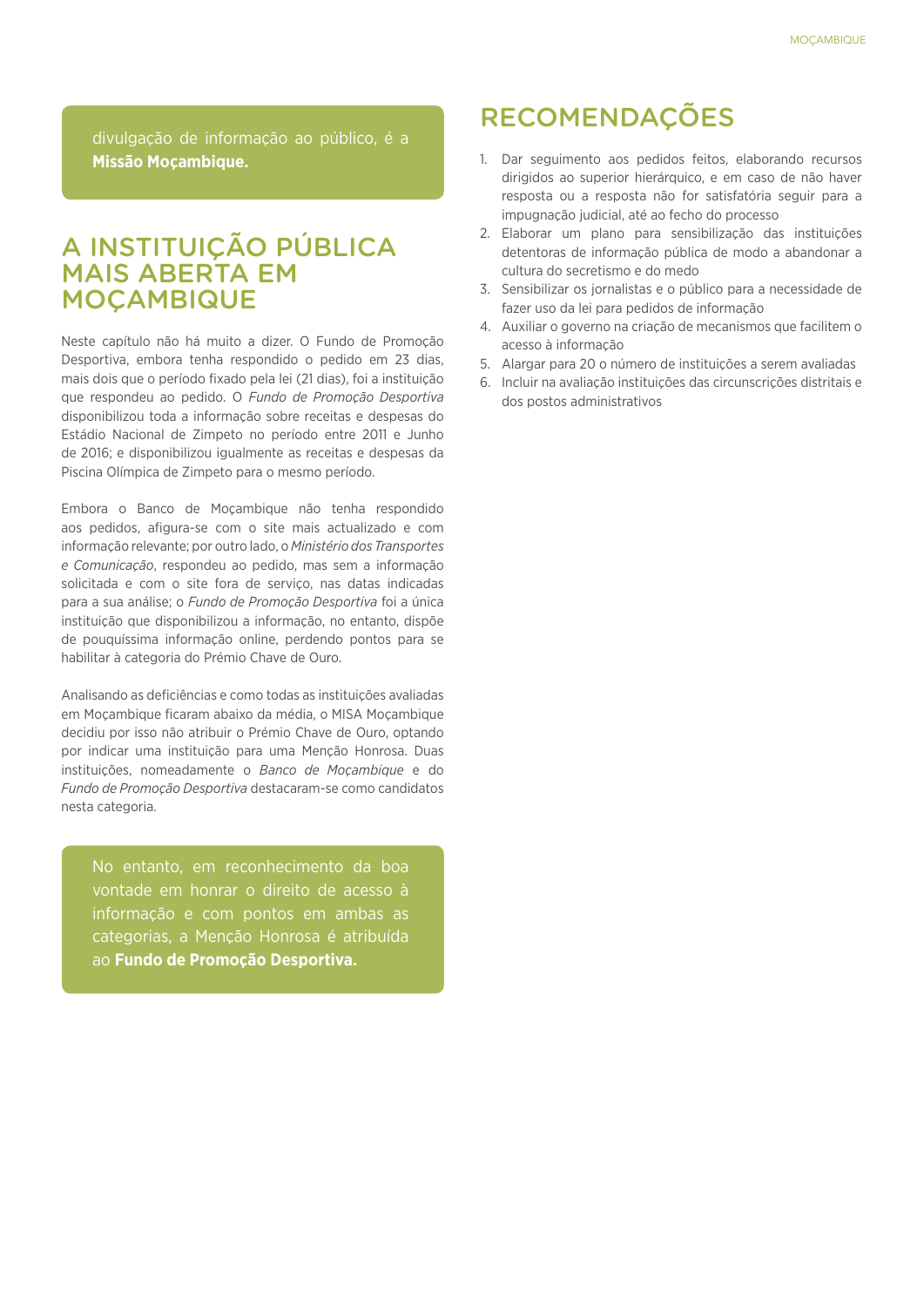## MOZAMBIQUE

English Summary

## INTRODUCTION

Mozambique approved a new Constitution in 2004, which provides for the right to information in Article 48. Though such a right was already provided for in the 1990 Constitution, the promulgation of the new base law inspired MISA Mozambique to submit a draft to Parliament proposing a law on the right to information. This proposal lay untouched for 9 years and only after much lobbying by civil society did the National Assembly initiate a process of public hearings on the matter. Under pressure from civil society, a bill was eventually tabled and a law was finally promulgated on December 31, 2014. The law remained unimplemented for a year until the regulations were approved on December 31, 2015.

So in effect, the current study has been conducted eight months since legislation made it possible for the public to consult information held by public institutions. At the same time, the researchers assert that the weight of the legacy of the oneparty era, though it made way for a multi-party system 24 years ago, is still felt in the culture of secrecy, fear and centralism, predominant features of that era.

Since the introduction of the legislation, it does not yet seem to have changed the environment of access to information in Mozambique. The perception among civil society organisations, journalists and research institutions is that the law is not yet fully implemented, which makes it difficult to exercise the right of access to information. Apart from the state's inability to respond promptly with human and financial resources, there are a number of obstacles to full implementation of the law. These include: information officers in each institution holding public information that are meant to handle requests for information: the poor state of archives at these institutions; the lack of political will to implement the law; the culture secrecy, fear and centralism, among other factors.

In 2016, the Danish NGO IBIS signed a memorandum of understanding with the Government, through the Ministry of State Administration and Civil Service (MAEFP) for a three-year programme of capacity-building for civil servants and other government agents in matters related to the right of access

to information and the use of information and communication technologies in the provision of access to information.

So far, not much is available in terms of data on openness or lack thereof at institutions holding information of public interest. One study conducted earlier this year by two Mozambican NGOs querying 49 entities, unfortunately does not provide detailed information to enable the extraction of data.

It is interesting to note that Mozambican legislation on access to information applies also to private entities which, in terms of legislation or a contract, perform activities of public interest and/or benefit from public resources and which hold information of public interest.

### SUMMARY OF KEY FINDINGS

On conclusion of the survey, it would appear that seen as a legacy of 24 years of one-party rule.

evaluated on:

- The degree of difficulty in exercising the right to access information;
- The time taken to respond to queries; and
- The type of information available on the website as well as how updated it is.

#### Category 1: Website Analysis

online; however, although some are autonomous bodies (*Fundo de Promoção Desportiva*), they do not have their own websites, but rather a section or page on the site of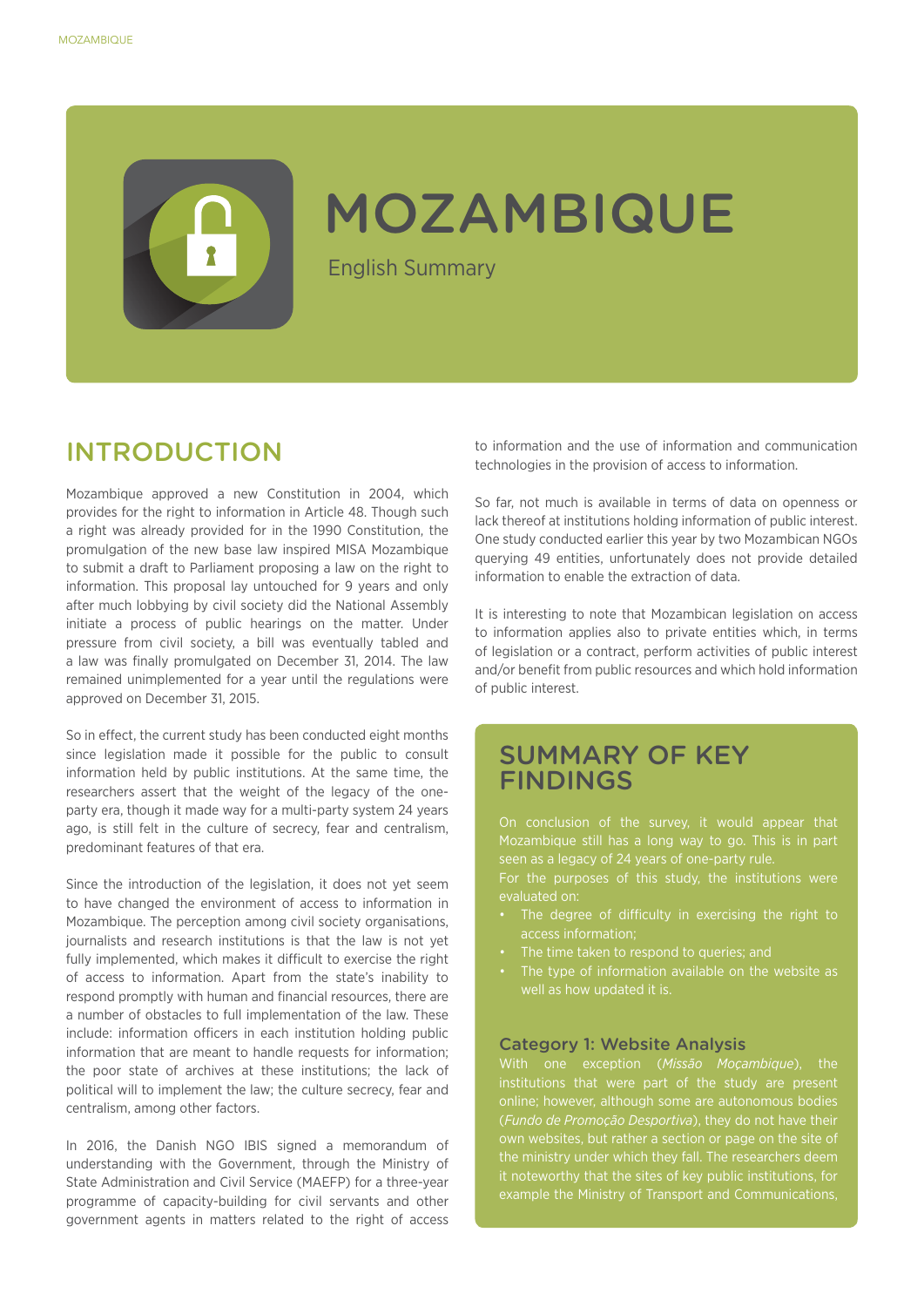was out of service. Websites do have information, but not really anything that might pike the interests of the public.

- • There is little relevant information linked to accountability.
- 
- In many cases there is general information about events and institutional documents on organisational structure.
- In some cases, there are documents, such as reports and studies of public interest.
- 

#### Category 2: Requests for Information

Researchers are of the opinion that although the law on the right to information is very new and can be accepted as a mitigating factor, it does not justify that institutions did not even acknowledge receipt of the requests for government has not created the required conditions for the exercise of the right to access public information.

These are some of the more pertinent findings:

- None of the institutions responded within the 21 days
- doing so after 23 days, i.e. two days after the limit
- not have information files in an organised fashion.

### THE MOST OPEN PUBLIC INSTITUTIONS IN MOZAMBIQUE

All of the institutions assessed in Mozambique scored below average. MISA Mozambique thus decided to not to award a Golden Key, but rather to select one institution for an Honorary Mention. Two institutions, namely the *Banco de Moçambique* and the *Fundo de Promoção Desportiva* stood out as contenders in this category.

However, in recognition of its willingness to reply and with points in both categories, the Honorary Mention goes to the *Fundo de Promoção Desportiva.*

### THE MOST SECRETIVE PUBLIC INSTITUTIONS IN MOZAMBIQUE

Two institutions in Mozambique, namely the *Ministério das Obras Públicas, Habitação e Recursos Hídricos* (Ministry of Public Works, Housing and Water Resources) and *Missão Moçambique*  had a zero score. However, the former has a working website, which coincidentally was under construction at the time of the review.

The recipient of the Golden Padlock Award for 2016 is the *Missão Moçambique.*

(Please note that MISA Mozambique marked respondents on 8 criteria instead of 10 in the information request analysis ; therefore category 2 is marked out of 16 instead of 20 as in the regionally applied methodology.)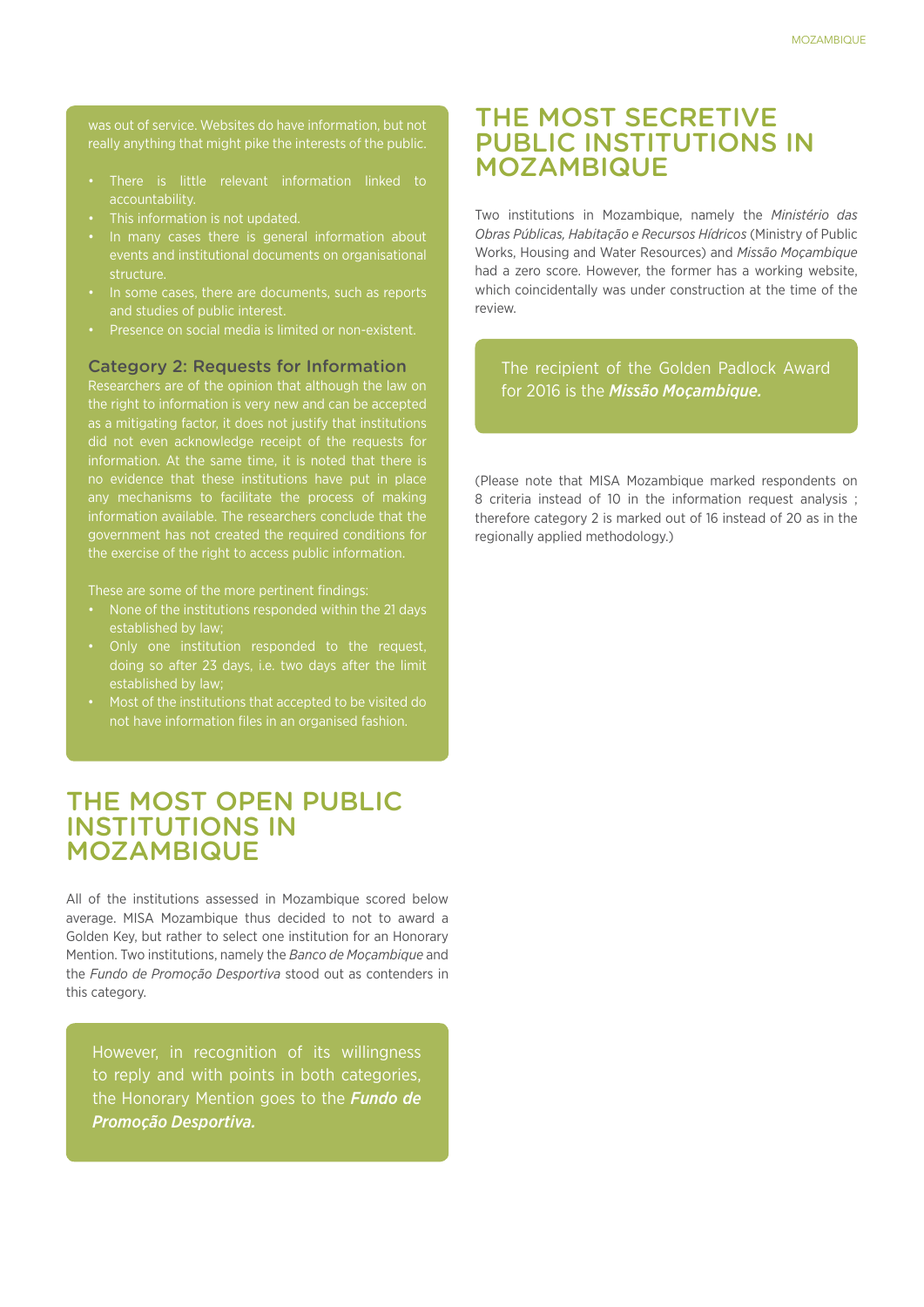



# NAMIBIA

2016 Report on Open & Secretive Public Institutions in Namibia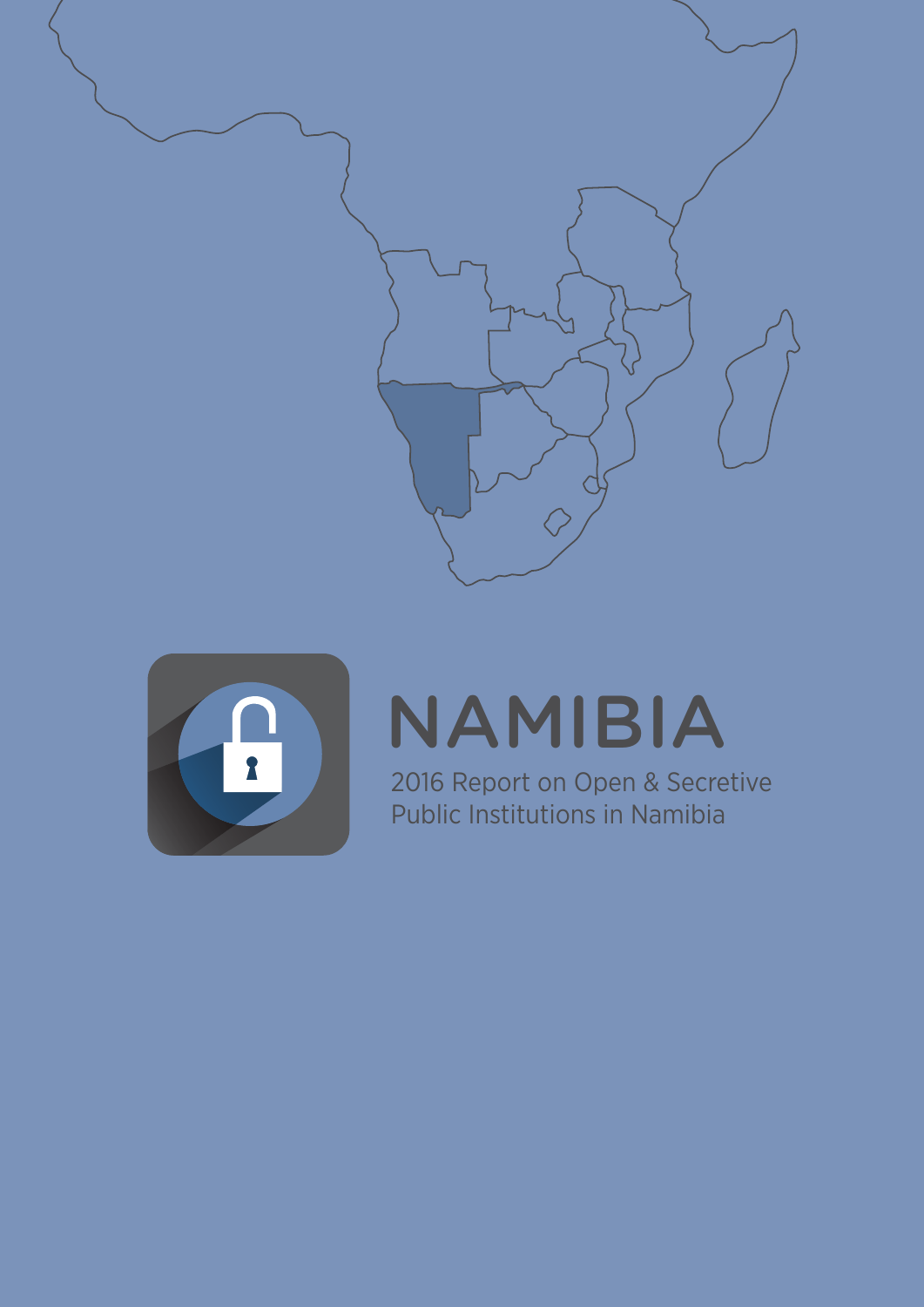## INTRODUCTION

At the time of the writing of this report, Namibia had a working document, which is expected to transform into an Access to Information Bill before the end of 2016. This is a major achievement for the Access to Information in Namibia (ACTION) Coalition, which has campaigned for such a law since early 2013.

Not only did the Ministry of Information and Communication Technology (MICT) finally deliver on its promise to develop such a law, but they also consulted with civil servants, media houses and civil society on the working document as well as on the revision of their Information Policy. The Ministry has to be applauded for consulting with stakeholders from the onset, and not waiting for the Bill to be tabled in Parliament first.

Namibia is efficient at policy development and establishing a framework to operate within, but we have a long way to go with regards to effective implementation. Hence the need for these collaborative efforts to continue into the implementation phase. Civil society, the private sector and the media require Government's cooperation to ensure that every citizen has an understanding of the rights, freedoms and responsibilities that come with accessing information. There is no point in having a good law that is not implemented, without holding stakeholders accountable when they don't reach implementation targets.

With regards to the media and access to information, journalists continue to lament the difficulty in accessing information from most public institutions which leads to a delay in the provision of information that is in the public's interest. Furthermore, the lack of quotable information from official government sources, especially related to corruption and poor service delivery, results in journalists having to rely on anonymous sources.

We are still awaiting a whistleblowers protection law, which can go a long way in the eradication of corruption, because it means those who are brave enough to disclose corrupt elements within the public service will be protected from prosecution or victimisation. The Anti-Corruption Commission was the frontrunner in the call for such a law, but it has been silent on the issue for the past year.

The ACTION Coalition will have to accept the responsibility of lobbying for the development of such a law, because transparency and good governance cannot exist without protecting those who risk their jobs to expose corruption.

There have also been no new developments with regards to the Electronic Transactions and Cybercrime Bill, which is probably for the best because there were a number of concerns raised on the first draft. It is important for stakeholders to be consulted on the second draft and we are committed to ensuring that the public's right to ATI and privacy, as well as their freedom of expression, is upheld.

Namibia must honour its obligations under the International Covenant on Civil and Political Rights (ICCPR), the African Charter on Human and People's Rights and the SADC Protocol on Culture, Information and Sport. ATI has been positioned as a

critical ingredient in the attainment of the objectives of both the global Sustainable Development Goals (SDGs) and the Namibian government's Harambee Prosperity Plan (HPP). Regarding access to public information, the HPP commits to ensuring that citizens have access to relevant government information, and for the MICT to develop a plan for aligning the functions of the Public Relations and Liaison Officers to their core functions of information dissemination. In addition, permissible access to information by the public must also be included in the plan.

An ATI dispensation will lead to the establishment of a law and policy landscape that exemplifies the principled spirit of respect for human rights and freedoms as articulated in the Constitution of the Republic of Namibia.

#### Rationale and ReseaRch **PARAMETERS**

Access to information is an essential human right that supports all other rights. Research on the Most Open and Secretive Public Institutions in Namibia shows that there is a lack of transparency within public bodies, and adds weight to the call for ATI legislation. The research was conducted from 2 August to 30 August. Institutions were given 21 days to respond to requests.

In Namibia, eight institutions were studied. The research included the study of their responses to requests for information, and evaluated websites and social media platforms such as Facebook and Twitter.

The objective of the study was to measure the openness as well as difficulties faced by public institutions in providing information to the public. The study looked at whether the sampled offices made available the information without questioning the intentions of those requesting it. The results of the study will continue to inform our work in relation to access to information.

The following public institutions were surveyed:

- 1. National Council of Namibia (NC)
- 2. Ministry of Youth, National Service and Sport (MSYNS)
- 3. Ministry of Industrial Trade and SME Development (MTI)
- 4. Ministry of International Relations and Cooperation (MIRCO)
- 5. Ministry of Poverty Eradication and Social Welfare (MPESW)
- 6. Ministry of Finance (MoF)
- 7. Ministry of Environment and Tourism (MET)
- 8. Anti-Corruption Commission (ACC)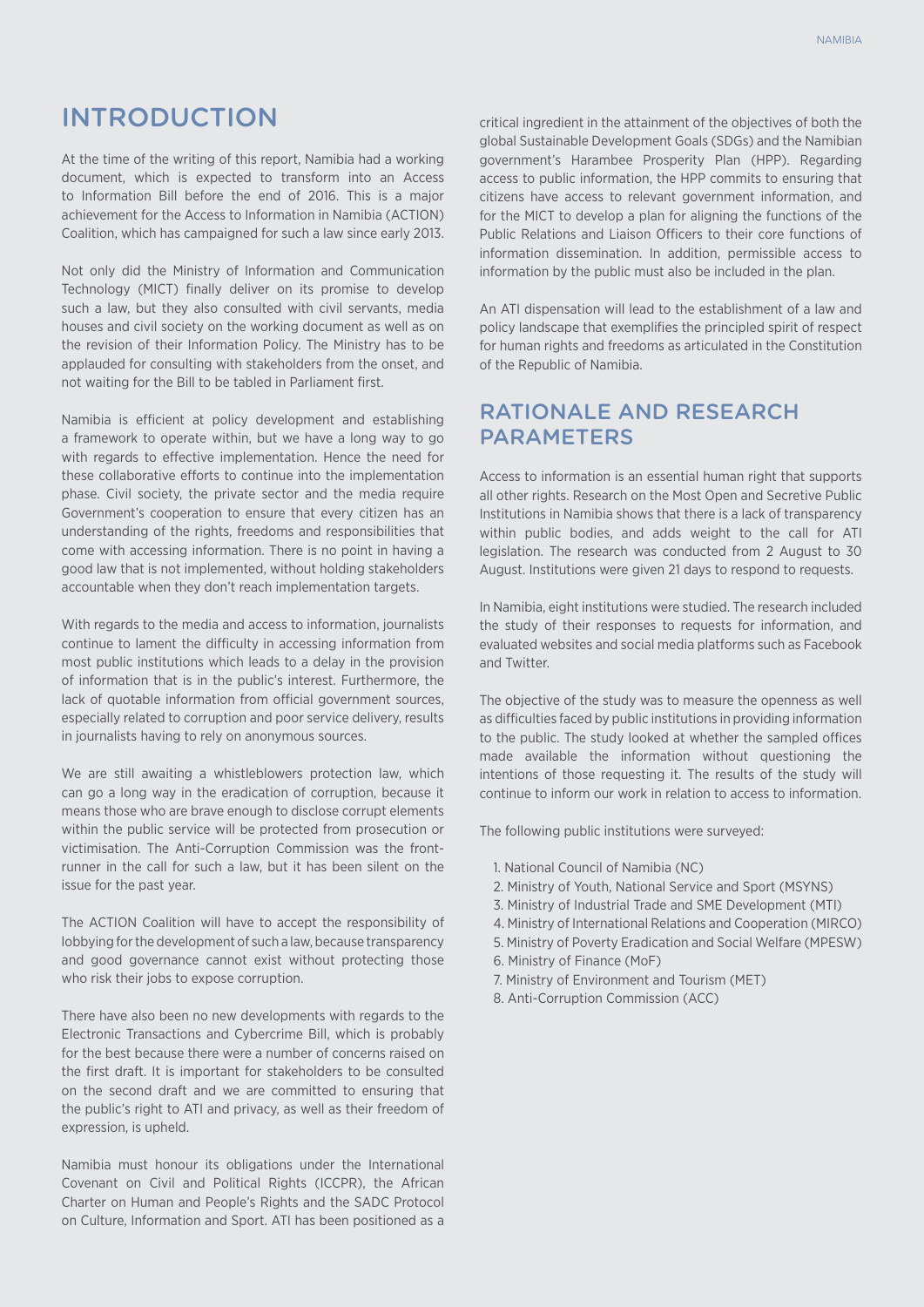#### SUMMARY OF KEY FINDINGS

#### Category 1: Website analysis

- • Of the eight public institutions surveyed, only five had fully functional websites. Two institutions have no website, while the third has a website that does not convey much information, except the physical address and contact details of their Public Relations Officer (PRO) and the person responsible Information Communication Technology (ICT).
- There is still a low presence of public institutions on social media. However, the Ministries of Environment and Tourism, Poverty Eradication and Social Welfare, as well as International Relations and Cooperation have active and informative Facebook pages.
- • Compared to 2015, institutional budgets are now more readily available. The institutions that were open about their budget include the Ministry of Finance, via their website, and the Anti-Corruption Commission, via written request. The Ministry of Industrial Trade and SME Development, and the National Council provided budget information by referring the researcher to a link to the 2016/17 budget.
- • Most of the information on the websites that could be accessed were not dated, this made it difficult to determine the exact date the information was uploaded.

#### Category 2: Requests for information

- • All institutions had designated official(s) for information dissemination. The researcher only had one face-to-face interview with the Anti-Corruption Commission.
- • As with previous years, most of the surveyed institutions took their time to respond. Some did not respond with the requested information, although they did acknowledge receipt of the request. These were the Ministries of Finance, Poverty Eradication and Social Welfare, as well as Youth, National Service and Sport.
- • Ministries that did not respond, were International Affairs and Cooperation, and Environment and Tourism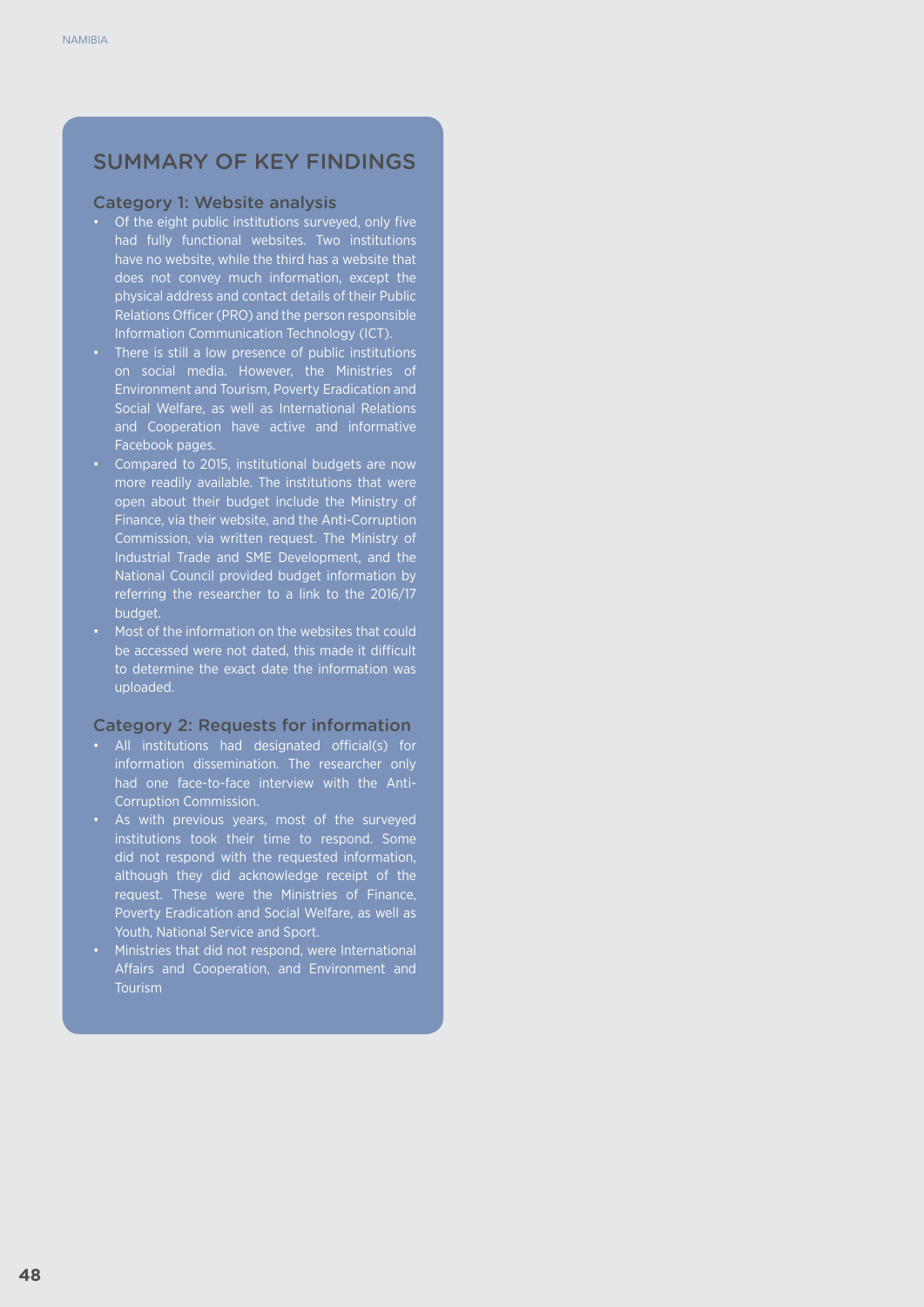## Detailed Findings

## **1. National Council of Namibia (NC)**

#### **Category 1: Website**

#### **http://www.parliament.na/index.php?option=com\_content&view=article&id=153&Itemid=1264**

The National Council is the upper chamber of Namibia's bilateral Parliament and still shares a web address with the National Assembly. The National Council's section provides accurate and relevant information, even though it was last updated more than a year ago. It is well-presented and organised. The National Council of Namibia has a Facebook page which was self-generated by Facebook. It does not have a Twitter account. However, the Parliament of the Republic of Namibia has a Facebook and a Twitter account.

| $n = 20$                                                                                                                                           | <b>Yes</b> | <b>No</b> | <b>Partial</b> | <b>Additional Information</b>                                      |
|----------------------------------------------------------------------------------------------------------------------------------------------------|------------|-----------|----------------|--------------------------------------------------------------------|
| 1. Does this website contain up to date information?                                                                                               |            | n         |                |                                                                    |
| 2. Does the website contain the following:                                                                                                         |            |           |                |                                                                    |
| a) A description of its powers, as well as data on the organisational structure,<br>the functions, and the responsibilities of the administration? |            |           | o              | Does not describe the<br>responsibilities of the<br>administration |
| b) A list of laws, Acts etc. issued within the scope of its powers?                                                                                | ٠          |           |                |                                                                    |
| c) Reports, policies, programmes?                                                                                                                  | ۰          |           |                |                                                                    |
| d) Budget and expenditure?                                                                                                                         |            | o         |                |                                                                    |
| e) Information about procurement procedures, signed contracts?                                                                                     |            | n         |                |                                                                    |
| f) Vacancy and employment procedures?                                                                                                              | ۰          |           |                |                                                                    |
| g) The address, telephone number, and working hours of the institution?                                                                            | $\bullet$  |           |                |                                                                    |
| h) The contact details of specific public officials?                                                                                               | $\bullet$  |           |                |                                                                    |
| i) A mechanism to request and receive a response to electronic messages and<br>requests for information?                                           | ٠          |           |                |                                                                    |

#### Total Score: 13/20

#### **CATEGORY 2: REQUESTS FOR INFORMATION**

#### **The following questions were sent to The National Council of Namibia:**

- 1. What is the National Council's mandate?
- 2. Is the National Assembly and the National Council equally important? If so, how? If not, how not?
- 3. Which Bills did the National Council approve in 2016?
- 4. How does the National Council engage with grassroots Namibians?
- 5. What is National Councils Budget for the 2016 financial year and how is it applied?

| $n = 20$                                                                                 | Yes:           | <b>No</b> | <b>Partial</b> | <b>Additional Information</b>                                                                                                                                                                                             |
|------------------------------------------------------------------------------------------|----------------|-----------|----------------|---------------------------------------------------------------------------------------------------------------------------------------------------------------------------------------------------------------------------|
| 1. Is there an official designated to take and respond to information requests?          | $\blacksquare$ |           |                | <b>Information Clerk</b>                                                                                                                                                                                                  |
| 2. Did the institution reply within 21 days?                                             |                |           |                | The Personal Assistant to<br>the Permanent Secretary<br>replied the same day<br>they were contacted, she<br>referred the researcher to<br>the Chief of Information<br>who referred her to the<br><b>Information Clerk</b> |
| 3. Did the institution respond to the request for information?                           |                |           |                |                                                                                                                                                                                                                           |
| 4. Does the authority publish their procedures for dealing with information<br>requests? |                |           |                |                                                                                                                                                                                                                           |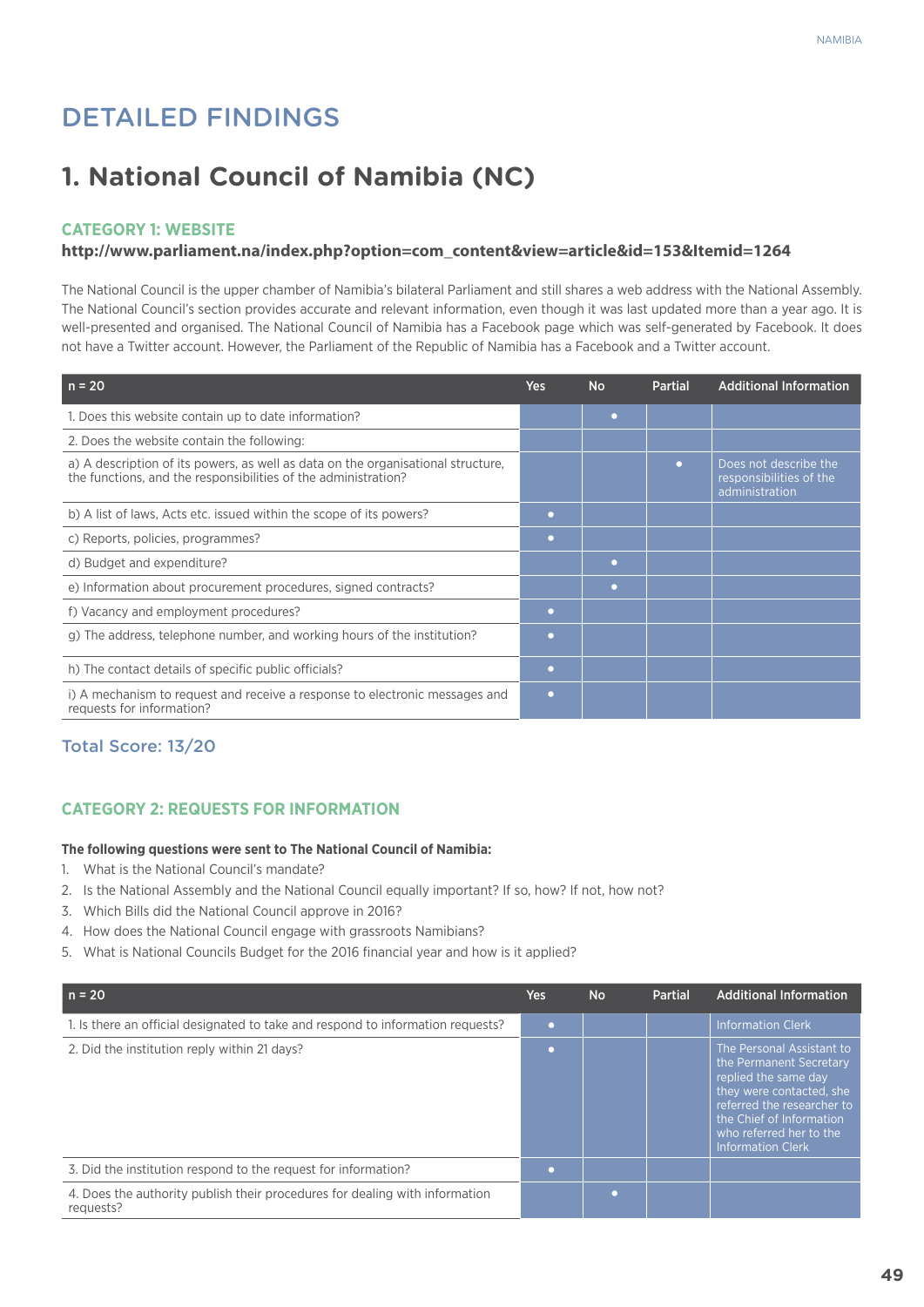| $n = 20$                                                                                                   | <b>Yes</b>               | <b>No</b> | <b>Partial</b> | <b>Additional Information</b>                                                                                                                                                                    |
|------------------------------------------------------------------------------------------------------------|--------------------------|-----------|----------------|--------------------------------------------------------------------------------------------------------------------------------------------------------------------------------------------------|
| 5. Did the institution provide all of the information requested?                                           | $\bullet$                |           |                |                                                                                                                                                                                                  |
| 6. Did the institution provide written reasons for the refusal of information?                             | $\overline{\phantom{a}}$ |           |                | The Information Clerk<br>was very helpful and<br>told the researcher<br>that the office is open<br>to additional requests<br>for information if the<br>information provided is<br>not sufficient |
| 7. Did the institution disclose information about its operations, budgets,<br>structure etc.               |                          |           | o              | Referred the researcher<br>to a link of to the 2016/17<br><b>Budget</b>                                                                                                                          |
| 8. Did the authority provide information without questioning the aims and<br>motivations of the applicant? |                          |           |                |                                                                                                                                                                                                  |
| 9. Did the institution acknowledge your request for information within 7 days?                             |                          | o         |                |                                                                                                                                                                                                  |
| 10. Was the information received clear and understandable?                                                 |                          |           | $\bullet$      | Not much information<br>was given as the<br>researcher was referred<br>to the website                                                                                                            |

## **2. Ministry of Youth, National Service and Sport (MSYNS)**

#### **Category 1: Website**

#### **http://www.msyns.gov.na/**

The Ministry of Youth, National Service and Sport has a good website. It is well-organised and informative. MSYNS has no presence on Facebook or on Twitter.

| $n = 20$                                                                                                                                           | Yes | <b>No</b> | <b>Partial</b> | <b>Additional Information</b>      |
|----------------------------------------------------------------------------------------------------------------------------------------------------|-----|-----------|----------------|------------------------------------|
| 1. Does this website contain up to date information?                                                                                               |     | $\bullet$ |                |                                    |
| 2. Does the website contain the following:                                                                                                         |     |           |                |                                    |
| a) A description of its powers, as well as data on the organisational structure,<br>the functions, and the responsibilities of the administration? |     |           |                |                                    |
| b) A list of laws, Acts etc. issued within the scope of its powers?                                                                                |     | ٠         |                |                                    |
| c) Reports, policies, programmes?                                                                                                                  | o   |           |                |                                    |
| d) Budget and expenditure?                                                                                                                         |     | ٠         |                |                                    |
| e) Information about procurement procedures, signed contracts?                                                                                     |     | $\bullet$ |                |                                    |
| f) Vacancy and employment procedures?                                                                                                              |     | $\bullet$ |                |                                    |
| g) The address, telephone number, and working hours of the institution?                                                                            |     |           | o              | Does not indicate<br>working hours |
| h) The contact details of specific public officials?                                                                                               | o   |           |                |                                    |
| i) A mechanism to request and receive a response to electronic messages and<br>requests for information?                                           |     | $\bullet$ |                |                                    |

Total Score: 7/20

#### **CATEGORY 2: REQUESTS FOR INFORMATION**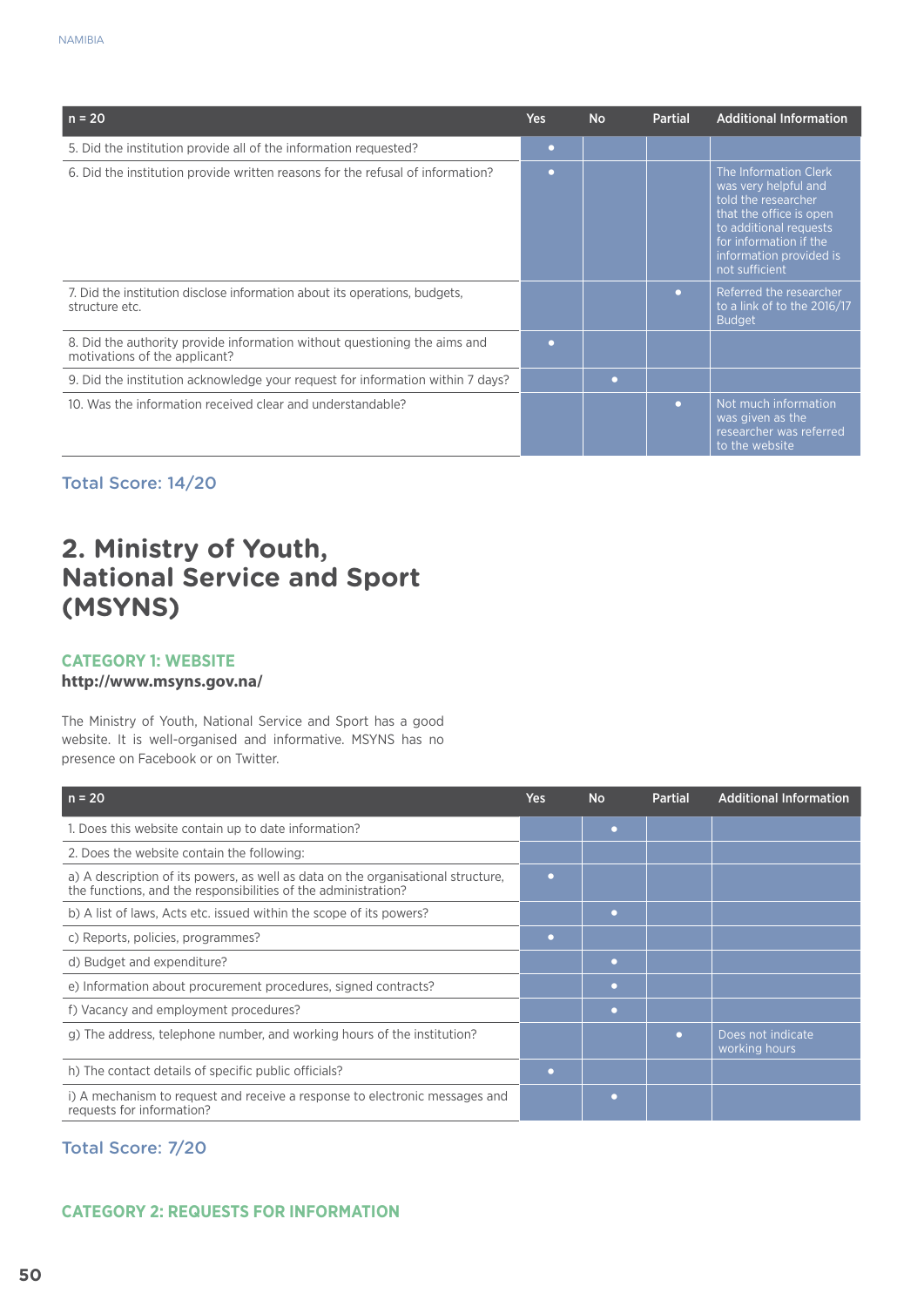#### **The following questions were sent to Ministry of Youth, National Service and Sport:**

- 1. How does the Ministry aim to reduce youth unemployment during the 2016/17 budget year?
- 2. How do you involve the youth when developing strategic plans, policies and action plans?
- 3. Who is your main target for youth programmes urban or rural youth?
- 4. What are the main youth development projects?
- 5. How do you ensure that gender equality measures are understood and implemented by project coordinators?

| $n = 20$                                                                                                   | <b>Yes</b> | <b>No</b> | <b>Partial</b> | <b>Additional Information</b>                                                                                     |
|------------------------------------------------------------------------------------------------------------|------------|-----------|----------------|-------------------------------------------------------------------------------------------------------------------|
| 1. Is there an official designated to take and respond to information requests?                            | $\bullet$  |           |                | Director of the<br>Directorate of Youth                                                                           |
| 2. Did the institution reply within 21 days?                                                               | ۰          |           |                | The PRO replied the<br>same day, but directed<br>the researcher to<br>the Director of the<br>Directorate of Youth |
| 3. Did the institution respond to the request for information?                                             |            |           |                |                                                                                                                   |
| 4. Does the authority publish their procedures for dealing with information<br>requests?                   |            | o         |                |                                                                                                                   |
| 5. Did the institution provide all of the information requested?                                           |            | $\bullet$ |                |                                                                                                                   |
| 6. Did the institution provide written reasons for the refusal of information?                             |            | $\bullet$ |                |                                                                                                                   |
| 7. Did the institution disclose information about its operations, budgets,<br>structure etc.               |            | ٠         |                |                                                                                                                   |
| 8. Did the authority provide information without questioning the aims and<br>motivations of the applicant? |            | $\bullet$ |                |                                                                                                                   |
| 9. Did the institution acknowledge your request for information within 7 days?                             | $\bullet$  |           |                |                                                                                                                   |
| 10. Was the information received clear and understandable?                                                 |            | n         |                |                                                                                                                   |

#### Total Score: 6/20

## **3. Ministry of Industrial Trade and SME Development (MTI)**

#### **Category 1: Website**

#### **http://www.mti.gov.na/**

The Ministry of Industrial Trade and SME Development (MTI) has a good website, organised and informative. Their Facebook page is dormant and they do not have a Twitter account. The virtual presence of the MTI is low.

| $n = 20$                                                                                                                                           | Yes       | <b>No</b> | Partial | <b>Additional Information</b> |
|----------------------------------------------------------------------------------------------------------------------------------------------------|-----------|-----------|---------|-------------------------------|
| 1. Does this website contain up to date information?                                                                                               |           | ٠         |         |                               |
| 2. Does the website contain the following:                                                                                                         |           |           |         |                               |
| a) A description of its powers, as well as data on the organisational structure,<br>the functions, and the responsibilities of the administration? |           |           |         |                               |
| b) A list of laws, Acts etc. issued within the scope of its powers?                                                                                |           | ٠         |         |                               |
| c) Reports, policies, programmes?                                                                                                                  | $\bullet$ |           |         |                               |
| d) Budget and expenditure?                                                                                                                         |           |           |         |                               |
| e) Information about procurement procedures, signed contracts?                                                                                     |           |           |         |                               |
| f) Vacancy and employment procedures?                                                                                                              |           |           |         |                               |
| g) The address, telephone number, and working hours of the institution?                                                                            |           |           |         |                               |
| h) The contact details of specific public officials?                                                                                               |           |           |         |                               |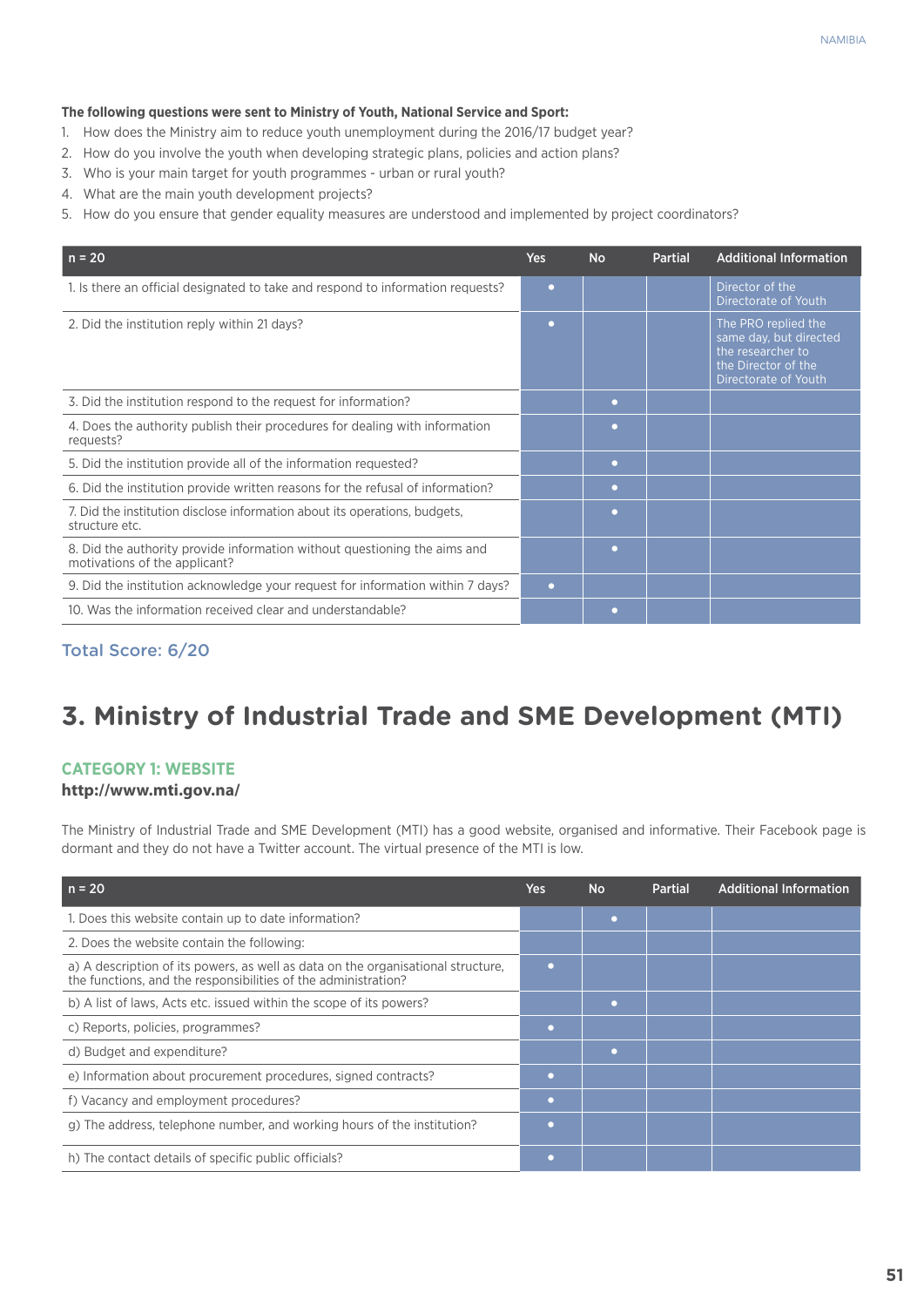| $n = 20$                                                                                                 | Yes | Nο | Partial | <b>Additional Information</b> |
|----------------------------------------------------------------------------------------------------------|-----|----|---------|-------------------------------|
| i) A mechanism to request and receive a response to electronic messages and<br>requests for information? |     |    |         |                               |

#### **CATEGORY 2: REQUESTS FOR INFORMATION**

#### **The following questions were sent to Ministry of Industrial Trade and SME Development**

- 1. Briefly describe your mandate.
- 2. What challenges do you face with regards to facilitating access to funding for SMEs?
- 3. What are the key goals in Vision 2030 that apply to the Ministry and how were their achievements addressed by the Ministry's strategy?
- 4. Are women in business a thematic or programme area in the Ministry? If so, what activities do you implement in this regard. If not, why not?
- 5. Vision 2030 wants an industrialised country; what are the challenges in achieving it?

| $n = 20$                                                                                                   | <b>Yes</b> | <b>No</b> | <b>Partial</b> | <b>Additional Information</b>                                                                       |
|------------------------------------------------------------------------------------------------------------|------------|-----------|----------------|-----------------------------------------------------------------------------------------------------|
| 1. Is there an official designated to take and respond to information requests?                            | $\bullet$  |           |                | Development Planner                                                                                 |
| 2. Did the institution reply within 21 days?                                                               | $\Box$     |           |                | Responded the same<br>day, and responded to<br>questions within 7 days                              |
| 3. Did the institution respond to the request for information?                                             | ٠          |           |                |                                                                                                     |
| 4. Does the authority publish their procedures for dealing with information<br>requests?                   |            | $\Box$    |                |                                                                                                     |
| 5. Did the institution provide all of the information requested?                                           |            |           |                | Was very helpful and<br>told researcher to ask for<br>additional information<br>should it be needed |
| 6. Did the institution provide written reasons for the refusal of information?                             | $\bullet$  |           |                |                                                                                                     |
| 7. Did the institution disclose information about its operations, budgets,<br>structure etc.               | o          |           |                |                                                                                                     |
| 8. Did the authority provide information without questioning the aims and<br>motivations of the applicant? | n          |           |                |                                                                                                     |
| 9. Did the institution acknowledge your request for information within 7 days?                             | $\bullet$  |           |                |                                                                                                     |
| 10. Was the information received clear and understandable?                                                 |            |           |                |                                                                                                     |

#### Total Score: 18/20

## **4. Ministry of International Relations and Cooperation (MIRCO)**

#### **Category 1: Website**

#### **http://www.mfa.gov.na/**

The Ministry of International Relations and Cooperation website is up-to-date with recent articles and well-organised. They have an active Facebook page, but no Twitter account.

| $n = 20$                                             | Yes | No | <b>Partial</b> | <b>Additional Information</b> |
|------------------------------------------------------|-----|----|----------------|-------------------------------|
| 1. Does this website contain up to date information? |     |    |                |                               |
| 2. Does the website contain the following:           |     |    |                |                               |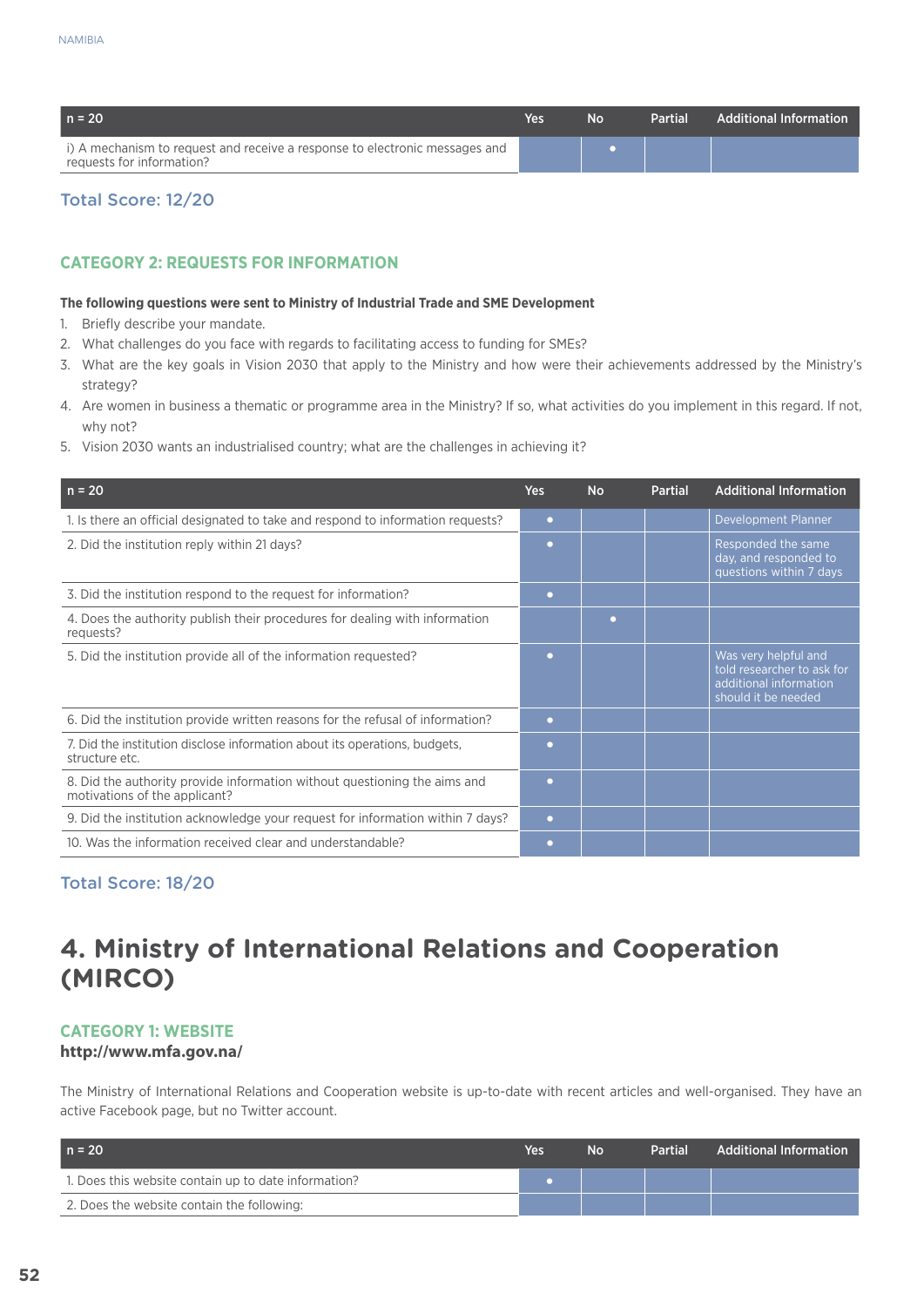| a) A description of its powers, as well as data on the organisational structure,<br>the functions, and the responsibilities of the administration? |        |        |   |                                                                 |
|----------------------------------------------------------------------------------------------------------------------------------------------------|--------|--------|---|-----------------------------------------------------------------|
| b) A list of laws, Acts etc. issued within the scope of its powers?                                                                                | o      |        |   |                                                                 |
| c) Reports, policies, programmes?                                                                                                                  | $\Box$ |        |   |                                                                 |
| d) Budget and expenditure?                                                                                                                         |        | o      |   |                                                                 |
| e) Information about procurement procedures, signed contracts?                                                                                     |        | O      |   |                                                                 |
| f) Vacancy and employment procedures?                                                                                                              | o      |        |   |                                                                 |
| g) The address, telephone number, and working hours of the institution?                                                                            |        |        |   | No indication of working<br>hours.                              |
| h) The contact details of specific public officials?                                                                                               |        |        | n | Website provides the<br>contact details of their<br>secretaries |
| i) A mechanism to request and receive a response to electronic messages and<br>requests for information?                                           |        | $\Box$ |   |                                                                 |

#### **CATEGORY 2: REQUESTS FOR INFORMATION**

#### **The following questions were sent to the Ministry of International Relations and Cooperation:**

- 1. Briefly describe your mandate.
- 2. Last week, Namibia had a major foreign policy conference; did participants develop a roadmap towards the adoption of an official policy, and who are the major stakeholders identified?
- 3. In your view, was the amount allocated for your Ministry in the 2016/2017 budget enough for your requirements?
- 4. What are some of the major cooperation agreements signed in 2015/16?
- 5. Which five (5) countries does Namibia have the strongest diplomatic relations with?

| $n = 20$                                                                                     | <b>Yes</b> | <b>No</b> | <b>Partial</b> | <b>Additional Information</b>            |
|----------------------------------------------------------------------------------------------|------------|-----------|----------------|------------------------------------------|
| 1. Is there an official designated to take and respond to information requests?              |            |           |                | <b>Public Relations Officer</b><br>(PRO) |
| 2. Did the institution reply within 21 days?                                                 |            |           |                |                                          |
| 3. Did the institution respond to the request for information?                               |            |           |                |                                          |
| 4. Does the authority publish their procedures for dealing with information<br>requests?     |            |           |                |                                          |
| 5. Did the institution provide all of the information requested?                             |            |           |                |                                          |
| 6. Did the institution provide written reasons for the refusal of information?               |            |           |                |                                          |
| 7. Did the institution disclose information about its operations, budgets,<br>structure etc. |            |           |                |                                          |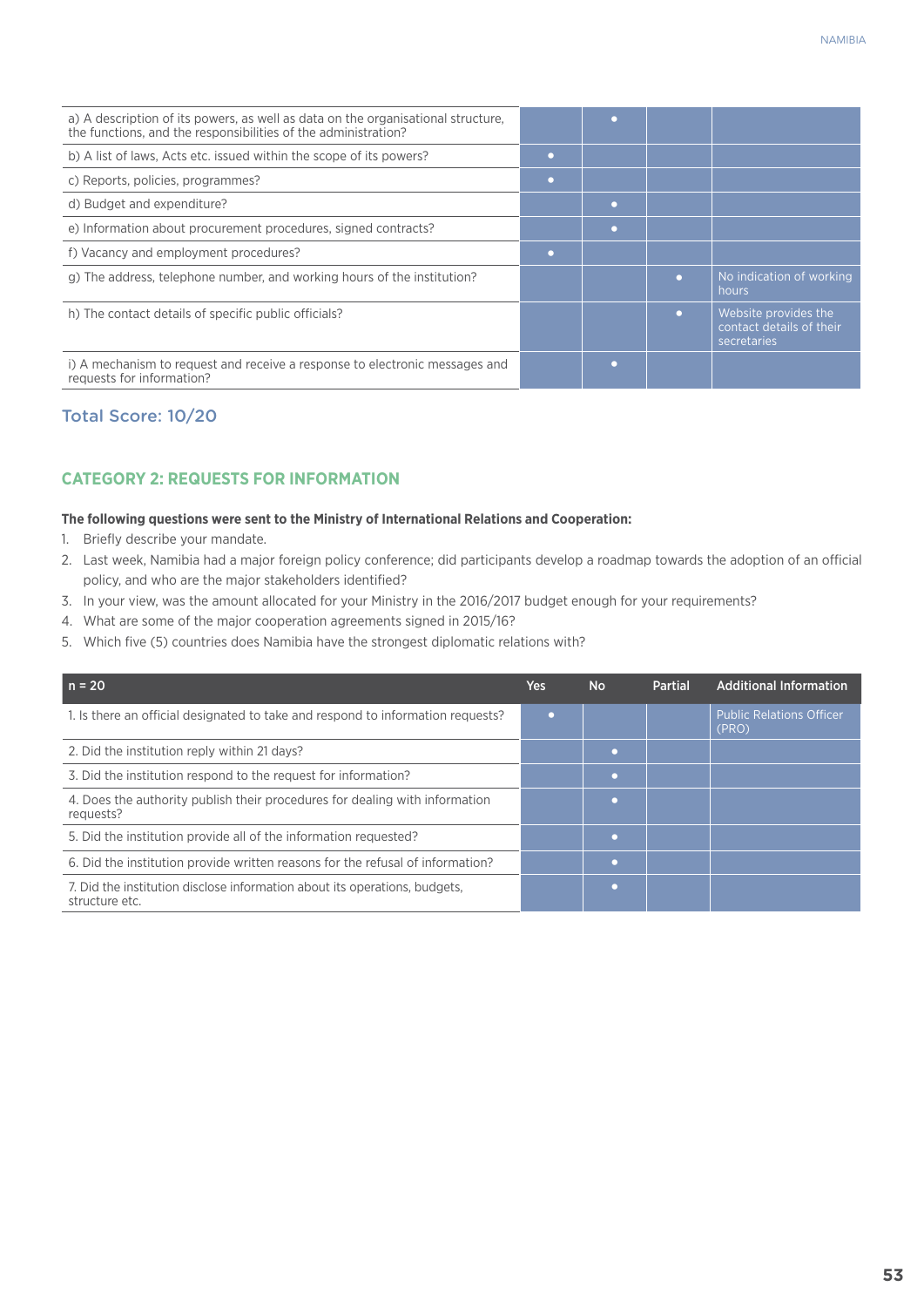| $n = 20$                                                                                                   | Yes | No | <b>Partial</b> | <b>Additional Information</b> |
|------------------------------------------------------------------------------------------------------------|-----|----|----------------|-------------------------------|
| 8. Did the authority provide information without questioning the aims and<br>motivations of the applicant? |     |    |                |                               |
| 9. Did the institution acknowledge your request for information within 7 days?                             |     |    |                |                               |
| 10. Was the information received clear and understandable?                                                 |     |    |                |                               |

## **5. Ministry of Poverty Eradication and Social Welfare (MPESW)**

#### **Category 1: Website**

#### **http://www.mfa.gov.na/**

The Ministry of Poverty Eradication and Social Welfare does not have a website. They do however, have an active Facebook page which they update almost hourly, and thus quite informative. MPESW does not have a Twitter account.

| $n = 20$                                                                                                                                           | Yes | <b>No</b> | <b>Partial</b> | <b>Additional Information</b> |
|----------------------------------------------------------------------------------------------------------------------------------------------------|-----|-----------|----------------|-------------------------------|
| 1. Does this website contain up to date information?                                                                                               |     |           |                |                               |
| 2. Does the website contain the following:                                                                                                         |     |           |                |                               |
| a) A description of its powers, as well as data on the organisational structure,<br>the functions, and the responsibilities of the administration? |     | $\bullet$ |                |                               |
| b) A list of laws, Acts etc. issued within the scope of its powers?                                                                                |     | $\bullet$ |                |                               |
| c) Reports, policies, programmes?                                                                                                                  |     | $\bullet$ |                |                               |
| d) Budget and expenditure?                                                                                                                         |     | $\sim$    |                |                               |
| e) Information about procurement procedures, signed contracts?                                                                                     |     | ◠         |                |                               |
| f) Vacancy and employment procedures?                                                                                                              |     | $\bullet$ |                |                               |
| g) The address, telephone number, and working hours of the institution?                                                                            |     | o         |                |                               |
| h) The contact details of specific public officials?                                                                                               |     | $\bullet$ |                |                               |
| i) A mechanism to request and receive a response to electronic messages and<br>requests for information?                                           |     |           |                |                               |

#### Total Score: 0/20

#### **CATEGORY 2: REQUESTS FOR INFORMATION**

#### **The following questions were sent to Poverty Eradication and Social Welfare:**

- 1. How is poverty measured in Namibia?
- 2. Approximately, how many impoverished people/households do we have in Namibia?
- 3. What are poverty thresholds and poverty guidelines?
- 4. Briefly describe your mandate.
- 5. What were some of the Ministry's major achievements in 2015?
- 6. What are some of the Ministry's major challenges in the implementation of its work?

| $n = 20$                                                                        | Yes | No | <b>Partial</b> | <b>Additional Information</b>               |
|---------------------------------------------------------------------------------|-----|----|----------------|---------------------------------------------|
| 1. Is there an official designated to take and respond to information requests? |     |    |                | <b>Permanent Secretary</b>                  |
| 2. Did the institution reply within 21 days?                                    |     |    |                | The email was replied to<br>on the same day |
| 3. Did the institution respond to the request for information?                  |     |    |                |                                             |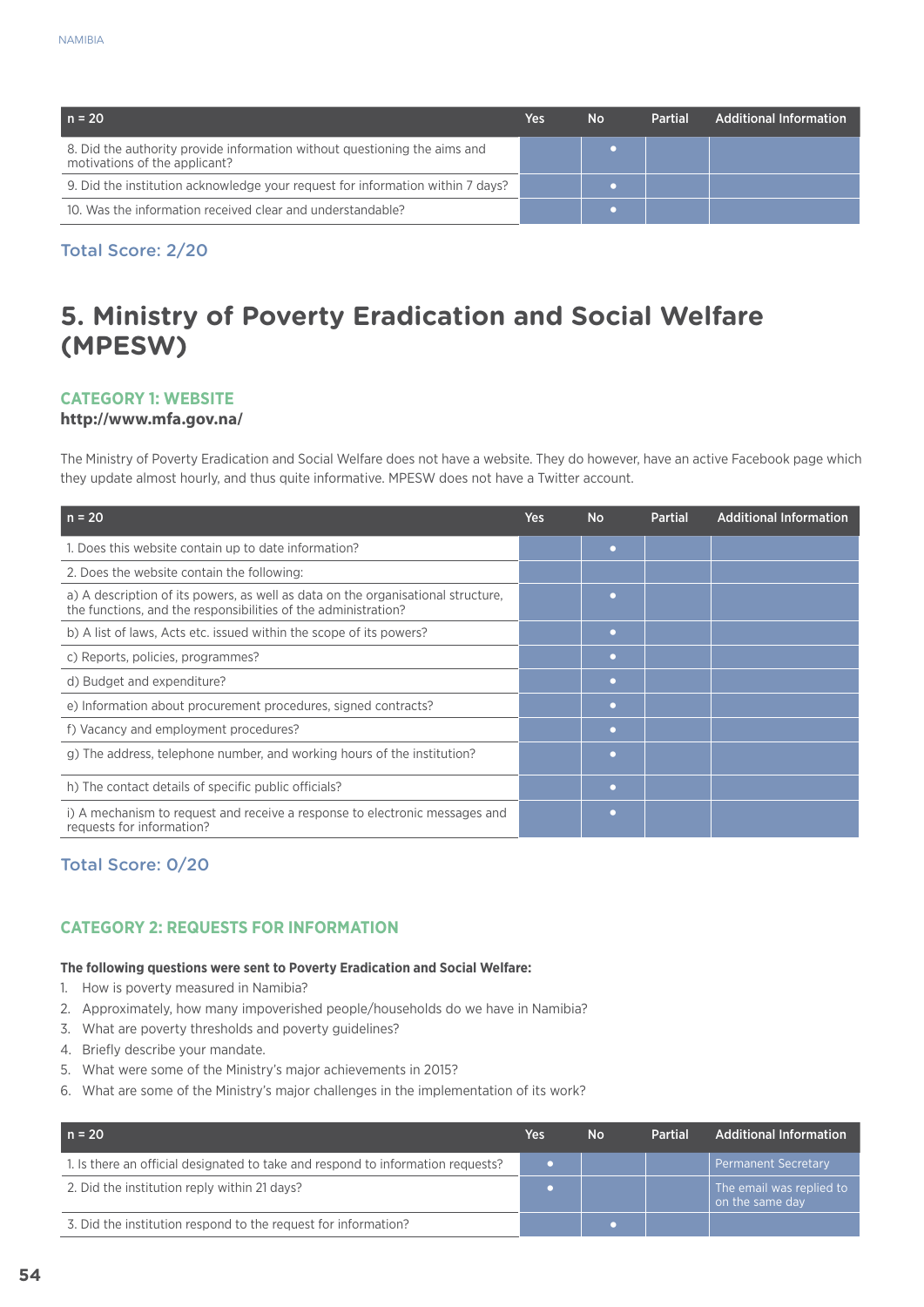| $n = 20$                                                                                                   | Yes | <b>No</b> | <b>Partial</b> | <b>Additional Information</b> |
|------------------------------------------------------------------------------------------------------------|-----|-----------|----------------|-------------------------------|
| 4. Does the authority publish their procedures for dealing with information<br>requests?                   |     |           |                |                               |
| 5. Did the institution provide all of the information requested?                                           |     | n         |                |                               |
| 6. Did the institution provide written reasons for the refusal of information?                             |     | o         |                |                               |
| 7. Did the institution disclose information about its operations, budgets.<br>structure etc.               |     | o         |                |                               |
| 8. Did the authority provide information without questioning the aims and<br>motivations of the applicant? |     |           |                |                               |
| 9. Did the institution acknowledge your request for information within 7 days?                             |     |           |                |                               |
| 10. Was the information received clear and understandable?                                                 |     |           |                |                               |

## **6. Ministry of Finance (MoF)**

#### **Category 1: Website**

#### **http://www.mof.gov.na/**

The website of the Ministry of Finance is well-organised, informative and up-to-date, even though it states that the website is still under development. The MoF has a Facebook page which was self-generated by Facebook, and does not have a Twitter account.

| $n = 20$                                                                                                                                           | <b>Yes</b> | <b>No</b> | <b>Partial</b> | <b>Additional Information</b>    |
|----------------------------------------------------------------------------------------------------------------------------------------------------|------------|-----------|----------------|----------------------------------|
| 1. Does this website contain up to date information?                                                                                               | ٠          |           |                |                                  |
| 2. Does the website contain the following:                                                                                                         |            |           |                |                                  |
| a) A description of its powers, as well as data on the organisational structure,<br>the functions, and the responsibilities of the administration? |            | ٠         |                |                                  |
| b) A list of laws, Acts etc. issued within the scope of its powers?                                                                                | ٠          |           |                |                                  |
| c) Reports, policies, programmes?                                                                                                                  | $\bullet$  |           |                |                                  |
| d) Budget and expenditure?                                                                                                                         | o          |           |                |                                  |
| e) Information about procurement procedures, signed contracts?                                                                                     | o          |           |                |                                  |
| f) Vacancy and employment procedures?                                                                                                              | ۰          |           |                |                                  |
| g) The address, telephone number, and working hours of the institution?                                                                            |            |           | $\bullet$      | Do not indicate working<br>hours |
| h) The contact details of specific public officials?                                                                                               | o          |           |                |                                  |
| i) A mechanism to request and receive a response to electronic messages and<br>requests for information?                                           |            | ٠         |                |                                  |

#### Total Score: 15/20

#### **CATEGORY 2: REQUESTS FOR INFORMATION**

#### **The following questions were sent to the Ministry of Finance:**

- 1. Where can one get hold of any Acts under the Ministry of Finance?
- 2. How does one get the latest Budget Statement and Revenue and Expenditure Estimate?
- 3. What happens to the Governments budget surplus?
- 4. In your view, was the amount allocated for your Ministry in the 2016/2017 budget enough for your requirements?
- 5. What is the amount of funds the Ministry used in the last financial year?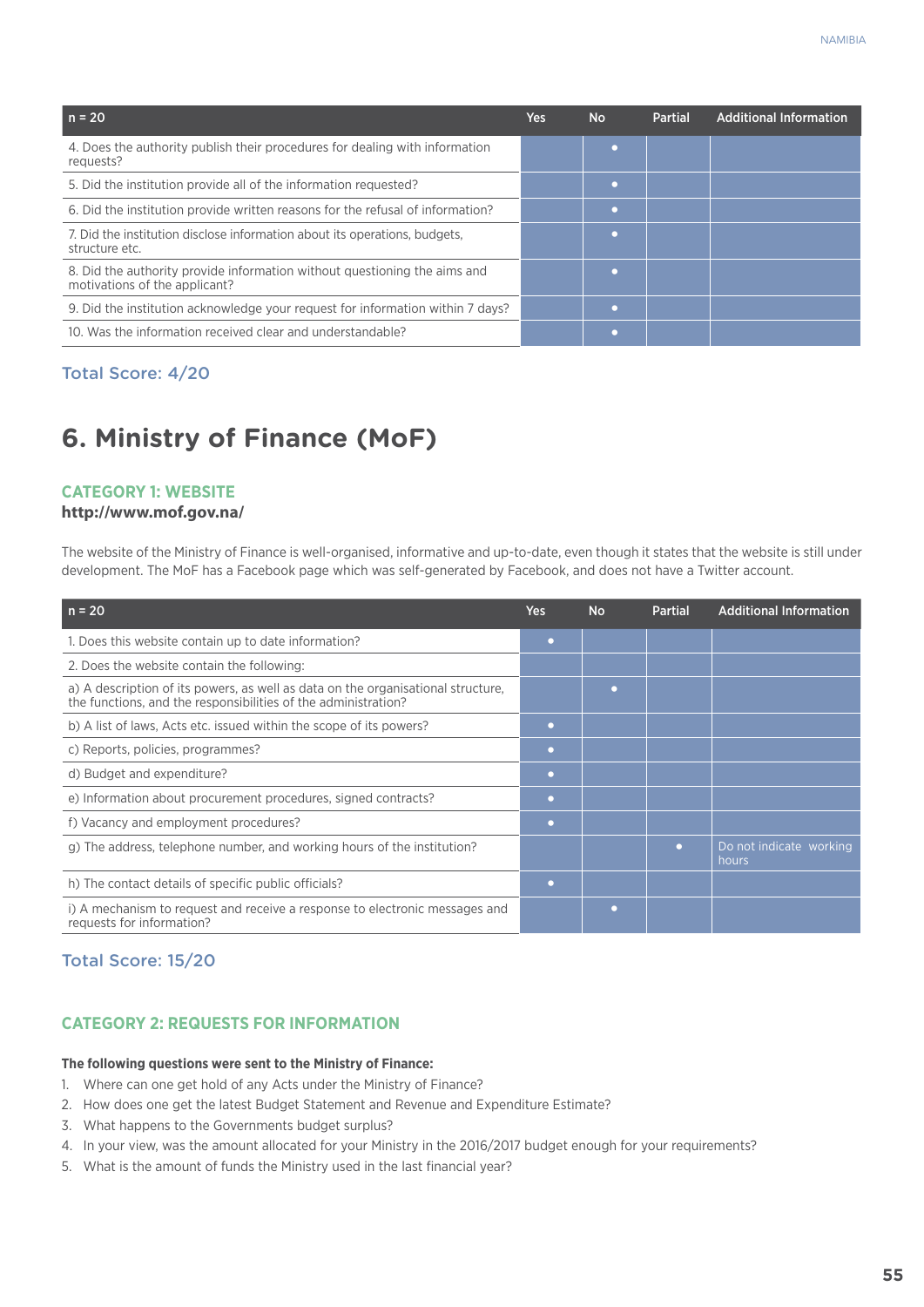| $n = 20$                                                                                                   | Yes | No.              | <b>Partial</b> | <b>Additional Information</b>                           |
|------------------------------------------------------------------------------------------------------------|-----|------------------|----------------|---------------------------------------------------------|
| 1. Is there an official designated to take and respond to information requests?                            |     |                  | $\bullet$      | Personal Assistant to the<br><b>Permanent Secretary</b> |
| 2. Did the institution reply within 21 days?                                                               |     |                  |                | The PA responded the<br>same day                        |
| 3. Did the institution respond to the request for information?                                             |     | o                |                |                                                         |
| 4. Does the authority publish their procedures for dealing with information<br>requests?                   |     | o                |                |                                                         |
| 5. Did the institution provide all of the information requested?                                           |     | $\mathbf \Omega$ |                |                                                         |
| 6. Did the institution provide written reasons for the refusal of information?                             |     | o                |                |                                                         |
| 7. Did the institution disclose information about its operations, budgets,<br>structure etc.               |     | o                |                |                                                         |
| 8. Did the authority provide information without questioning the aims and<br>motivations of the applicant? |     | $\mathbf \Omega$ |                |                                                         |
| 9. Did the institution acknowledge your request for information within 7 days?                             | o   |                  |                |                                                         |
| 10. Was the information received clear and understandable?                                                 |     |                  |                |                                                         |

## **7. Ministry Environment and Tourism (MET)**

#### **Category 1: Website**

#### **http://www.met.gov.na/**

The Ministry Environment and Tourism's website does not provide much information except the Ministry's physical address, the contact details of the Public Relations Officer and ICT officers, and a short summary of what can be expected from the website once it is ready. The MET has a Facebook account, and their page is quite active, but it does not have a Twitter account.

| $n = 20$                                                                                                                                           | Yes | <b>No</b>    | <b>Partial</b> | <b>Additional Information</b> |
|----------------------------------------------------------------------------------------------------------------------------------------------------|-----|--------------|----------------|-------------------------------|
| 1. Does this website contain up to date information?                                                                                               |     | $\bullet$    |                |                               |
| 2. Does the website contain the following:                                                                                                         |     |              |                |                               |
| a) A description of its powers, as well as data on the organisational structure,<br>the functions, and the responsibilities of the administration? |     |              |                |                               |
| b) A list of laws, Acts etc. issued within the scope of its powers?                                                                                |     | ۰            |                |                               |
| c) Reports, policies, programmes?                                                                                                                  |     | $\bullet$    |                |                               |
| d) Budget and expenditure?                                                                                                                         |     | $\mathbf{C}$ |                |                               |
| e) Information about procurement procedures, signed contracts?                                                                                     |     | $\bullet$    |                |                               |
| f) Vacancy and employment procedures?                                                                                                              |     | $\bullet$    |                |                               |
| g) The address, telephone number, and working hours of the institution?                                                                            |     |              |                |                               |
| h) The contact details of specific public officials?                                                                                               |     |              |                |                               |
| i) A mechanism to request and receive a response to electronic messages and<br>requests for information?                                           |     | $\bullet$    |                |                               |

#### Total Score: 2/20

#### **CATEGORY 2: REQUESTS FOR INFORMATION**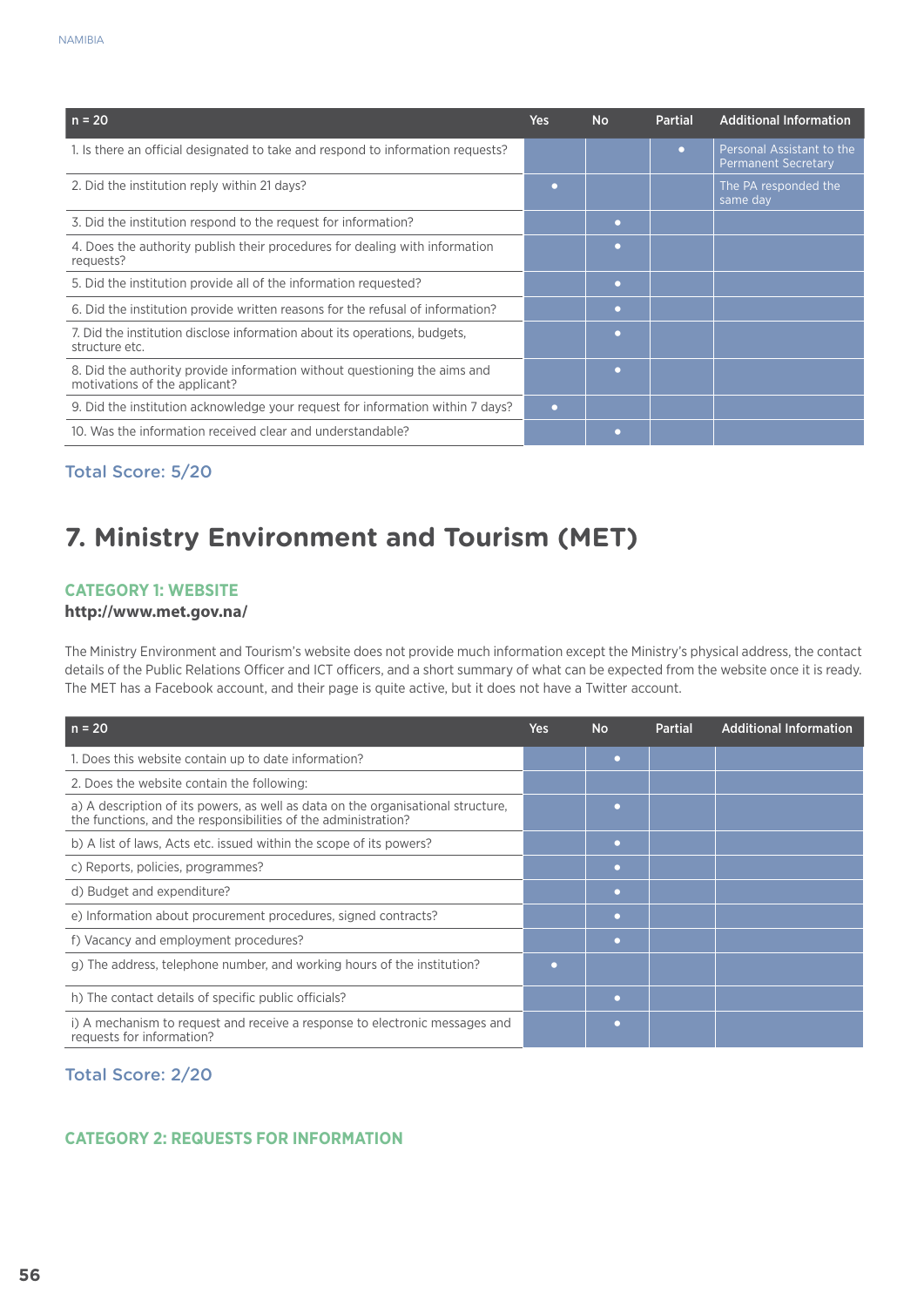#### **The following questions were sent to the Ministry Environment and Tourism:**

- 1. What is the Ministry's mandate?
- 2. There have been instances of killing animals, such as elephants and others in our national parks; what is your office doing to tackle this problem?
- 3. What are the strategies put in place by your office to ensure the safety of animals in the national parks and game reserves?
- 4. Domestic tourism is not so common among many Namibians since most of them do not visit their national parks and tourist sites, what does your Ministry do to promote domestic tourism?
- 5. Apart from the issues of poaching, what other critical issues are facing the tourism sector in Namibia?

| $n = 20$                                                                                                   | <b>Yes</b> | <b>No</b> | <b>Partial</b> | <b>Additional Information</b>                                                                                                                                   |
|------------------------------------------------------------------------------------------------------------|------------|-----------|----------------|-----------------------------------------------------------------------------------------------------------------------------------------------------------------|
| 1. Is there an official designated to take and respond to information requests?                            | $\bullet$  |           |                | <b>Public Relations Officer</b><br>(PRO)                                                                                                                        |
| 2. Did the institution reply within 21 days?                                                               |            | $\bullet$ |                |                                                                                                                                                                 |
| 3. Did the institution respond to the request for information?                                             |            | $\bullet$ |                |                                                                                                                                                                 |
| 4. Does the authority publish their procedures for dealing with information<br>requests?                   |            | $\Box$    |                |                                                                                                                                                                 |
| 5. Did the institution provide all of the information requested?                                           |            | $\bullet$ |                |                                                                                                                                                                 |
| 6. Did the institution provide written reasons for the refusal of information?                             |            | $\bullet$ |                |                                                                                                                                                                 |
| 7. Did the institution disclose information about its operations, budgets,<br>structure etc.               |            | ٠         |                |                                                                                                                                                                 |
| 8. Did the authority provide information without questioning the aims and<br>motivations of the applicant? |            | $\bullet$ |                |                                                                                                                                                                 |
| 9. Did the institution acknowledge your request for information within 7 days?                             | $\bullet$  |           |                | The PA to the PS<br>acknowledged our<br>request for information<br>the same day. It was<br>forwarded to the<br>PRO who has still not<br>responded 3 weeks later |
| 10. Was the information received clear and understandable?                                                 |            | $\bullet$ |                |                                                                                                                                                                 |

Total Score: 4/20

## **8. Anti-Corruption Commission (ACC)**

#### **Category 1: Website**

#### **http://www.accnamibia.org/**

The website is currently 'under construction,' stating that the new website will be completed soon. The ACC has a Facebook page which was self-generated by Facebook. They also do not have a Twitter account. They have a limited virtual presence.

| $n = 20$                                                                                                                                           | Yes | <b>No</b> | <b>Partial</b> | <b>Additional Information</b> |
|----------------------------------------------------------------------------------------------------------------------------------------------------|-----|-----------|----------------|-------------------------------|
| 1. Does this website contain up to date information?                                                                                               |     |           |                |                               |
| 2. Does the website contain the following:                                                                                                         |     |           |                |                               |
| a) A description of its powers, as well as data on the organisational structure,<br>the functions, and the responsibilities of the administration? |     |           |                |                               |
| b) A list of laws, Acts etc. issued within the scope of its powers?                                                                                |     |           |                |                               |
| c) Reports, policies, programmes?                                                                                                                  |     |           |                |                               |
| d) Budget and expenditure?                                                                                                                         |     |           |                |                               |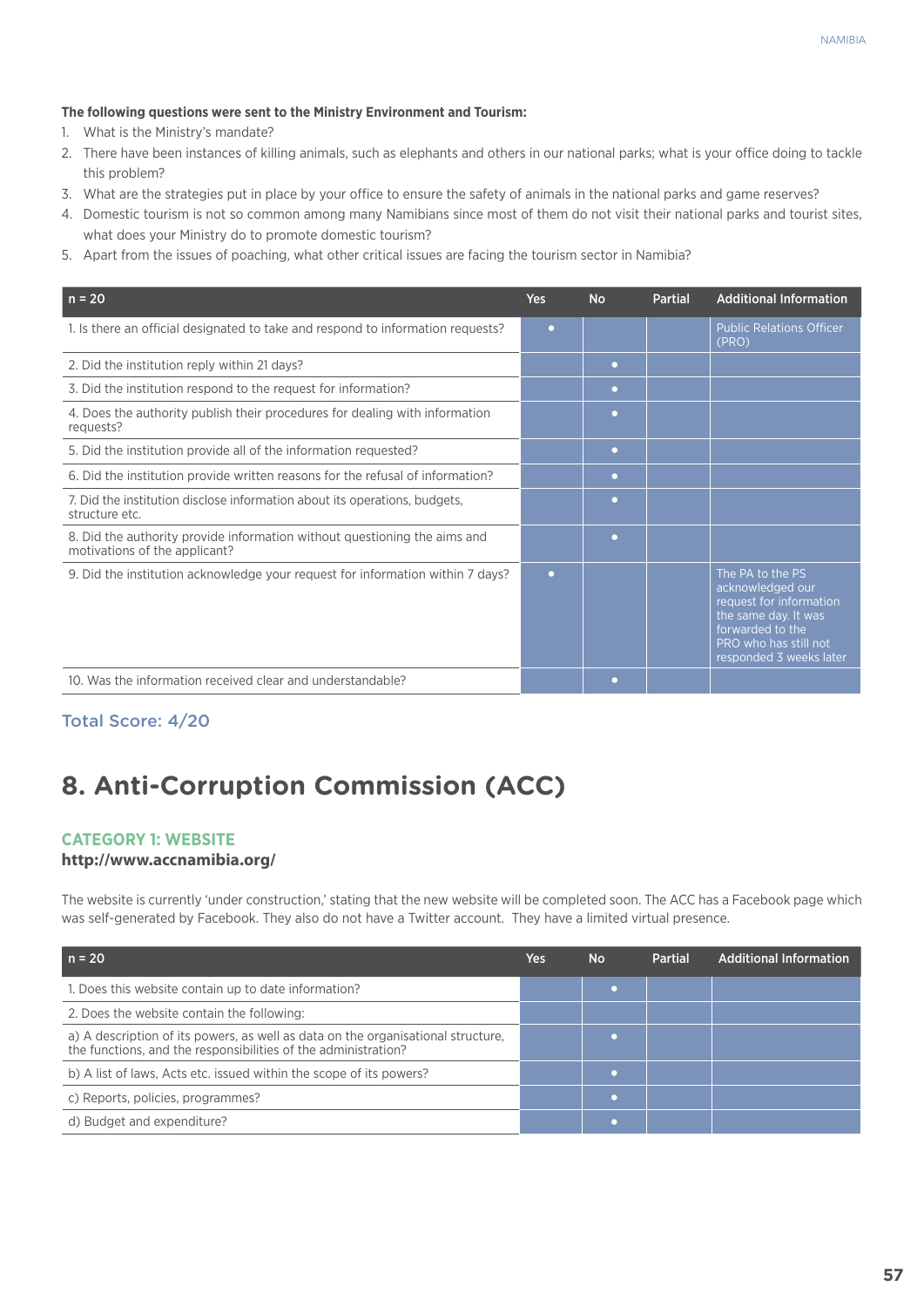| $n = 20$                                                                                                 | Yes | <b>No</b> | <b>Partial</b> | Additional Information |
|----------------------------------------------------------------------------------------------------------|-----|-----------|----------------|------------------------|
| e) Information about procurement procedures, signed contracts?                                           |     |           |                |                        |
| f) Vacancy and employment procedures?                                                                    |     |           |                |                        |
| g) The address, telephone number, and working hours of the institution?                                  |     |           |                |                        |
| h) The contact details of specific public officials?                                                     |     |           |                |                        |
| i) A mechanism to request and receive a response to electronic messages and<br>requests for information? |     |           |                |                        |

#### **CATEGORY 2: REQUESTS FOR INFORMATION**

#### **The following questions were sent to the Anti-Corruption Commission:**

- 1. What does the ACC do to fight corruption?
- 2. Does the ACC enforce any anti-corruption laws? Is so, which ones?
- 3. Are there any youth progammes initiated by the ACC to get the youth more involved?
- 4. What kind of environment does corruption thrive in?
- 5. Which public, civil and private institutions does the ACC work most closely with?
- 6. What implementation challenges does the ACC face?

| $n = 20$                                                                                                   | <b>Yes</b>        | <b>No</b> | <b>Partial</b> | <b>Additional Information</b>                                                                                                                                            |
|------------------------------------------------------------------------------------------------------------|-------------------|-----------|----------------|--------------------------------------------------------------------------------------------------------------------------------------------------------------------------|
| 1. Is there an official designated to take and respond to information requests?                            | $\bullet$         |           |                | <b>Public Relations Officer</b>                                                                                                                                          |
| 2. Did the institution reply within 21 days?                                                               | $\mathbf{\Omega}$ |           |                | The PRO replied the<br>same day the email was<br>sent                                                                                                                    |
| 3. Did the institution respond to the request for information?                                             | $\Box$            |           |                |                                                                                                                                                                          |
| 4. Does the authority publish their procedures for dealing with information<br>requests?                   | $\Box$            |           |                |                                                                                                                                                                          |
| 5. Did the institution provide all of the information requested?                                           | $\bullet$         |           |                |                                                                                                                                                                          |
| 6. Did the institution provide written reasons for the refusal of information?                             | o                 |           |                | The PRO was more than<br>happy to assist and<br>told the researcher not<br>to hesitate to contact<br>the PRO should the<br>researcher need any<br>additional information |
| 7. Did the institution disclose information about its operations, budgets,<br>structure etc.               | $\mathbf{\Omega}$ |           |                |                                                                                                                                                                          |
| 8. Did the authority provide information without questioning the aims and<br>motivations of the applicant? | $\Box$            |           |                |                                                                                                                                                                          |
| 9. Did the institution acknowledge your request for information within 7 days?                             | $\bullet$         |           |                |                                                                                                                                                                          |
| 10. Was the information received clear and understandable?                                                 | $\Box$            |           |                |                                                                                                                                                                          |

#### Total Score: 20/20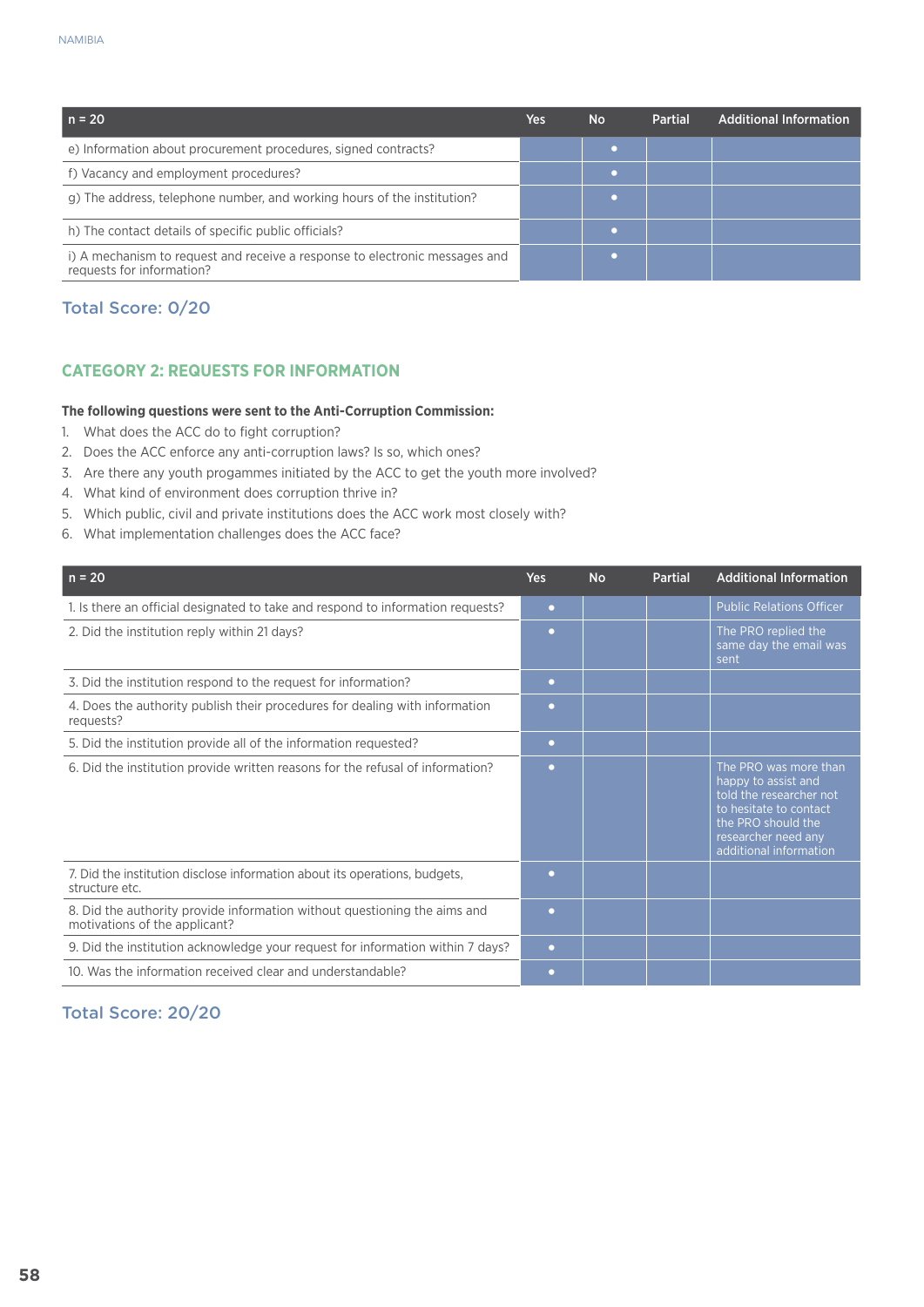## SUMMARY in NUMBERS

| l Institution                                          | Website | <b>Request for information</b> | <b>Total score</b> |
|--------------------------------------------------------|---------|--------------------------------|--------------------|
| 1. National Council of Namibia                         | 13      | 14                             | 27                 |
| 2. Ministry of Youth, National Service and Sport       |         |                                | 13                 |
| 3. Ministry of Industrial Trade and SME Development    | 12      | 18                             | 30                 |
| 4. Ministry of International Relations and Cooperation | 10      |                                | 12                 |
| 5. Ministry of Poverty Eradication and Social Welfare  |         |                                |                    |
| 6. Ministry of Finance                                 | 15      |                                | 20                 |
| 7. Ministry Environment and Tourism                    |         |                                |                    |
| 8. Anti-Corruption Commission                          |         | 20                             | 20                 |

## RESEARCH CONCLUSIONS

The majority of public institutions failed to respond to our request for information. However, special mention must be made of the Anti-Corruption Commission, the Ministry Industrial Trade and SME Development, as well as the National Council for their speedy and friendly assistance. A general disregard for information requests was evident among surveyed public institutions. The designated official(s) were reluctant to assist, and preferred giving the researcher the run-around. Their failure to respond to written information requests suggests a culture of secrecy and/or incompetence. Public institutions' online presence is low, while a number of them have outdated sites or websites still under construction.

## THE MOST SECRETIVE PUBLIC INSTITUTION IN **NAMIBIA**

**The 2016 recipient of the Golden Padlock award for the Most Secretive Public Institution is the Ministry of Poverty Eradication and Social Welfare.** They scored 4, which places them as the poorest performer.

## THE MOST OPEN PUBLIC INSTITUTION IN namibia

**The 2016 recipient of the Golden Padlock award for the Most Open Public Institution is the Ministry of Industrial Trade and SME Development.** They scored 30, which places them as the best performer.

## RECOMMENDATIONS

Public institutions should be more active on social media and regularly update their websites. Online platforms are influential and effective tools for information dissemination and direct interaction with the public on issues of national interest. Citizens are now progressively using social media, and public Institutions should use this to their advantage, especially those who want reach the youth, who form the majority of the country's population.

Public Relations Officers and Information Officers need to be proficient in giving timely information to the public when requested to do so. They seem to want to continuously pass on the request/task to another person. These officers should be trained in updating websites, including social media sites. Public institutions should consider investing in new communication tools that will allow the public access to information, regardless of where they are.

The public also needs to hold public institutions accountable when their request for information is ignored or denied. Further, it is critical for the MICT to ensure that the almost completed Communication Strategy is understood and implemented by all public institutions.

MISA Namibia and the ACTION Coalition will continue to play our role in bringing about a society within which citizens can access information that results in them making more informed choices about their lives, and be actively involved in the strengthening of our democracy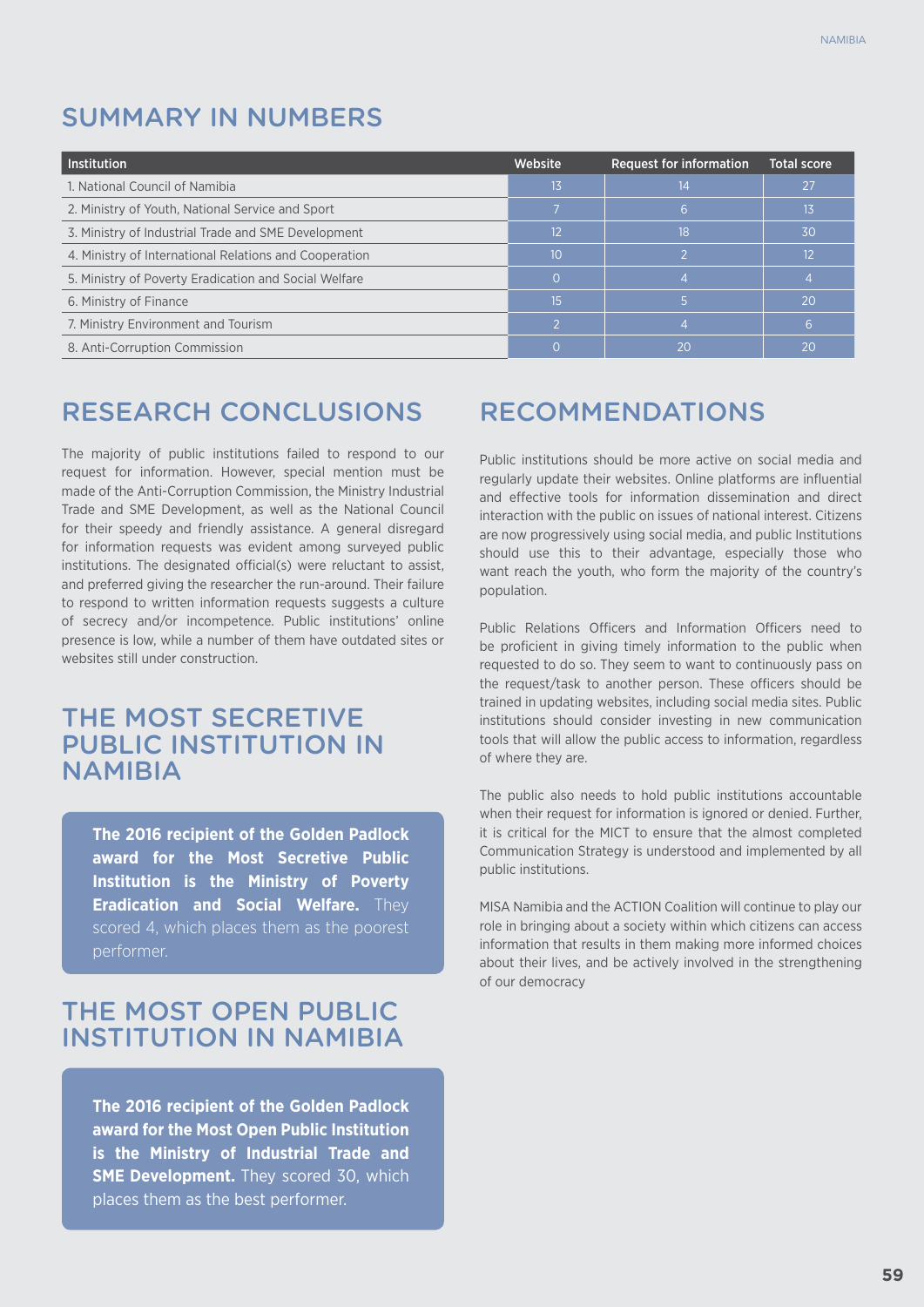



## SWAZILAND

2016 Report on Open & Secretive Public Institutions in Swaziland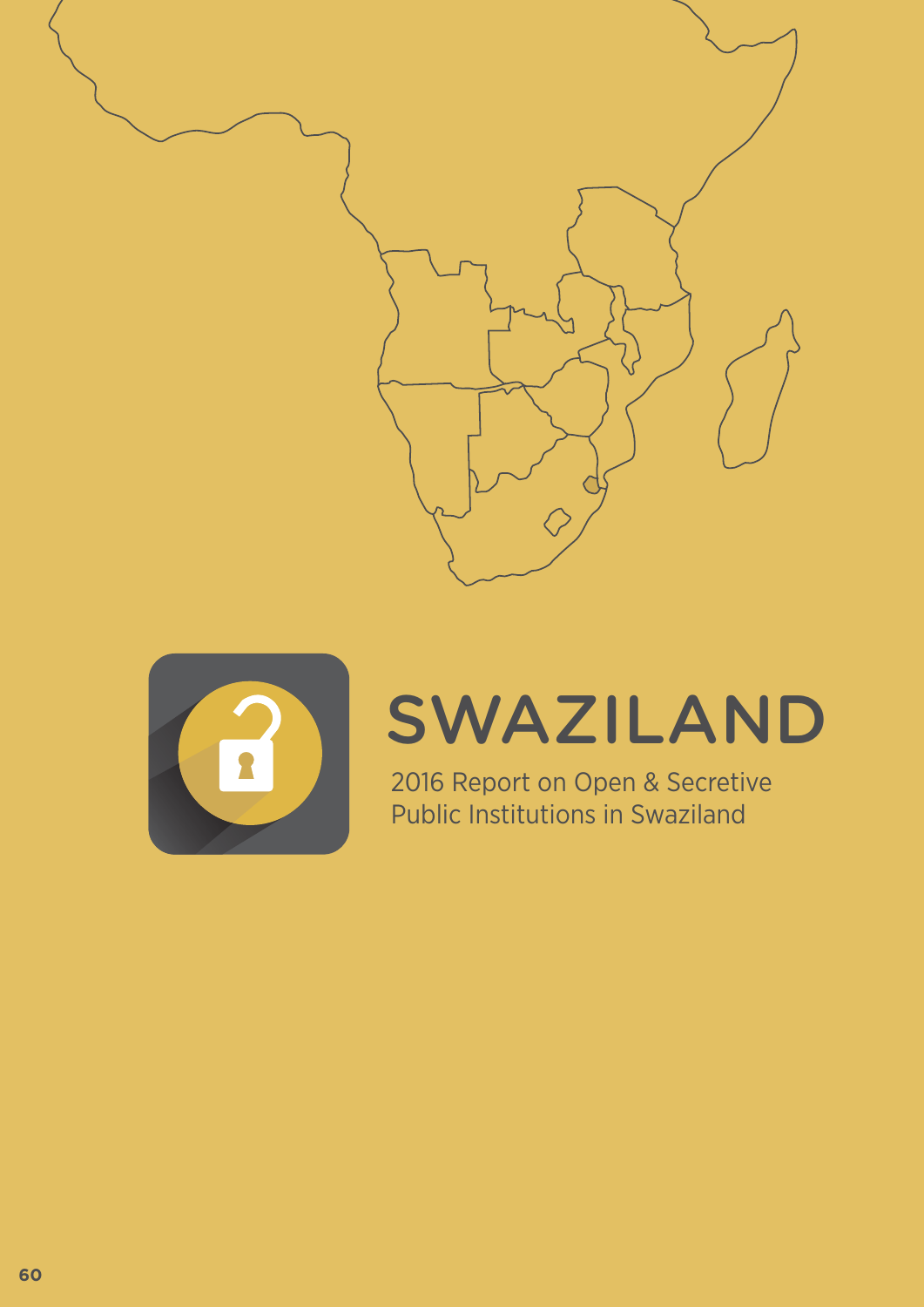## INTRODUCTION

Understanding that access to information (ATI) and economic development are inter-twined, the Swaziland government has put in place three legal instruments that promote the free-flow of information. Adopted in 2005, the Constitution provides for freedom of expression, the press and other media. The Information and Media Policy of 2005 also requires the media to eradicate information poverty through the provision of information. Meanwhile, the National Development Strategy (NDS) of 1999, popularly known as Vision 22, locates information at the heart of sustainable socio-economic development, social justice and political stability.

In an attempt to realise the dream of free-flow of information, the then Ministry of Public Service and Information crafted the Freedom of Information and Protection of Privacy Draft Bill in 2007. It provides for access to information held by the public and private bodies. However, the process of passing it into law has taken much longer than expected. Presently, there is no freestanding law for accessing public information in the hands of public and private bodies. Worse still, public officials have secrecy obligations under the Official Secrets Act of 1968. This outdated law is inconsistent with the Constitution that provides for freedom of expression, making it even more difficult for citizens to access information held by public institutions.

Swaziland needs to accelerate the process of passing the Freedom of Information and Protection of Privacy Draft Bill of 2007 into law, after review and consultation with stakeholders. Essentially, information is needed to make decisions – on individual matters, on community issues and matters of state. Media experts warn that openness, transparency and accountability will remain empty promises if access to information is not guaranteed. Christel and Hendrik Bussiek (2004) argue that custodians of public information must know that they hold it on behalf of the citizens. They should, therefore, avoid withholding information from them. The more information citizens have, the more their motivation for change will spur on development.

#### Rationale and ReseaRch **PARAMETERS**

The main aim of this study is to assess the level of openness and transparency of public institutions in the country in support of the ongoing Access to Information (ATI) campaign of the Media Institute of Southern Africa (MISA) - Swaziland Chapter (MISA Swaziland). The expected outcome from this ATI campaign is the enactment of an ATI legislation. This study involves eight public institutions drawn from government ministries and public bodies. It was conducted for a period spanning one month between July and August 2016.

The following public institutions were surveyed:

- 1. Ministry of Commerce, Industry and Trade
- 2. Ministry of Health
- 3. Ministry of Housing and Urban Development
- 4. Ministry of Labour and social Security
- 5. Central Statistics Office
- 6. Financial Services Regulatory Authority
- 7. Swaziland Communications Commission
- 8. Swaziland Royal Insurance Corporation

#### SUMMARY OF KEY FINDINGS

#### Category 1: Website analysis

- departments do not have separate websites as
- Five of the eight public institution websites surveyed, Commerce, Industry and Trade; Health; Housing and Urban Development; Labour and Social Security;
- events. For example, of the ministries' websites that actually had a "news" and/or "events" section, only had information, whereas the Ministry of Commerce,
- 
- Compared to public company websites, most of the websites of government ministries and departments performed poorly.

#### Category 2: Requests for information

- All the eight public institutions failed to respond
- Other public institutions asked the researcher
- All of the eight public institutions had to be reminded more than three times before they would provide responses electronically.
- to give responses claimed to be busy with other assignments and did not have time to respond to the questionnaires.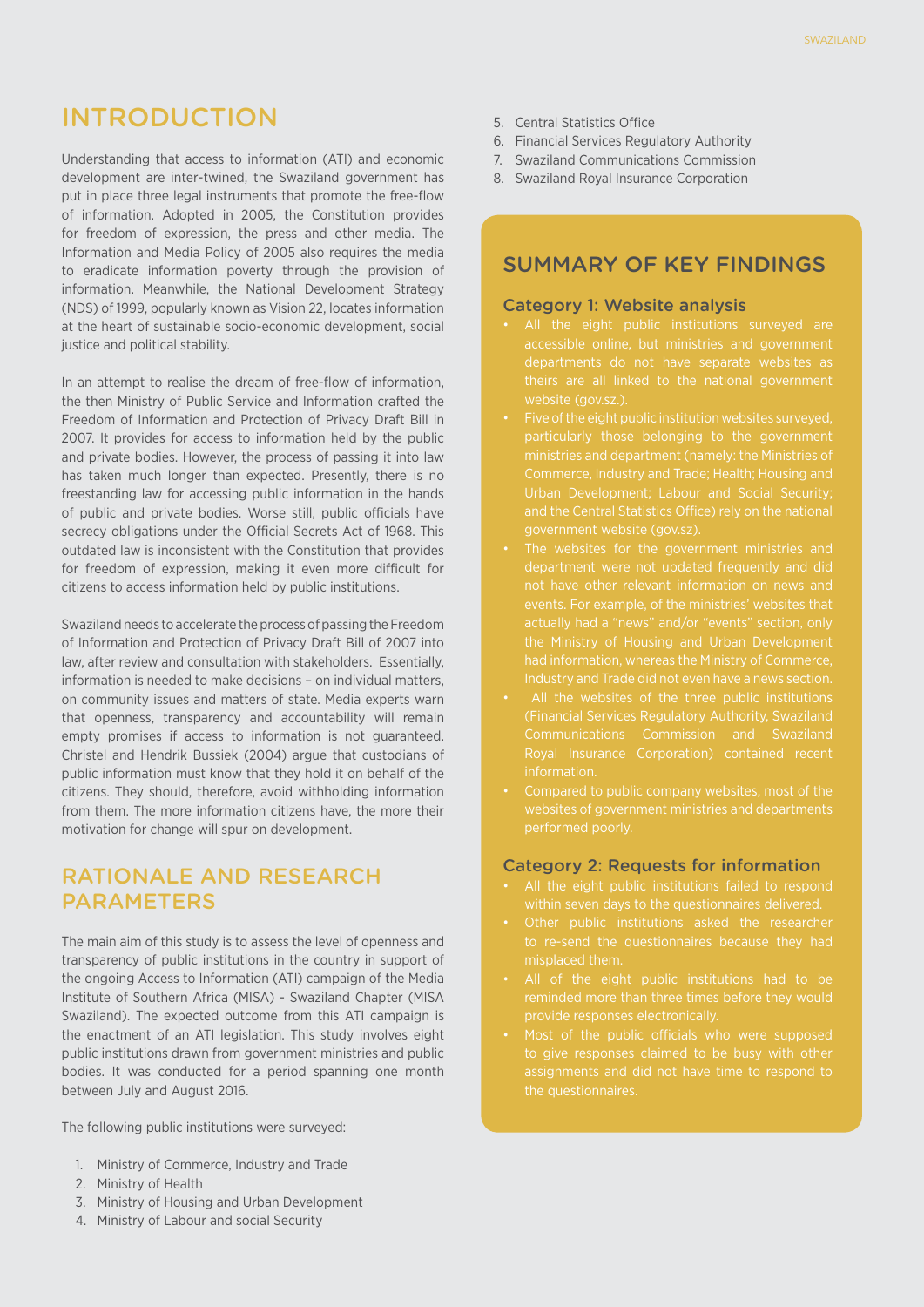## Detailed Findings

## **1. Ministry of Commerce, Industry and Trade**

#### **Category 1: Website**

#### **http://www.gov.sz/index.php?option=com\_content&view=article&id=228&Itemid=306**

The website does not have up-to-date information; it does not contain information on what the Ministry does on a daily basis. It also says nothing about news and events.

| $n = 20$                                                                                                                                           | <b>Yes</b> | <b>No</b> | <b>Partial</b> | <b>Additional Information</b>                          |
|----------------------------------------------------------------------------------------------------------------------------------------------------|------------|-----------|----------------|--------------------------------------------------------|
| 1. Does this website contain up to date information?                                                                                               |            | $\bullet$ |                |                                                        |
| 2. Does the website contain the following:                                                                                                         |            |           |                |                                                        |
| a) A description of its powers, as well as data on the organisational structure,<br>the functions, and the responsibilities of the administration? |            |           | $\bullet$      | Does not have the<br>organisational structure.         |
| b) A list of laws, Acts etc. issued within the scope of its powers?                                                                                | $\bullet$  |           |                |                                                        |
| c) Reports, policies, programmes?                                                                                                                  |            | $\bullet$ |                |                                                        |
| d) Budget and expenditure?                                                                                                                         |            | $\bullet$ |                |                                                        |
| e) Information about procurement procedures, signed contracts?                                                                                     |            | $\bullet$ |                |                                                        |
| f) Vacancy and employment procedures?                                                                                                              |            | $\bullet$ |                |                                                        |
| g) The address, telephone number, and working hours of the institution?                                                                            |            |           | $\bullet$      | Working hours are not<br>indicated on the website.     |
| h) The contact details of specific public officials?                                                                                               | $\bullet$  |           |                | Minister, Principal<br>Secretary & Under-<br>Secretary |
| i) A mechanism to request and receive a response to electronic messages and<br>requests for information?                                           | $\bullet$  |           |                |                                                        |

#### Total Score: 8/20

#### **CATEGORY 2: REQUESTS FOR INFORMATION**

#### **The following questions were sent to Ministry of Commerce, Industry and Trade:**

- 1. Do you have a communication strategy as a Ministry?
- 2. Does your Ministry have a website?
- 3. If so, how often is your website updated? Who is in charge of your website?
- 4. How would you describe the relationship between the Ministry and media?
- 5. What is the Ministry doing to ensure that Swaziland become the number one destination for foreign investors in the SADC Region?
- 6. What is the Ministry doing to promote consumers' rights in the country?

| $n = 20$                                                                                     | <b>Yes</b> | <b>No</b> | <b>Partial</b> | <b>Additional Information</b> |
|----------------------------------------------------------------------------------------------|------------|-----------|----------------|-------------------------------|
| 1. Is there an official designated to take and respond to information requests?              | $\bullet$  |           |                | <b>Information Officer</b>    |
| 2. Did the institution reply within 21 days?                                                 | ۰          |           |                |                               |
| 3. Did the institution respond to the request for information?                               | ۰          |           |                |                               |
| 4. Does the authority publish their procedures for dealing with information<br>requests?     |            |           |                |                               |
| 5. Did the institution provide all of the information requested?                             | ۰          |           |                |                               |
| 6. Did the institution provide written reasons for the refusal of information?               | $\bullet$  |           |                |                               |
| 7. Did the institution disclose information about its operations, budgets,<br>structure etc. |            |           |                |                               |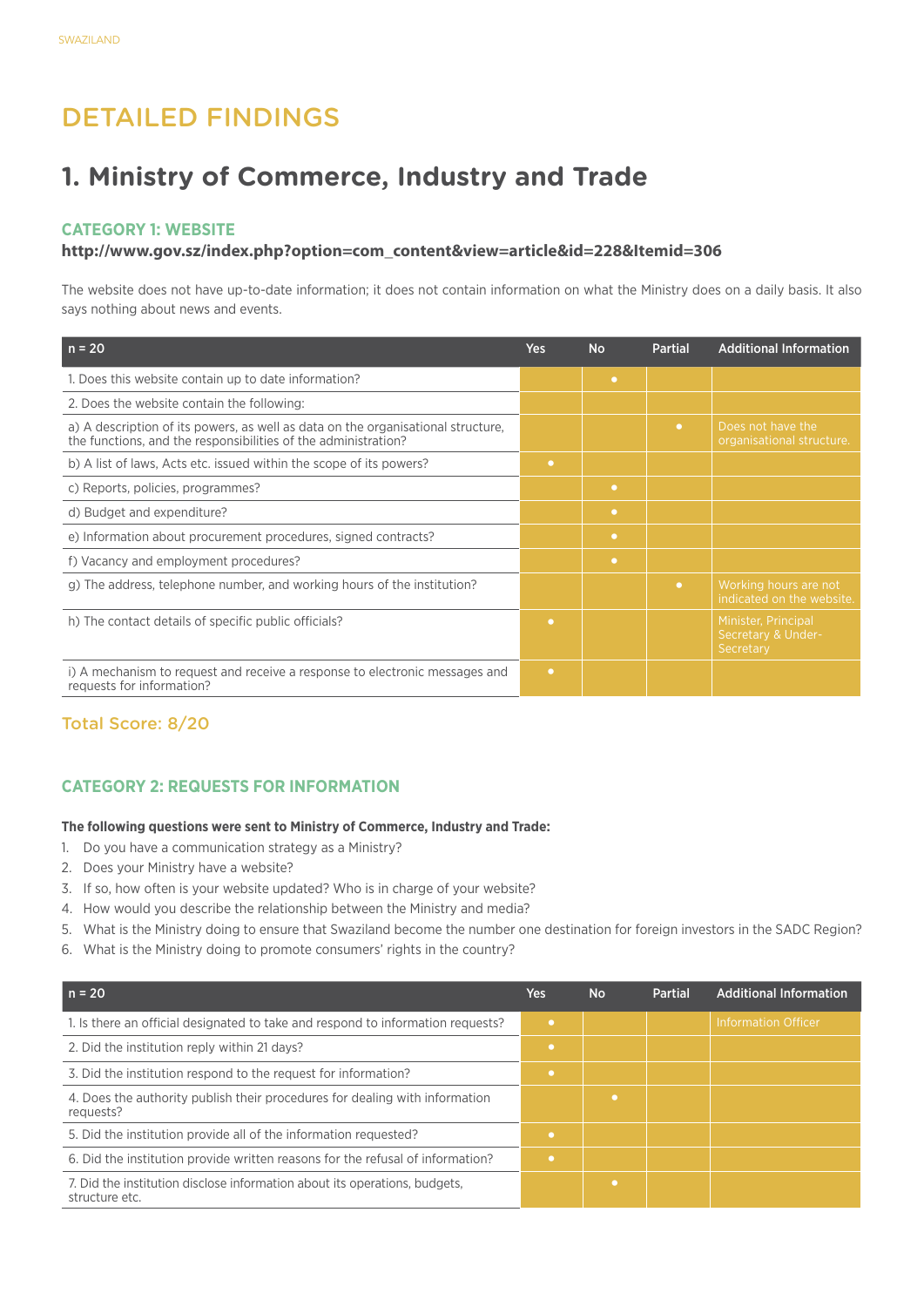| $n = 20$                                                                                                   | Yes | <b>No</b> | <b>Partial</b> | <b>Additional Information</b> |
|------------------------------------------------------------------------------------------------------------|-----|-----------|----------------|-------------------------------|
| 8. Did the authority provide information without questioning the aims and<br>motivations of the applicant? |     |           |                |                               |
| 9. Did the institution acknowledge your request for information within 7 days?                             |     |           |                |                               |
| 10. Was the information received clear and understandable?                                                 |     |           |                |                               |

## **2. Ministry of Health**

#### **Category 1: Website**

#### **http://www.gov.sz/index.php?option=com\_content&view=article&id=267&Itemid=403**

The website is up-to-date as it contains more information on the operations, programmes and achievements. It has a section dedicated to news and events.

| $n = 20$                                                                                                                                           | <b>Yes</b> | <b>No</b> | <b>Partial</b> | <b>Additional Information</b>          |
|----------------------------------------------------------------------------------------------------------------------------------------------------|------------|-----------|----------------|----------------------------------------|
| 1. Does this website contain up to date information?                                                                                               | ۰          |           |                |                                        |
| 2. Does the website contain the following:                                                                                                         |            |           |                |                                        |
| a) A description of its powers, as well as data on the organisational structure,<br>the functions, and the responsibilities of the administration? | $\bullet$  |           |                |                                        |
| b) A list of laws, Acts etc. issued within the scope of its powers?                                                                                | $\bullet$  |           |                |                                        |
| c) Reports, policies, programmes?                                                                                                                  | $\bullet$  |           |                |                                        |
| d) Budget and expenditure?                                                                                                                         |            | $\bullet$ |                |                                        |
| e) Information about procurement procedures, signed contracts?                                                                                     |            |           | $\bullet$      | No information on<br>signed contracts. |
| f) Vacancy and employment procedures?                                                                                                              |            | ۰         |                |                                        |
| g) The address, telephone number, and working hours of the institution?                                                                            |            |           | ۰              |                                        |
| h) The contact details of specific public officials?                                                                                               |            | $\bullet$ |                |                                        |
| i) A mechanism to request and receive a response to electronic messages and<br>requests for information?                                           | $\bullet$  |           |                |                                        |

#### Total Score: 12/20

#### **CATEGORY 2: REQUESTS FOR INFORMATION**

#### **The following questions were sent to Ministry of Health:**

- 1. Do you have a communication strategy as a Ministry?
- 2. Does your Ministry have a website?
- 3. If so, how often is your website updated? Who is in charge of your website?
- 4. How would you describe the relationship between the Ministry and media?
- 5. Due to shortages in the government hospitals and clinics, sick people get some of their prescribed medication from pharmacies. What is the Ministry doing to overcome this health challenge?
- 6. What strategies does the Ministry have in place to deal with the long queues in the hospitals and clinics?

| $n = 20$                                                                        | Yes | No | <b>Partial</b> | <b>Additional Information</b> |
|---------------------------------------------------------------------------------|-----|----|----------------|-------------------------------|
| 1. Is there an official designated to take and respond to information requests? |     |    |                | Information Officer           |
| 2. Did the institution reply within 21 days?                                    |     |    |                |                               |
| 3. Did the institution respond to the request for information?                  |     |    |                |                               |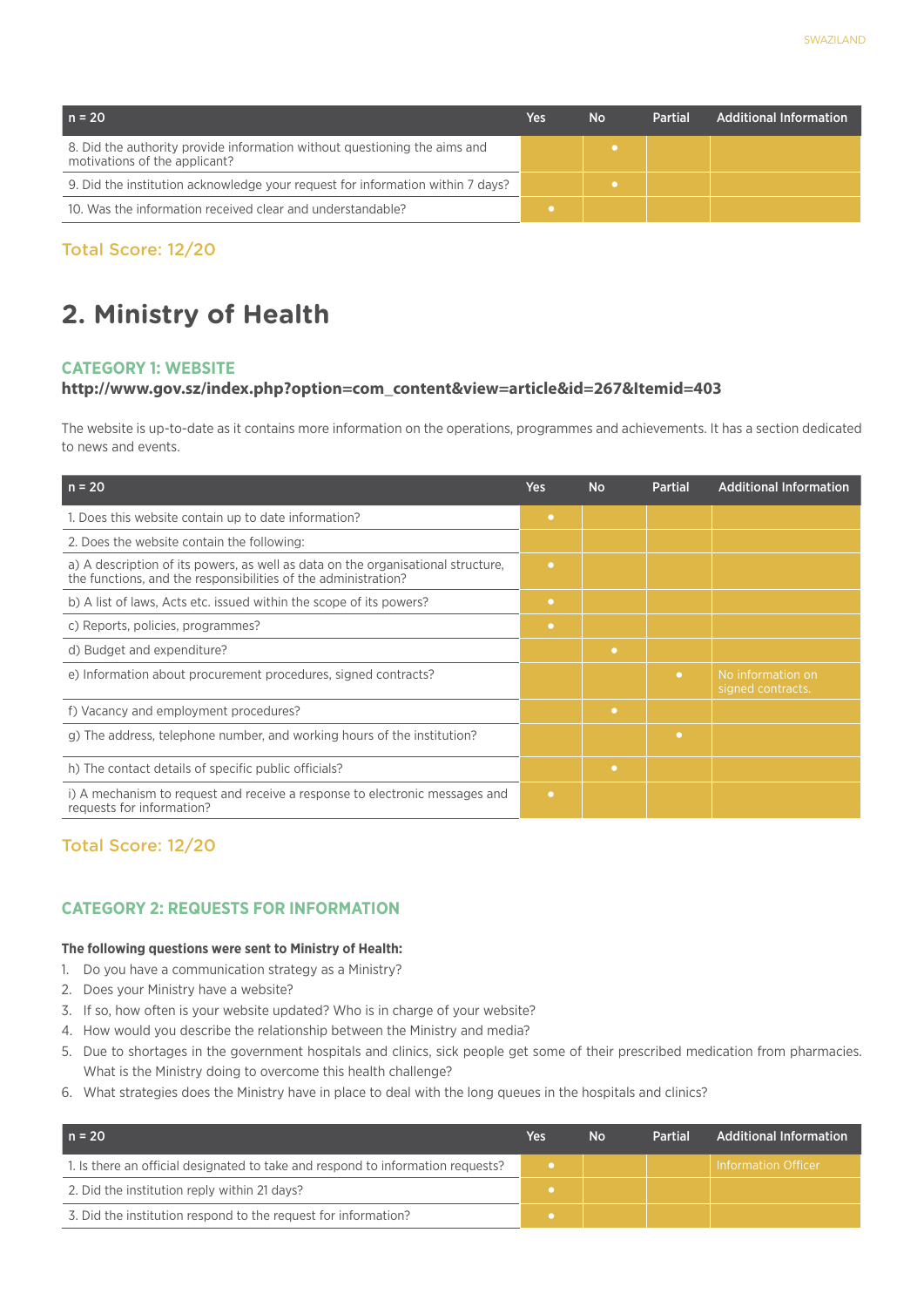| $n = 20$                                                                                                   | Yes | <b>No</b> | <b>Partial</b> | <b>Additional Information</b> |
|------------------------------------------------------------------------------------------------------------|-----|-----------|----------------|-------------------------------|
| 4. Does the authority publish their procedures for dealing with information<br>requests?                   |     |           |                |                               |
| 5. Did the institution provide all of the information requested?                                           |     |           |                |                               |
| 6. Did the institution provide written reasons for the refusal of information?                             |     |           |                |                               |
| 7. Did the institution disclose information about its operations, budgets.<br>structure etc.               |     |           |                |                               |
| 8. Did the authority provide information without questioning the aims and<br>motivations of the applicant? |     |           |                |                               |
| 9. Did the institution acknowledge your request for information within 7 days?                             |     |           |                |                               |
| 10. Was the information received clear and understandable?                                                 |     |           |                |                               |

## **3. Ministry of Housing and Urban Development**

#### **Category 1: Website**

#### **http://www.gov.sz/index.php?option=com\_content&view=article&id=274&Itemid=429**

The website contains up-to-date information and also has news and events which makes it more informative.

| $n = 20$                                                                                                                                           | <b>Yes</b> | <b>No</b> | <b>Partial</b> | <b>Additional Information</b>            |
|----------------------------------------------------------------------------------------------------------------------------------------------------|------------|-----------|----------------|------------------------------------------|
| 1. Does this website contain up to date information?                                                                                               | $\bullet$  |           |                |                                          |
| 2. Does the website contain the following:                                                                                                         |            |           |                |                                          |
| a) A description of its powers, as well as data on the organisational structure,<br>the functions, and the responsibilities of the administration? |            |           | $\bullet$      | Not all the information is<br>available. |
| b) A list of laws, Acts etc. issued within the scope of its powers?                                                                                | $\bullet$  |           |                |                                          |
| c) Reports, policies, programmes?                                                                                                                  |            |           | $\bullet$      | Not all the information is<br>available. |
| d) Budget and expenditure?                                                                                                                         |            | $\bullet$ |                |                                          |
| e) Information about procurement procedures, signed contracts?                                                                                     |            | $\bullet$ |                |                                          |
| f) Vacancy and employment procedures?                                                                                                              |            | $\bullet$ |                |                                          |
| g) The address, telephone number, and working hours of the institution?                                                                            |            |           | $\bullet$      | Working hours not<br>mentioned.          |
| h) The contact details of specific public officials?                                                                                               | $\bullet$  |           |                |                                          |
| i) A mechanism to request and receive a response to electronic messages and<br>requests for information?                                           | $\bullet$  |           |                |                                          |

#### Total Score: 11/20

#### **CATEGORY 2: REQUESTS FOR INFORMATION**

#### **The following questions were sent to Ministry of Housing and Urban Development:**

- 1. Do you have a communication strategy as a Ministry?
- 2. Does your Ministry have a website?
- 3. If so, how often is your website updated? Who is in charge of your website?
- 4. How would you describe the relationship between the Ministry and media?
- 5. What is the Ministry doing to ensure that the elderly or pensioners do not lose their homes due to their inability to pay rates?
- 6. The Malkerns Valley is known for its arable land in the country but it is now turned into a town; what is the criterion used by the Ministry for designating a farmland to a town?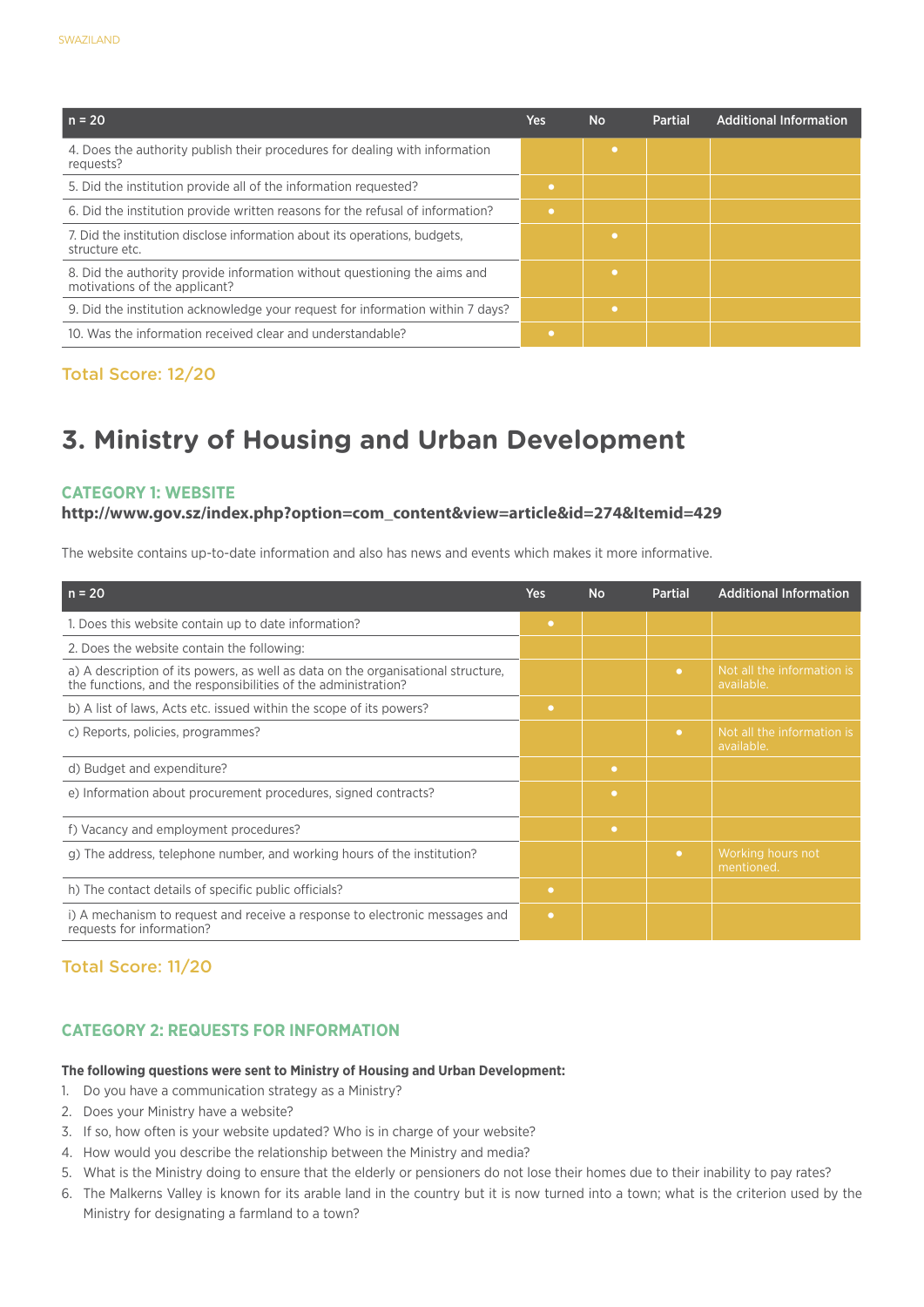| $n = 20$                                                                                                   | <b>Yes</b> | <b>No</b> | <b>Partial</b> | <b>Additional Information</b> |
|------------------------------------------------------------------------------------------------------------|------------|-----------|----------------|-------------------------------|
| 1. Is there an official designated to take and respond to information requests?                            | $\bullet$  |           |                | <b>Principal Secretary</b>    |
| 2. Did the institution reply within 21 days?                                                               | $\bullet$  |           |                |                               |
| 3. Did the institution respond to the request for information?                                             | $\bullet$  |           |                |                               |
| 4. Does the authority publish their procedures for dealing with information<br>requests?                   |            | $\bullet$ |                |                               |
| 5. Did the institution provide all of the information requested?                                           | ٠          |           |                |                               |
| 6. Did the institution provide written reasons for the refusal of information?                             | $\bullet$  |           |                |                               |
| 7. Did the institution disclose information about its operations, budgets,<br>structure etc.               |            | ٠         |                |                               |
| 8. Did the authority provide information without questioning the aims and<br>motivations of the applicant? |            | $\bullet$ |                |                               |
| 9. Did the institution acknowledge your request for information within 7 days?                             |            | $\bullet$ |                |                               |
| 10. Was the information received clear and understandable?                                                 | $\bullet$  |           |                |                               |

## **4. Ministry of Labour and Social Security**

#### **Category 1: Website**

#### **http://www.gov.sz/index.php?option=com\_content&view=article&id=242&Itemid=311**

The website does not contain up-to-date information and it does not have a news and events section.

| $n = 20$                                                                                                                                           | Yes       | <b>No</b> | <b>Partial</b> | <b>Additional Information</b>                          |
|----------------------------------------------------------------------------------------------------------------------------------------------------|-----------|-----------|----------------|--------------------------------------------------------|
| 1. Does this website contain up to date information?                                                                                               |           | $\bullet$ |                |                                                        |
| 2. Does the website contain the following:                                                                                                         |           |           |                |                                                        |
| a) A description of its powers, as well as data on the organisational structure,<br>the functions, and the responsibilities of the administration? | ۰         |           |                |                                                        |
| b) A list of laws, Acts etc. issued within the scope of its powers?                                                                                |           | $\bullet$ |                |                                                        |
| c) Reports, policies, programmes?                                                                                                                  |           |           | $\bullet$      | Policies and<br>programmes.                            |
| d) Budget and expenditure?                                                                                                                         |           | $\bullet$ |                |                                                        |
| e) Information about procurement procedures, signed contracts?                                                                                     |           | $\bullet$ |                |                                                        |
| f) Vacancy and employment procedures?                                                                                                              |           | $\bullet$ |                |                                                        |
| g) The address, telephone number, and working hours of the institution?                                                                            |           |           | $\bullet$      | Working hours not<br>mentioned.                        |
| h) The contact details of specific public officials?                                                                                               | $\bullet$ |           |                | Minister, Principal<br>Secretary & Under-<br>Secretary |
| i) A mechanism to request and receive a response to electronic messages and<br>requests for information?                                           | $\bullet$ |           |                |                                                        |

#### Total Score: 8/20

#### **CATEGORY 2: REQUESTS FOR INFORMATION**

#### **The following questions were sent to Ministry of Labour and Social Security:**

- 1. Do you have a communication strategy as a Ministry?
- 2. Does your office have a website?
- 3. If so, how often is your website updated? Who is in charge of your website?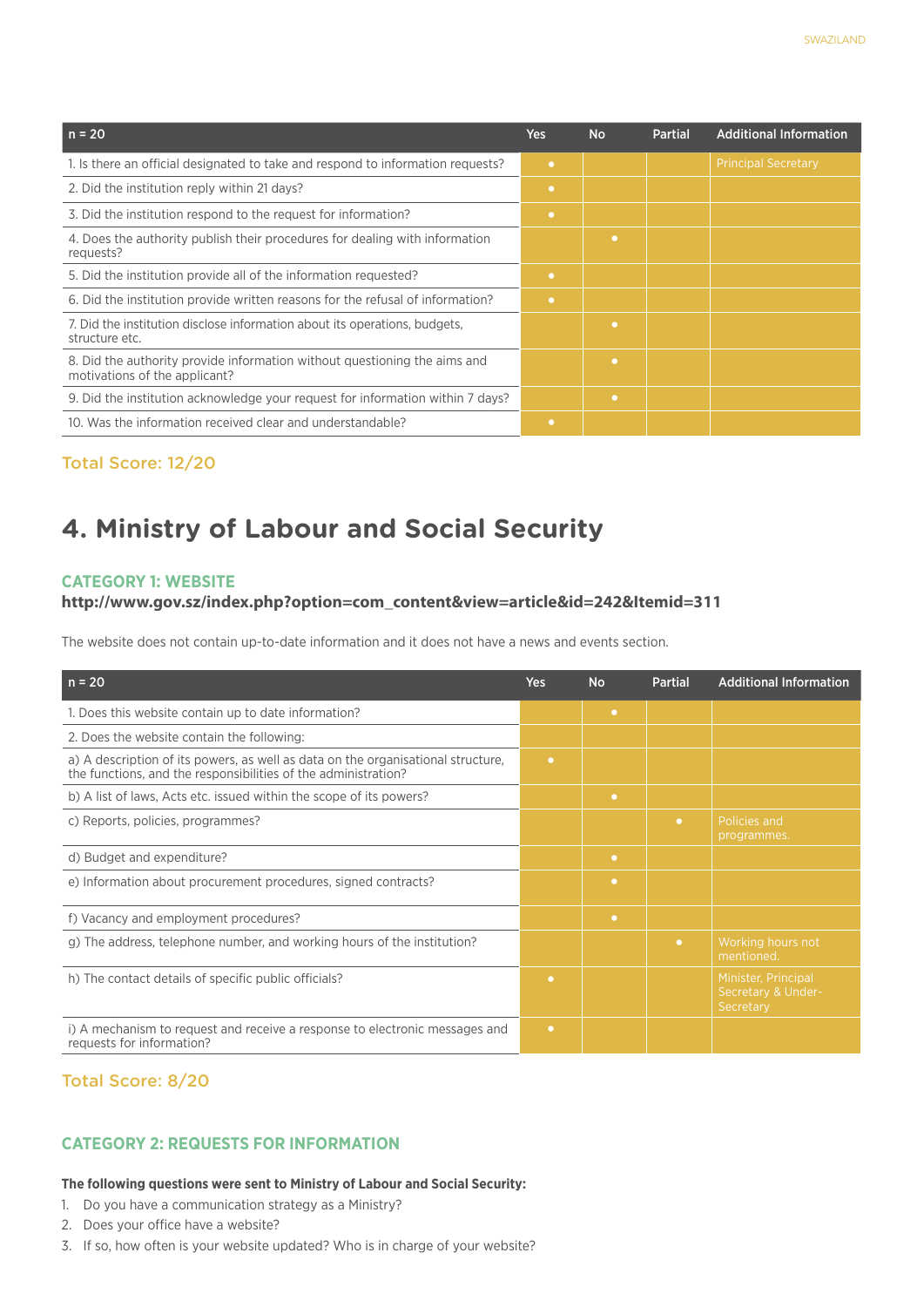- 4. How would you describe the relationship between the Ministry and media?
- 5. How does the Ministry ensure that the Human Resources Development Plan addresses the needs of the labour market in the country?
- 6. What is the Ministry doing to ensure that all employers abide with the Industrial Relations Act so that all workers can enjoy their right to freedom of association in the workplace?

| $n = 20$                                                                                                   | Yes       | <b>No</b> | <b>Partial</b> | <b>Additional Information</b> |
|------------------------------------------------------------------------------------------------------------|-----------|-----------|----------------|-------------------------------|
| 1. Is there an official designated to take and respond to information requests?                            | $\bullet$ |           |                | <b>Principal Secretary</b>    |
| 2. Did the institution reply within 21 days?                                                               | $\bullet$ |           |                |                               |
| 3. Did the institution respond to the request for information?                                             | $\bullet$ |           |                |                               |
| 4. Does the authority publish their procedures for dealing with information<br>requests?                   |           | ٠         |                |                               |
| 5. Did the institution provide all of the information requested?                                           | $\bullet$ |           |                |                               |
| 6. Did the institution provide written reasons for the refusal of information?                             | $\bullet$ |           |                |                               |
| 7. Did the institution disclose information about its operations, budgets,<br>structure etc.               |           | ٠         |                |                               |
| 8. Did the authority provide information without questioning the aims and<br>motivations of the applicant? |           | ٠         |                |                               |
| 9. Did the institution acknowledge your request for information within 7 days?                             |           | $\bullet$ |                |                               |
| 10. Was the information received clear and understandable?                                                 | $\bullet$ |           |                |                               |

## **5. Central Statistics Office**

#### **Category 1: Website**

#### **http://www.gov.sz/index.php?option=com\_content&view=article&id=687:central-Statistics-office**

The website contains up-to-date information but its design and layout do not look very professional.

| $n = 20$                                                                                                                                           | <b>Yes</b> | <b>No</b> | <b>Partial</b> | <b>Additional Information</b>   |
|----------------------------------------------------------------------------------------------------------------------------------------------------|------------|-----------|----------------|---------------------------------|
| 1. Does this website contain up to date information?                                                                                               | $\bullet$  |           |                |                                 |
| 2. Does the website contain the following:                                                                                                         |            |           |                |                                 |
| a) A description of its powers, as well as data on the organisational structure,<br>the functions, and the responsibilities of the administration? |            | ۰         |                |                                 |
| b) A list of laws, Acts etc. issued within the scope of its powers?                                                                                |            | ۰         |                |                                 |
| c) Reports, policies, programmes?                                                                                                                  | $\bullet$  |           |                |                                 |
| d) Budget and expenditure?                                                                                                                         |            | $\bullet$ |                |                                 |
| e) Information about procurement procedures, signed contracts?                                                                                     |            | ٠         |                |                                 |
| f) Vacancy and employment procedures?                                                                                                              |            | $\bullet$ |                |                                 |
| g) The address, telephone number, and working hours of the institution?                                                                            |            |           | $\bullet$      | Working hours not<br>mentioned. |
| h) The contact details of specific public officials?                                                                                               | $\bullet$  |           |                | Director                        |
| i) A mechanism to request and receive a response to electronic messages and<br>requests for information?                                           |            | ٠         |                |                                 |

#### Total Score: 7/20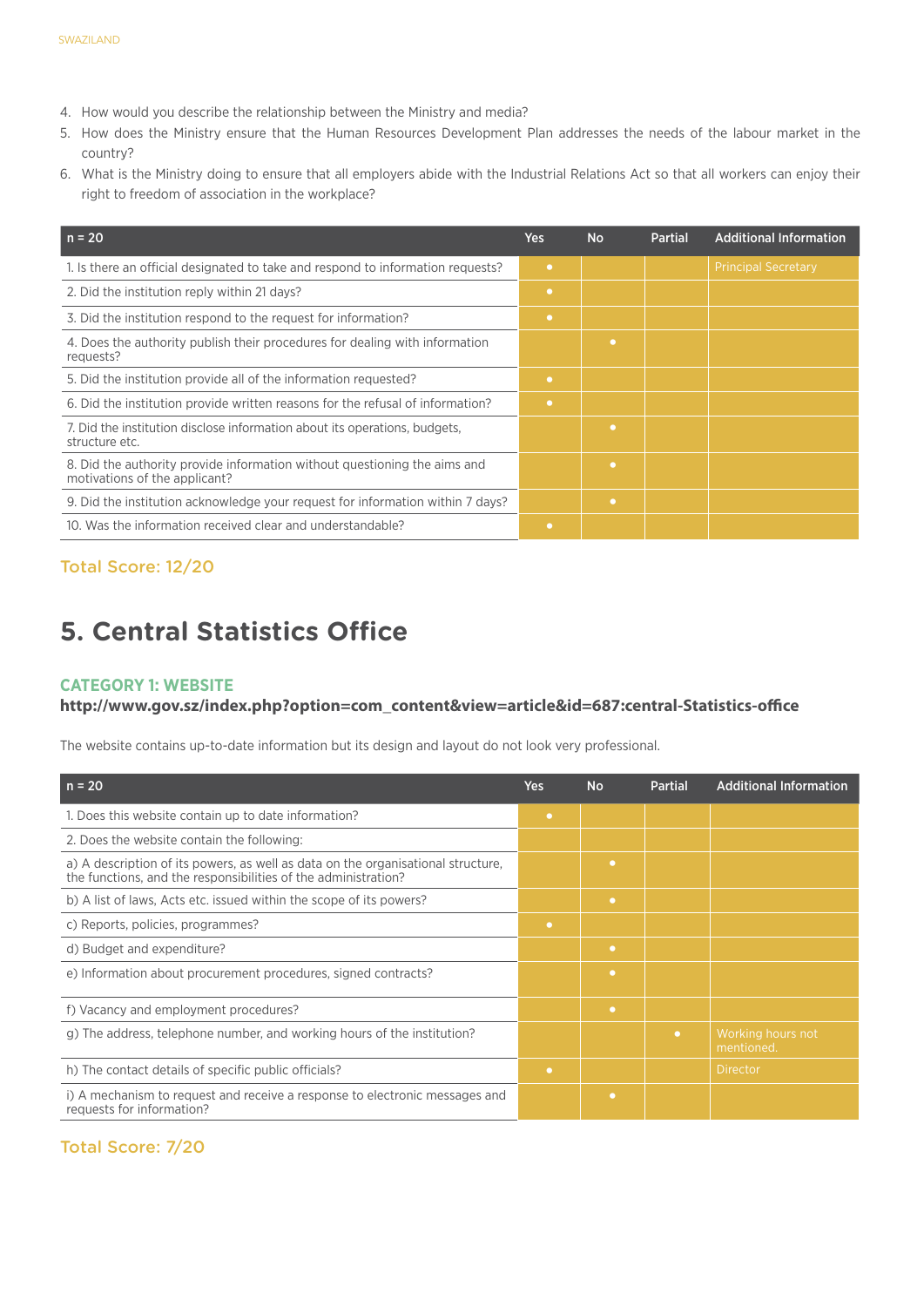#### **CATEGORY 2: REQUESTS FOR INFORMATION**

#### **The following questions were sent to Central Statistics Office:**

- 1. Do you have a communication strategy as a Central Statistics Office?
- 2. Does your office have a website?
- 3. If so, how often is your website updated? Who is in charge of your website?
- 4. How would you describe the relationship between the Ministry and media?
- 5. What is the Central Statistics Office doing to ensure that Swazi citizens understand the effects of inflation on their purses?
- 6. Why doesn't the Central Statistics Office conduct a survey of the people's perceptions of Tinkhundla political system?

| $n = 20$                                                                                                   | Yes       | <b>No</b> | <b>Partial</b> | <b>Additional Information</b>          |
|------------------------------------------------------------------------------------------------------------|-----------|-----------|----------------|----------------------------------------|
| 1. Is there an official designated to take and respond to information requests?                            | $\bullet$ |           |                | <b>Information Officer</b>             |
| 2. Did the institution reply within 21 days?                                                               |           | $\bullet$ |                |                                        |
| 3. Did the institution respond to the request for information?                                             | $\bullet$ |           |                |                                        |
| 4. Does the authority publish their procedures for dealing with information<br>requests?                   |           | ۰         |                |                                        |
| 5. Did the institution provide all of the information requested?                                           | ٠         |           |                |                                        |
| 6. Did the institution provide written reasons for the refusal of information?                             | $\bullet$ |           |                |                                        |
| 7. Did the institution disclose information about its operations, budgets,<br>structure etc.               |           |           | $\bullet$      | Did not mention budget<br>information. |
| 8. Did the authority provide information without questioning the aims and<br>motivations of the applicant? |           | ۰         |                |                                        |
| 9. Did the institution acknowledge your request for information within 7 days?                             |           | ۰         |                |                                        |
| 10. Was the information received clear and understandable?                                                 | $\bullet$ |           |                |                                        |

#### Total Score: 11/20

## **6. Financial Services Regulatory Authority**

#### **Category 1: Website**

#### **http://www.rirf.co.sz/2/index.php?option=com\_content&view=article&id=35&Itemid=38**

The Financial Services Regulatory Authority website contains up-to-date information and is informative with relevant information.

| $n = 20$                                                                                                                                           | <b>Yes</b> | <b>No</b> | <b>Partial</b> | <b>Additional Information</b>                      |
|----------------------------------------------------------------------------------------------------------------------------------------------------|------------|-----------|----------------|----------------------------------------------------|
| 1. Does this website contain up to date information?                                                                                               | $\bullet$  |           |                |                                                    |
| 2. Does the website contain the following:                                                                                                         |            |           |                |                                                    |
| a) A description of its powers, as well as data on the organisational structure,<br>the functions, and the responsibilities of the administration? |            |           | $\bullet$      | No information on the<br>organisational structure. |
| b) A list of laws, Acts etc. issued within the scope of its powers?                                                                                | $\bullet$  |           |                |                                                    |
| c) Reports, policies, programmes?                                                                                                                  | $\bullet$  |           |                |                                                    |
| d) Budget and expenditure?                                                                                                                         |            | $\bullet$ |                |                                                    |
| e) Information about procurement procedures, signed contracts?                                                                                     |            | $\bullet$ |                |                                                    |
| f) Vacancy and employment procedures?                                                                                                              |            | $\bullet$ |                |                                                    |
| g) The address, telephone number, and working hours of the institution?                                                                            |            |           | $\bullet$      | Working hours not<br>mentioned.                    |
| h) The contact details of specific public officials?                                                                                               |            | $\bullet$ |                |                                                    |
| i) A mechanism to request and receive a response to electronic messages and<br>requests for information?                                           | $\bullet$  |           |                |                                                    |

#### Total Score: 10/20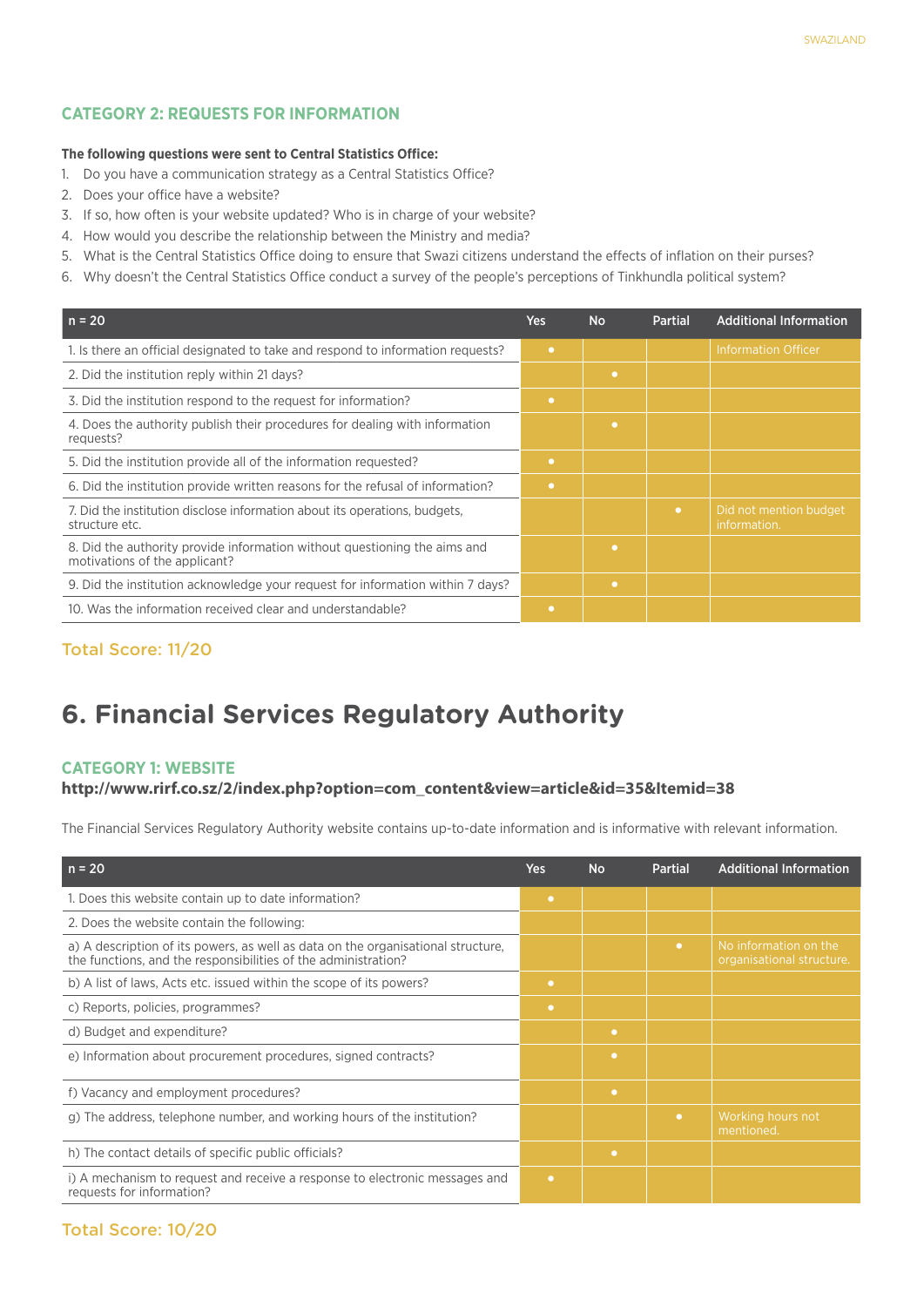#### **CATEGORY 2: REQUESTS FOR INFORMATION**

#### **The following questions were sent to Financial Services Regulatory Authority:**

- 1. Do you have a communication strategy as FSRA?
- 2. Does the FSRA have a website?
- 3. If so, how often is your website updated? Who is in charge of your website?
- 4. How would you describe the relationship between the Ministry and media?
- 5. What is the FSRA doing to ensure that Swazis are protected from fly-by-night financial services schemes?
- 6. How does the FSRA help Swazi citizens recover their hard-earned monies invested in dubious financial services institutions?

| <b>Yes</b> | <b>No</b> | <b>Partial</b> | <b>Additional Information</b>           |
|------------|-----------|----------------|-----------------------------------------|
|            | ٠         |                |                                         |
| $\bullet$  |           |                |                                         |
| $\bullet$  |           |                |                                         |
|            | $\bullet$ |                |                                         |
| $\bullet$  |           |                |                                         |
| $\bullet$  |           |                |                                         |
|            |           | $\bullet$      | No budget information<br>and structure. |
|            | $\bullet$ |                |                                         |
|            | $\bullet$ |                |                                         |
| $\bullet$  |           |                |                                         |
|            |           |                |                                         |

#### Total Score: 11/20

## **7. Swaziland Communications Commission**

#### **Category 1: Website**

#### **http://www.sccom.org.sz**

The website contains up-to-date information and is more informative and professionally designed.

| $n = 20$                                                                                                                                           | <b>Yes</b> | <b>No</b> | <b>Partial</b> | <b>Additional Information</b>               |
|----------------------------------------------------------------------------------------------------------------------------------------------------|------------|-----------|----------------|---------------------------------------------|
| 1. Does this website contain up to date information?                                                                                               | $\bullet$  |           |                |                                             |
| 2. Does the website contain the following:                                                                                                         |            |           |                |                                             |
| a) A description of its powers, as well as data on the organisational structure,<br>the functions, and the responsibilities of the administration? | $\bullet$  |           |                |                                             |
| b) A list of laws, Acts etc. issued within the scope of its powers?                                                                                | $\bullet$  |           |                |                                             |
| c) Reports, policies, programmes?                                                                                                                  | $\bullet$  |           |                |                                             |
| d) Budget and expenditure?                                                                                                                         |            | ٠         |                |                                             |
| e) Information about procurement procedures, signed contracts?                                                                                     |            |           | $\bullet$      | No information on<br>signed contracts.      |
| f) Vacancy and employment procedures?                                                                                                              |            |           | $\bullet$      | No information on<br>employment procedures. |
| g) The address, telephone number, and working hours of the institution?                                                                            |            |           | $\bullet$      | Working hours not<br>mentioned.             |
| h) The contact details of specific public officials?                                                                                               |            | $\bullet$ |                |                                             |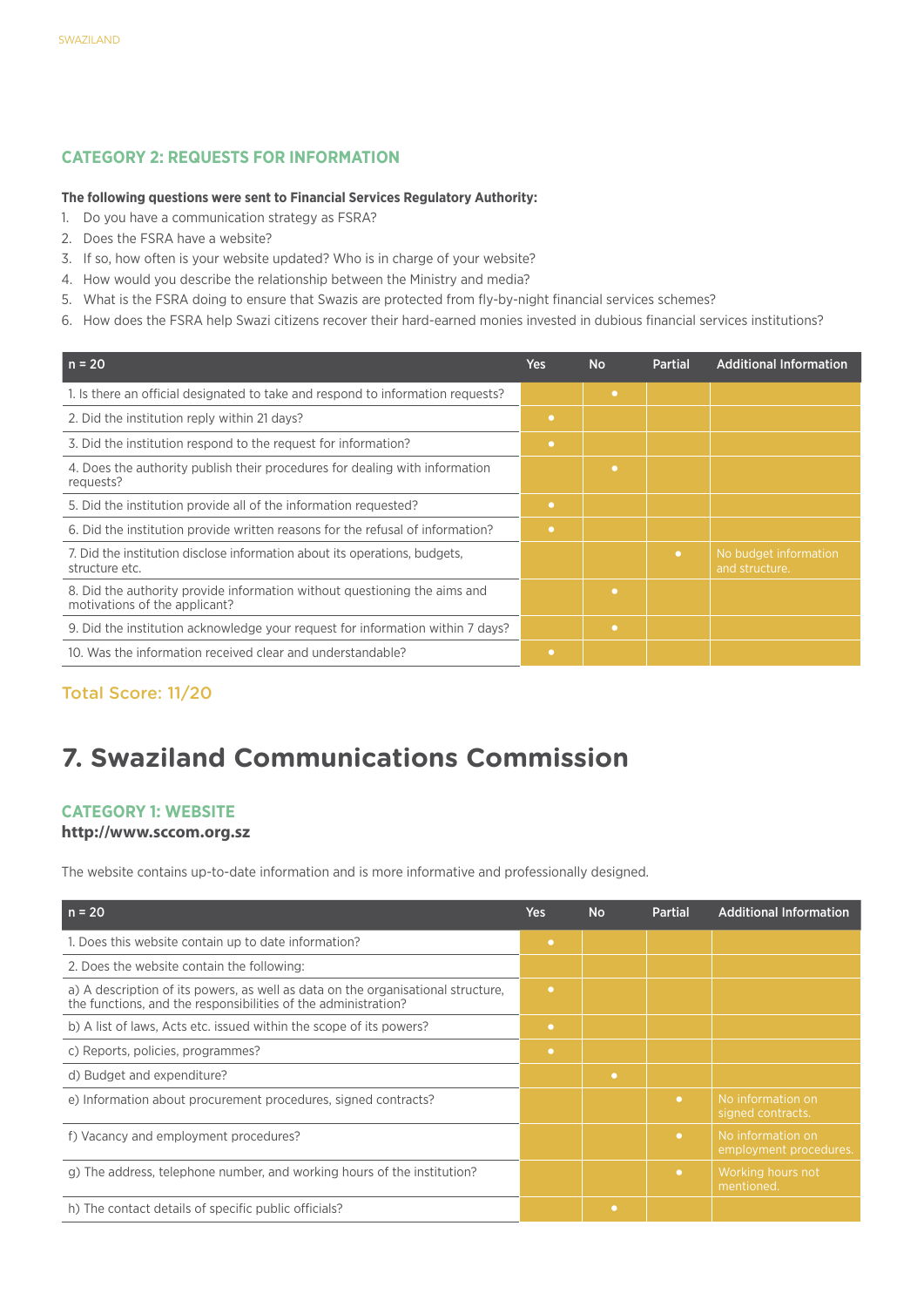| $n = 20$                                                                                                 | Yes | Nο | <b>Partial</b> | <b>Additional Information</b> |
|----------------------------------------------------------------------------------------------------------|-----|----|----------------|-------------------------------|
| i) A mechanism to request and receive a response to electronic messages and<br>requests for information? |     |    |                |                               |

#### **CATEGORY 2: REQUESTS FOR INFORMATION**

#### **The following questions were sent to Swaziland Communications Commission:**

- 1. Do you have a communication strategy as SCCOM?
- 2. Does SCCOM have a website?
- 3. If so, how often is your SCCOM website updated? Who is in charge of your website?
- 4. How would you describe the relationship between the SCCOM and media?
- 5. What is SCCOM doing to ensure that the digital migration does not have any glitches?
- 6. What is SCCOM going to do to ensure that both radio and television stations broadcast quality programmes with local content?

| $n = 20$                                                                                                   | <b>Yes</b> | <b>No</b> | <b>Partial</b> | <b>Additional Information</b> |
|------------------------------------------------------------------------------------------------------------|------------|-----------|----------------|-------------------------------|
| 1. Is there an official designated to take and respond to information requests?                            | $\bullet$  |           |                |                               |
| 2. Did the institution reply within 21 days?                                                               | $\bullet$  |           |                |                               |
| 3. Did the institution respond to the request for information?                                             | $\bullet$  |           |                |                               |
| 4. Does the authority publish their procedures for dealing with information<br>requests?                   | $\bullet$  |           |                |                               |
| 5. Did the institution provide all of the information requested?                                           | $\bullet$  |           |                |                               |
| 6. Did the institution provide written reasons for the refusal of information?                             | $\bullet$  |           |                |                               |
| 7. Did the institution disclose information about its operations, budgets,<br>structure etc.               |            |           | $\bullet$      | No budget information.        |
| 8. Did the authority provide information without questioning the aims and<br>motivations of the applicant? |            | ۰         |                |                               |
| 9. Did the institution acknowledge your request for information within 7 days?                             |            | $\bullet$ |                |                               |
| 10. Was the information received clear and understandable?                                                 | ۰          |           |                |                               |

Total Score: 15/20

## **8. Swaziland Royal Insurance Corporation**

#### **Category 1: Website**

#### **http://www.sric.sz**

The website contains up-to-date information and is informative with relevant information.

| $n = 20$                                                                                                                                           | Yes       | <b>No</b> | Partial | <b>Additional Information</b> |
|----------------------------------------------------------------------------------------------------------------------------------------------------|-----------|-----------|---------|-------------------------------|
| 1. Does this website contain up to date information?                                                                                               |           |           |         |                               |
| 2. Does the website contain the following:                                                                                                         |           |           |         |                               |
| a) A description of its powers, as well as data on the organisational structure,<br>the functions, and the responsibilities of the administration? | $\bullet$ |           |         |                               |
| b) A list of laws, Acts etc. issued within the scope of its powers?                                                                                |           |           |         |                               |
| c) Reports, policies, programmes?                                                                                                                  |           |           |         |                               |
| d) Budget and expenditure?                                                                                                                         |           | $\bullet$ |         |                               |
| e) Information about procurement procedures, signed contracts?                                                                                     |           | ٠         |         |                               |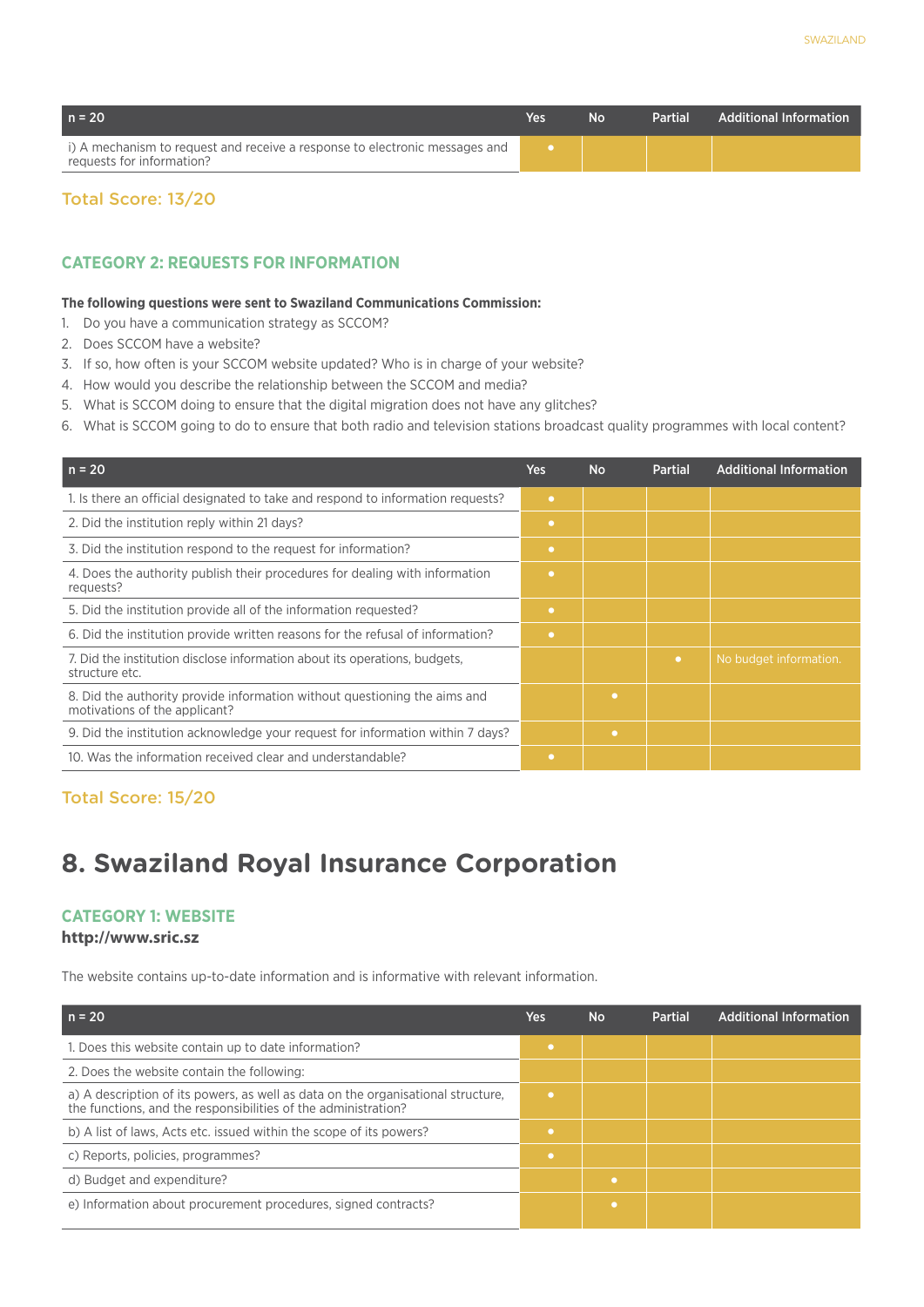| $n = 20$                                                                                                 | Yes | <b>No</b> | <b>Partial</b> | Additional Information          |
|----------------------------------------------------------------------------------------------------------|-----|-----------|----------------|---------------------------------|
| f) Vacancy and employment procedures?                                                                    |     |           |                |                                 |
| g) The address, telephone number, and working hours of the institution?                                  |     |           |                | Working hours not<br>mentioned. |
| h) The contact details of specific public officials?                                                     |     |           |                |                                 |
| i) A mechanism to request and receive a response to electronic messages and<br>requests for information? |     |           |                |                                 |

#### **CATEGORY 2: REQUESTS FOR INFORMATION**

#### **The following questions were sent to Swaziland Communications Commission:**

- 1. Do you have a communication strategy as SRIC?
- 2. Does SRIC have a website?
- 3. If so, how often is your website updated? Who is in charge of your website?
- 4. How would you describe the relationship between the SRIC and media?
- 5. What is the SRIC doing to encourage government to insure its fleet of motor vehicles?
- 6. Does the SRIC have an insurance cover for people living with HIV? If not, why?

| $n = 20$                                                                                                   | Yes       | <b>No</b> | <b>Partial</b> | <b>Additional Information</b> |
|------------------------------------------------------------------------------------------------------------|-----------|-----------|----------------|-------------------------------|
| 1. Is there an official designated to take and respond to information requests?                            | $\bullet$ |           |                |                               |
| 2. Did the institution reply within 21 days?                                                               | $\bullet$ |           |                |                               |
| 3. Did the institution respond to the request for information?                                             | $\bullet$ |           |                |                               |
| 4. Does the authority publish their procedures for dealing with information<br>requests?                   | $\bullet$ |           |                |                               |
| 5. Did the institution provide all of the information requested?                                           | $\bullet$ |           |                |                               |
| 6. Did the institution provide written reasons for the refusal of information?                             | $\bullet$ |           |                |                               |
| 7. Did the institution disclose information about its operations, budgets,<br>structure etc.               |           |           | $\bullet$      | No budget information.        |
| 8. Did the authority provide information without questioning the aims and<br>motivations of the applicant? |           | ٠         |                |                               |
| 9. Did the institution acknowledge your request for information within 7 days?                             |           | ٠         |                |                               |
| 10. Was the information received clear and understandable?                                                 | ۰         |           |                |                               |

#### Total Score: 15/20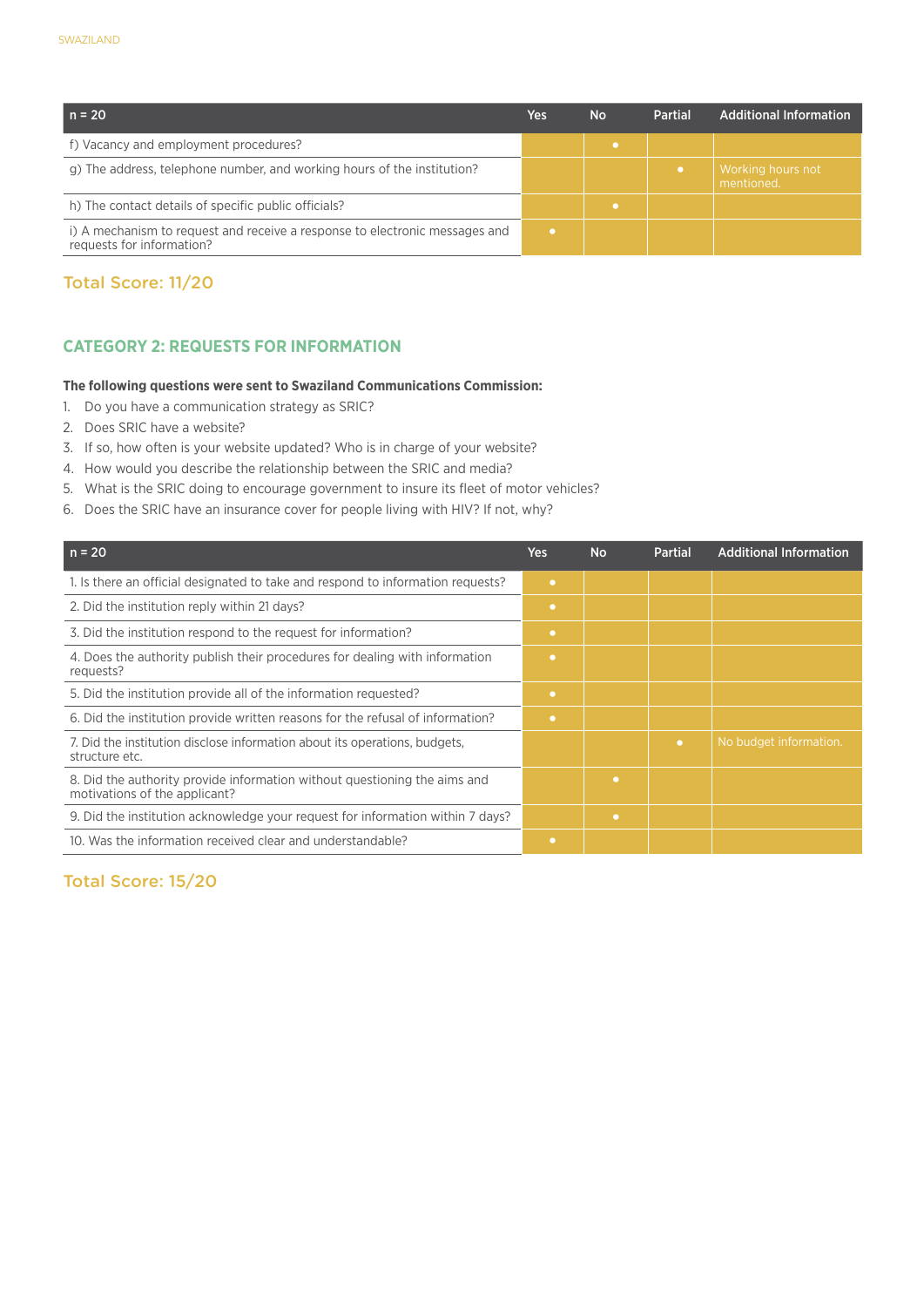## SUMMARY in NUMBERS

| <b>Institution</b>                             | Website | <b>Request for information</b> | <b>Total score</b> |
|------------------------------------------------|---------|--------------------------------|--------------------|
| Ministry of Commerce, Industry and Trade       | 8       | 12                             | 20                 |
| Ministry of Health                             | 12      | 12                             | 24                 |
| Ministry of Housing and Urban Development      |         | $12 \overline{ }$              | 23                 |
| Ministry of Labour and Social Security         | 8       | 12                             | -20                |
| <b>Central Statistics Office</b>               |         |                                | 18                 |
| <b>Financial Services Regulatory Authority</b> | 10      |                                | -21                |
| <b>Swaziland Communications Commission</b>     | 13      | 15                             | 28                 |
| Swaziland Royal Insurance Corporation          |         | 15                             | 26                 |

## RESEARCH CONCLUSIONS

Section 79 of the 2005 Constitution of the Kingdom of Swaziland describes Swaziland as a tinkhundla-based<sup>1</sup> participatory democracy. Only Swazi citizens who have access to information can actively participate in national development. The government, through the Ministry of Information, Communication and Technology (MICT), should table with a certificate of urgency, an amended Freedom of Information and Protection of Privacy Bill in Parliament. There is a strong need for this legislation to ensure that citizens can access information, which is a catalyst for development.

It is commendable and promising that all the institutions have provided some kind of response to the information requests. It has to be pointed out however, that thorough follow up and perseverance was necessary, reminding all the institutions several times to provide the information requested. Government ministries and public institutions still prefer withholding public information rather than releasing it to the media and citizens. Bureaucracy still reigns supreme in all the public institutions where only the most senior officials are entrusted with the responsibility of disseminating information. The senior officials in both the government and parastatals do not understand that they hold public information on behalf of the public, which should therefore be released when requested to do so by the media and citizens. Regrettably, even where there are information officers, the senior officials have arrogated the role of disseminating information to themselves. This high level of secrecy and lack of openness is attributed to the Official Secrets Act of 1968. Being incompatible with freedom of information, there is an urgent need for Swaziland to repeal it in order to promote freedom of information.

## THE MOST SECRETIVE PUBLIC INSTITUTION IN SWAZILAND

Out of the eight public institutions that were Padlock Award for the Most Secretive Public Institution in Swaziland is the **Central Statistics Office.** 

## THE MOST OPEN PUBLIC INSTITUTION IN SWAZILAND

Open Public Institution in Swaziland is the **Swaziland Communications Commission.** 

## RECOMMENDATIONS

First and foremost, Swaziland should adopt a Freedom of Information Bill which provides for access to information, openness, transparency and accountability after fully engaging with all stakeholders and incorporating suggestions made. The Official Secrets Act of 1968 should be repealed because it curtails freedom of information. All the public institutions should appoint information officers or public relations officers to disseminate information. Government ministries and departments should be allowed to set up websites independent from the national government site so that they are able to update them frequently.

<sup>1</sup> *"The system of government for Swaziland is a democratic, participatory, tinkhundlabased system which emphasizes devolution of state power from central government to tinkhundla areas and individual merit as a basis for election or appointment to public office".* (Section 79 of the 2005 Constitution of the Kingdom of Swaziland)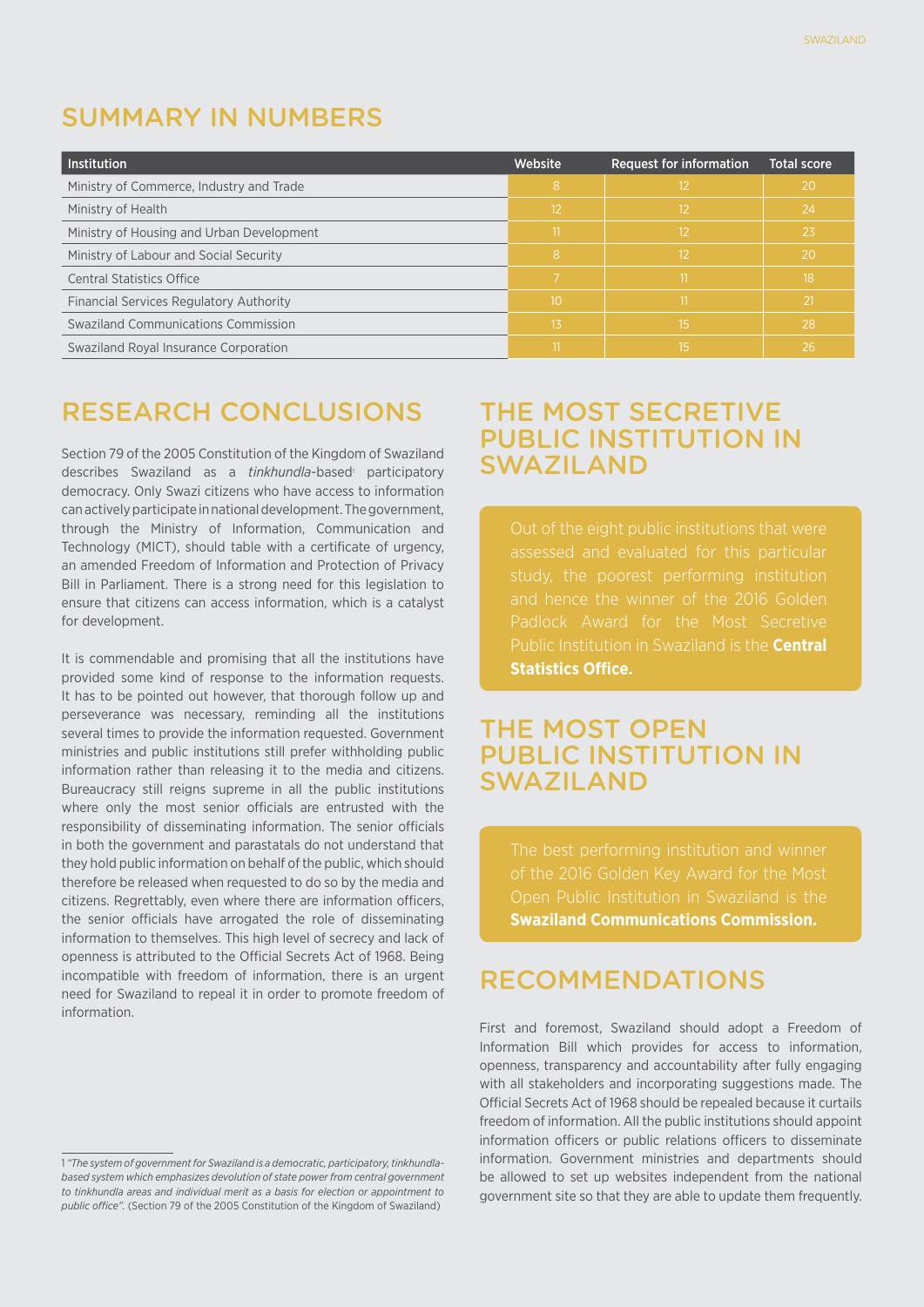



## TANZANIA

2016 Report on Open & Secretive Public Institutions in Tanzania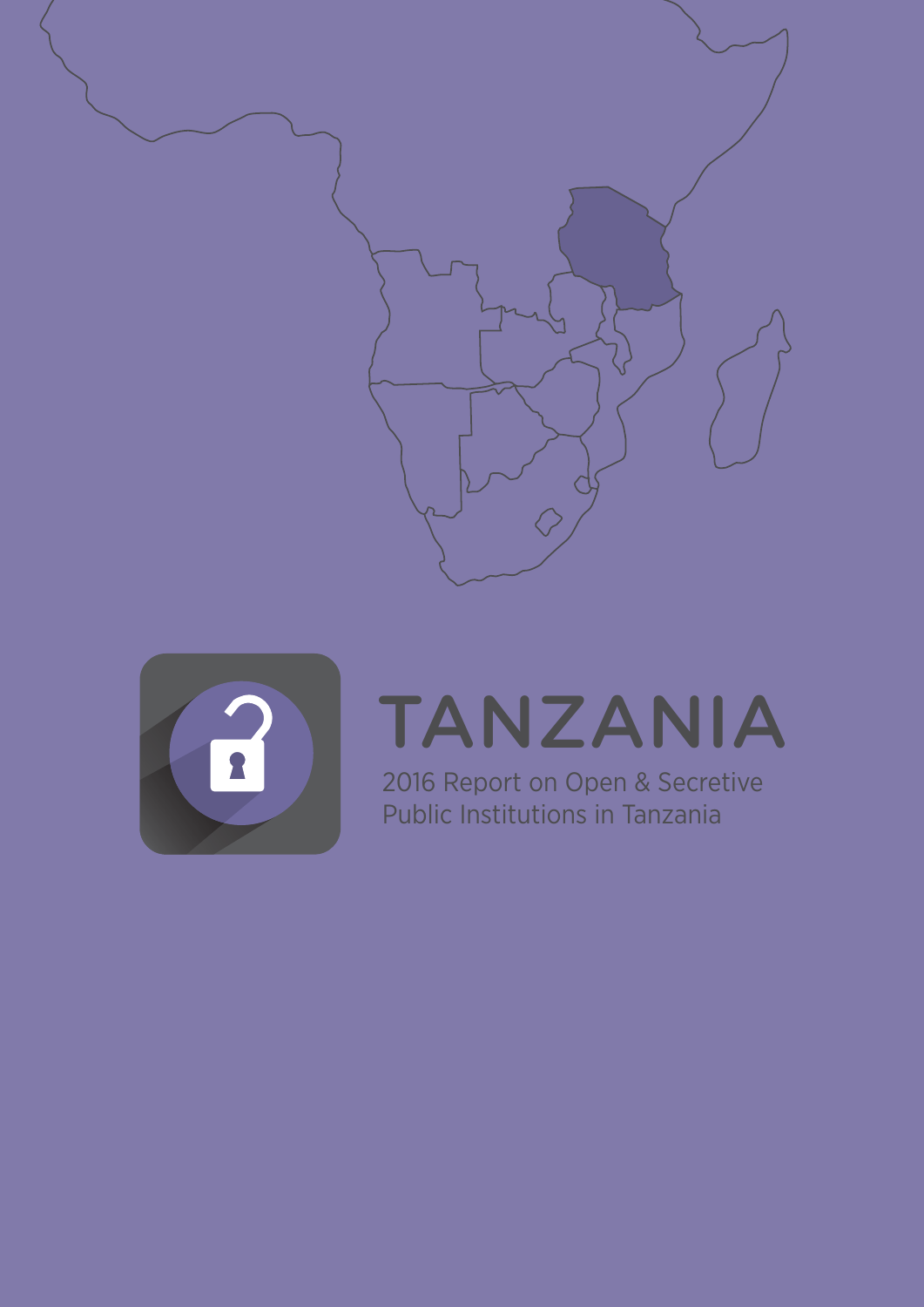# INTRODUCTION

The development of legislation to facilitate access to information (ATI) is an indispensable requirement for modernising the public sector and for effective governance, this is especially true at this point in time when governments worldwide are moving towards openness and transparency.

The global trend is shifting towards openness, supported by statements aimed at ensuring universal and equitable access to information as a basic human right.

Internal and external pressures from media organisations and institutions, civil society, local and international press associations, as well as regional and international organisations, have heavily influenced the increasing approval and adoption of ATI legislation.

The number of countries with national ATI laws has increased rapidly, with 19 in 1995 to over 100 nations adopting a national ATI law around the world today.

The theme of UNESCO's 2016 World Press Freedom Day (WPFD) celebration was "Access to Information and Fundamental Freedoms- This Is Your Right!" – which further highlighted the increasing scope of stakeholders' influence.

Under the banner of the above-mentioned theme, the 2016 commemoration of WPFD in Tanzania was used as an opportunity to reflect on the state of access to information in the country, especially with respect to media freedom. The Tanzanian government, as represented by Hon. Nape Nnauye, Minister for Information, Culture, Arts and Sports, emphasised that the Fifth Phase Government exists to ensure that all policies and strategies promoting media freedom are improved through mutual discussion with all stakeholders.

He stated that all laws which could potentially have a negative influence on freedom of expression and access to information (such as the Cyber Crime Act and the Statistics Act), will be reviewed in collaboration with stakeholders.

He stressed that the Media Services Bill, which is directly under his Ministry, will not be tabled before Parliament until there is an agreement with stakeholders on its content. Time will tell whether this statement will be followed through with action, or whether it was merely a politically-calculated statement; this was the very same Minister who was vehemently opposed by free expression supporters for his move to ban live broadcasts of Parliament sessions.

During the key note address at the same event, Chief Justice, Hon. Mohamed Chande Othman said that one of the key focus areas of the judiciary of Tanzania has been to further promote human rights.

Speaking on his behalf, Justice Robert Makaramba, the judge in charge of Mwanza High Court, said the judiciary clearly understood that the lack of access to information is entrenching

poverty in Tanzania. Therefore, during the implementation of the future Right to Information Bill there will be a need for deep reflection on strategies, challenges and lessons learnt in the past.

In recognition of this fact, the judiciary is working alongside MISA Tanzania to train its staff on how vital and necessary it is to promote access to information for the public's benefit.

Stakeholders, under the umbrella of the Coalition of Right to Information (CORI), have been working tirelessly with the Government of Tanzania and Parliament to establish a progressive access to information law in Tanzania. The overall objective is to mitigate corruption and provide the public with the ability to request and receive documents and other public information held by all government and publicly-funded agencies.

After several ATI bills were rejected between 2013 - 2015, the following year, in June 2016, a new bill, the Right to Information Bill, was tabled in Parliament for its first reading. Its second reading is scheduled for September this year, after a preliminary meeting in August where stakeholders will have the chance to share their final views on the Bill.

Although some stakeholders agree it is an improvement from the previous version, critics believe there is still a lot to be changed, discussed and deliberated upon before it is passed into law.

CORI members went through the Bill and identified areas to be improved upon. Some of these issues include costs introduced for anyone requesting information. CORI's recommendation is that public information should be given free of charge. Equally, the tabled Bill discriminates against people who are not citizens of the United Republic of Tanzania from requesting information. It is CORI's suggestion that every person should have the right to access to information as stipulated in the Tanzanian Constitution.

The Bill is sought to apply to mainland Tanzania only, and it has therefore been proposed to extend the application of the law to cover the Zanzibar archipelago as well.

The Bill further suggests a long list of information which is exempted from public access. It is the stakeholders' proposal that exemptions should be strictly limited to issues of national security, interference of court procedures, and those of research and discovery.

The Bill introduces criminal charges for people who distort the information obtained, as well as for information holders who disclose exempt information. It is recommended that such offences should not be seen as criminal offences but, in the latter case for instance, as professional misconduct. It is the opinion of the stakeholders that government officials responsible for handling information should be held accountable only when they deny access to information without reasonable justification.

Stakeholders also proposed creating a Commission for Information which will be responsible for handling all the information from Government and private institutions. The Commission will be vested with the power to ensure that all necessary information is recorded and kept in the Commission for public access.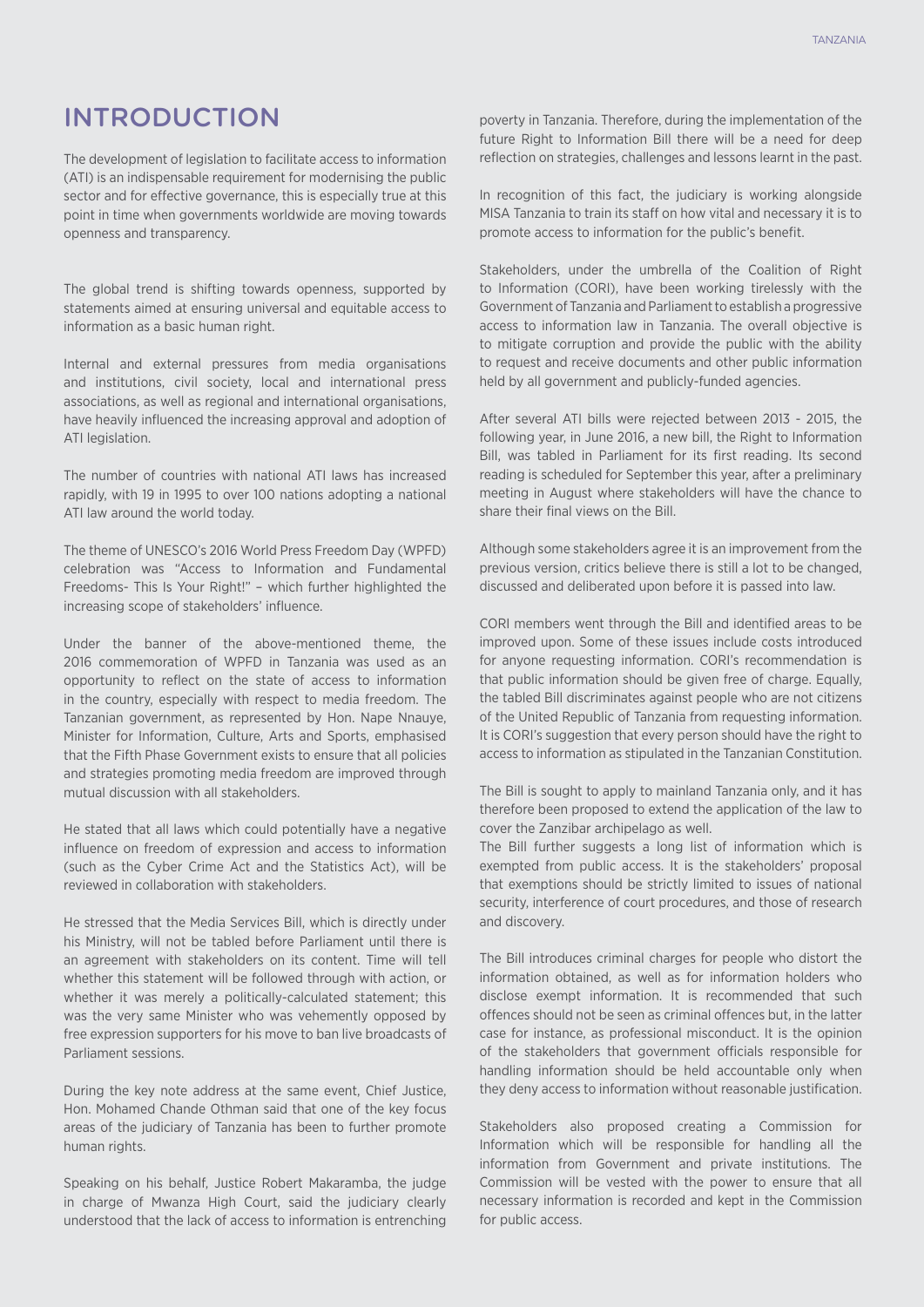# Rationale and ReseaRch **PARAMETERS**

MISA Tanzania joined other MISA Chapters in participating in a study to establish the most open and secretive government and public institutions in southern Africa. The study started on the 4th of July 2016 and was concluded on the 26th of July 2016.

Seven of the eight institutions picked have been named the most open institutions in Tanzania since the start of the study in 2009. The goal was to find out which one of the most open institutions was actually the 'most open'.

The eigth institution assessed, the Occupational Safety and Health Agency, is a recently-established public agency, which was picked by the researcher to see how it compared to established ones.

The following public institutions were surveyed:

- 1. Tanzania Revenue Authority (TRA)
- 2. Occupational Safety and Health Agency (OSHA)
- 3. Ministry of Finance and Planning (MoF)
- 4. Ministry of Water and Irrigation (MWI)
- 5. National Bureau of Statistics (NBS)
- 6. Ministry of Energy and Minerals (MEM)
- 7. Ministry of Constitution and Legal Affairs (MOCLA)
- 8. National Housing Corporation (NHC)

## Research Methodology

The research adopted qualitative and quantitative methods of data collection and sought to assess the level of public access to information held by government and public institutions. In order to achieve this, research was conducted by evaluating the websites of government and public institutions, along with their feedback to information requests. This method sought to establish government and public institutions' transparency and efficiency in providing information to the public.

The researcher had the request letters hand-delivered and sent via email to the addresses of the respective institutions.

The requests for information were sent on 4thand 5th of July 2016 and dispatches were signed by the responsible persons. A week later, follow-ups were conducted via telephone.

## Limitations of the Study

- • Acknowledging receipts of request letters is still a challenge to some agencies and ministries. It is an embedded culture that would probably take time to outdate. When a letter is sent, someone receives it and signs the dispatch form and hands it over it to the intended recipient. This person however, does not acknowledge the receipt of the letter.
- This year, some of those required to receive the letters did not even want to sign the dispatch form neither would they give out their contact details. The picture one gets is that no one wants to be held liable.
- **Limited resources.**

# SUMMARY OF KEY FINDINGS

#### Category 1: Website analysis

- • Most of the websites surveyed are up-to-date. The websites are transparent and well-organised, providing a sufficient amount of relevant public information. The websites provide directions to the office; some have even maps, contact details and working hours.
- • Most of the websites had several links to other government sites, improving information seeking and sharing. The Ministry of Energy scored highly (18 points) with the recently-established Occupation Safety & Health Authority (OSHA) scoring only 7 points.
- It was observed that, while the OSHA website contained some key information, other vital information was missing; more updates and relevant information are needed.
- The social networks linked to these sites are not frequently updated; the social networks of the Occupation Safety & Health Authority (OSHA) for instance, were last updated in January 2016.
- Most of the websites arein both national languages (English and Swahili), overcoming the language barrier and increasing the number of people that can access information.
- Most offices have websites and it was observed that the information posted is often up-to-date and downloadable documents are provided.

#### Category 2: Requests for information

- • All the institutions surveyed had their contacts and email addresses on their websites, but not all were active since some of the emails sent failed permanently such as that sent to the Ministry of Lands Housing and Human Settlements Development.
- • Modes of responding to requests interestingly differed from one institution to another. There were those who were quick to respond to emails, while others responded by telephone. But there were also those who simply found difficulties with everything and never responded.
- Two of the institutions surveyed, requested the researcher to physically visit their offices and obtain the information needed rather than responding via email or letter. The institutions were the National Housing Corporation and the National Social Security Fund.
- One institution, the National Bureau of Statistics responded to the request for information on the fourth day. They sent an email and a message to the researcher to check the email and visit their website.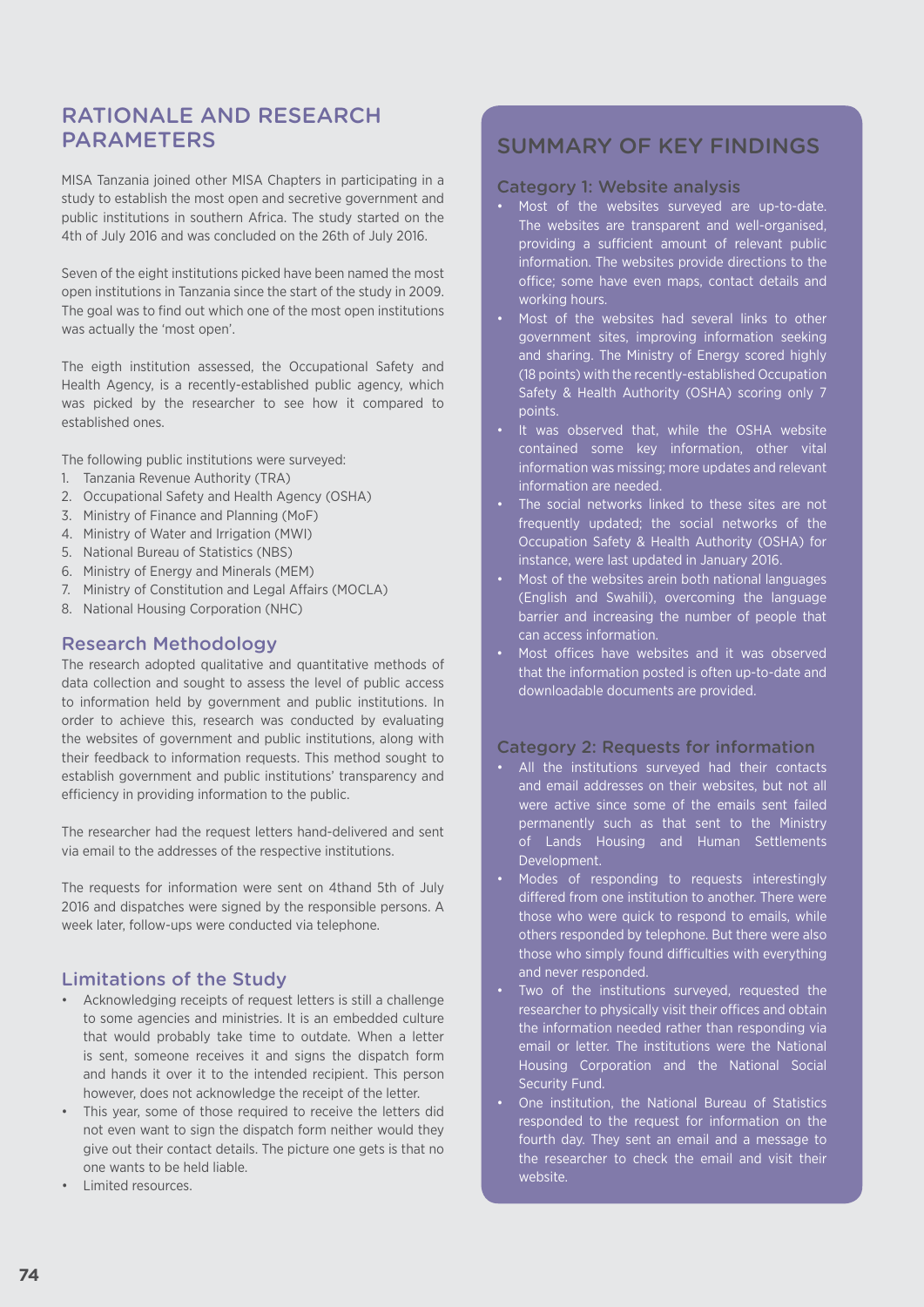- • Another institution, the Ministry of Lands, Housing and Human Settlement, answered all questions via the phone when they were called. The Researcher had the chance to ask more questions, and was welcomed to their office for more information.
- • Three of the eight institutions did not respond to the questions sent to them or acknowledge receipt. These included the Judiciary of Tanzania, Ministry of Tourism and Natural Resources, as well as the Ministry of East Africa Corporation.
- • The emails sent to two institutions, the Judiciary of Tanzania and Ministry of Lands, Housing and Human Settlement Development, permanently failed, meaning that the displayed email addresses were not accessible.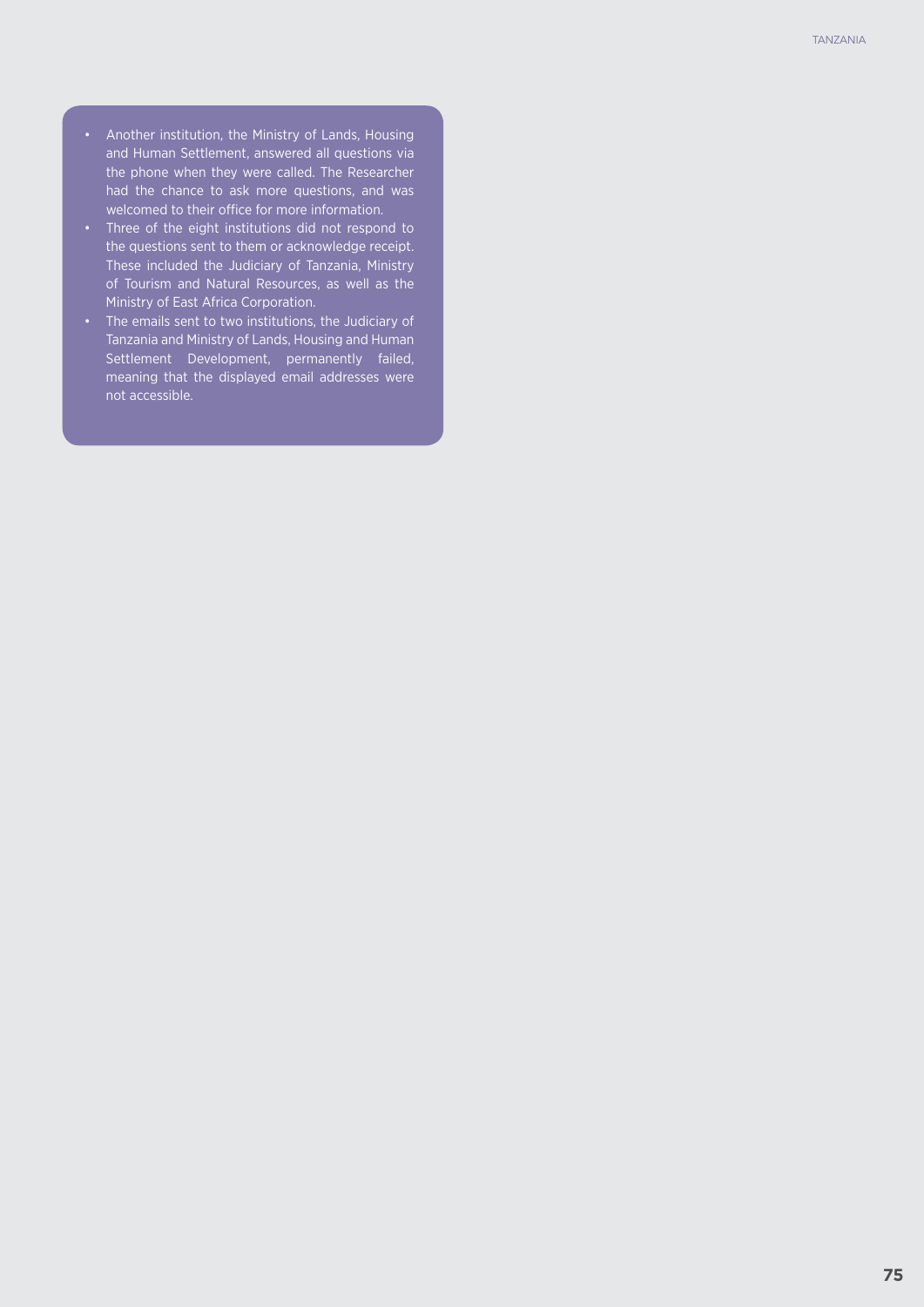# Detailed Findings

# **1. Tanzania Revenue Authority**

## **Category 1: Website**

#### **www.tra.go.tz**

The Tanzania Revenue Authority's website is well-vested with information, especially information relevant to tax payers. It provides details on the procedures of remitting taxes. It stipulates the institution's system of governance. The site provides a "feedback" option which allows for sending direct feedback to the institution. It has links to several social media sites including Facebook, Twitter, YouTube and Flicker.

| $n = 20$                                                                                                                                           | Yes       | <b>No</b> | <b>Partial</b> | <b>Additional Information</b>                                                |
|----------------------------------------------------------------------------------------------------------------------------------------------------|-----------|-----------|----------------|------------------------------------------------------------------------------|
| 1. Does this website contain up to date information?                                                                                               | $\bullet$ |           |                |                                                                              |
| 2. Does the website contain the following:                                                                                                         |           |           |                |                                                                              |
| a) A description of its powers, as well as data on the organisational structure,<br>the functions, and the responsibilities of the administration? | o         |           |                |                                                                              |
| b) A list of laws, Acts etc. issued within the scope of its powers?                                                                                | $\bullet$ |           |                |                                                                              |
| c) Reports, policies, programmes?                                                                                                                  | ۰         |           |                |                                                                              |
| d) Budget and expenditure?                                                                                                                         |           |           | $\bullet$      | No specific budget<br>information                                            |
| e) Information about procurement procedures, signed contracts?                                                                                     |           |           | $\bullet$      | Only tender<br>announcements;<br>no information on<br>procurement procedures |
| f) Vacancy and employment procedures?                                                                                                              |           |           | $\bullet$      | Only vacancy<br>announcements                                                |
| g) The address, telephone number, and working hours of the institution?                                                                            | $\bullet$ |           |                |                                                                              |
| h) The contact details of specific public officials?                                                                                               | $\bullet$ |           |                |                                                                              |
| i) A mechanism to request and receive a response to electronic messages and<br>requests for information?                                           | $\bullet$ |           |                |                                                                              |

# Total Score: 17/20

## **CATEGORY 2: REQUESTS FOR INFORMATION**

#### **The following questions were sent to the Tanzania Revenue Authority (TRA):**

- 1. Your institution has the mandate to collect revenue to enable Government to undertake its duties, how do common citizens access information useful to them from your office? Do they need to pay for that information?
- 2. Your institution advises the Minister of Finance on the national budget; citizens are complaining that the sources of revenues on the national budget have always been the same - on alcohol products. What do you say about this and what are your future plans with regards to widening the tax collection base?
- 3. Most business people in the country, especially SMEs, are complaining about the way EFDs machines are running. Some issues raised are that most of the machines supplied have technical problems from time to time. What do you have to say about this?
- 4. There is great improvement in your systems, for example TANCIS, but users are complaining that some of these systems are very slow and sometimes not operating as required. What are your comments on this?
- 5. Your institution deals with sensitive issues as it collects government revenues, what is your plan to make sure that you have zero corruption in your daily undertakings?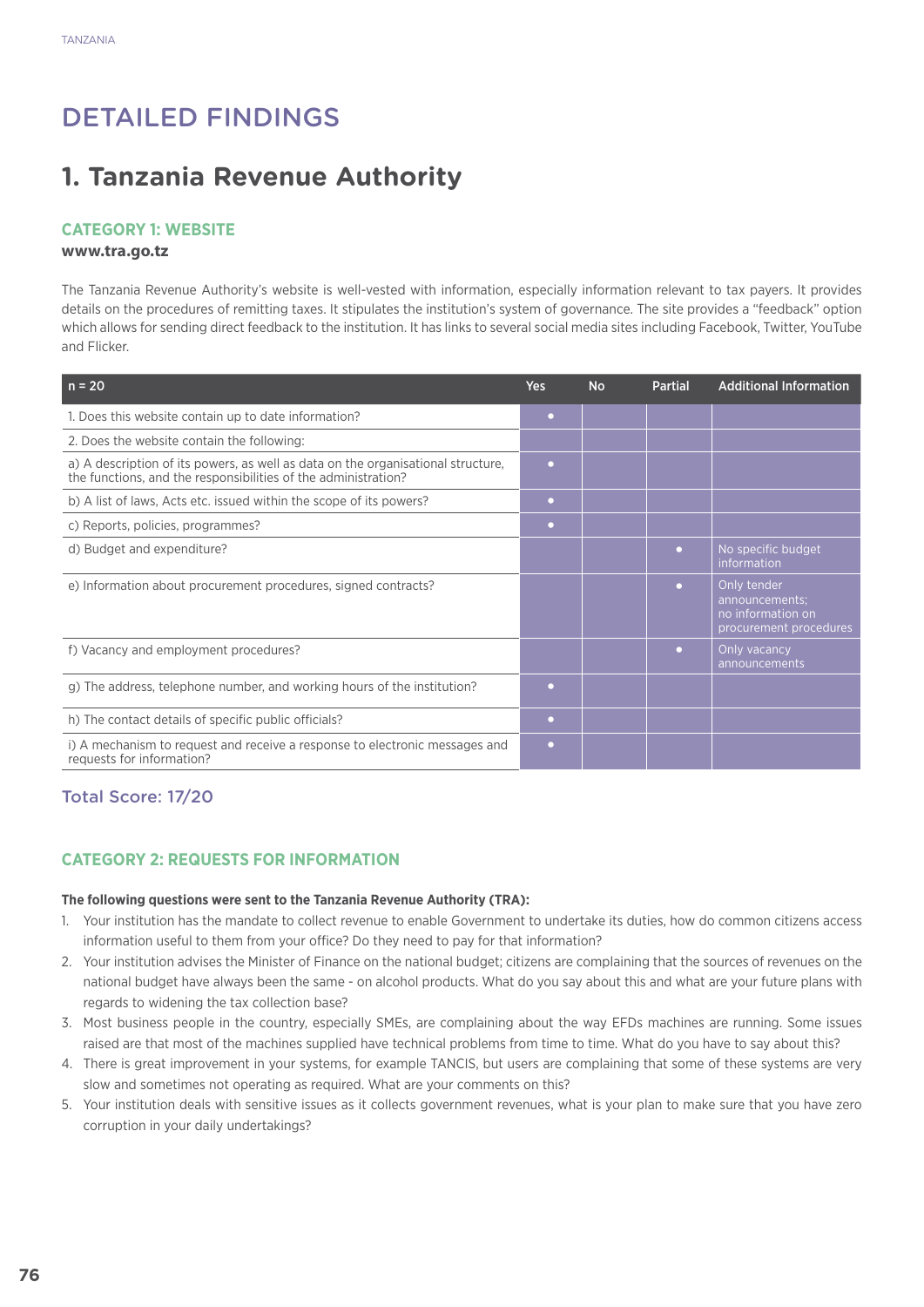| $n = 20$                                                                                                   | <b>Yes</b> | <b>No</b> | <b>Partial</b> | <b>Additional Information</b>                                                               |
|------------------------------------------------------------------------------------------------------------|------------|-----------|----------------|---------------------------------------------------------------------------------------------|
| 1. Is there an official designated to take and respond to information requests?                            | $\bullet$  |           |                | Official at the Tax Payers<br><b>Education Department</b>                                   |
| 2. Did the institution reply within 21 days?                                                               | $\bullet$  |           |                | TRA responded in four<br>days' time after receiving<br>the information request              |
| 3. Did the institution respond to the request for information?                                             | $\bullet$  |           |                |                                                                                             |
| 4. Does the authority publish their procedures for dealing with information<br>requests?                   |            |           | $\bullet$      | The TRA website only<br>provides for the contacts<br>of officers who provide<br>information |
| 5. Did the institution provide all of the information requested?                                           | $\bullet$  |           |                |                                                                                             |
| 6. Did the institution provide written reasons for the refusal of information?                             | $\bullet$  |           |                |                                                                                             |
| 7. Did the institution disclose information about its operations, budgets,<br>structure etc.               | $\bullet$  |           |                |                                                                                             |
| 8. Did the authority provide information without questioning the aims and<br>motivations of the applicant? | $\bullet$  |           |                |                                                                                             |
| 9. Did the institution acknowledge your request for information within 7 days?                             | $\bullet$  |           |                |                                                                                             |
| 10. Was the information received clear and understandable?                                                 | $\bullet$  |           |                |                                                                                             |

Total Score: 19/20

# **2. Occupational Safety and Health Agency (OSHA)**

#### **Category 1: Website**

#### **www.osha.or.tz**

The Occupation Safety and Health Agency's (OSHA) website has a simple design; relevant information is lacking available information is outdated; and pictures are of low quality. There are social media links to Facebook and Twitter, though the sites are not updated.

| $n = 20$                                                                                                                                           | <b>Yes</b> | <b>No</b> | <b>Partial</b> | <b>Additional Information</b>                                                                                                                           |
|----------------------------------------------------------------------------------------------------------------------------------------------------|------------|-----------|----------------|---------------------------------------------------------------------------------------------------------------------------------------------------------|
| 1. Does this website contain up to date information?                                                                                               | $\bullet$  |           |                |                                                                                                                                                         |
| 2. Does the website contain the following:                                                                                                         |            |           |                |                                                                                                                                                         |
| a) A description of its powers, as well as data on the organisational structure,<br>the functions, and the responsibilities of the administration? |            |           | $\bullet$      | The OSHA website<br>only provides an<br>organisational<br>structure chart which<br>shows staff members,<br>without stating their<br>responsibilities    |
| b) A list of laws, Acts etc. issued within the scope of its powers?                                                                                |            |           | $\bullet$      | The OSHA website only<br>provides information<br>on its mandate<br>according to the law:<br>the Occupational Health<br>and Safety Act. No. 5 of<br>2003 |
| c) Reports, policies, programmes?                                                                                                                  |            | o         |                |                                                                                                                                                         |
| d) Budget and expenditure?                                                                                                                         |            | $\bullet$ |                |                                                                                                                                                         |
| e) Information about procurement procedures, signed contracts?                                                                                     |            | $\bullet$ |                |                                                                                                                                                         |
| f) Vacancy and employment procedures?                                                                                                              |            | $\bullet$ |                |                                                                                                                                                         |
| g) The address, telephone number, and working hours of the institution?                                                                            | ◠          |           |                |                                                                                                                                                         |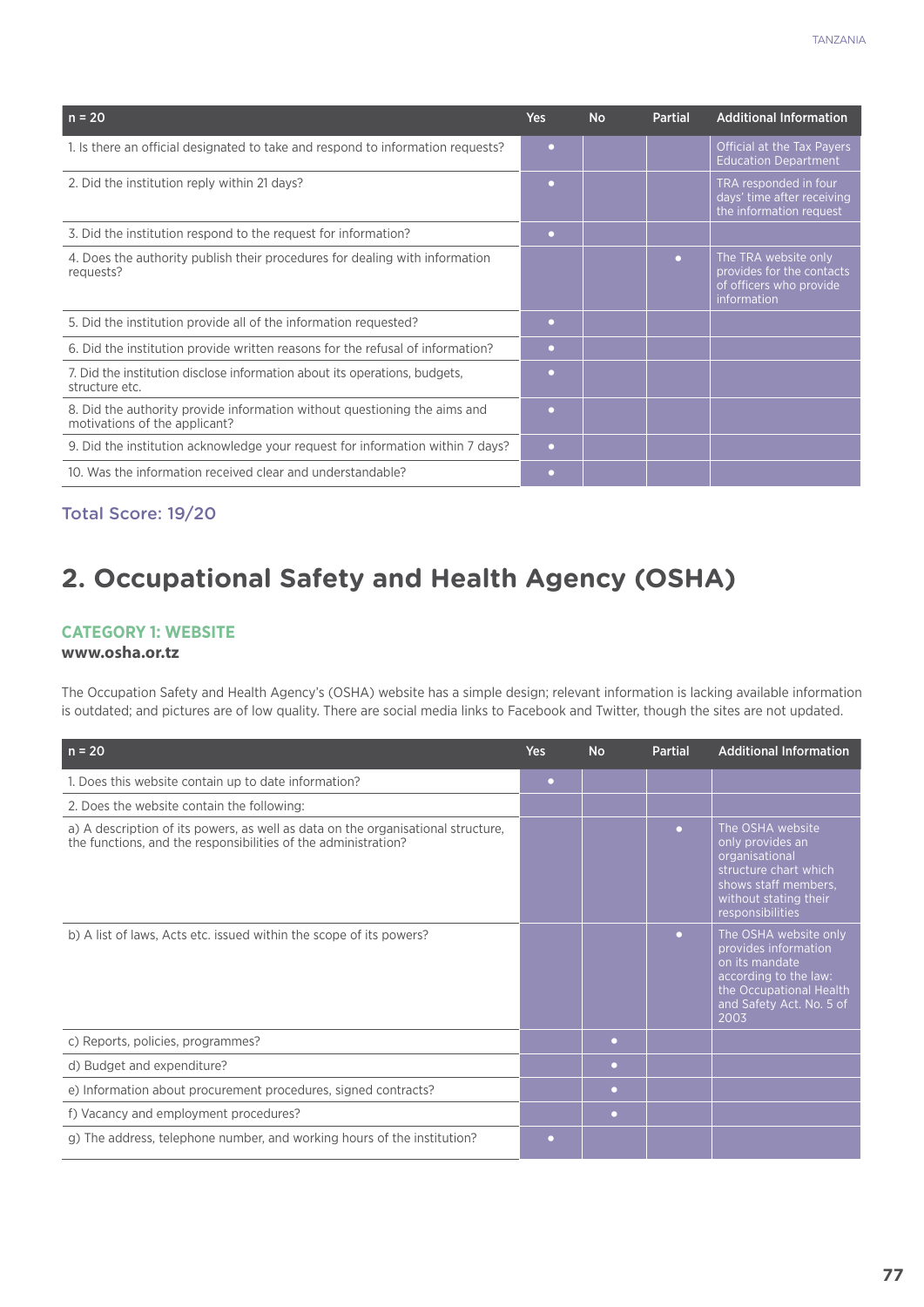| $n = 20$                                                                                                 | Yes | <b>No</b> | <b>Partial</b> | <b>Additional Information</b>                                                                                           |
|----------------------------------------------------------------------------------------------------------|-----|-----------|----------------|-------------------------------------------------------------------------------------------------------------------------|
| h) The contact details of specific public officials?                                                     |     |           |                | Only the contact of the<br>head office is provided:<br>telephone numbers, P.O.<br><b>Box numbers and fax</b><br>numbers |
| i) A mechanism to request and receive a response to electronic messages and<br>requests for information? |     |           |                |                                                                                                                         |

# Total Score: 7/20

# **CATEGORY 2: REQUESTS FOR INFORMATION**

#### **The following questions were sent to the Occupational Safety and Health Agency:**

- 1. Your institution has a mandate to supervise and promote the health of Tanzania's people by making sure that working environments are safe and all necessary precautions are met; how do common citizens access information useful to them from your office? Do they need to pay for information?
- 2. Through the mandate above, OSHA is also required to visit various working areas to inspect how safe the working environment is. What efforts have been taken so far to visit small private workshops where young people are working in very poor conditions?
- 3. Most of private houses are built by masons who do not wear protective gear; what measures has OSHA taken to make sure inspections are conducted in various areas and to ensure the law is abided to by the builders.
- 4. There is great improvement in your systems and OSHA certificates can be found in some workshops and offices; what efforts is OSHA making to ensure its services are reaching remote areas?
- 5. Your institution works in sensitive areas, protecting workers, though some of your staff are tempered and issue some documents and certificates without following proper procedures; what is your plan to make sure that you have zero corruption in your daily undertakings?

| $n = 20$                                                                                                   | <b>Yes</b>     | <b>No</b> | Partial   | <b>Additional Information</b>                               |
|------------------------------------------------------------------------------------------------------------|----------------|-----------|-----------|-------------------------------------------------------------|
| 1. Is there an official designated to take and respond to information requests?                            | $\bullet$      |           |           |                                                             |
| 2. Did the institution reply within 21 days?                                                               | ٠              |           |           |                                                             |
| 3. Did the institution respond to the request for information?                                             | $\bullet$      |           |           |                                                             |
| 4. Does the authority publish their procedures for dealing with information<br>requests?                   |                | ٠         |           |                                                             |
| 5. Did the institution provide all of the information requested?                                           |                |           |           |                                                             |
| 6. Did the institution provide written reasons for the refusal of information?                             | ٠              |           |           |                                                             |
| 7. Did the institution disclose information about its operations, budgets,<br>structure etc.               |                | ٠         |           |                                                             |
| 8. Did the authority provide information without questioning the aims and<br>motivations of the applicant? | $\blacksquare$ |           |           |                                                             |
| 9. Did the institution acknowledge your request for information within 7 days?                             |                |           | $\bullet$ | But they replied to the<br>request letter on the 8th<br>day |
| 10. Was the information received clear and understandable?                                                 |                |           |           |                                                             |

## Total Score: 15/20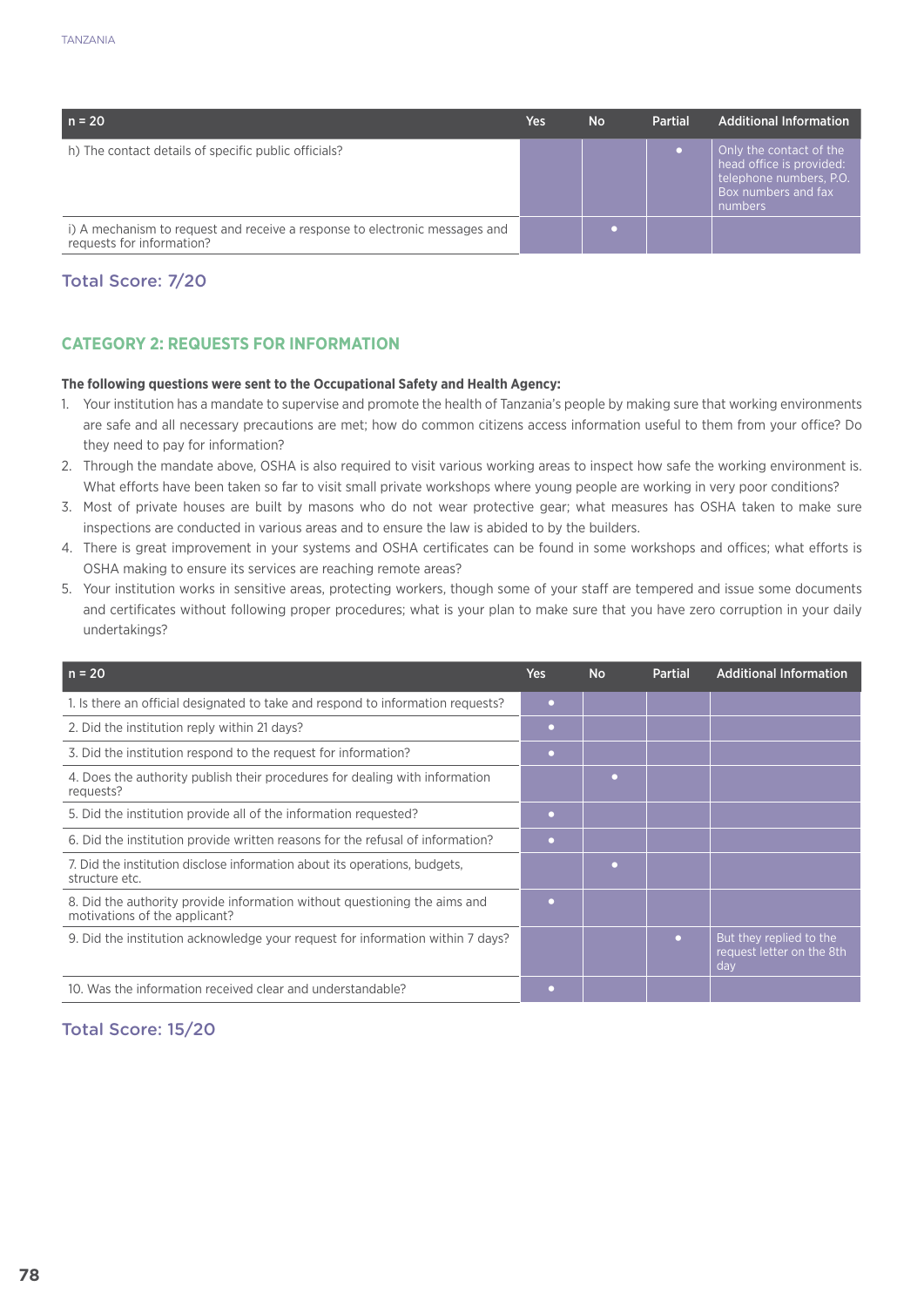# **3. Ministry of Finance and Planning (MoF)**

#### **Category 1: Website**

#### **www.mof.go.tz**

The Ministry of Finance's website looks simple and very limited. Tabs are provided however, other headlines are provided along the side panel of the website. The website is user-friendly for experienced users but can otherwise be difficult to navigate for those unfamiliar with the Ministry or those not very tech-savvy.

The website also contains various policy documents which might be useful to policy makers and analysts. The website is not linked to any social media sites.

| $n = 20$                                                                                                                                           | <b>Yes</b> | <b>No</b> | <b>Partial</b> | <b>Additional Information</b>                                                                                                           |
|----------------------------------------------------------------------------------------------------------------------------------------------------|------------|-----------|----------------|-----------------------------------------------------------------------------------------------------------------------------------------|
| 1. Does this website contain up to date information?                                                                                               | $\bullet$  |           |                |                                                                                                                                         |
| 2. Does the website contain the following:                                                                                                         |            |           |                |                                                                                                                                         |
| a) A description of its powers, as well as data on the organisational structure,<br>the functions, and the responsibilities of the administration? |            |           | $\bullet$      | The website only<br>provides the names<br>of senior personnel<br>and their titles; no job<br>description is provided<br>for any of them |
| b) A list of laws, Acts etc. issued within the scope of its powers?                                                                                | $\bullet$  |           |                |                                                                                                                                         |
| c) Reports, policies, programmes?                                                                                                                  | $\bullet$  |           |                |                                                                                                                                         |
| d) Budget and expenditure?                                                                                                                         | $\bullet$  |           |                |                                                                                                                                         |
| e) Information about procurement procedures, signed contracts?                                                                                     | $\bullet$  |           |                |                                                                                                                                         |
| f) Vacancy and employment procedures?                                                                                                              |            | $\bullet$ |                |                                                                                                                                         |
| g) The address, telephone number, and working hours of the institution?                                                                            |            |           | $\bullet$      | Only the address of the<br>Permanent Secretary's<br>office, despite the<br>various departments                                          |
| h) The contact details of specific public officials?                                                                                               |            |           | $\bullet$      | Only contact details<br>for the Permanent<br>Secretary's office are<br>provided                                                         |
| i) A mechanism to request and receive a response to electronic messages and<br>requests for information?                                           |            |           | $\bullet$      | Only email address and<br>telephone numbers are<br>provided                                                                             |

## Total Score: 14/20

#### **CATEGORY 2: REQUESTS FOR INFORMATION**

#### **The following questions were sent to the Ministry of Finance and Planning:**

- 1. Your Ministry is responsible for the national budget and other finances; how do common citizens access information useful to them from your office? Do they need to pay for information?
- 2. Your Ministry is now working under the Fifth Phase Government for which issues of revenue collection and tax adherence is a priority; what measures have you set to make sure that you achieve the Government's goals?
- 3. There have been complaints from the local government authorities (cities, regional and district authorities) over the delay and very limited disbursement of funds allocated for development activities; what measures have been prepared to meet this challenge?
- 4. Your Ministry is overseeing the work of the TRA, what are your plans to expand the tax collection base without relying on the common tax bases, for example taxing alcohol products?
- 5. The Ministry of Finance coordinates all government finances; what is your plan to make sure that you have zero corruption in your daily undertakings?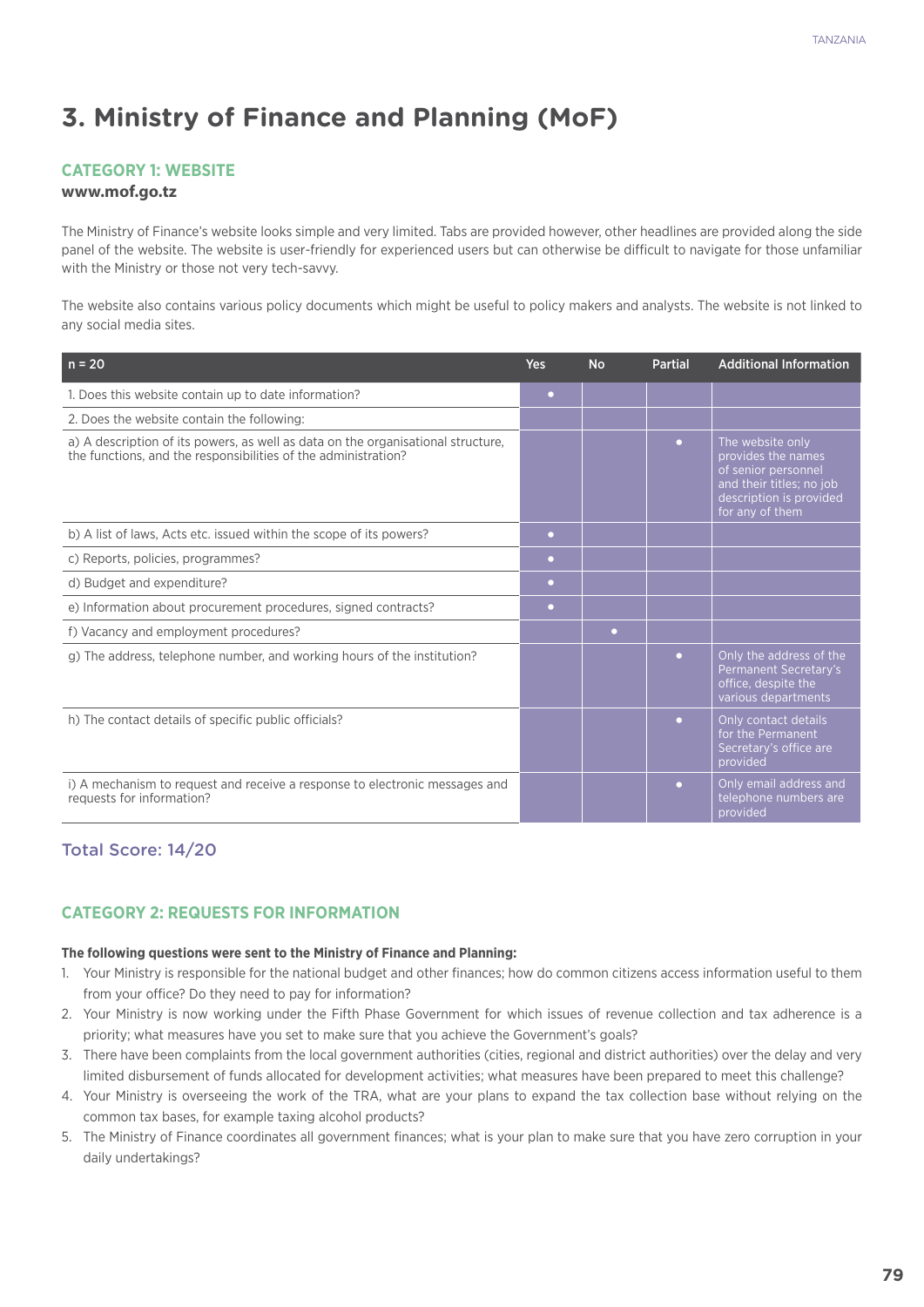| $n = 20$                                                                                                   | <b>Yes</b> | <b>No</b> | <b>Partial</b> | <b>Additional Information</b>                                                                                                                                                                                                    |
|------------------------------------------------------------------------------------------------------------|------------|-----------|----------------|----------------------------------------------------------------------------------------------------------------------------------------------------------------------------------------------------------------------------------|
| 1. Is there an official designated to take and respond to information requests?                            |            |           | $\bullet$      | When contacting<br>the institution, an<br><b>Information Officer</b><br>unaware of the<br>information request<br>provided his personal<br>email address to receive<br>the letter. The official<br>never replied once<br>emailed. |
| 2. Did the institution reply within 21 days?                                                               |            | $\bullet$ |                |                                                                                                                                                                                                                                  |
| 3. Did the institution respond to the request for information?                                             |            | $\bullet$ |                |                                                                                                                                                                                                                                  |
| 4. Does the authority publish their procedures for dealing with information<br>requests?                   |            |           | $\bullet$      | The website only detailed<br>how one can request for<br>information                                                                                                                                                              |
| 5. Did the institution provide all of the information requested?                                           |            | $\bullet$ |                |                                                                                                                                                                                                                                  |
| 6. Did the institution provide written reasons for the refusal of information?                             |            | $\bullet$ |                |                                                                                                                                                                                                                                  |
| 7. Did the institution disclose information about its operations, budgets,<br>structure etc.               |            | $\bullet$ |                |                                                                                                                                                                                                                                  |
| 8. Did the authority provide information without questioning the aims and<br>motivations of the applicant? |            | $\bullet$ |                |                                                                                                                                                                                                                                  |
| 9. Did the institution acknowledge your request for information within 7 days?                             |            | $\bullet$ |                |                                                                                                                                                                                                                                  |
| 10. Was the information received clear and understandable?                                                 |            | $\bullet$ |                |                                                                                                                                                                                                                                  |

# Total Score: 2/20

# **4. Ministry of Water and Irrigation**

#### **Category 1: Website**

#### **www.maji.go.tz**

The Ministry of Water website is well-packed with relevant information relating to the water sector. This website has nine navigation tabs on the home page, giving details of the Ministry's functions and agencies. It provides details on projects implemented by the Ministry and its agencies. Social media sitess linked to the website include: an updated Facebook page, Twitter and Instagram account (though not updated).

| $n = 20$                                                                                                                                           | <b>Yes</b> | <b>No</b> | <b>Partial</b> | <b>Additional Information</b>                               |
|----------------------------------------------------------------------------------------------------------------------------------------------------|------------|-----------|----------------|-------------------------------------------------------------|
| 1. Does this website contain up to date information?                                                                                               | ۰          |           |                |                                                             |
| 2. Does the website contain the following:                                                                                                         |            |           |                |                                                             |
| a) A description of its powers, as well as data on the organisational structure,<br>the functions, and the responsibilities of the administration? | $\bullet$  |           |                |                                                             |
| b) A list of laws, Acts etc. issued within the scope of its powers?                                                                                | $\bullet$  |           |                |                                                             |
| c) Reports, policies, programmes?                                                                                                                  | $\bullet$  |           |                |                                                             |
| d) Budget and expenditure?                                                                                                                         | ۰          |           |                |                                                             |
| e) Information about procurement procedures, signed contracts?                                                                                     |            | $\bullet$ |                |                                                             |
| f) Vacancy and employment procedures?                                                                                                              | $\bullet$  |           |                |                                                             |
| g) The address, telephone number, and working hours of the institution?                                                                            |            |           |                |                                                             |
| h) The contact details of specific public officials?                                                                                               |            | ۰         |                |                                                             |
| i) A mechanism to request and receive a response to electronic messages and<br>requests for information?                                           |            |           | $\blacksquare$ | Only email address and<br>telephone numbers are<br>provided |

#### Total Score: 15/20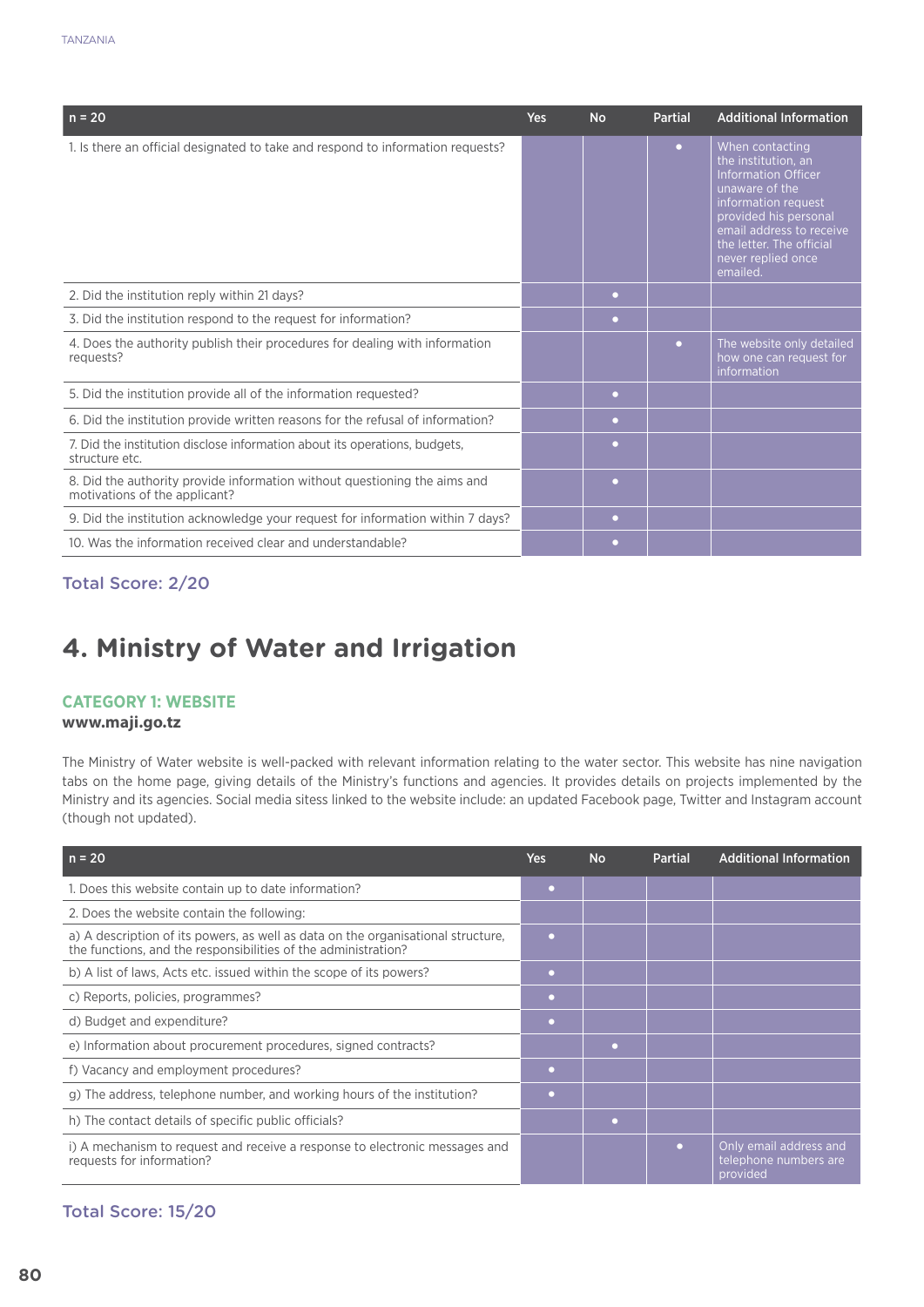## **CATEGORY 2: REQUESTS FOR INFORMATION**

#### **The following questions were sent to the Ministry of Water and Irrigation:**

- 1. Your Ministry has been vested with the mandate to make sure that water, as the source of life, is available to all people; how do common citizens access information useful to them from your office? Do they need to pay for information?
- 2. Shortage of water has been the order of the day in most places in Tanzania (for example in the Lindi Region, and especially Lindi town), it is a dream to have clean water - people are using salted water from the wheels. What is the long term plan of the Ministry to make sure that water is available to all people, especially in rural areas?
- 3. Residents of Dar es Salaam are complaining that DAWASCO associates with business people to sell water using car trunks, while denying them their right to have tap water in their homes. What do you say about this?
- 4. There is an influx of bottled water supplied by various industries and some seem to be of low quality. How do you associate with the Ministry responsible for proper industrial standards to make sure that water products are meeting the required standards?
- 5. Your Ministry runs a number of multi-million water projects; what is your plan to make sure that you have zero corruption in your daily undertakings?

| $n = 20$                                                                                                   | Yes | <b>No</b> | <b>Partial</b> | <b>Additional Information</b>                                                                                                                                                                                                                                                                  |
|------------------------------------------------------------------------------------------------------------|-----|-----------|----------------|------------------------------------------------------------------------------------------------------------------------------------------------------------------------------------------------------------------------------------------------------------------------------------------------|
| 1. Is there an official designated to take and respond to information requests?                            |     |           | $\bullet$      | When called, the<br>Registry informed the<br>researcher that there is a<br>department responsible<br>for dealing with<br>information requests<br>and the information<br>request has been sent to<br>said department which<br>will call the researcher<br>back. Nothing happened<br>thereafter. |
| 2. Did the institution reply within 21 days?                                                               |     | $\bullet$ |                |                                                                                                                                                                                                                                                                                                |
| 3. Did the institution respond to the request for information?                                             |     | $\bullet$ |                |                                                                                                                                                                                                                                                                                                |
| 4. Does the authority publish their procedures for dealing with information<br>requests?                   |     | $\bullet$ |                |                                                                                                                                                                                                                                                                                                |
| 5. Did the institution provide all of the information requested?                                           |     | $\bullet$ |                |                                                                                                                                                                                                                                                                                                |
| 6. Did the institution provide written reasons for the refusal of information?                             |     | $\bullet$ |                |                                                                                                                                                                                                                                                                                                |
| 7. Did the institution disclose information about its operations, budgets,<br>structure etc.               |     | $\bullet$ |                |                                                                                                                                                                                                                                                                                                |
| 8. Did the authority provide information without questioning the aims and<br>motivations of the applicant? |     | $\bullet$ |                |                                                                                                                                                                                                                                                                                                |
| 9. Did the institution acknowledge your request for information within 7 days?                             |     | $\bullet$ |                |                                                                                                                                                                                                                                                                                                |
| 10. Was the information received clear and understandable?                                                 |     | $\bullet$ |                |                                                                                                                                                                                                                                                                                                |

Total Score: 1/20

# **5. National Bureau of Statistics (NBS)**

### **Category 1: Website**

#### **www.nbs.go.tz**

The NBS website is very well-packed with information which reflects the work they are doing. It provides information on world population, country population (both mainland and Zanzibar), GDP, population projection, and CPT on a monthly basis. It is in both English and Kiswahili which means a large audience can easily access this information. Different social media sites including Facebook, and Twitter are linked to this website. Most of the information is updated as the nature of the institution is to provide current statistics on various issues.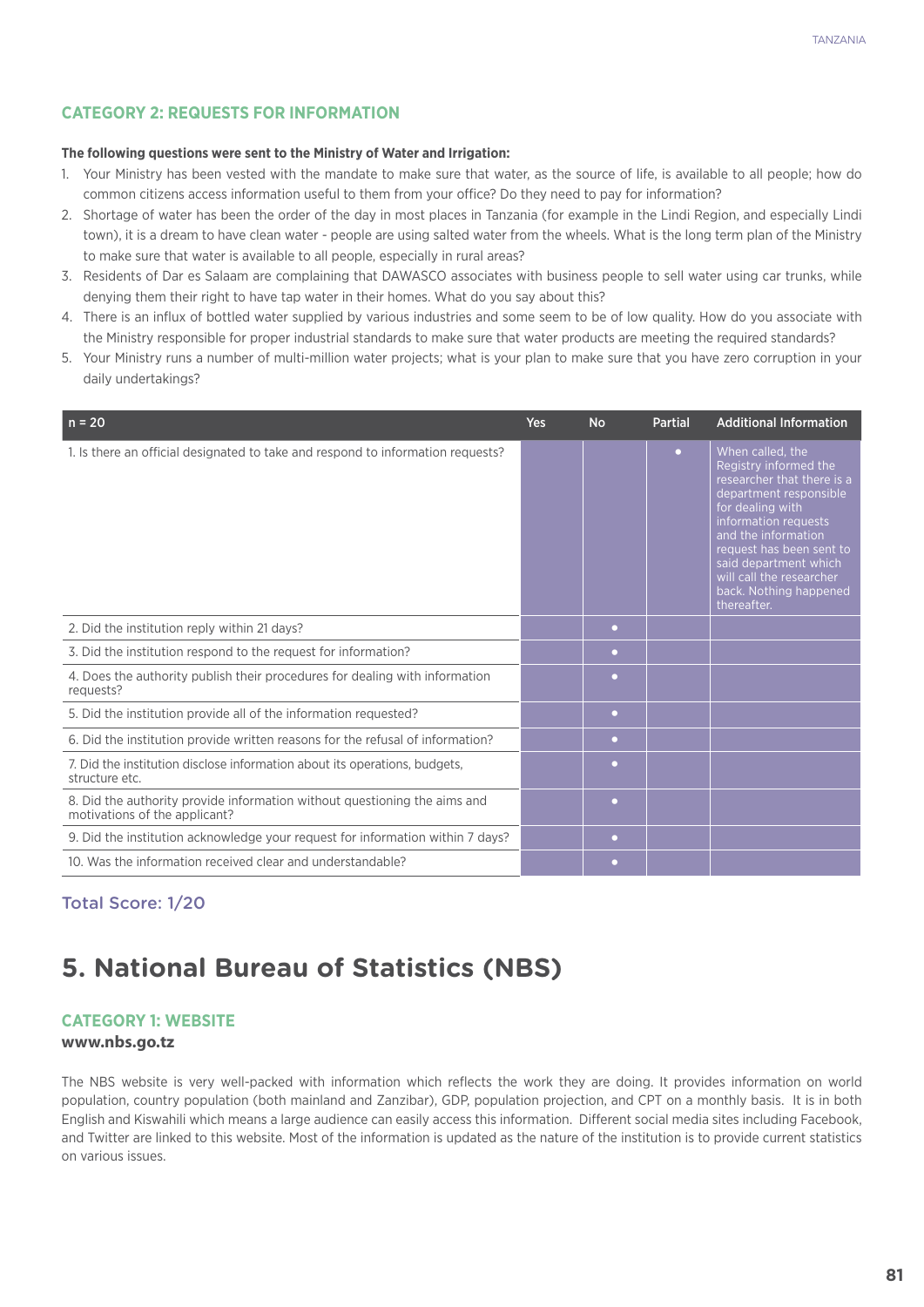| $n = 20$                                                                                                                                           | <b>Yes</b> | <b>No</b> | <b>Partial</b> | <b>Additional Information</b>                                                                                                                                                                                                                |
|----------------------------------------------------------------------------------------------------------------------------------------------------|------------|-----------|----------------|----------------------------------------------------------------------------------------------------------------------------------------------------------------------------------------------------------------------------------------------|
| 1. Does this website contain up to date information?                                                                                               | $\bullet$  |           |                |                                                                                                                                                                                                                                              |
| 2. Does the website contain the following:                                                                                                         |            |           |                |                                                                                                                                                                                                                                              |
| a) A description of its powers, as well as data on the organisational structure,<br>the functions, and the responsibilities of the administration? |            |           | $\bullet$      | The website provides<br>the organisation chart<br>which indicates various<br>posts, from directors to<br>staff of the departments.<br>However, it lacks<br>information on the<br>functions of directors.<br>managers and junior<br>officers. |
| b) A list of laws, Acts etc. issued within the scope of its powers?                                                                                | $\bullet$  |           |                |                                                                                                                                                                                                                                              |
| c) Reports, policies, programmes?                                                                                                                  | $\bullet$  |           |                |                                                                                                                                                                                                                                              |
| d) Budget and expenditure?                                                                                                                         |            |           | $\bullet$      | The website does not<br>provide budget and<br>expenditure, it only<br>provides the institutional<br>business plan for the<br>financial year 2015/16.                                                                                         |
| e) Information about procurement procedures, signed contracts?                                                                                     |            | $\bullet$ |                |                                                                                                                                                                                                                                              |
| f) Vacancy and employment procedures?                                                                                                              |            | $\bullet$ |                |                                                                                                                                                                                                                                              |
| g) The address, telephone number, and working hours of the institution?                                                                            | $\bullet$  |           |                |                                                                                                                                                                                                                                              |
| h) The contact details of specific public officials?                                                                                               | $\bullet$  |           |                |                                                                                                                                                                                                                                              |
| i) A mechanism to request and receive a response to electronic messages and<br>requests for information?                                           | $\bullet$  |           |                |                                                                                                                                                                                                                                              |

# Total Score: 14/20

## **CATEGORY 2: REQUESTS FOR INFORMATION**

#### **The following questions were sent to the National Bureau of Statistics (NBS):**

- 1. How do common citizens access information useful to them from your office? Do they need to pay for information?
- 2. Your office is responsible for the statistics in various areas; how do common citizens access the statistics produced by your institution relevant for their activities?
- 3. How useful is your information? Do you normally receive feedback from the people or institutions that use your information?
- 4. How do you develop trust with the people or institutions that are using your statistical data in the planning of their projects or activities?
- 5. How do you work with other institutions (especially those from on international and regional level) in developing statistical information?

| $n = 20$                                                                                     | Yes | <b>No</b> | Partial | <b>Additional Information</b>        |
|----------------------------------------------------------------------------------------------|-----|-----------|---------|--------------------------------------|
| 1. Is there an official designated to take and respond to information requests?              |     |           |         | Institutional Information<br>Officer |
| 2. Did the institution reply within 21 days?                                                 |     |           |         |                                      |
| 3. Did the institution respond to the request for information?                               |     |           |         |                                      |
| 4. Does the authority publish their procedures for dealing with information<br>requests?     |     |           |         |                                      |
| 5. Did the institution provide all of the information requested?                             |     |           |         |                                      |
| 6. Did the institution provide written reasons for the refusal of information?               |     |           |         |                                      |
| 7. Did the institution disclose information about its operations, budgets,<br>structure etc. |     |           |         |                                      |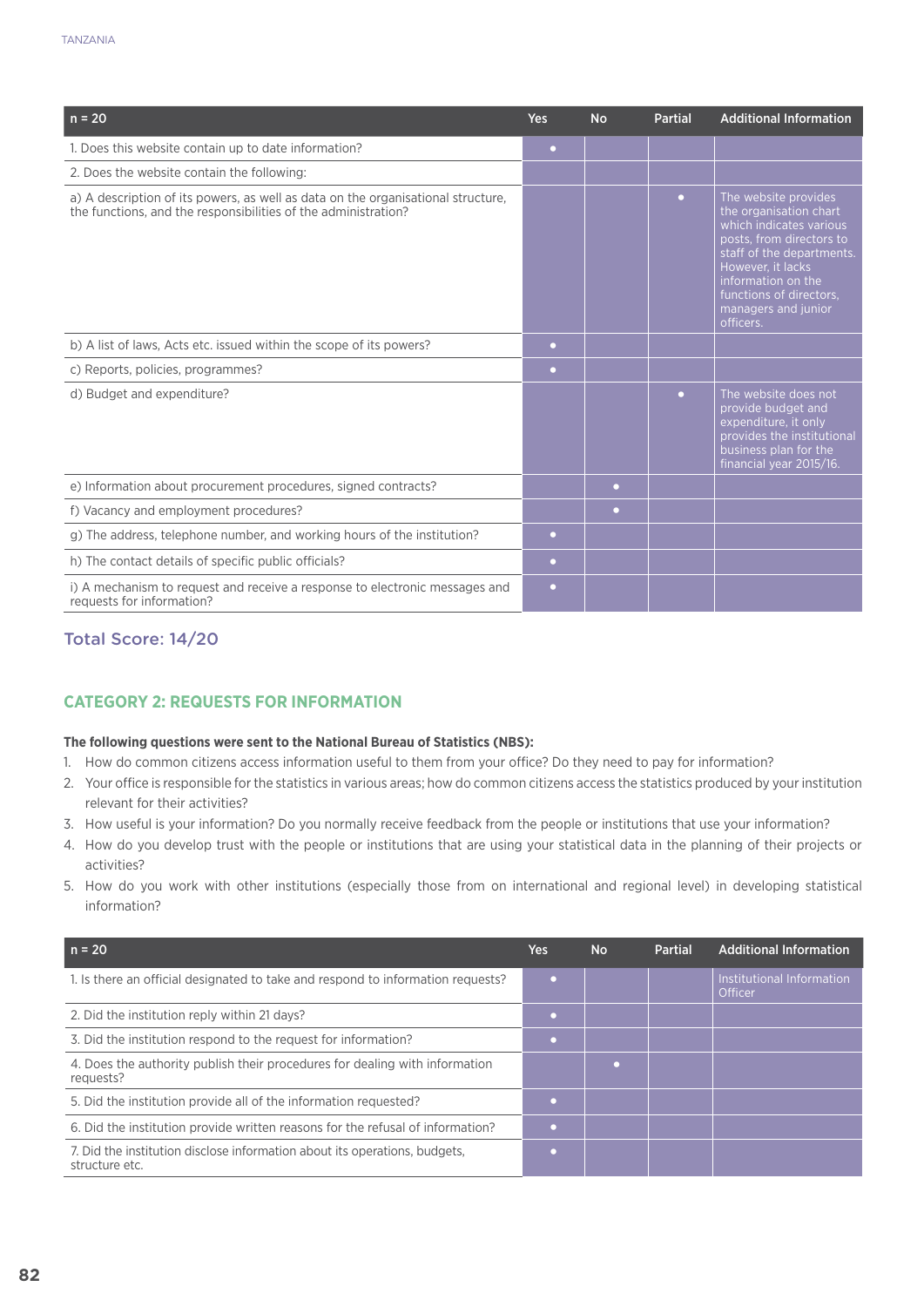| $n = 20$                                                                                                   | Yes | <b>No</b> | <b>Partial</b> | <b>Additional Information</b> |
|------------------------------------------------------------------------------------------------------------|-----|-----------|----------------|-------------------------------|
| 8. Did the authority provide information without questioning the aims and<br>motivations of the applicant? |     |           |                |                               |
| 9. Did the institution acknowledge your request for information within 7 days?                             |     |           |                |                               |
| 10. Was the information received clear and understandable?                                                 |     |           |                |                               |

#### Total Score: 16/20

# **6. Ministry of Energy and Minerals (MEM)**

#### **Category 1: Website**

#### **www.mem.go.tz**

The MEM website is packed with a lot of information with regards to the mineral and energy sector, as well as the Ministry's relevant institutions and agencies. It provides updated information on mineral licenses and other energy projects. Each particular ministerial agency and institution has its own site within the main ministerial website. The website has additional video clips which explain the various activities that are conducted by the Ministry, its agencies and institutions. The site also provides a feedback form for visitors. No social media is connected to the website.

The website has provided the following important information for its users:

*Please note that we are in Tanzania with time zone (GMT+03:00). Although we may not be in office at times convenient for all international enquiries, we do monitor our e-mail outside normal office hours.* 

| $n = 20$                                                                                                                                           | <b>Yes</b> | <b>No</b> | <b>Partial</b> | <b>Additional Information</b> |
|----------------------------------------------------------------------------------------------------------------------------------------------------|------------|-----------|----------------|-------------------------------|
| 1. Does this website contain up to date information?                                                                                               | $\bullet$  |           |                |                               |
| 2. Does the website contain the following:                                                                                                         |            |           |                |                               |
| a) A description of its powers, as well as data on the organisational structure,<br>the functions, and the responsibilities of the administration? | $\bullet$  |           |                |                               |
| b) A list of laws, Acts etc. issued within the scope of its powers?                                                                                | $\bullet$  |           |                |                               |
| c) Reports, policies, programmes?                                                                                                                  | $\bullet$  |           |                |                               |
| d) Budget and expenditure?                                                                                                                         | $\bullet$  |           |                |                               |
| e) Information about procurement procedures, signed contracts?                                                                                     | $\bullet$  |           |                |                               |
| f) Vacancy and employment procedures?                                                                                                              | $\bullet$  |           |                |                               |
| g) The address, telephone number, and working hours of the institution?                                                                            |            |           |                |                               |
| h) The contact details of specific public officials?                                                                                               |            | ٠         |                |                               |
| i) A mechanism to request and receive a response to electronic messages and<br>requests for information?                                           | $\bullet$  |           |                |                               |

#### Total Score: 18/20

### **CATEGORY 2: REQUESTS FOR INFORMATION**

#### **The following questions were sent to the Ministry of Energy and Minerals:**

- 1. Your Ministry is responsible for the minerals and energy sectors; how do common citizens access information useful to them from your office? Do they need to pay for information?
- 2. Your Ministry is responsible for rural electrification run by REA, there are some complaints that majority of the people in villages cannot afford electrical equipment that enabled them to be connected. What measures are there in place to help them access electrical equipment in a reasonable price?
- 3. The Fifth Phase Government is focusing on industrialisation, and being the ministry responsible for energy, what steps have you taken to meet the high demand of electricity power to the emerging industries?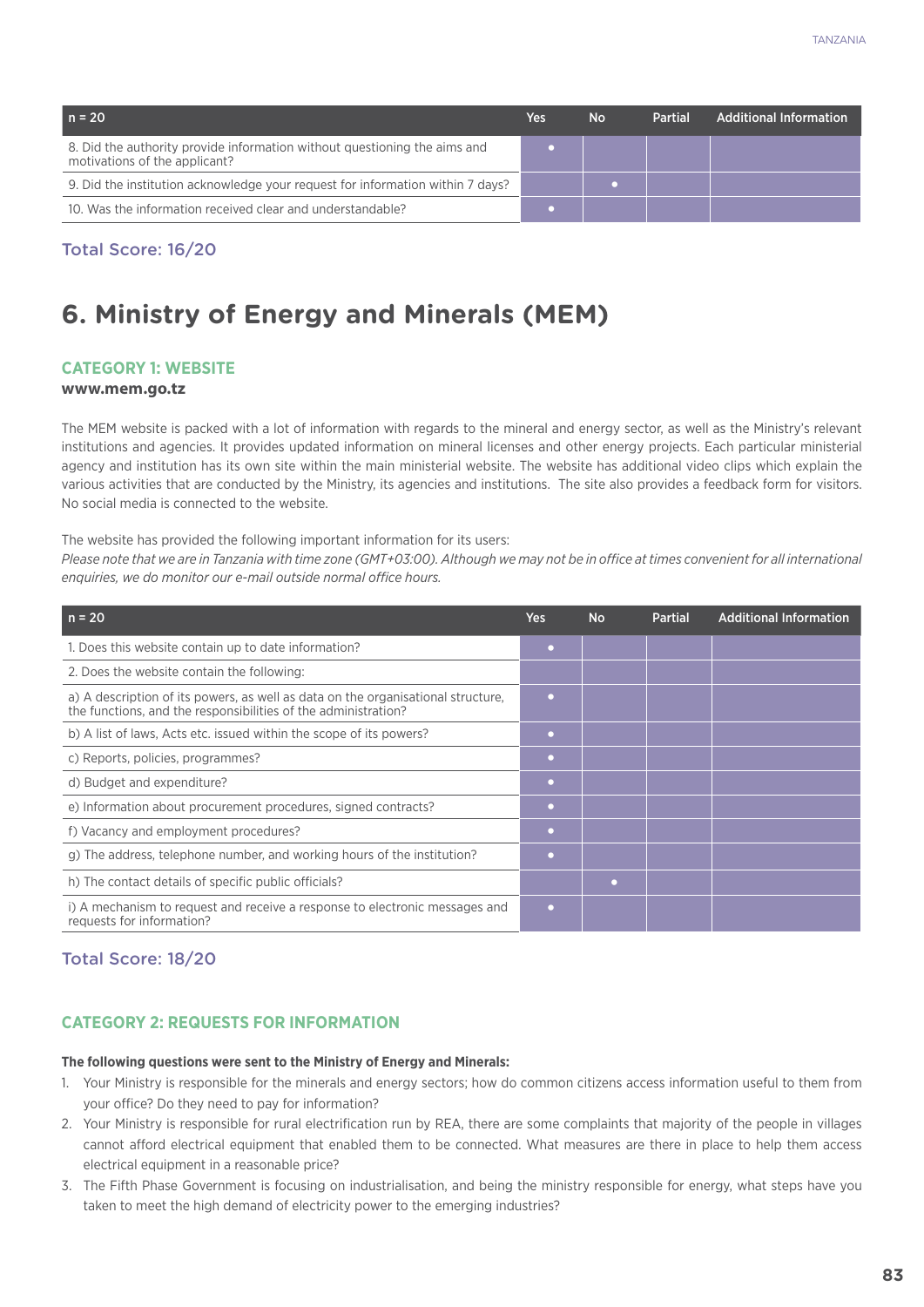- 4. Power-rationing has always been a headache to city dwellers, for example in Dar es Salaam; what is your plan to make this power shortage and rationing in our country a thing of the past?
- 5. Artisan miners in most places in Tanzania are still complaining that the government has failed to assist them getting equipment to facilitate their work, but is instead associating with large miners to eliminate them from their mining sites; how do you explain this?

| $n = 20$                                                                                                   | Yes       | <b>No</b> | <b>Partial</b> | <b>Additional Information</b> |
|------------------------------------------------------------------------------------------------------------|-----------|-----------|----------------|-------------------------------|
| 1. Is there an official designated to take and respond to information requests?                            | $\bullet$ |           |                |                               |
| 2. Did the institution reply within 21 days?                                                               |           | $\bullet$ |                |                               |
| 3. Did the institution respond to the request for information?                                             |           | $\bullet$ |                |                               |
| 4. Does the authority publish their procedures for dealing with information<br>requests?                   |           |           |                |                               |
| 5. Did the institution provide all of the information requested?                                           |           | $\bullet$ |                |                               |
| 6. Did the institution provide written reasons for the refusal of information?                             |           |           |                |                               |
| 7. Did the institution disclose information about its operations, budgets,<br>structure etc.               |           | $\bullet$ |                |                               |
| 8. Did the authority provide information without questioning the aims and<br>motivations of the applicant? |           | $\bullet$ |                |                               |
| 9. Did the institution acknowledge your request for information within 7 days?                             |           |           |                |                               |
| 10. Was the information received clear and understandable?                                                 |           |           |                |                               |

# Total Score: 2/20

# **7. Ministry of Constitution and Legal Affairs**

#### **Category 1: Website**

#### **www.sheria.go.tz**

The website of the Ministry of Constitution and Legal Affairs contains information that focuses on their duties. This site is also linked to other websites that provide information on legal issues within the country as well as outside its territories. Only a Facebook page is linked to this website, carrying up-to-date information.

| $n = 20$                                                                                                                                           | Yes       | <b>No</b> | <b>Partial</b> | <b>Additional Information</b> |
|----------------------------------------------------------------------------------------------------------------------------------------------------|-----------|-----------|----------------|-------------------------------|
| 1. Does this website contain up to date information?                                                                                               | ۰         |           |                |                               |
| 2. Does the website contain the following:                                                                                                         |           |           |                |                               |
| a) A description of its powers, as well as data on the organisational structure,<br>the functions, and the responsibilities of the administration? | ٠         |           |                |                               |
| b) A list of laws, Acts etc. issued within the scope of its powers?                                                                                | $\bullet$ |           |                |                               |
| c) Reports, policies, programmes?                                                                                                                  | ۰         |           |                |                               |
| d) Budget and expenditure?                                                                                                                         |           |           |                |                               |
| e) Information about procurement procedures, signed contracts?                                                                                     |           | ٠         |                |                               |
| f) Vacancy and employment procedures?                                                                                                              |           | ۰         |                |                               |
| g) The address, telephone number, and working hours of the institution?                                                                            |           |           |                |                               |
| h) The contact details of specific public officials?                                                                                               | ۰         |           |                |                               |
| i) A mechanism to request and receive a response to electronic messages and<br>requests for information?                                           |           | $\bullet$ |                |                               |

# Total Score: 12/20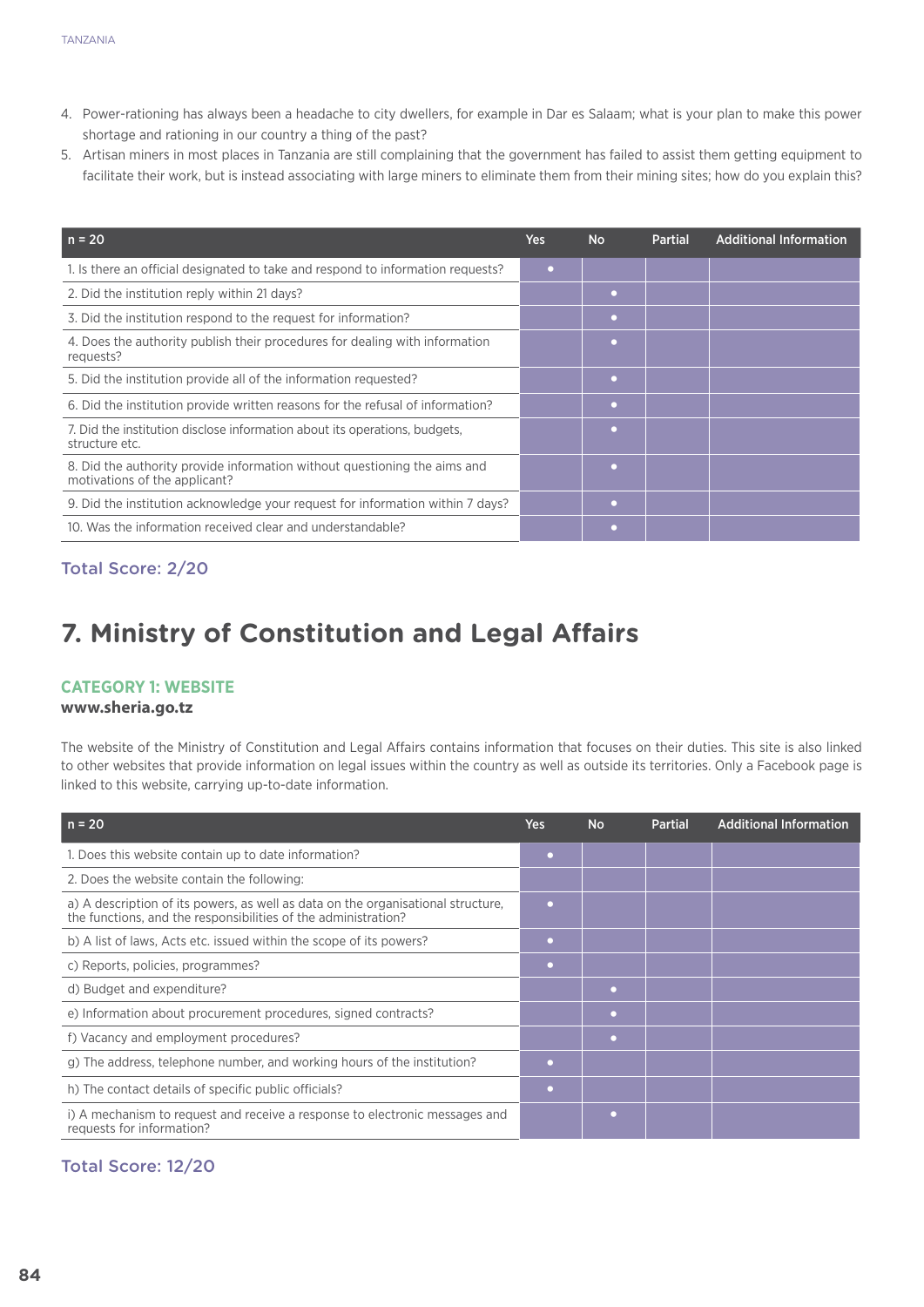## **CATEGORY 2: REQUESTS FOR INFORMATION**

#### **The following questions were sent to the Ministry of Constitution and Legal Affairs:**

- 1. Your Ministry is responsible for all legal issues, including government contracts and law reforms; how do common citizens access information useful to them from your office? Do they need to pay for information?
- 2. In recent days, there have been a number of statements and orders from government officials that infringe the rights of people. Most of these statements and orders are unconstitutional (i.e. one of the RPC talking to journalist said "lawyers should not come forward and negotiate for bails for their clients otherwise they will be joined in the case);" what is the opinion of the Ministry with regards to such statements?
- 3. Some of the Members of Parliament were complaining during the Bunge sessions that some contracts which the government is involved in, are of poor quality and dubious; what is your statement on this?
- 4. Your Ministry is vested with the task to supervise the amendments of laws, especially those which are infringing the rights of people. (i.e. the Penal Code on laxity of the procedures which delays justice); what are the measures taken to make sure justice is not delayed?
- 5. Your Ministry is one of the sensitive areas as itsmandate is to prepare contracts that attract billions of money; what is your plan to make sure that you have zero corruption in your daily undertakings?

| $n = 20$                                                                                                   | <b>Yes</b> | <b>No</b> | <b>Partial</b> | <b>Additional Information</b>                                                                                                                                             |
|------------------------------------------------------------------------------------------------------------|------------|-----------|----------------|---------------------------------------------------------------------------------------------------------------------------------------------------------------------------|
| 1. Is there an official designated to take and respond to information requests?                            |            |           | $\bullet$      | According to the<br>information from the<br>telephone operator,<br>a responsible person<br>replied to the letter<br>though she was not able<br>to disclose his/her title. |
| 2. Did the institution reply within 21 days?                                                               |            | $\bullet$ |                |                                                                                                                                                                           |
| 3. Did the institution respond to the request for information?                                             |            | $\bullet$ |                |                                                                                                                                                                           |
| 4. Does the authority publish their procedures for dealing with information<br>requests?                   |            | ۰         |                |                                                                                                                                                                           |
| 5. Did the institution provide all of the information requested?                                           |            | $\bullet$ |                |                                                                                                                                                                           |
| 6. Did the institution provide written reasons for the refusal of information?                             |            | $\bullet$ |                |                                                                                                                                                                           |
| 7. Did the institution disclose information about its operations, budgets,<br>structure etc.               |            | ۰         |                |                                                                                                                                                                           |
| 8. Did the authority provide information without questioning the aims and<br>motivations of the applicant? |            | ٠         |                |                                                                                                                                                                           |
| 9. Did the institution acknowledge your request for information within 7 days?                             |            | $\bullet$ |                |                                                                                                                                                                           |
| 10. Was the information received clear and understandable?                                                 |            | $\bullet$ |                |                                                                                                                                                                           |

## Total Score: 1/20

# **8. National Housing Corporation (NHC)**

#### **Category 1: Website**

#### **http://www.nhc.co.tz/en /**

Dealing with the real estate business, the website is filled with updated information on current projects, along with attractive housing graphics. The Corporation also has an updated Facebook page as well as a YouTube account with numerous videos showing various projects.

| l n = 20                                                                                                                                           | Yes. | <b>No</b> | <b>Partial</b> | <b>Additional Information</b> |
|----------------------------------------------------------------------------------------------------------------------------------------------------|------|-----------|----------------|-------------------------------|
| 1. Does this website contain up to date information?                                                                                               |      |           |                |                               |
| 2. Does the website contain the following:                                                                                                         |      |           |                |                               |
| a) A description of its powers, as well as data on the organisational structure,<br>the functions, and the responsibilities of the administration? |      |           |                |                               |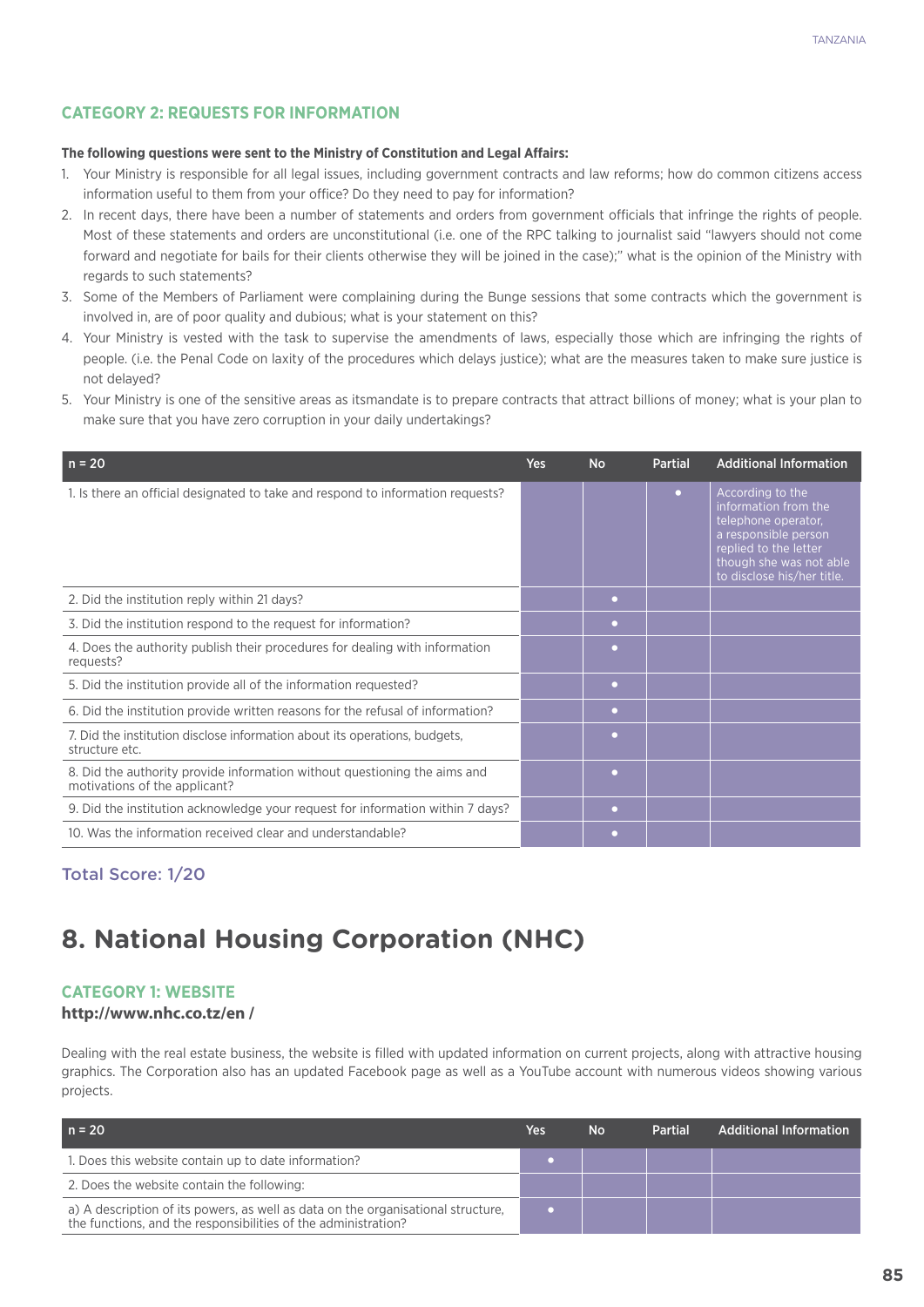| $n = 20$                                                                                                 | <b>Yes</b> | <b>No</b> | <b>Partial</b> | <b>Additional Information</b> |
|----------------------------------------------------------------------------------------------------------|------------|-----------|----------------|-------------------------------|
| b) A list of laws, Acts etc. issued within the scope of its powers?                                      |            |           |                |                               |
| c) Reports, policies, programmes?                                                                        |            |           |                |                               |
| d) Budget and expenditure?                                                                               |            |           |                |                               |
| e) Information about procurement procedures, signed contracts?                                           |            |           |                |                               |
| f) Vacancy and employment procedures?                                                                    |            |           |                |                               |
| g) The address, telephone number, and working hours of the institution?                                  |            |           |                |                               |
| h) The contact details of specific public officials?                                                     |            |           |                |                               |
| i) A mechanism to request and receive a response to electronic messages and<br>requests for information? |            |           |                |                               |

## Total Score: 16/20

# **CATEGORY 2: REQUESTS FOR INFORMATION**

## **The following questions were sent to the National Housing Corporation (NHC):**

- 1. How do common citizens access information useful to them from your office? Do they need to pay for information?
- 2. How does common citizens with low income manage to buy a house you're selling?
- 3. How do you perform your duties? Do you have people and resources on the ground all over the country?
- 4. Most of your projects are carried out in townships; do you have a plan in the near future to reach the village level?
- 5. How do you work with other institutions, such as those of higher learning and research? Do you believe information/statistical information prepared by these institutions is relevant in shaping the development of the country?

| $n = 20$                                                                                                   | <b>Yes</b> | <b>No</b> | <b>Partial</b> | <b>Additional Information</b>                                                                                                                                                                                                                           |
|------------------------------------------------------------------------------------------------------------|------------|-----------|----------------|---------------------------------------------------------------------------------------------------------------------------------------------------------------------------------------------------------------------------------------------------------|
| 1. Is there an official designated to take and respond to information requests?                            |            | $\bullet$ |                |                                                                                                                                                                                                                                                         |
| 2. Did the institution reply within 21 days?                                                               |            | $\bullet$ |                |                                                                                                                                                                                                                                                         |
| 3. Did the institution respond to the request for information?                                             |            | $\bullet$ |                |                                                                                                                                                                                                                                                         |
| 4. Does the authority publish their procedures for dealing with information<br>requests?                   |            | $\bullet$ |                |                                                                                                                                                                                                                                                         |
| 5. Did the institution provide all of the information requested?                                           |            | ٠         |                | When the call was made<br>to their offices, the<br>researcher was simply<br>told that the responsible<br>office is shifting from its<br>original place to other<br>premises and that they<br>will answer the question<br>when the move is<br>finalised. |
| 6. Did the institution provide written reasons for the refusal of information?                             |            | $\bullet$ |                |                                                                                                                                                                                                                                                         |
| 7. Did the institution disclose information about its operations, budgets,<br>structure etc.               |            |           | $\bullet$      | The only information<br>found on the website is<br>the Institutional Strategic<br>Plan which indicates<br>some budgetary issues.                                                                                                                        |
| 8. Did the authority provide information without questioning the aims and<br>motivations of the applicant? |            | $\bullet$ |                |                                                                                                                                                                                                                                                         |
| 9. Did the institution acknowledge your request for information within 7 days?                             |            | $\bullet$ |                |                                                                                                                                                                                                                                                         |
| 10. Was the information received clear and understandable?                                                 |            | $\bullet$ |                |                                                                                                                                                                                                                                                         |

## Total Score: 1/20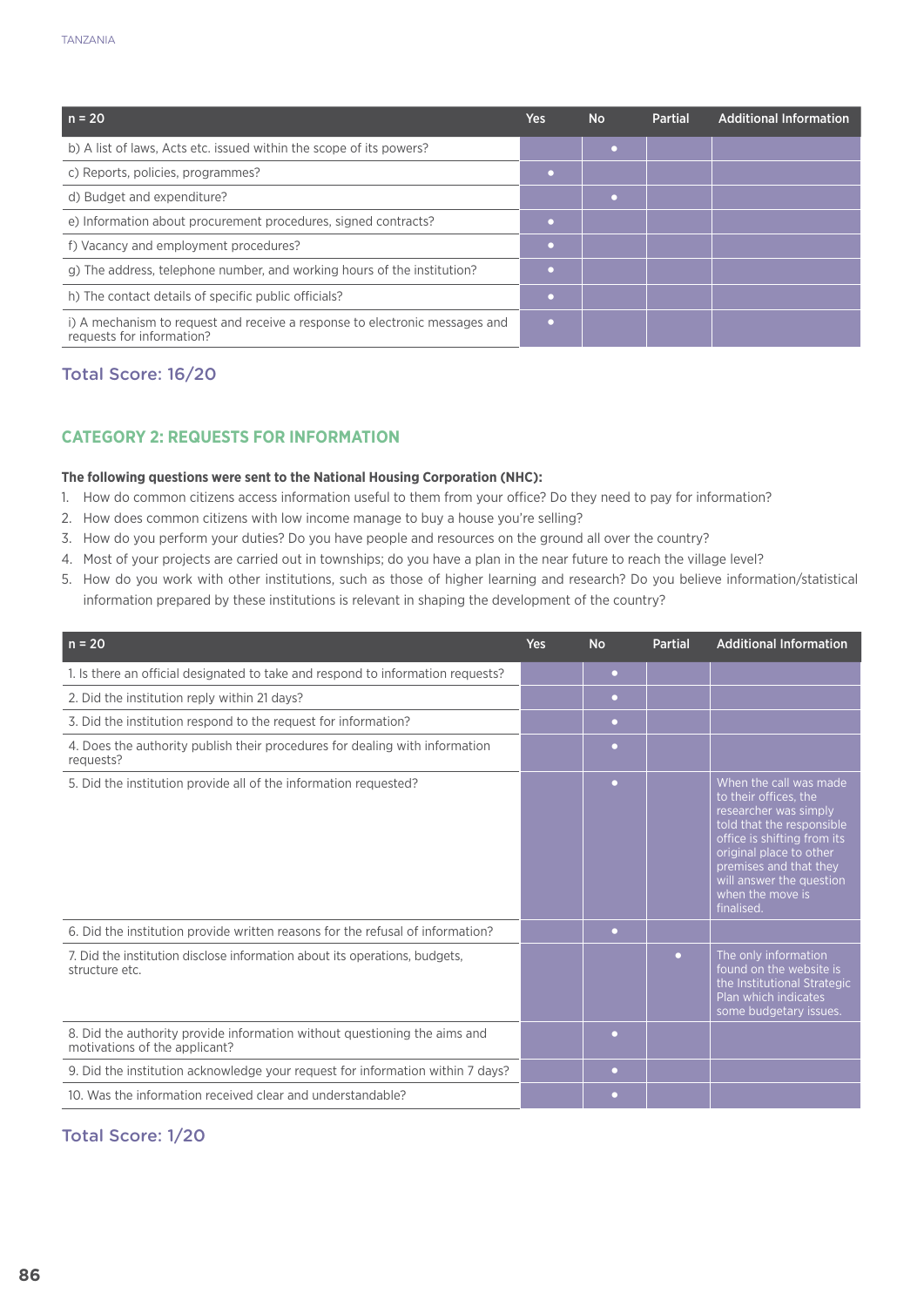# SUMMARY IN NUMBERS

| <b>Institution</b>                                 | Website         | <b>Request for information</b> | <b>Total score</b> |
|----------------------------------------------------|-----------------|--------------------------------|--------------------|
| Tanzania Revenue Authority (TRA)                   | 17              | 19                             | 36                 |
| Occupation Safety & Health Authority (OSHA)        |                 | 15                             | 22                 |
| Ministry of Finance and Planning (MoF)             | 14              |                                | 15                 |
| Ministry of Water and Irrigation (MWI)             | 15              |                                | 16                 |
| National Bureau of Statistics (NBS)                | 14              | 16                             | -30                |
| Ministry of Energy and Minerals (MEM)              | 18              |                                | <b>20</b>          |
| Ministry of Constitution and Legal Affairs (MOCLA) | 12              |                                | 13                 |
| National Housing Corporation (NHC)                 | 16 <sup>2</sup> |                                | 17                 |

# RESEARCH CONCLUSIONS

It has to be understood that this year's research collided with the beginning of the Phase Five Government, which is under high pressure and has many ambitious goals.

Most government ministries, institutions and agencies are operating at high speed. It was the high expectation of this research that the information requests would have been responded to in a prompt and timely manner, but with some of the institutions, ministries and agencies the opposite has been true.

Some of the officers continue operating as business-as-usual. Some of the institutions have responded very quickly and went even further by calling the researcher for more clarification.

This year's study picked the winners of the previous years, together with one new agency: OSHA. As it can be seen in the summary of research findings above, the performances of some of the past winners have dropped significantly.

# THE MOST SECRETIVE PUBLIC INSTITUTION IN **TAN7ANIA**

There are four poorly performing institutions with a total score below 20; these are the Ministry of Finance, the Ministry of Water and Irrigation, the Ministry of Constitution and Legal Affairs and the National Housing Cooperation.

With the lowest score among the public institutions surveyed, the Most Secretive Public Institution in Tanzania in 2016 is the **Ministry of Constitution and Legal Affairs.**

# THE MOST OPEN PUBLIC INSTITUTION IN TANZANIA

TRA scored the highest out of all the public institutions surveyed. The institution's swift response to the questions sent to them and the fact that they invited the researcher for an interview shows their readiness to share information with the public. The answers they provided were very detailed. This is the only institution which received 90 per cent of the possible score for the survey.

Thus the Most Open Public Institution in Tanzania in 2016 is the **Tanzania Revenue Authority.**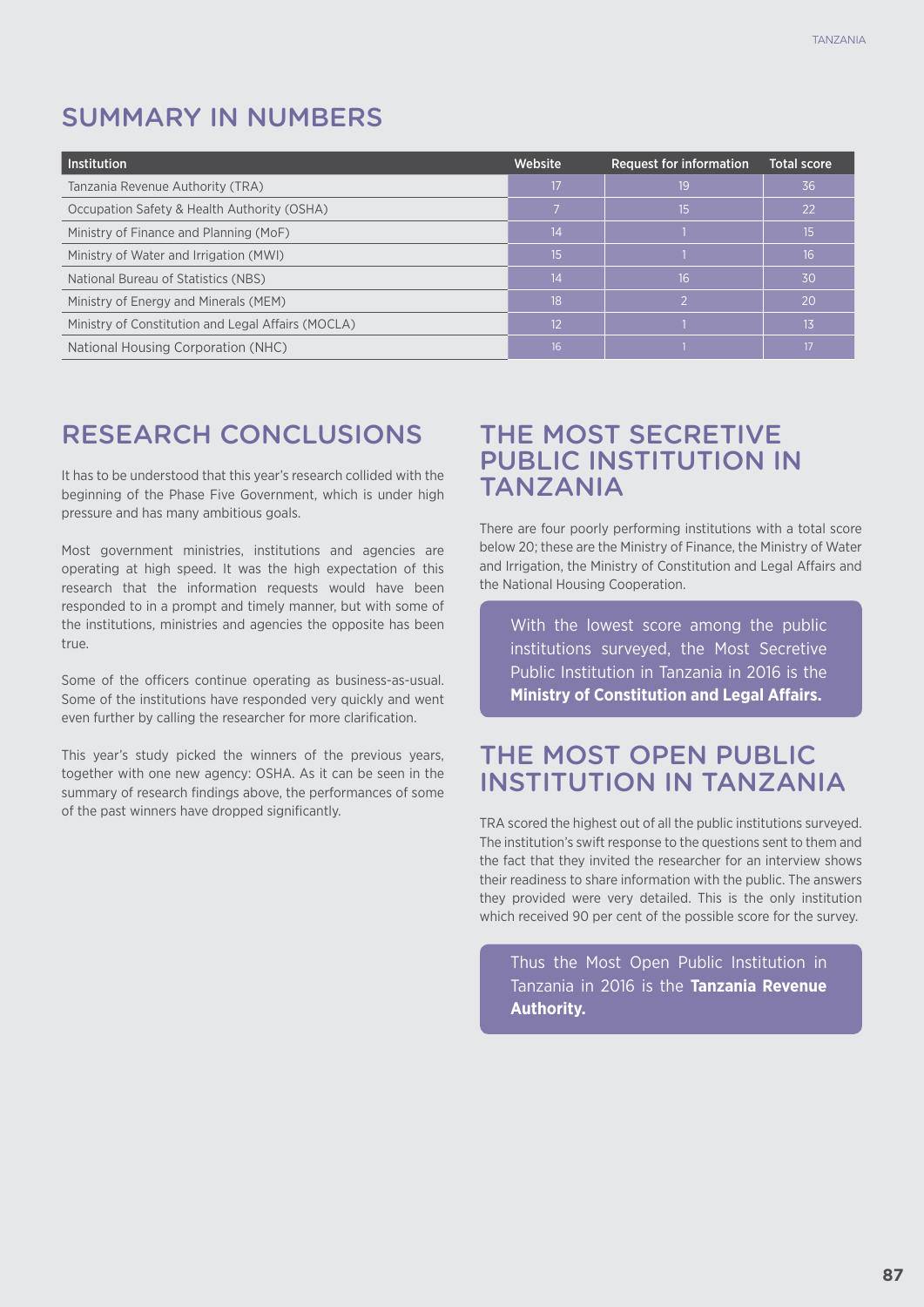# RECOMMENDATIONS

Most of the people who are responsible for or who are supposed to be responsible for handling requests for information from the public are information officers, public relations officers, switchboard operators, receptionists and front desk staff.

The study found that these people lack a range of skills in dealing with requests, both written and oral. Even some of the staff with the relevant skill set either seem to be ignorant to the necessity of providing public information or appear to be unwilling to do their job.

The study also found out that no customer relations systems and procedures are used by the front office staff when responding to requests for information.

The study therefore recommends the following:

- • Establishing mechanisms to respond to requests for information from the public. These mechanisms should be used to interpret, analyse and communicate information, data, complaints, requests for services and should facilitate reporting to management/authorities.
- • Development of customer care/relations skills for relevant staff in public offices. Skills that will help them demonstrate professional customer/client relationship and technical skills, supervisory techniques and management skills.
- • Establishment of laws guaranteeing access to information and bylaws that will hold information bearers responsible for either delaying or not responding to the public's requests for information.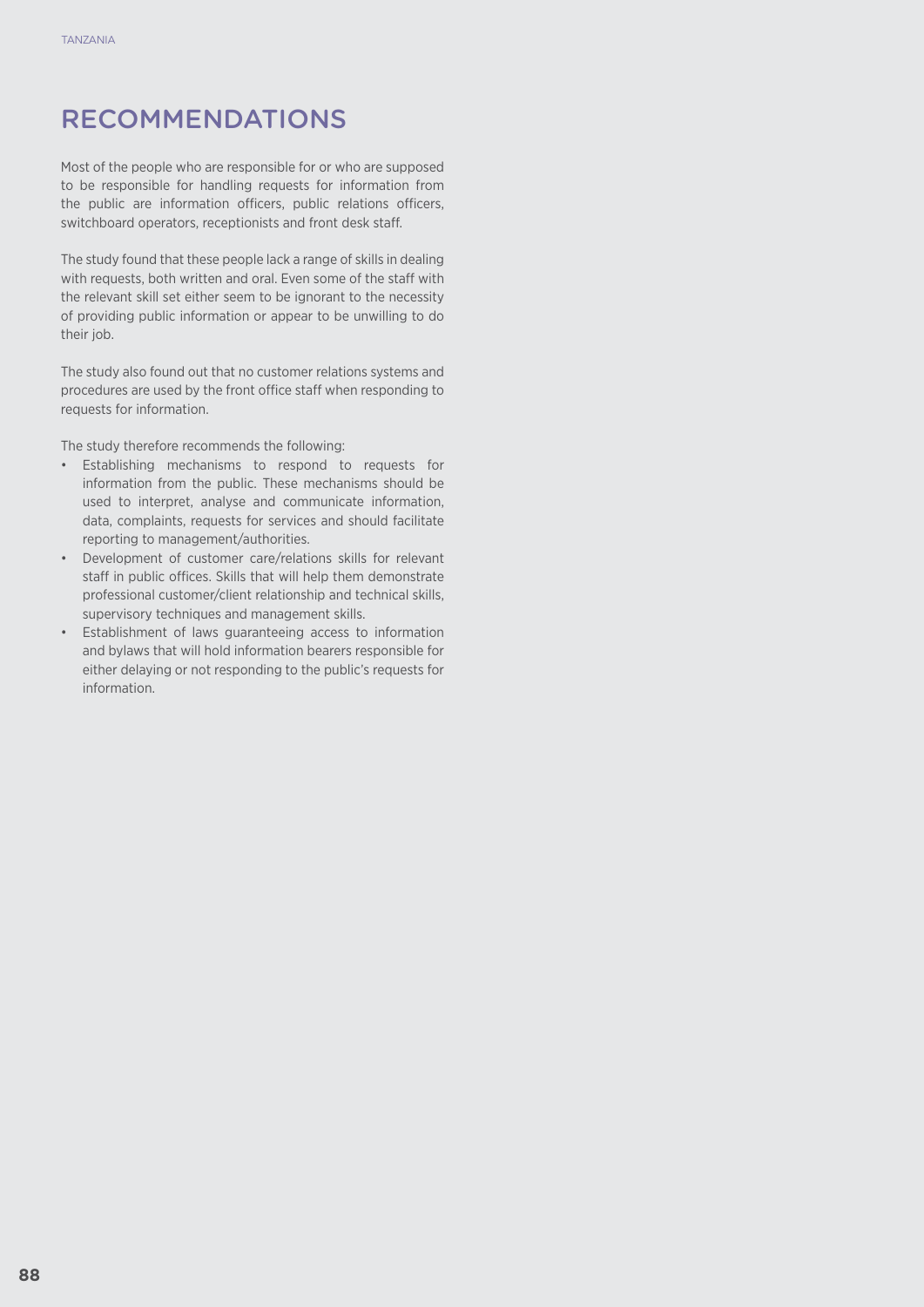



# **ZAMBIA**

2016 Report on Open & Secretive Public Institutions in Zambia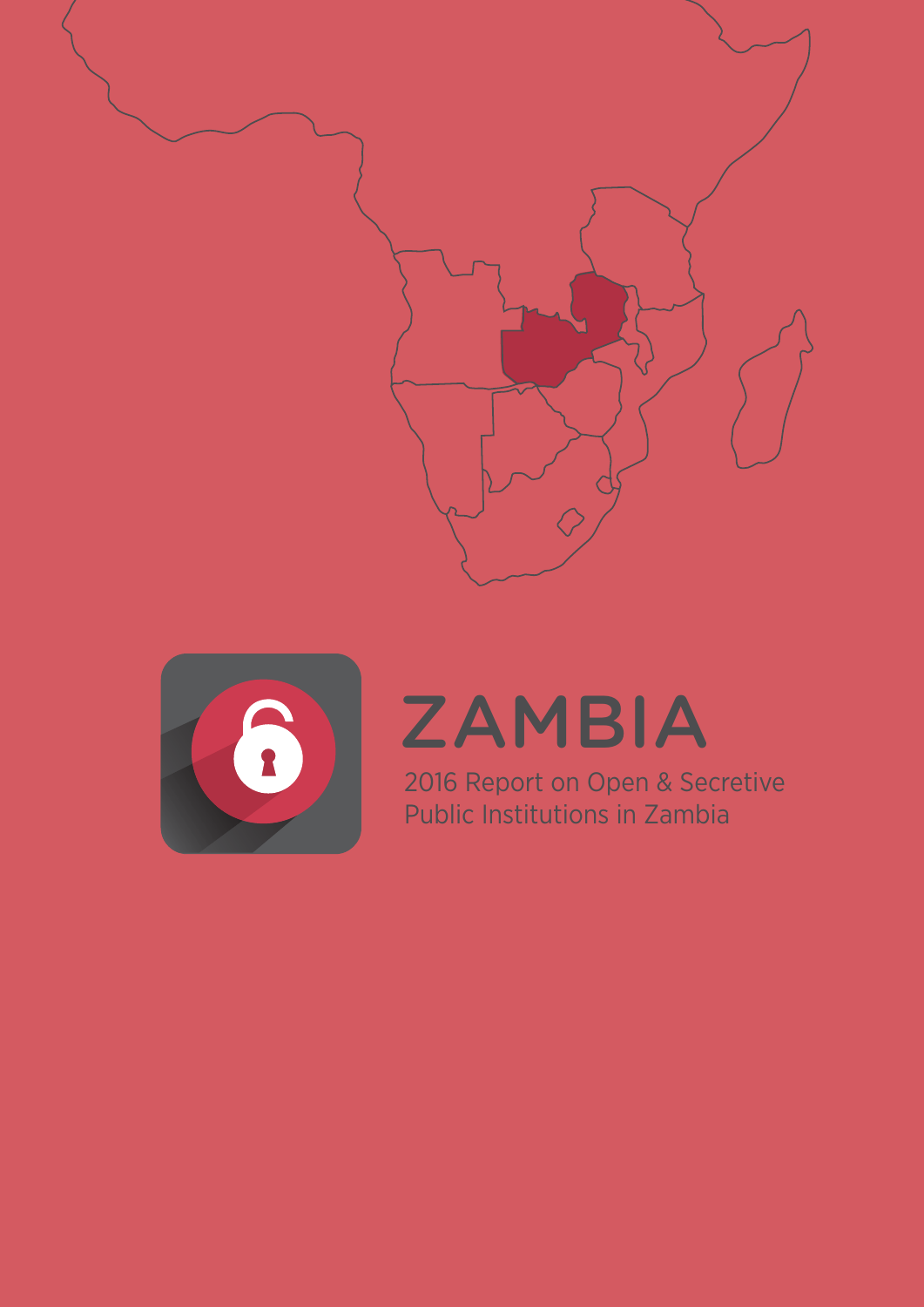# INTRODUCTION

Information has been described as the oxygen of democracy because without it, people are unable to participate effectively in the governance processes. Freedom of information (FOI) gives members of the public the right to access information held by the government and in some instances, by private institutions. The aim is to lift the veil of secrecy that governments tend to operate in as well as to reinforce the idea that governments hold information for the people who elected them into office.

In Zambia, the Access to Information (ATI) Bill has been embraced on the premise that a free press and an informed citizenry are better placed to provide checks and balances to public institutions and the Government, thereby ensuring transparency and good governance. FOI is seen and recognised as both a key ingredient in the democratic governance as well as a fundamental human right.

It has, however been observed that the level of awareness among citizens with regard to the ATI provisions are lower than expected. This is despite the numerous sensitisation programmes aimed at educating the public about the importance of having legislation in place which empowers citizens to hold leaders and institutions accountable.

There still exists the misconception that the ATI Bill, when and if enacted into law, will benefit the media fraternity more than any other section of society. There are also fears that some members of the public may abuse it.

Successive governments have promised to ensure the passage of the ATI Law. Politicians have promised to seriously look into the enactment of the Bill into law on numerous occasions, but nothing concrete has come out of these pronouncements.

On the 4th of May 2016, the Civil Society Coalition on the Enactment of the Access to Information Bill picketed Parliament and presented a petition demanding the enactment of the Access to Information Law.

The Coalition, which presented the petition signed by 101,799 people from 70 districts in the country to the Chairperson of the Information and Broadcasting Committee, Kabinga Pande, was displeased by what it says is the casual manner with which the Patriotic Front (PF) Government had handled the enactment of laws that have a direct and positive impact on the lives of citizens.

Coalition Chairperson, Fr. Leonard Chiti, observed that the culture and attitude of dragging and procrastinating, detrimental to the wellbeing of the country, had continued to be the order of the day in the Patriotic Front -led government.

Fr. Chiti said it is disheartening that in their pronouncements, President Edgar Lungu and his regime are reluctant to enact the Bill because they feel some sections of the media will use the law irresponsibly.

He further mentioned that the President's statement on the Bill, including that of the Minister of Information and Broadcasting Services, Chishimba Kambwili indicate a clear lack of commitment to a cause that they themselves championed prior to, and after the 2011 General Election.

The Coalition says it will remain steadfast and work with progressive members of Parliament and other stakeholders to ensure that the Government tables the ATI bill without any further delay.

Last year, President Lungu said he was thinking twice about Zambia enacting the ATI Law because of the conduct of some media practitioners whom he said were engaging in irresponsible reporting.

It should be noted that freedom of information is a fundamental human right without which individuals and institutions cannot function properly.

# Rationale and ReseaRch **PARAMETERS**

The objective of the research was to establish the challenges faced by ordinary citizens in Zambia, in an effort to access information from government and public institutions. The survey also sought to establish how public institutions respond to requests for information submitted by ordinary citizens, as well as to assess the levels of transparency in government and public institutions with regard to access to information.

The research also sought to inculcate a culture of transparency in the government and public institutions.

Eight (8) public institutions were selected for this survey, which was conducted between 10 August 2016 and 2 September 2016.

The research involved writing to all selected institutions and conducting an assessment of the institutions' online platforms as well as making phone calls and physical visits.

The following public institutions were surveyed:

- 1. Anti-Corruption Commission (ACC)
- 2. Energy Regulation Board (ERB)
- 3. Ministry of Community Development, Mother and Child Health (MCDMCH)
- 4. Ministry of Health (MoH)
- 5. Ministry of Youth and Sport (MYSCD)
- 6. National Pension Scheme Authority (NAPSA)
- 7. Office of the Auditor General (OAG)
- 8. Public Service Commission (PSC)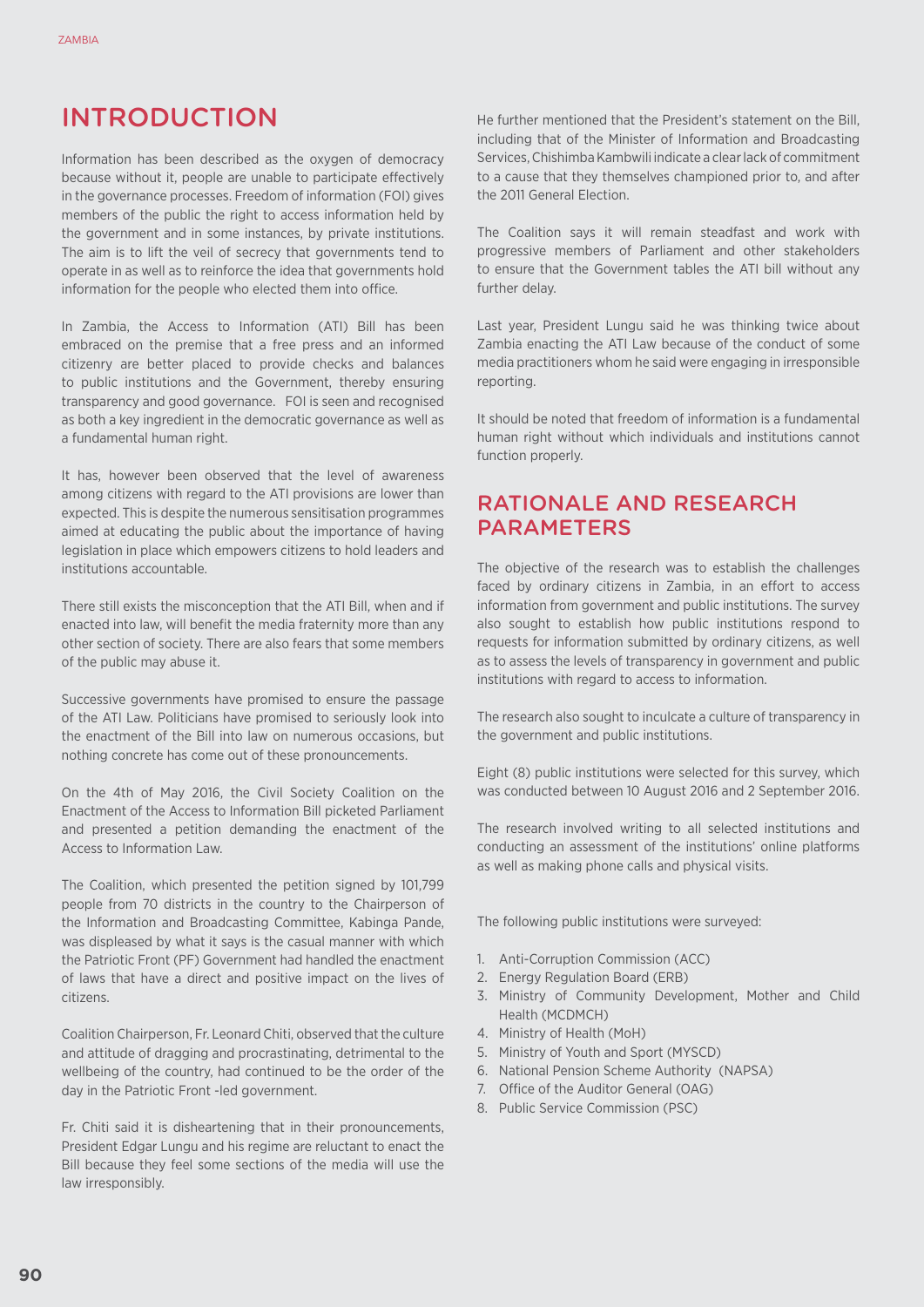# SUMMARY OF KEY FINDINGS

#### Category 1: Website analysis

- • All institutions, with the exception the Ministry of Youth and Sport, have websites. The Ministry of Youth and Sport however, has a Facebook page, which is not regularly updated. The aforementioned institution has performed poorly in this regard.
- Five (5) of the selected institutions have social media pages/sites. The National Pension Scheme Authority, Ministry of Community Development Mother and Child Health and the Office of the Auditor General do not have social media sites.
- The Anti-Corruption Commission's website sometimes redirects to another government site.
- Institutional websites do not contain information about working hours and most of them do not have information on budgets and expenditure.
- The Energy Regulation Board's website is updated regularly and the Ministry of Community Development, Mother and Child Health has the most appealing website, though it is not updated regularly.
- The Office of the Auditor General would do well to invest in a vibrant and up-to-date website. The current arrangement is rather dull.

#### Category 2: Requests for information

- • All institutions acknowledged receiving the requests for information and promised to respond. Of the eight (8), five (5) responded to the requests while three (3) did not. The ones that never responded did not give reasons for not doing so. Institutions that never responded are the Energy Regulation Board, the Ministry of Community Development, Mother and Child Health, and the Ministry of Health.
- The Ministry of Community Development, Mother and Child Health seemed to have challenges keeping track of correspondence. The researcher had to re-submit a new written request for information.
- The Anti-Corruption Commission was the last institution to respond to the request for information. The researcher was told that the reply took long to be delivered because of the processes involved when it comes to responding to such requests.
- The Ministry of Youth and Sport was the first to respond to the request for information. The Ministry's Youth Development Officer called the researcher and responded to the request verbally. He also disclosed that the institution was working on creating a website.

Institutions that were very helpful were the Public Service Commission, the National Pension Scheme Authority, the Ministry of Youth and the Office of the Auditor General. The researcher faced little or no challenges when dealing with the aforementioned institutions.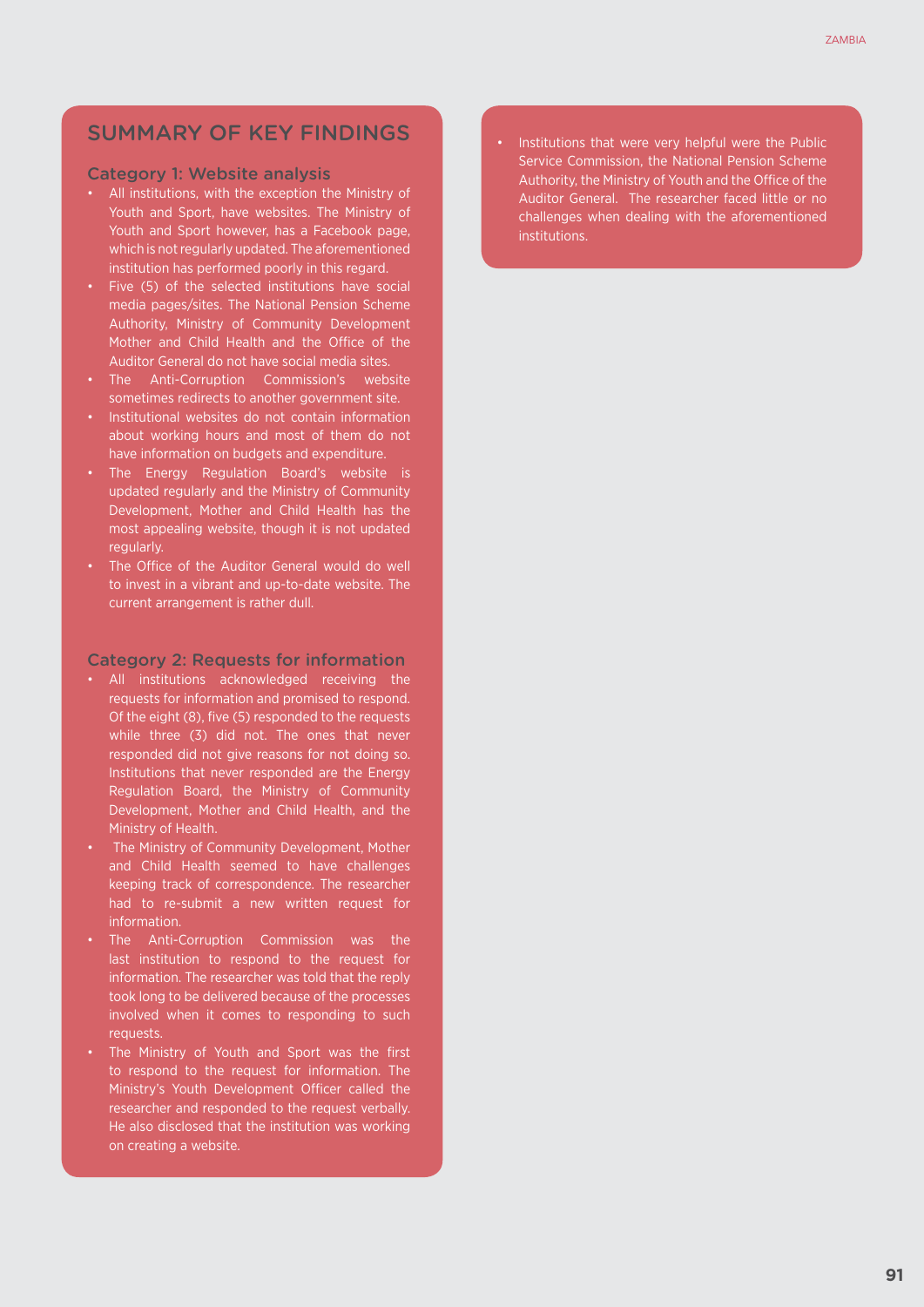# Detailed Findings

# **1. Anti-Corruption Commission**

### **Category 1: Website**

#### **http://www.acc.gov.zm/**

The website is up-to-date. Only challenge is that it sometimes redirects/switches to another site. The Anti-Corruption Commission has a Facebook page with over 16,800 likes. The Facebook page is up-to-date. The Commission is also on Twitter with over 200 followers.

| $n = 20$                                                                                                                                           | Yes       | <b>No</b> | <b>Partial</b> | <b>Additional Information</b>                                   |
|----------------------------------------------------------------------------------------------------------------------------------------------------|-----------|-----------|----------------|-----------------------------------------------------------------|
| 1. Does this website contain up to date information?                                                                                               | $\bullet$ |           |                | The link to the site<br>sometimes redirects to<br>another site. |
| 2. Does the website contain the following:                                                                                                         |           |           |                |                                                                 |
| a) A description of its powers, as well as data on the organisational structure,<br>the functions, and the responsibilities of the administration? | ٠         |           |                |                                                                 |
| b) A list of laws, Acts etc. issued within the scope of its powers?                                                                                | ٠         |           |                |                                                                 |
| c) Reports, policies, programmes?                                                                                                                  | ٠         |           |                |                                                                 |
| d) Budget and expenditure?                                                                                                                         |           | $\bullet$ |                |                                                                 |
| e) Information about procurement procedures, signed contracts?                                                                                     |           | ۰         |                |                                                                 |
| f) Vacancy and employment procedures?                                                                                                              |           | ۰         |                |                                                                 |
| g) The address, telephone number, and working hours of the institution?                                                                            | ۰         |           |                |                                                                 |
| h) The contact details of specific public officials?                                                                                               |           | o         |                |                                                                 |
| i) A mechanism to request and receive a response to electronic messages and<br>requests for information?                                           | $\bullet$ |           |                |                                                                 |

## Total Score: 12/20

# **CATEGORY 2: REQUESTS FOR INFORMATION**

#### **The following questions were sent to the Anti Corruption Commission**

- 1. Since inception, how many cases has the Commission investigated and successfully prosecuted?
- 2. As culprits are both female and male, can you provide a gender disaggregated data on prosecutions?
- 3. Do you have offices throughout Zambia's ten provinces, and in which towns are they located?
- 4. What form of reform with regards to law and operational financing is required to reposition the ACC?
- 5. What measures has the Commission put in place to ensure that whistleblowers are protected and how effective are they?

| $n = 20$                                                                                                   | Yes            | <b>No</b> | Partial | <b>Additional Information</b>             |
|------------------------------------------------------------------------------------------------------------|----------------|-----------|---------|-------------------------------------------|
| 1. Is there an official designated to take and respond to information requests?                            | $\blacksquare$ |           |         |                                           |
| 2. Did the institution reply within 21 days?                                                               |                |           |         |                                           |
| 3. Did the institution respond to the request for information?                                             |                |           |         |                                           |
| 4. Does the authority publish their procedures for dealing with information<br>requests?                   |                |           |         |                                           |
| 5. Did the institution provide all of the information requested?                                           |                |           |         |                                           |
| 6. Did the institution provide written reasons for the refusal of information?                             |                |           |         |                                           |
| 7. Did the institution disclose information about its operations, budgets,<br>structure etc.               |                |           |         | Yes, though not much<br>about its budgets |
| 8. Did the authority provide information without questioning the aims and<br>motivations of the applicant? |                |           |         |                                           |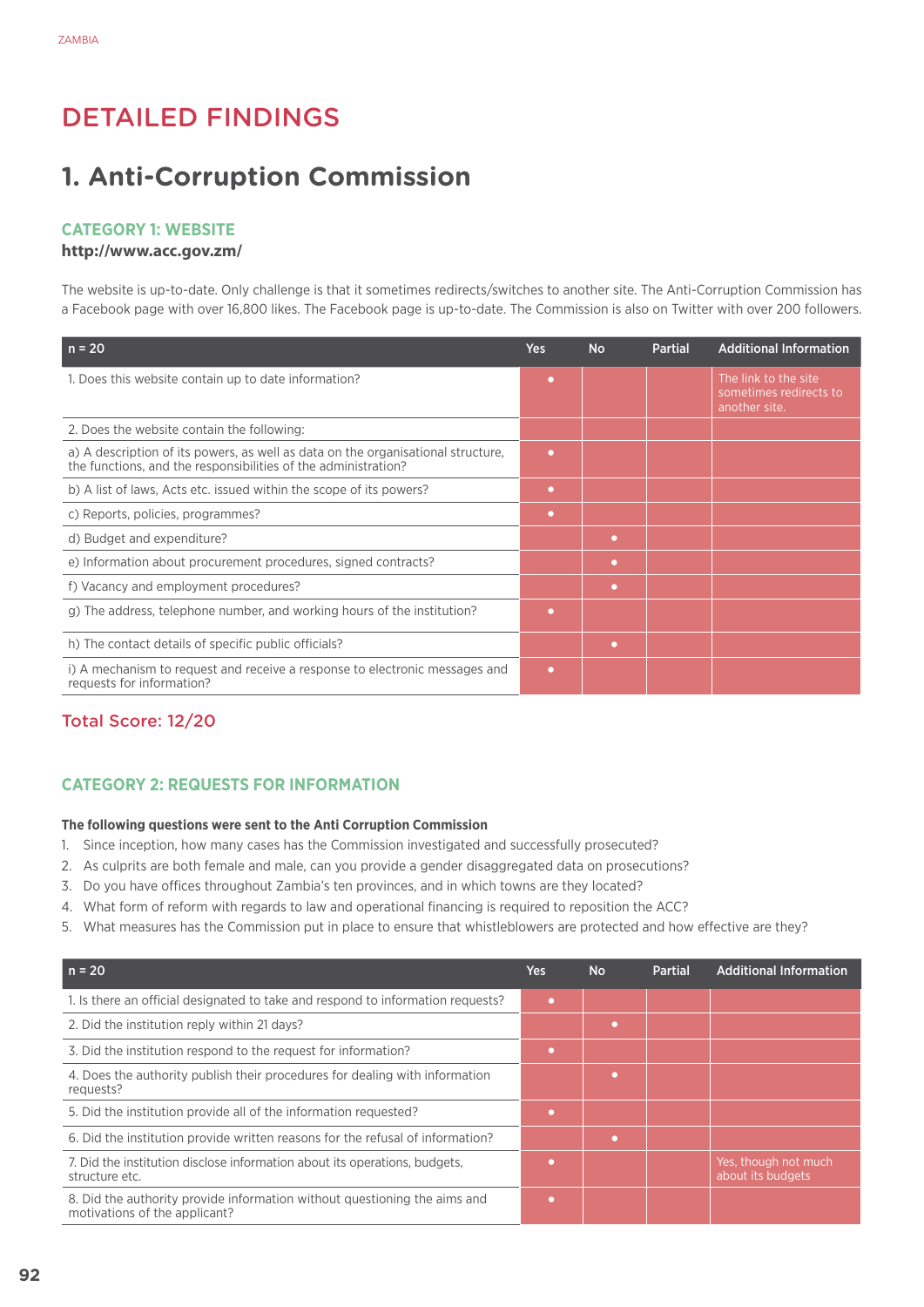| $n = 20$                                                                       | Yes | <b>No</b> | <b>Partial</b> | Additional Information |
|--------------------------------------------------------------------------------|-----|-----------|----------------|------------------------|
| 9. Did the institution acknowledge your request for information within 7 days? |     |           |                |                        |
| 10. Was the information received clear and understandable?                     |     |           |                |                        |

Total Score: 12/20

# **2. Energy Regulation Board**

## **Category 1: Website**

#### **http://www.erb.org.zm**

The website is updated regularly. The Energy Regulation Board has a Facebook page with close to 900 likes. The Facebook page is not updated regularly.

| $n = 20$                                                                                                                                           | Yes       | <b>No</b> | <b>Partial</b> | <b>Additional Information</b>                                                                     |
|----------------------------------------------------------------------------------------------------------------------------------------------------|-----------|-----------|----------------|---------------------------------------------------------------------------------------------------|
| 1. Does this website contain up to date information?                                                                                               | $\bullet$ |           |                |                                                                                                   |
| 2. Does the website contain the following:                                                                                                         |           |           |                |                                                                                                   |
| a) A description of its powers, as well as data on the organisational structure,<br>the functions, and the responsibilities of the administration? | $\bullet$ |           |                |                                                                                                   |
| b) A list of laws, Acts etc. issued within the scope of its powers?                                                                                | $\bullet$ |           |                |                                                                                                   |
| c) Reports, policies, programmes?                                                                                                                  | $\bullet$ |           |                |                                                                                                   |
| d) Budget and expenditure?                                                                                                                         |           | ٠         |                |                                                                                                   |
| e) Information about procurement procedures, signed contracts?                                                                                     |           |           | $\bullet$      | Only documents for<br>bidding                                                                     |
| f) Vacancy and employment procedures?                                                                                                              |           |           | $\bullet$      | The space seems to be<br>for job advertisements.<br>no employment<br>procedures are<br>displayed. |
| g) The address, telephone number, and working hours of the institution?                                                                            | $\bullet$ |           |                |                                                                                                   |
| h) The contact details of specific public officials?                                                                                               | $\bullet$ |           |                |                                                                                                   |
| i) A mechanism to request and receive a response to electronic messages and<br>requests for information?                                           | $\bullet$ |           |                |                                                                                                   |

## Total Score: 16/20

## **CATEGORY 2: REQUESTS FOR INFORMATION**

#### **The following questions were sent to Energy Regulation Board**

- 1. Aside from the Lusaka office, how widespread is the ERB and do you have sufficient manpower comparative to your regulatory mandate?
- 2. What form of policy reform does the ERB require toward attainment of strengthened operations?
- 3. What needs to be done to gain public confidence with respect to sanctioning requests for petroleum and electricity tariff adjustments?
- 4. What measures has ERB taken to ensure more people switch to alternative sources of energy, such as solar and biogas, to counter the current energy crisis currently prevailing?

| $n = 20$                                                                        | Yes | No | <b>Partial</b> | <b>Additional Information</b> |
|---------------------------------------------------------------------------------|-----|----|----------------|-------------------------------|
| 1. Is there an official designated to take and respond to information requests? |     |    |                |                               |
| 2. Did the institution reply within 21 days?                                    |     |    |                |                               |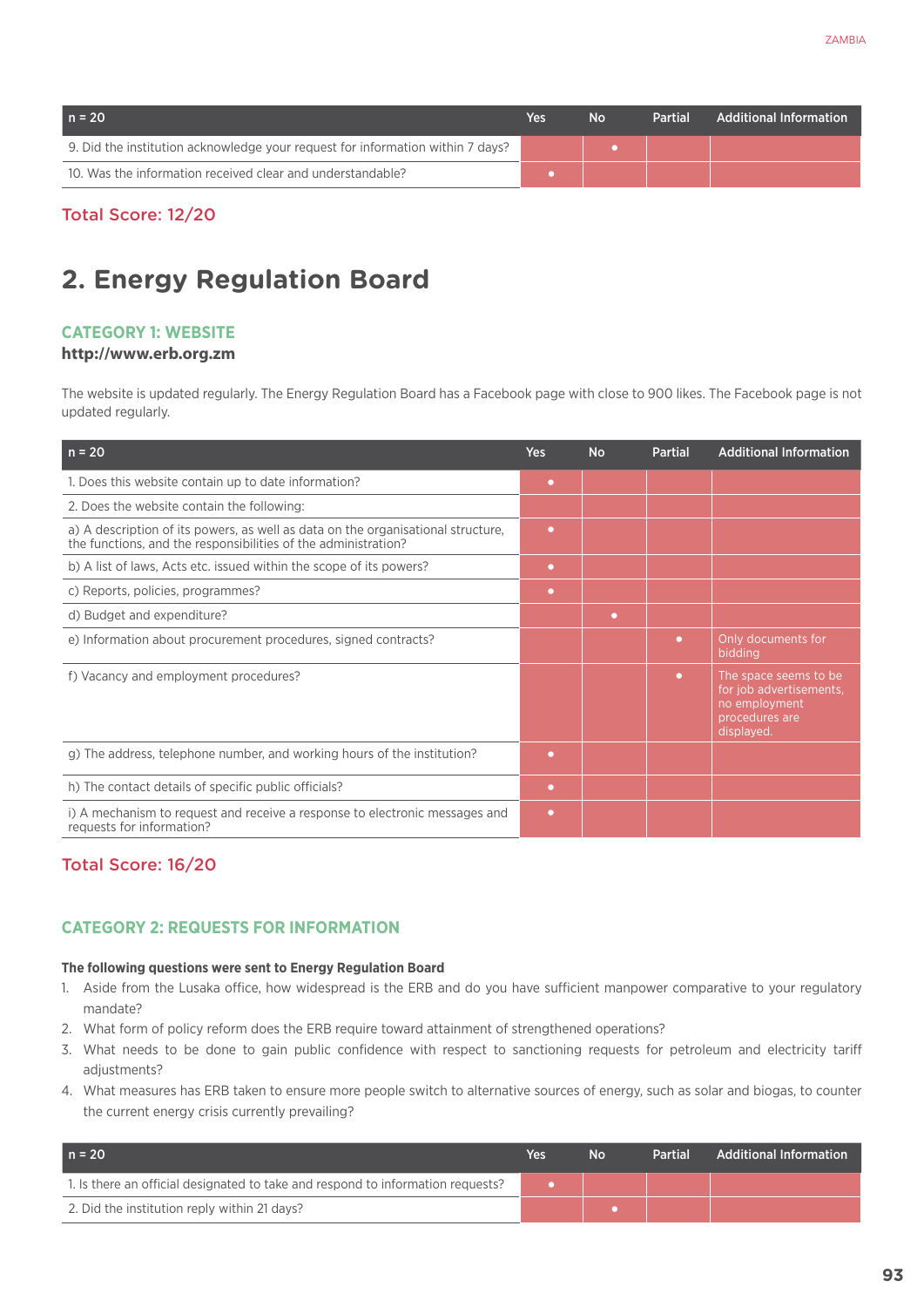| $n = 20$                                                                                                   | Yes | <b>No</b> | Partial | <b>Additional Information</b> |
|------------------------------------------------------------------------------------------------------------|-----|-----------|---------|-------------------------------|
| 3. Did the institution respond to the request for information?                                             |     | ٠         |         |                               |
| 4. Does the authority publish their procedures for dealing with information<br>requests?                   |     |           |         |                               |
| 5. Did the institution provide all of the information requested?                                           |     | ٠         |         |                               |
| 6. Did the institution provide written reasons for the refusal of information?                             |     | ٠         |         |                               |
| 7. Did the institution disclose information about its operations, budgets,<br>structure etc.               |     | ٠         |         |                               |
| 8. Did the authority provide information without questioning the aims and<br>motivations of the applicant? |     | ٠         |         |                               |
| 9. Did the institution acknowledge your request for information within 7 days?                             |     |           |         |                               |
| 10. Was the information received clear and understandable?                                                 |     |           |         |                               |

# Total Score: 2/20

# **3. Ministry of Community Development, Mother and Child Health**

# **Category 1: Website**

## **http://www.mcdmch.gov.zm**

The website is not updated very regularly. The Ministry has no social media sites.

| $n = 20$                                                                                                                                           | Yes       | <b>No</b> | <b>Partial</b> | <b>Additional Information</b>  |
|----------------------------------------------------------------------------------------------------------------------------------------------------|-----------|-----------|----------------|--------------------------------|
| 1. Does this website contain up to date information?                                                                                               | o         |           |                | Some up to date<br>information |
| 2. Does the website contain the following:                                                                                                         |           |           |                |                                |
| a) A description of its powers, as well as data on the organisational structure,<br>the functions, and the responsibilities of the administration? | o         |           |                |                                |
| b) A list of laws, Acts etc. issued within the scope of its powers?                                                                                | $\bullet$ |           |                |                                |
| c) Reports, policies, programmes?                                                                                                                  | $\bullet$ |           |                |                                |
| d) Budget and expenditure?                                                                                                                         |           | $\bullet$ |                |                                |
| e) Information about procurement procedures, signed contracts?                                                                                     |           | $\bullet$ |                |                                |
| f) Vacancy and employment procedures?                                                                                                              |           | $\bullet$ |                |                                |
| g) The address, telephone number, and working hours of the institution?                                                                            | o         |           |                |                                |
| h) The contact details of specific public officials?                                                                                               |           | $\bullet$ |                |                                |
| i) A mechanism to request and receive a response to electronic messages and<br>requests for information?                                           | $\bullet$ |           |                |                                |

# Total Score: 12/20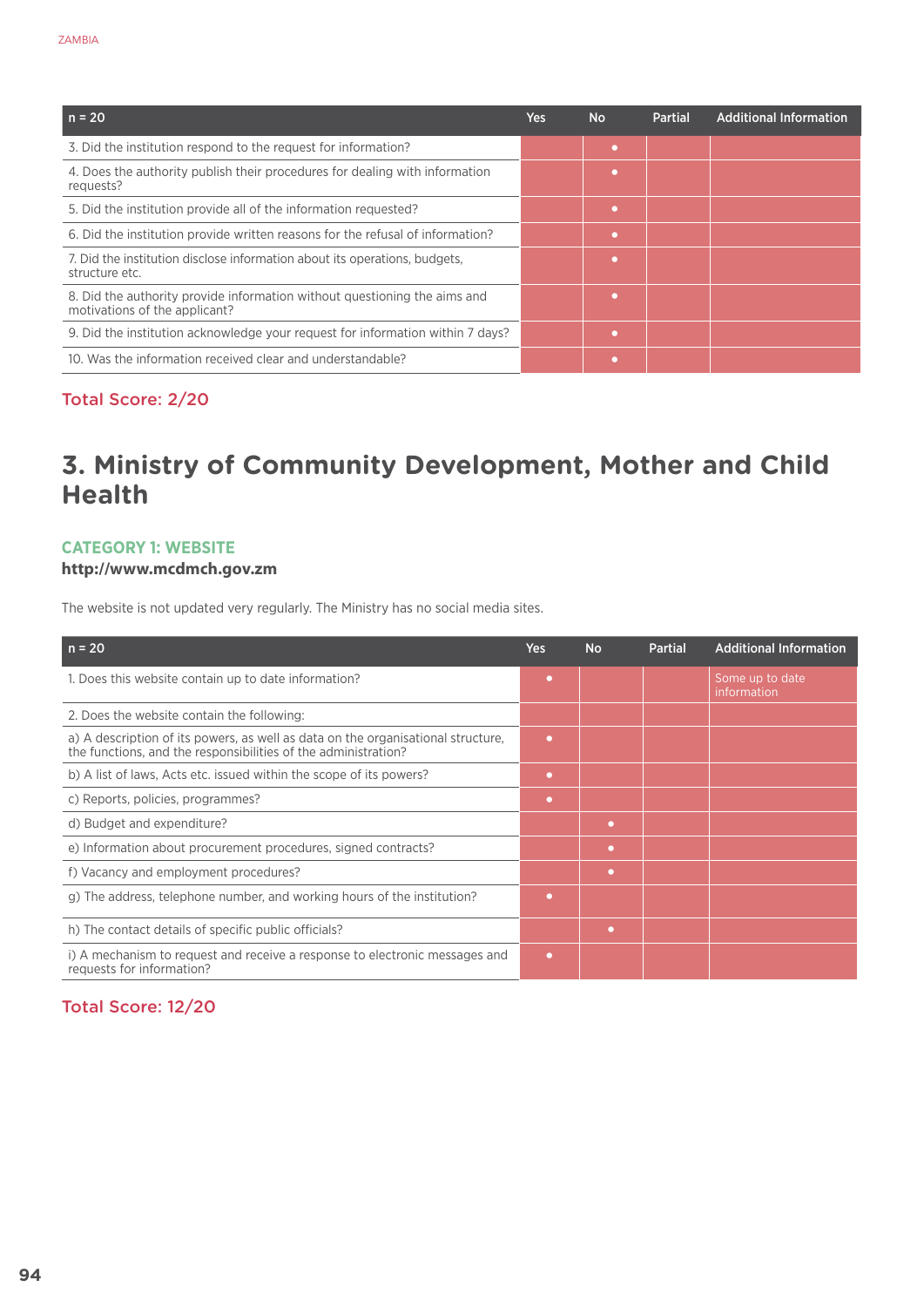# **CATEGORY 2: REQUESTS FOR INFORMATION**

#### **The following questions were sent to Ministry of Community Development, Mother and Child Health:**

- 1. Explain how decentralized is the work of the MCDMCH?
- 2. How challenging has the inclusion of aspects of mother and child health on your operational shoulders been?
- 3. What is the relationship between the MCDMCH with local and international faith based organisations (FBOs) and community based organisations (CBOs)? Don't you find in some instances that you are duplicating work with the Ministry of Health?
- 4. How many senior citizens are receiving the social cash transfer funds and from which districts? What are the requirements for one to be a recipient of these funds?
- 5. It is my hope that as you will positively respond to my questions.

| $n = 20$                                                                                                   | Yes | <b>No</b> | <b>Partial</b> | <b>Additional Information</b>         |
|------------------------------------------------------------------------------------------------------------|-----|-----------|----------------|---------------------------------------|
| 1. Is there an official designated to take and respond to information requests?                            | ٠   |           |                |                                       |
| 2. Did the institution reply within 21 days?                                                               |     | ٠         |                |                                       |
| 3. Did the institution respond to the request for information?                                             |     | ۰         |                |                                       |
| 4. Does the authority publish their procedures for dealing with information<br>requests?                   |     | ٠         |                |                                       |
| 5. Did the institution provide all of the information requested?                                           |     | ۰         |                |                                       |
| 6. Did the institution provide written reasons for the refusal of information?                             |     | o         |                |                                       |
| 7. Did the institution disclose information about its operations, budgets,<br>structure etc.               |     | ٠         |                | Only about operations,<br>not budgets |
| 8. Did the authority provide information without questioning the aims and<br>motivations of the applicant? |     | ٠         |                |                                       |
| 9. Did the institution acknowledge your request for information within 7 days?                             |     | ۰         |                |                                       |
| 10. Was the information received clear and understandable?                                                 |     |           |                |                                       |

## Total Score: 2/20

# **4. Ministry of Health**

## **Category 1: Website**

#### **http://www.moh.gov.zm**

The website is regularly updated. The Ministry of Health has a Facebook page, which has over 20,000 likes and is regularly updated. It also has a Twitter account with 475 followers.

| $n = 20$                                                                                                                                           | <b>Yes</b> | <b>No</b> | <b>Partial</b> | <b>Additional Information</b>                                 |
|----------------------------------------------------------------------------------------------------------------------------------------------------|------------|-----------|----------------|---------------------------------------------------------------|
| 1. Does this website contain up to date information?                                                                                               | ٠          |           |                |                                                               |
| 2. Does the website contain the following:                                                                                                         |            |           |                |                                                               |
| a) A description of its powers, as well as data on the organisational structure,<br>the functions, and the responsibilities of the administration? |            | ٠         |                |                                                               |
| b) A list of laws, Acts etc. issued within the scope of its powers?                                                                                |            |           | $\bullet$      | Not explicitly stated.<br>but embedded in policy<br>documents |
| c) Reports, policies, programmes?                                                                                                                  | ٠          |           |                |                                                               |
| d) Budget and expenditure?                                                                                                                         | ٠          |           |                |                                                               |
| e) Information about procurement procedures, signed contracts?                                                                                     |            |           | ٠              |                                                               |
| f) Vacancy and employment procedures?                                                                                                              | ٠          |           |                |                                                               |
| g) The address, telephone number, and working hours of the institution?                                                                            | $\bullet$  |           |                |                                                               |
| h) The contact details of specific public officials?                                                                                               | ٠          |           |                |                                                               |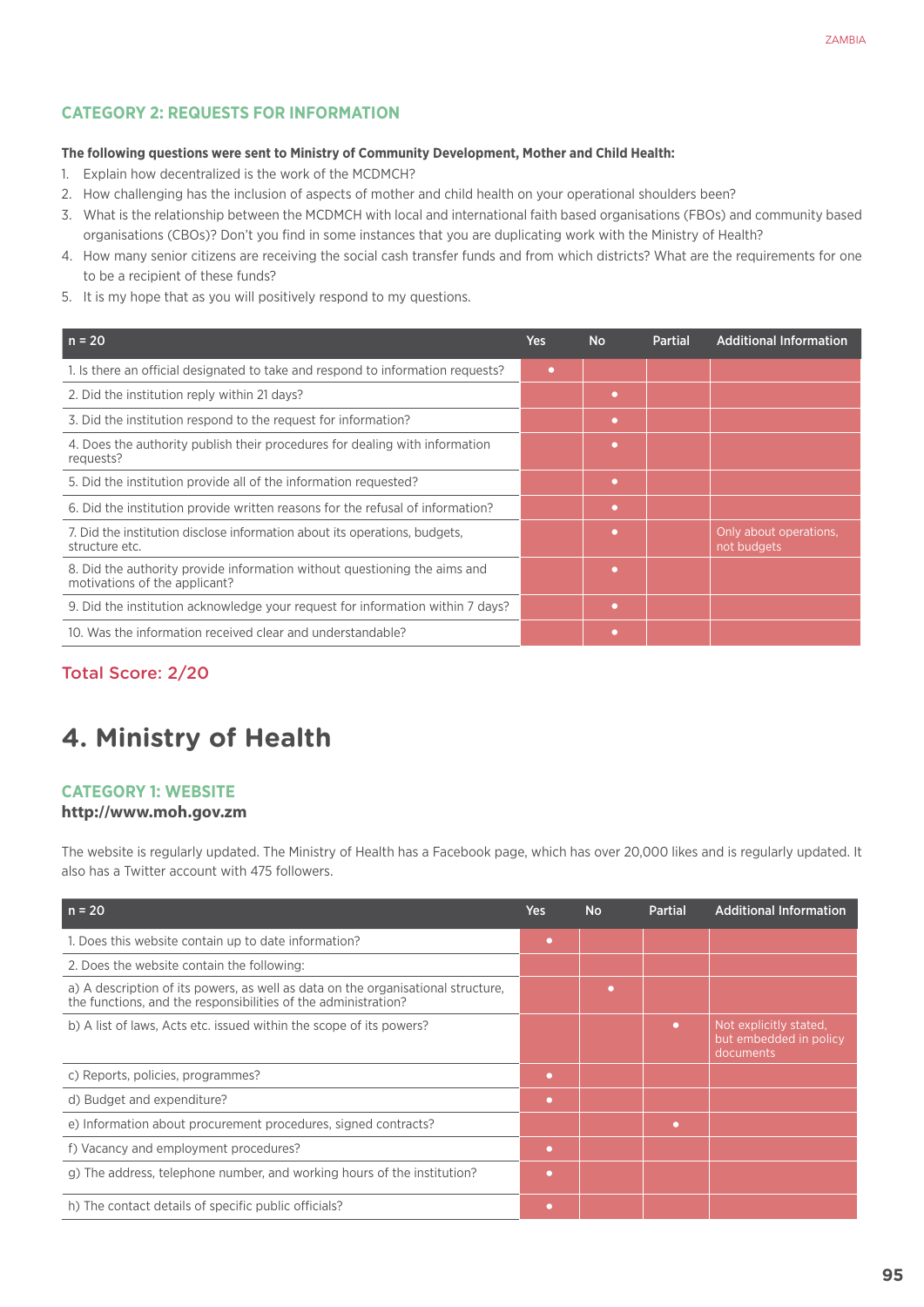| $n = 20$                                                                                                 | Yes | N∩ | Partial | <b>Additional Information</b> |
|----------------------------------------------------------------------------------------------------------|-----|----|---------|-------------------------------|
| i) A mechanism to request and receive a response to electronic messages and<br>requests for information? |     |    |         |                               |

# Total Score: 16/20

# **CATEGORY 2: REQUESTS FOR INFORMATION**

#### **The following questions were sent to Ministry of Health**

- 1. What is the operational status of the Ministry of Health with respect to doctor/nurse/patient ratio?
- 2. What is the gender disaggregated data of male and female employees?
- 3. What are the three most life-threatening diseases in Zambia?
- 4. With regard to National Budgeting, is the Ministry of Health receiving the appropriate amount as demanded by the Abuja Declaration?

| $n = 20$                                                                                                   | <b>Yes</b> | <b>No</b> | <b>Partial</b> | <b>Additional Information</b> |
|------------------------------------------------------------------------------------------------------------|------------|-----------|----------------|-------------------------------|
| 1. Is there an official designated to take and respond to information requests?                            | $\bullet$  |           |                |                               |
| 2. Did the institution reply within 21 days?                                                               |            | $\bullet$ |                |                               |
| 3. Did the institution respond to the request for information?                                             |            | ۰         |                |                               |
| 4. Does the authority publish their procedures for dealing with information<br>requests?                   |            | $\bullet$ |                |                               |
| 5. Did the institution provide all of the information requested?                                           |            | $\bullet$ |                |                               |
| 6. Did the institution provide written reasons for the refusal of information?                             |            | $\bullet$ |                |                               |
| 7. Did the institution disclose information about its operations, budgets,<br>structure etc.               |            | ٠         |                |                               |
| 8. Did the authority provide information without questioning the aims and<br>motivations of the applicant? |            | o         |                |                               |
| 9. Did the institution acknowledge your request for information within 7 days?                             |            | $\bullet$ |                |                               |
| 10. Was the information received clear and understandable?                                                 |            | ٠         |                |                               |

# Total Score: 2/20

# **5. Ministry of Youth and Sport**

## **Category 1: Website**

#### **https://www.facebook.com/ministryofyouthandsportzambia/**

The Ministry of Youth and Sport does not have a website. It does, however, have a Facebook page which has over 2,700 likes but is not updated regularly.

| $n = 20$                                                                                                                                           | Yes | <b>No</b> | <b>Partial</b> | <b>Additional Information</b> |
|----------------------------------------------------------------------------------------------------------------------------------------------------|-----|-----------|----------------|-------------------------------|
| 1. Does this website contain up to date information?                                                                                               |     |           |                |                               |
| 2. Does the website contain the following:                                                                                                         |     | o         |                |                               |
| a) A description of its powers, as well as data on the organisational structure,<br>the functions, and the responsibilities of the administration? |     |           |                |                               |
| b) A list of laws, Acts etc. issued within the scope of its powers?                                                                                |     | г         |                |                               |
| c) Reports, policies, programmes?                                                                                                                  |     | $\bullet$ |                |                               |
| d) Budget and expenditure?                                                                                                                         |     | ٠         |                |                               |
| e) Information about procurement procedures, signed contracts?                                                                                     |     | г         |                |                               |
| f) Vacancy and employment procedures?                                                                                                              |     |           |                |                               |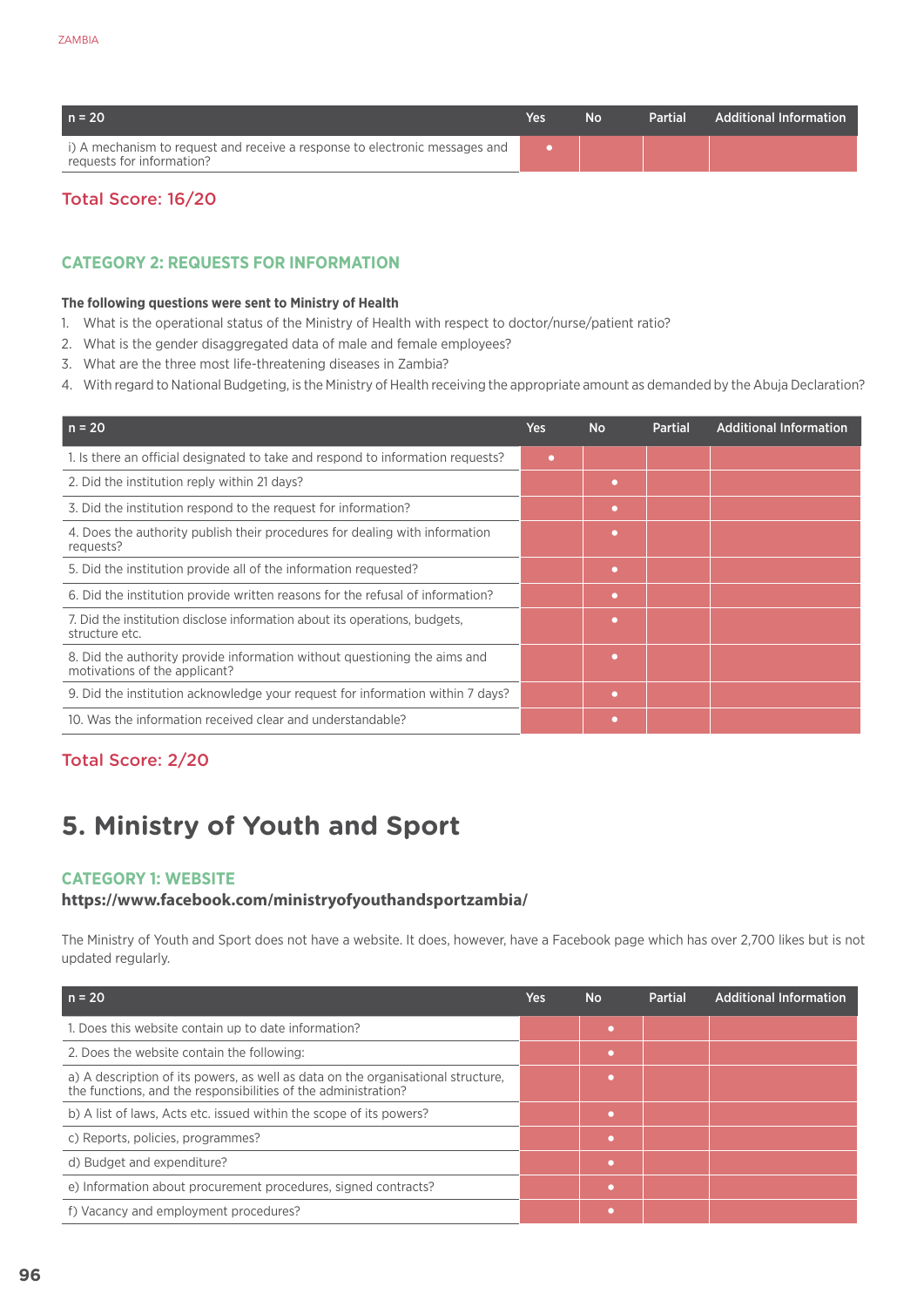| $n = 20$                                                                                                 | Yes | <b>No</b> | Partial | <b>Additional Information</b>                                                                |
|----------------------------------------------------------------------------------------------------------|-----|-----------|---------|----------------------------------------------------------------------------------------------|
| g) The address, telephone number, and working hours of the institution?                                  |     |           |         | The Facebook page has<br>this information but<br>there is no indication of<br>working hours. |
| h) The contact details of specific public officials?                                                     |     |           |         | No website                                                                                   |
| i) A mechanism to request and receive a response to electronic messages and<br>requests for information? |     |           |         | The Facebook page has<br>this provision.                                                     |

# Total Score: 2/20

# **CATEGORY 2: REQUESTS FOR INFORMATION**

#### **The following questions were sent to Ministry of Youth and Sport**

- 1. How many skills centers do you possess under the Ministry and is there room to re-align empowering skills currently offered? How many are operational and how many are not?
- 2. Of those trained by MYSCD, how many have accessed the Youth Development Funds?
- 3. Has the MYSCD conducted a skills audit of young people in Zambia? In addition, how are you incorporating the cooperative spirit among youths?
- 4. What model of comprehensive sexual reproductive health (SRH) lessons are you imparting in children and young people?

| $n = 20$                                                                                                   | <b>Yes</b> | <b>No</b> | Partial | <b>Additional Information</b> |
|------------------------------------------------------------------------------------------------------------|------------|-----------|---------|-------------------------------|
| 1. Is there an official designated to take and respond to information requests?                            | $\bullet$  |           |         |                               |
| 2. Did the institution reply within 21 days?                                                               | ۰          |           |         |                               |
| 3. Did the institution respond to the request for information?                                             | ٠          |           |         |                               |
| 4. Does the authority publish their procedures for dealing with information<br>requests?                   |            | ٠         |         |                               |
| 5. Did the institution provide all of the information requested?                                           | ٠          |           |         |                               |
| 6. Did the institution provide written reasons for the refusal of information?                             |            | $\bullet$ |         |                               |
| 7. Did the institution disclose information about its operations, budgets,<br>structure etc.               | $\bullet$  |           |         |                               |
| 8. Did the authority provide information without questioning the aims and<br>motivations of the applicant? | $\bullet$  |           |         |                               |
| 9. Did the institution acknowledge your request for information within 7 days?                             | ٠          |           |         |                               |
| 10. Was the information received clear and understandable?                                                 | ۰          |           |         |                               |

# Total Score: 16/20

# **6. National Pension Scheme Authority**

## **Category 1: Website**

## **http://www.napsa.co.zm/**

The National Pension Scheme Authority has a website that is up-to-date but has no social media presence.

| n = 20                                                                                                                                             | Yes | <b>No</b> | <b>Partial</b> | <b>Additional Information</b> |
|----------------------------------------------------------------------------------------------------------------------------------------------------|-----|-----------|----------------|-------------------------------|
| 1. Does this website contain up to date information?                                                                                               |     |           |                |                               |
| 2. Does the website contain the following:                                                                                                         |     |           |                |                               |
| a) A description of its powers, as well as data on the organisational structure,<br>the functions, and the responsibilities of the administration? |     |           |                |                               |
| b) A list of laws, Acts etc. issued within the scope of its powers?                                                                                |     |           |                |                               |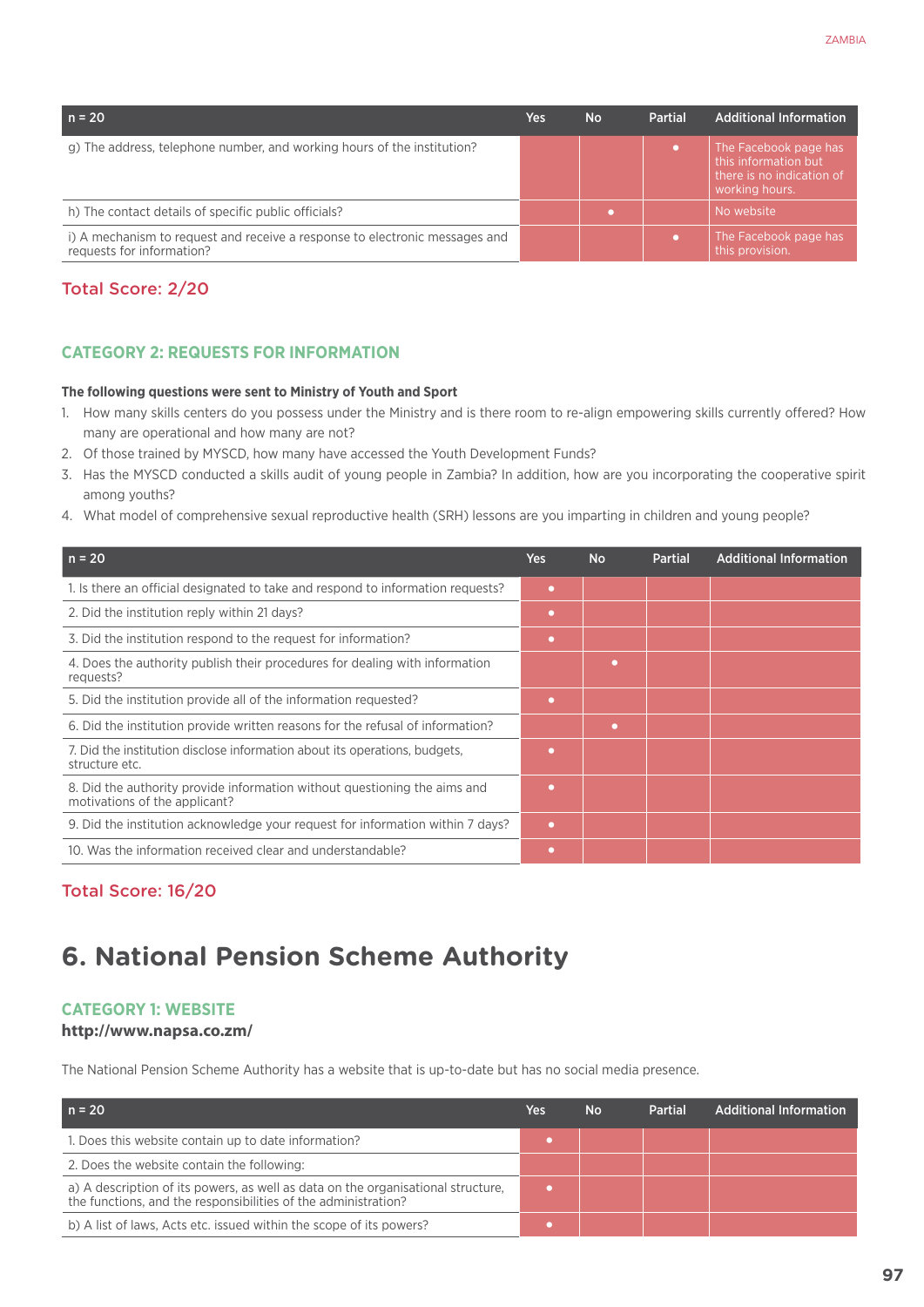| $n = 20$                                                                                                 | Yes | <b>No</b> | Partial | <b>Additional Information</b> |
|----------------------------------------------------------------------------------------------------------|-----|-----------|---------|-------------------------------|
| c) Reports, policies, programmes?                                                                        |     |           |         |                               |
| d) Budget and expenditure?                                                                               |     |           |         |                               |
| e) Information about procurement procedures, signed contracts?                                           |     |           |         |                               |
| f) Vacancy and employment procedures?                                                                    |     |           |         |                               |
| g) The address, telephone number, and working hours of the institution?                                  |     |           |         |                               |
| h) The contact details of specific public officials?                                                     |     |           |         |                               |
| i) A mechanism to request and receive a response to electronic messages and<br>requests for information? |     |           |         |                               |

# Total Score: 14/20

#### **CATEGORY 2: REQUESTS FOR INFORMATION**

#### **The following questions were sent to National Pension Scheme Authority**

- 1. Since inception, how many workers has NAPSA registered?
- 2. How many public service entities and private sector employers are registered or compliant with NAPSA regulations?
- 3. How decentralized is NAPSA; do you have a presence beyond provincial offices?
- 4. Has the decision by NAPSA to invest in real estate projects compromised institutional income and accrued pensions of retirees, contributors and eventual beneficiaries?

| $n = 20$                                                                                                   | Yes       | <b>No</b> | <b>Partial</b> | <b>Additional Information</b> |
|------------------------------------------------------------------------------------------------------------|-----------|-----------|----------------|-------------------------------|
| 1. Is there an official designated to take and respond to information requests?                            | ٠         |           |                |                               |
| 2. Did the institution reply within 21 days?                                                               | ۰         |           |                |                               |
| 3. Did the institution respond to the request for information?                                             | ۰         |           |                |                               |
| 4. Does the authority publish their procedures for dealing with information<br>requests?                   |           | ٠         |                |                               |
| 5. Did the institution provide all of the information requested?                                           | ٠         |           |                |                               |
| 6. Did the institution provide written reasons for the refusal of information?                             |           | ٠         |                |                               |
| 7. Did the institution disclose information about its operations, budgets,<br>structure etc.               |           |           |                |                               |
| 8. Did the authority provide information without questioning the aims and<br>motivations of the applicant? | ٠         |           |                |                               |
| 9. Did the institution acknowledge your request for information within 7 days?                             | $\bullet$ |           |                |                               |
| 10. Was the information received clear and understandable?                                                 | ٠         |           |                |                               |

## Total Score: 16/20

# **7. Office of the Auditor General**

#### **Category 1: Website**

#### **http://www.ago.gov.zm/home.html**

The website is not regularly updated. Some links are not responsive and some pages are unavailable. The Office of the Auditor General does not have any social media sites.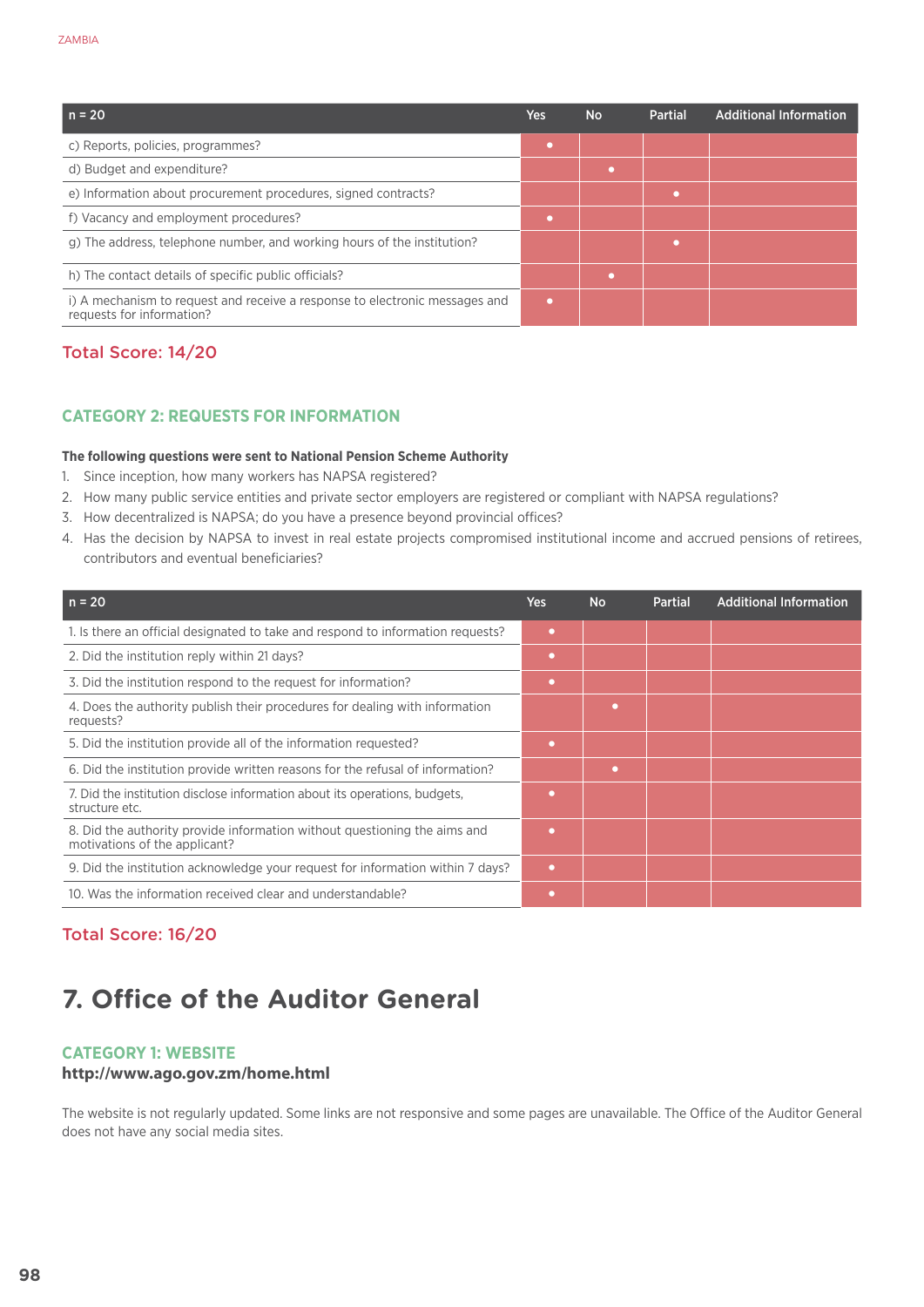| $n = 20$                                                                                                                                           | <b>Yes</b> | <b>No</b> | <b>Partial</b> | <b>Additional Information</b> |
|----------------------------------------------------------------------------------------------------------------------------------------------------|------------|-----------|----------------|-------------------------------|
| 1. Does this website contain up to date information?                                                                                               |            | $\bullet$ |                |                               |
| 2. Does the website contain the following:                                                                                                         |            |           |                |                               |
| a) A description of its powers, as well as data on the organisational structure,<br>the functions, and the responsibilities of the administration? | $\bullet$  |           |                |                               |
| b) A list of laws, Acts etc. issued within the scope of its powers?                                                                                | $\bullet$  |           |                |                               |
| c) Reports, policies, programmes?                                                                                                                  | $\bullet$  |           |                |                               |
| d) Budget and expenditure?                                                                                                                         | $\bullet$  |           |                |                               |
| e) Information about procurement procedures, signed contracts?                                                                                     | $\bullet$  |           |                |                               |
| f) Vacancy and employment procedures?                                                                                                              |            | $\bullet$ |                |                               |
| g) The address, telephone number, and working hours of the institution?                                                                            | $\bullet$  |           |                |                               |
| h) The contact details of specific public officials?                                                                                               |            | $\bullet$ |                |                               |
| i) A mechanism to request and receive a response to electronic messages and<br>requests for information?                                           | $\bullet$  |           |                |                               |

## Total Score: 14/20

#### **CATEGORY 2: REQUESTS FOR INFORMATION**

#### **The following questions were sent to the Office of the Auditor General**

- 1. In your view, does the Auditor General's Office require strengthening beyond mere reporting of public abuses?
- 2. Aside from the Lusaka Office, how widespread is the Auditor General's Office?
- 3. What are main challenges that you encounter and how have you been able to address them?
- 4. What do you do with the information such as organisations that are found wanting?
- 5. Is there need for the Office of the Auditor General to have powers to prosecute? Have you ever had any organisation challenge your findings?

| $n = 20$                                                                                                   | <b>Yes</b> | <b>No</b> | <b>Partial</b> | <b>Additional Information</b> |
|------------------------------------------------------------------------------------------------------------|------------|-----------|----------------|-------------------------------|
| 1. Is there an official designated to take and respond to information requests?                            | ٠          |           |                |                               |
| 2. Did the institution reply within 21 days?                                                               | $\bullet$  |           |                |                               |
| 3. Did the institution respond to the request for information?                                             | $\bullet$  |           |                |                               |
| 4. Does the authority publish their procedures for dealing with information<br>requests?                   |            | $\bullet$ |                |                               |
| 5. Did the institution provide all of the information requested?                                           | ٠          |           |                |                               |
| 6. Did the institution provide written reasons for the refusal of information?                             |            | ٠         |                |                               |
| 7. Did the institution disclose information about its operations, budgets,<br>structure etc.               | ٠          |           |                |                               |
| 8. Did the authority provide information without questioning the aims and<br>motivations of the applicant? | $\bullet$  |           |                |                               |
| 9. Did the institution acknowledge your request for information within 7 days?                             |            | ۰         |                |                               |
| 10. Was the information received clear and understandable?                                                 |            |           |                |                               |

#### Total Score: 14/20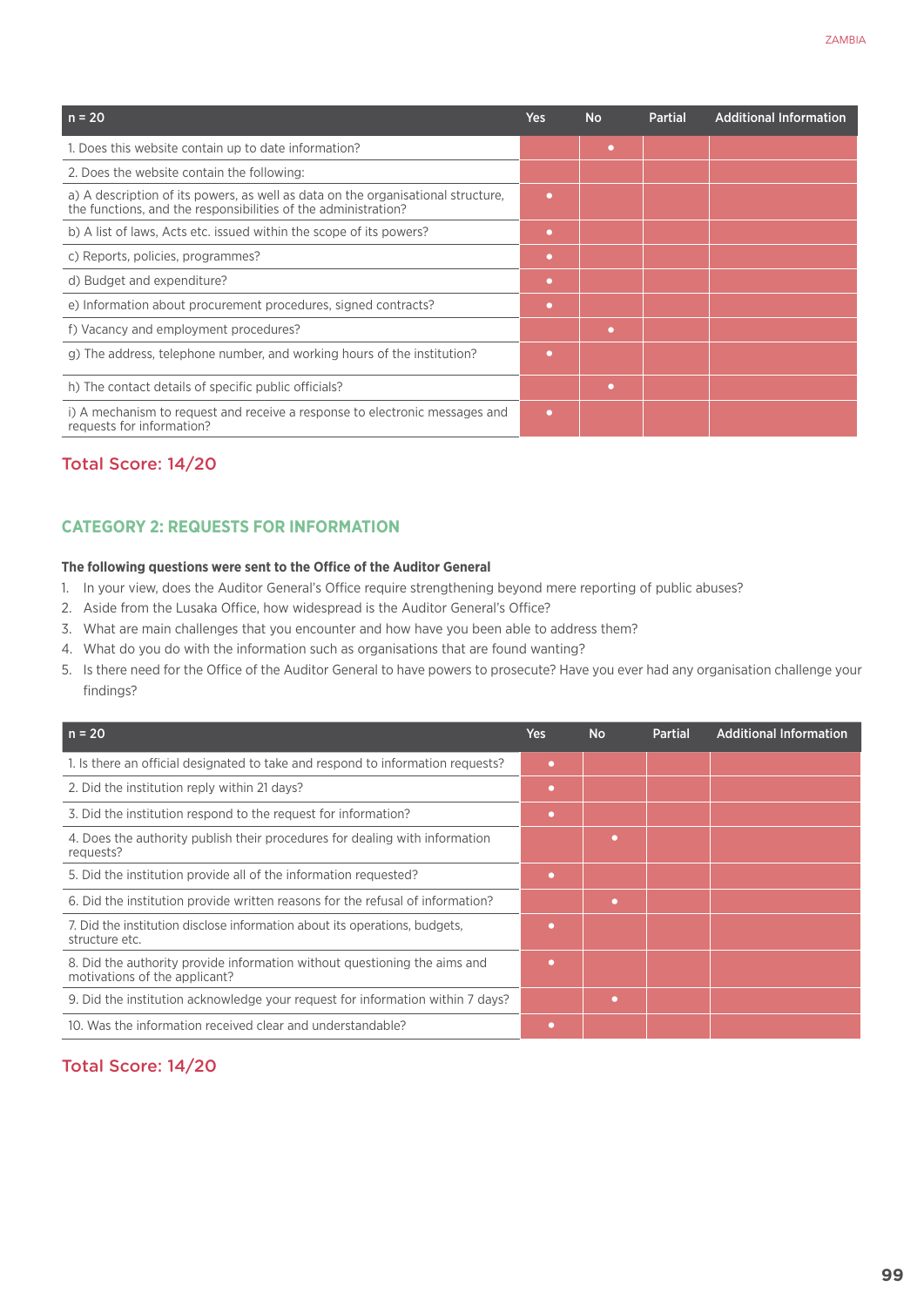# **8. Public Service Commission**

## **Category 1: Website**

#### **http://www.psc.gov.zm/**

 The Commission's website is updated regularly. The Public Service Commission has a Facebook page, which has over 3000 likes. The Facebook page is also updated regularly.

| $n = 20$                                                                                                                                           | Yes       | <b>No</b> | <b>Partial</b> | <b>Additional Information</b> |
|----------------------------------------------------------------------------------------------------------------------------------------------------|-----------|-----------|----------------|-------------------------------|
| 1. Does this website contain up to date information?                                                                                               | $\bullet$ |           |                |                               |
| 2. Does the website contain the following:                                                                                                         |           |           |                |                               |
| a) A description of its powers, as well as data on the organisational structure,<br>the functions, and the responsibilities of the administration? | ٠         |           |                |                               |
| b) A list of laws, Acts etc. issued within the scope of its powers?                                                                                | $\bullet$ |           |                |                               |
| c) Reports, policies, programmes?                                                                                                                  | ٠         |           |                |                               |
| d) Budget and expenditure?                                                                                                                         |           | $\bullet$ |                |                               |
| e) Information about procurement procedures, signed contracts?                                                                                     |           | $\bullet$ |                |                               |
| f) Vacancy and employment procedures?                                                                                                              | ٠         |           |                |                               |
| g) The address, telephone number, and working hours of the institution?                                                                            | $\bullet$ |           |                |                               |
| h) The contact details of specific public officials?                                                                                               |           | $\bullet$ |                |                               |
| i) A mechanism to request and receive a response to electronic messages and<br>requests for information?                                           | ٠         |           |                |                               |

# Total Score: 14/20

## **CATEGORY 2: REQUESTS FOR INFORMATION**

#### **The following questions were sent to The Public Service Commission**

- 1. Following increased number of districts, just how decentralized is the Public Service Commission?
- 2. What steps has the Public Service Commission taken to ensure the citizenry and public sector employees clearly understand its mandate and functions?
- 3. What policy reform is required to reposition Public Service Commission performance as an oversight entity?
- 4. How relevant is the Public Service Commission and how many members of staff are currently employed in comparison to individual membership?

| $n = 20$                                                                                                   | <b>Yes</b> | <b>No</b> | <b>Partial</b> | <b>Additional Information</b> |
|------------------------------------------------------------------------------------------------------------|------------|-----------|----------------|-------------------------------|
| 1. Is there an official designated to take and respond to information requests?                            | o          |           |                |                               |
| 2. Did the institution reply within 21 days?                                                               | $\bullet$  |           |                |                               |
| 3. Did the institution respond to the request for information?                                             | $\bullet$  |           |                |                               |
| 4. Does the authority publish their procedures for dealing with information<br>requests?                   |            | ٠         |                |                               |
| 5. Did the institution provide all of the information requested?                                           | o          |           |                |                               |
| 6. Did the institution provide written reasons for the refusal of information?                             |            | ٠         |                |                               |
| 7. Did the institution disclose information about its operations, budgets,<br>structure etc.               | $\bullet$  |           |                |                               |
| 8. Did the authority provide information without questioning the aims and<br>motivations of the applicant? | o          |           |                |                               |
| 9. Did the institution acknowledge your request for information within 7 days?                             |            | $\bullet$ |                |                               |
| 10. Was the information received clear and understandable?                                                 | o          |           |                |                               |

# Total Score: 14/20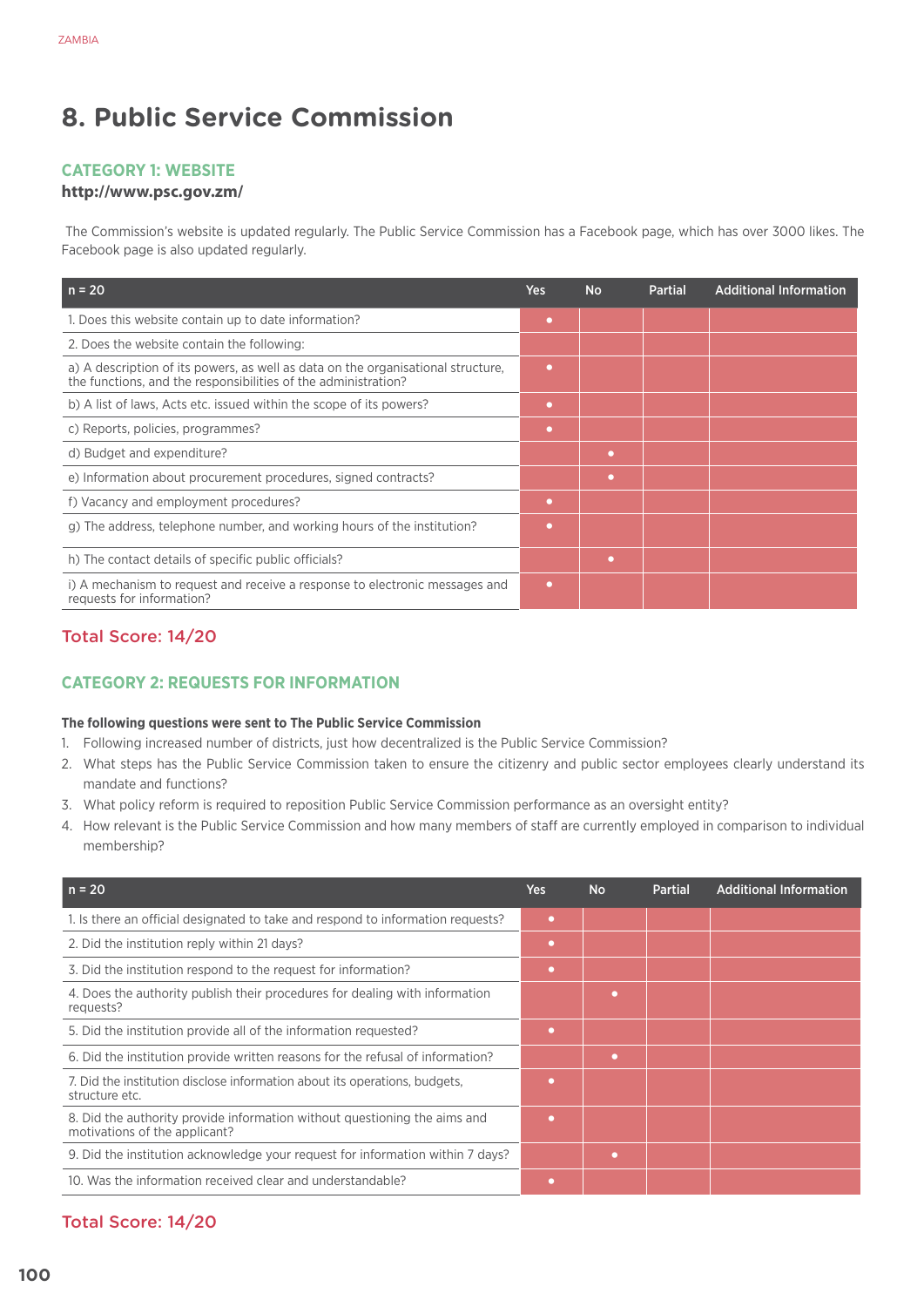# SUMMARY IN NUMBERS

| <b>Institution</b>                                            | Website | <b>Request for information</b> | <b>Total score</b> |
|---------------------------------------------------------------|---------|--------------------------------|--------------------|
| 1. Anti-Corruption Commission                                 | 12      | 12                             | 24                 |
| 2. Energy Regulation Board                                    | 16      | $\mathcal{P}$                  | 18                 |
| 3. Ministry of Community Development, Mother and Child Health | 12      |                                | 14                 |
| 4. Ministry of Health                                         | 16      |                                | 18                 |
| 5. Ministry Of Youth and Sport                                |         | 16                             | 18                 |
| 6. National Pension Scheme Authority                          | 14      | 16                             | 30                 |
| 7. Office of the Auditor General                              | 14      | 14                             | 28                 |
| 8. Public Service Commission                                  | 14      | 14                             | 28                 |

# RESEARCH CONCLUSIONS

It is a fundamental human right to ask for and receive information held by public organisations and bodies. It is critically important to make sure information held by public, and in some cases private, institutions is available and accessible to citizens.

The right to seek, access and receive information is guaranteed by Article 19 of the Universal Declaration of Human Rights, Article 9 of the African Charter on Human and Peoples' Rights and Article 4 of the Declaration of Principles on Freedom of Expression in Africa. It is also recognised in many of the Constitutions of southern African countries.

However, most public institutions in Zambia still have a lot to do to ensure the public has access to information as evidenced by the findings of this study.

The fact that most of the selected institutions have an online mechanism for requesting information is an indication that they are willing to make information available to the public.

# THE MOST SECRETIVE PUBLIC INSTITUTION IN ZAMBIA

The Ministry of Community Development, Mother and Child Health had the lowest score. The institution did not respond to the request for information. The institution would do well to invest in some social media presence as well as work on responding to requests for information on time.

The Most Secretive Government and Public Institution in 2016 is the **Ministry of Community Development, Mother and Child Health.**

# THE MOST OPEN PUBLIC INSTITUTION IN ZAMBIA

The National Pension Scheme Authority, which scored the most points, is the most open public institution in Zambia. The Public Service Commission and the Office of the Auditor General follow in terms of openness. The aforementioned three institutions should be given credit for being professional.

The National Pension Scheme Authority has the highest score, which can be attributed to their website and the fact that the institution is well-organised and responded to requests for information on time.

The Most Open Government and Public Institution in 2016 is the **National Pension Scheme Authority.**

# RECOMMENDATIONS

Public institutions should work on strengthening their communication and information strategies in order to ensure that the public has fast and easy access to information; after all, they are public institutions.

Institutions should also use social media platforms to communicate programmes, polices and other vital information and not just use them for sharing information about events and other publicity arrangements, as is usually the case.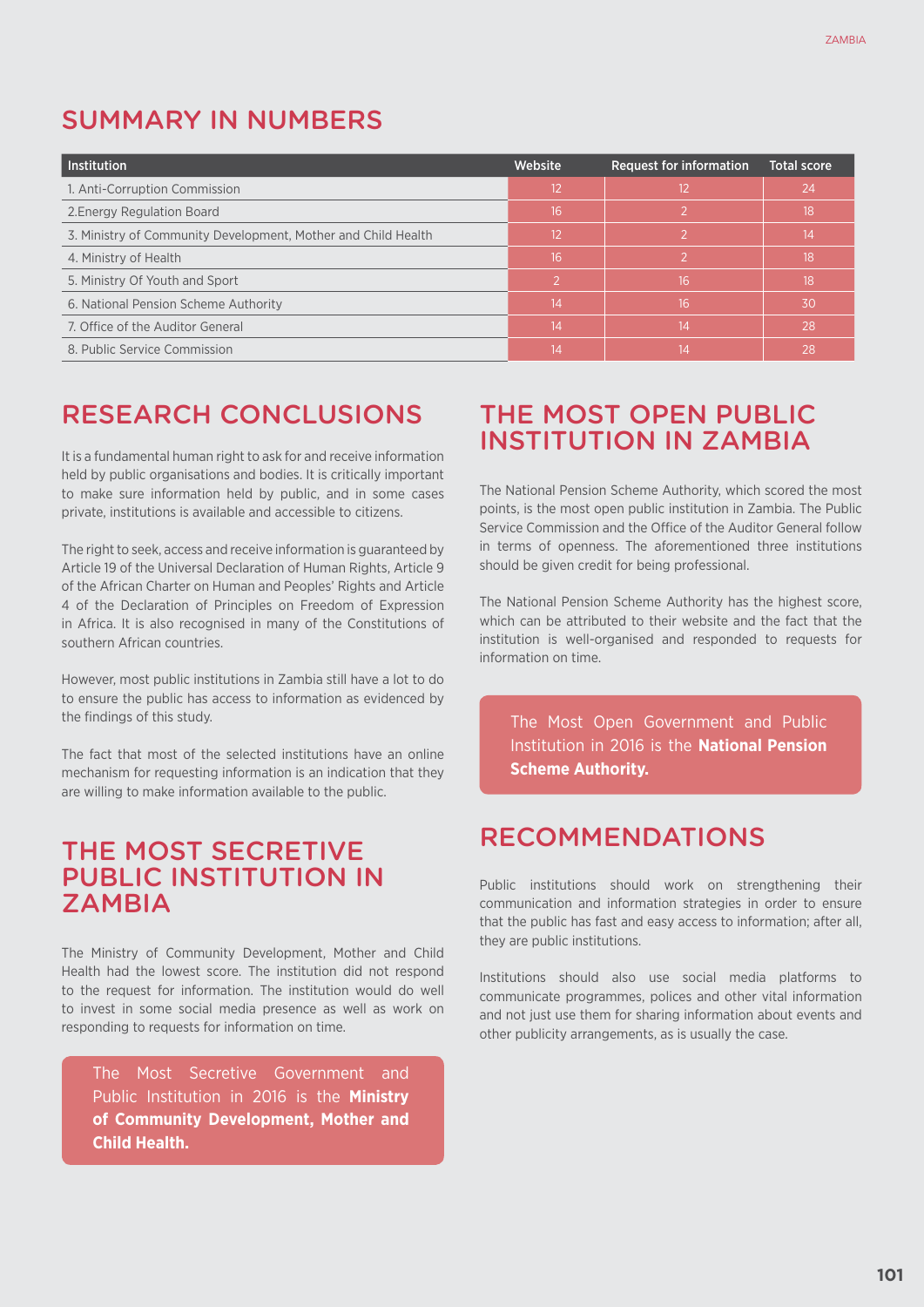



# ZIMBABWE

2016 Report on Open & Secretive Public Institutions in Zimbabwe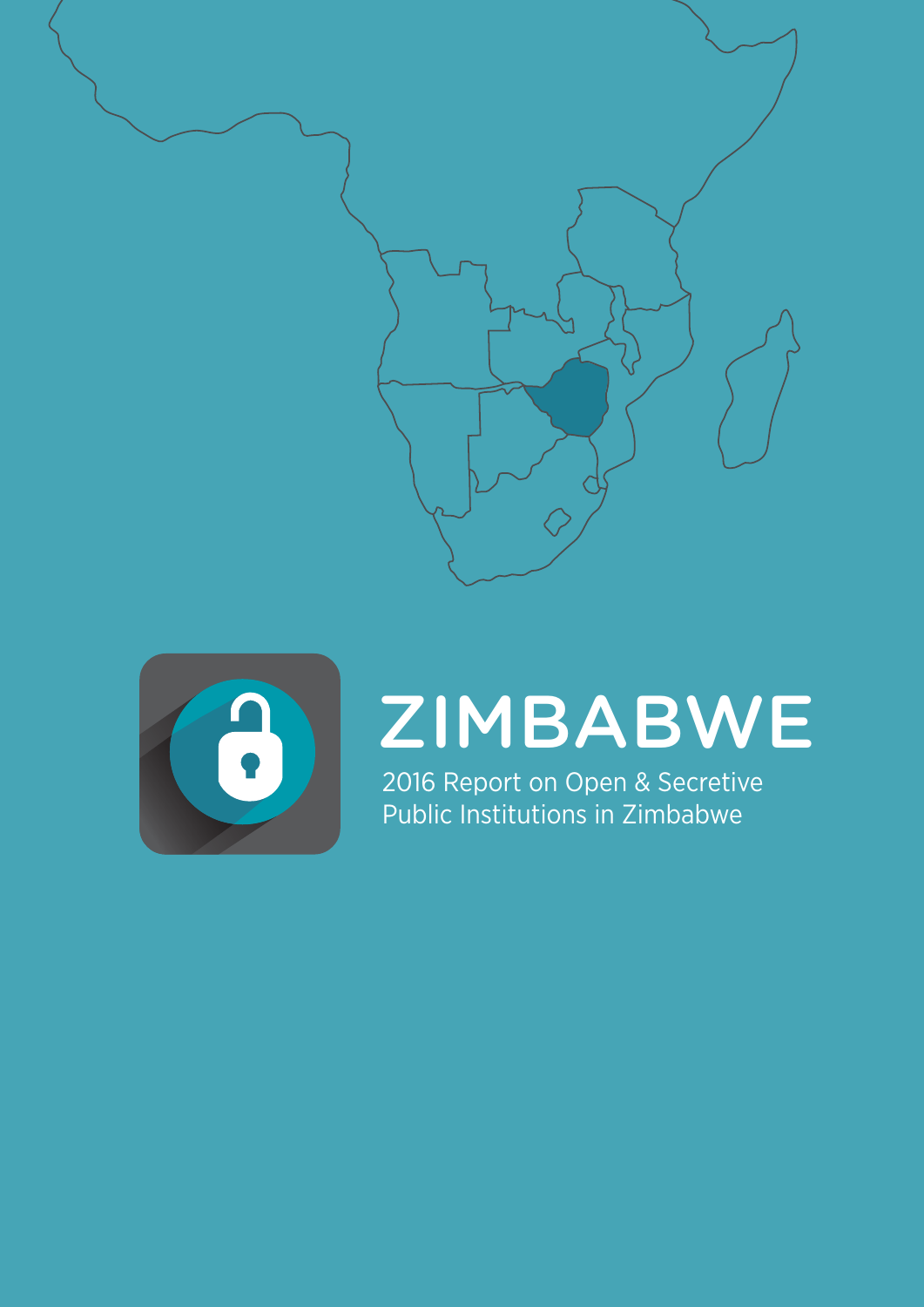# INTRODUCTION

Zimbabwe has been in a process of trying to implement its new Constitution, enacted in 2013. Very little has been done to synchronise access to information laws with the new Constitution. Out of the 159 laws aligned with the Constitution, none of these have been access to information laws. There have been a lot of threats to members of the media during the time of this study. Government also announced a Cyber Crime Bill to curb what it said is 'Cyber terrorism' but the government is responding to a recent spate of civil disobedience led by #ThisFlag, an online campaign relying on Facebook to convey its messages. The campaign aims to mobilise citizens to hold the government of Zimbabwe accountable for the "poverty, corruption, and injustice that plague" Zimbabwe.

On 6 July, the day that both the online movement and teachers unions announced that there will be a mass strike, the Whatsapp platform mysteriously went down and could only work when VPN software was installed. This suggested that the platform had been deliberately shut down by network operators under the orders of government. Whatsapp was the main platform conveying messages of the strike alongside pictures and videos of violence that was occurring in the country. The attempt was an effort by government to stifle access to information by closing down some social media platforms.

One anonymous internet group responded by attacking government websites. Credit to government for quickly putting the websites up again. For example, the Ministry of Finance which we studied in this research had its website hacked but it was up again in no time.

Early in the year, state media journalists were arrested for writing an investigative story on elephant poaching involving high ranking police officers. Police proceeded to arrest the two journalists and their editor, demanding to know where they had accessed their information. The matter is still before the courts but it highlighted how accessing information in Zimbabwe has been made a taboo by those who are in authority.

Earlier on, other journalists running an online publication were arrested and questioned by the police over the bombing of President Robert Mugabe's dairy farm. The journalists were interrogated on where they had obtained the information. Only recently, another journalist, Richard Chidza was summoned by police to disclose his sources on a 'treasonous' communiqué reportedly authored by war veterans in Zimbabwe.

Generally, the access to information and freedom of the media situation in the country has deteriorated in the last few months, with threats against journalists by government and political leaders increasing. Threats to ban social media have also been made, with military leaders publicly denouncing social media. The police brutally attacked at least five journalists, including a BBC journalist who was covering a protest. There has been a pattern of violating the Constitution.

Under the Constitution the following rights are explicitly guaranteed:

- *61 Freedom of expression and freedom of the media*
- *(1) Every person has the right to freedom of expression, which includes—*
- *(a) freedom to seek, receive and communicate ideas and other information;*
- *(b) freedom of artistic expression and scientific research and creativity; and*
- *(c) academic freedom.*
- *(2) Every person is entitled to freedom of the media, which freedom includes protection of the confidentiality of journalists' sources of information.*
- *(3) Broadcasting and other electronic media of communication have freedom of establishment, subject only to State licensing procedures that—*
- *(a) are necessary to regulate the airwaves and other forms of signal distribution; and*
- *(b) are independent of control by government or by political or commercial interests.*
- *(4) All State-owned media of communication must—*
- *(a) be free to determine independently the editorial content of their broadcasts or other communications;*
- *(b) be impartial; and*
- *(c) afford fair opportunity for the presentation of divergent views and dissenting opinions.*
- *(5) Freedom of expression and freedom of the media do not include—*
- *(a) incitement to violence;*
- *(b) advocacy of hatred or hate speech;*
- *(c) malicious injury to a person's reputation or dignity; or*
- *(d) malicious or unwarranted breach of a person's right to privacy.*
- *62 Access to information*
- *(1) Every Zimbabwean citizen or permanent resident, including the Zimbabwean media, has the right of access to any information held by the State or by any institution or agency of government at every level, in so far as the information is required in the interests of public accountability.*
- *(2) Every person, including the Zimbabwean media, has the right of access to any information held by any person, including the State, in so far as the information is required for the exercise or protection of a right.*
- *(3) Every person has a right to the correction of information, or the deletion of untrue, erroneous or misleading information, which is held by the State or any institution or agency of the government at any level, and which relates to that person.*
- *(4) Legislation must be enacted to give effect to this right, but may restrict access to information in the interests of defence, public security or professional confidentiality, to the extent that the restriction is fair, reasonable, necessary and justifiable in a democratic society based on openness, justice, human dignity, equality and freedom.*

There still exists subsidiary legislation that is clearly inconsistent with these new provisions. Notable among such laws is the *Official Secrets Act 1970*, which makes it difficult for citizens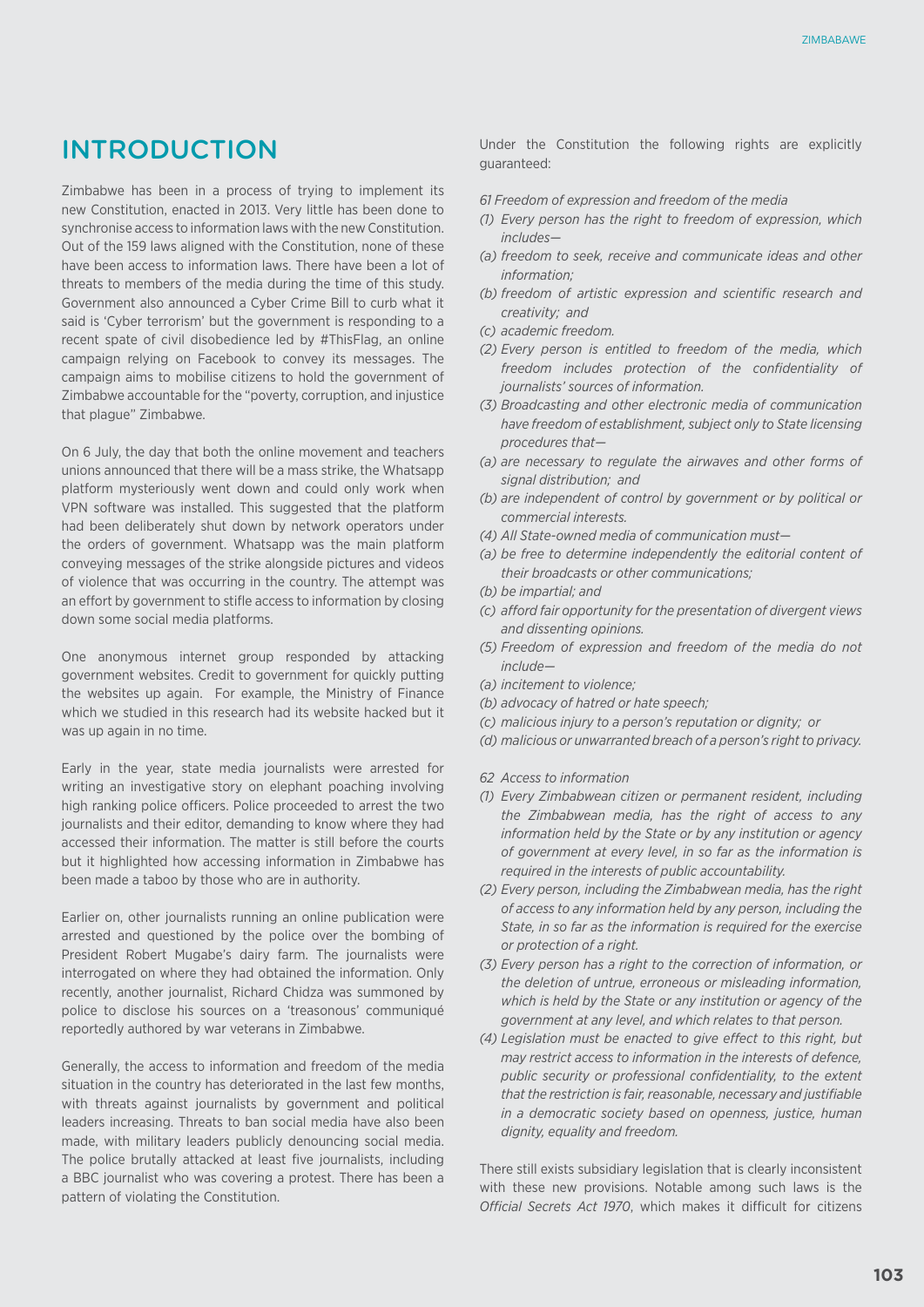and media to access some information held by government and public institutions. Another law is the Public Order and Security Act 2002 (POSA), which restricts freedom of association and freedom of assembly.

Then there is also the *Access to Information and Protection of Privacy Act 2002* (AIPPA). In its preamble, the Act states it will provide members of the public with a right of access to records and information held by public bodies. It further pledges to make public bodies accountable by allowing the public the right to request correction of misrepresented personal information.

However, in reality, the opposite is true, as the law takes away more than it gives. Under AIPPA, applicants seeking records or information held by a public body should request the information in writing and where possible pay a reasonable fee. The head of any public body is given up to 30 days to respond. He/she is allowed to refuse to grant the requested information where it is deemed the information sought is not in the public interest. If the information involves a third party, the head of the public institution is allowed 30 more days to consult the third party before responding to the request. However, the head of a public body may also refuse all or part of a request for access to information, in which case he/she has to give the applicant reasons for such refusal.

In the event the applicant feels aggrieved by the decision not to grant information, he/she may ask the Commissioner to review the public body's decision. In essence, this constitutes a mere review process that does not guarantee access to information to the applicant. In fact, it actually makes the process of accessing information more cumbersome and complex. The process is unnecessarily bureaucratised, as it may take more than 60 days before a final decision is made on whether an applicant can have access to a record or requested information. This is one of those typical scenarios in which AIPPA begins to act as an impediment to access to information rather than foster the spirit of openness and transparency within public bodies. The process contradicts the law's intended principle of encouraging openness and accountability in the work of public institutions.

Some public officials take advantage of the bureaucratic nature of this legislation to frustrate requests for public information. This legislation has disempowered junior public officials who are fearful of disclosing any information to citizens or the media. Positive advances recorded a few years ago are now being reversed with government escalating its intentions to clamp down on social media through the Cybercrime Bill. As we speak, the government is crafting a cyber law which can potentially silence social media users and criminalise certain types of internet use. This will affect access to information on social media and other online platforms.

Many institutions have hostile personnel manning their gates and receptions, and who made it impossible to hand over letters to the relevant authorities. For example, at the Zimbabwe Republic Police (ZRP) one cannot enter the premises without an ID and one is forced to have his/her issues addressed by guards at the gate. There was palpable resistance in many institutions to give information. It was not uncommon to be questioned about who the researcher was or what the information was needed for.

Civil servants continue to express shock on why ordinary citizens request information. The attitude from these civil servants is that ordinary citizens have no business accessing public information. Information remains to be regarded as a privilege for those in authority or for those who work in certain stations in society such as the media.

A culture of fear and unnecessary bureaucratic tendencies was evident. Organisations that have Public Relations Officers still asked the researchers to contact the Chief Executive Officer in order to access information. Those in these positions fear losing their jobs if they entertain requests for information.

One was likely to get a somewhat better response or more attention from institutions if it was mentioned that the requester was a journalist as opposed to an ordinary citizen seeking information.

# Rationale and ReseaRch **PARAMETERS**

#### AIM OF THE STUDY

The aim of this study was to assess the state of access to information in the country. Citizens require information to make informed choices and decisions and this study sought to determine whether such information as held by public institutions is available to citizens in a usable form upon request.

#### Objectives of the study:

- 1. To determine which public institutions provide information to citizens upon requests with relative ease; and
- 2. To determine which institutions are utilising online platforms to promote access to information.

#### Research methodology

The research adopts qualitative and quantitative methods of data collection, and seeks to evaluate the level of public access to information held by government and public institutions. The MISA Chapters conduct research by evaluating the websites of government and public institutions along with submitting information requests. This method seeks to establish the transparency and efficiency of government and public institutions in providing information to the public.

The following public institutions were surveyed:

- 1. The Ministry of Finance and Economic Development
- 2. The Zimbabwe Commercial Farmers Union(ZCFU)
- 3. The Ministry of Primary and Secondary Education
- 4. The Public Service Commission(PSC)
- 5. The Zimbabwe Human Rights Commission(ZHRC)
- 6. The Tobacco Industry Marketing Board(TIMB)
- 7. The Zimbabwe Republic Police (ZRP)
- 8. The Grain Marketing Board (GMB)
- 9. NetOne
- 10. The Zimbabwe Anticorruption Commission (ZACC)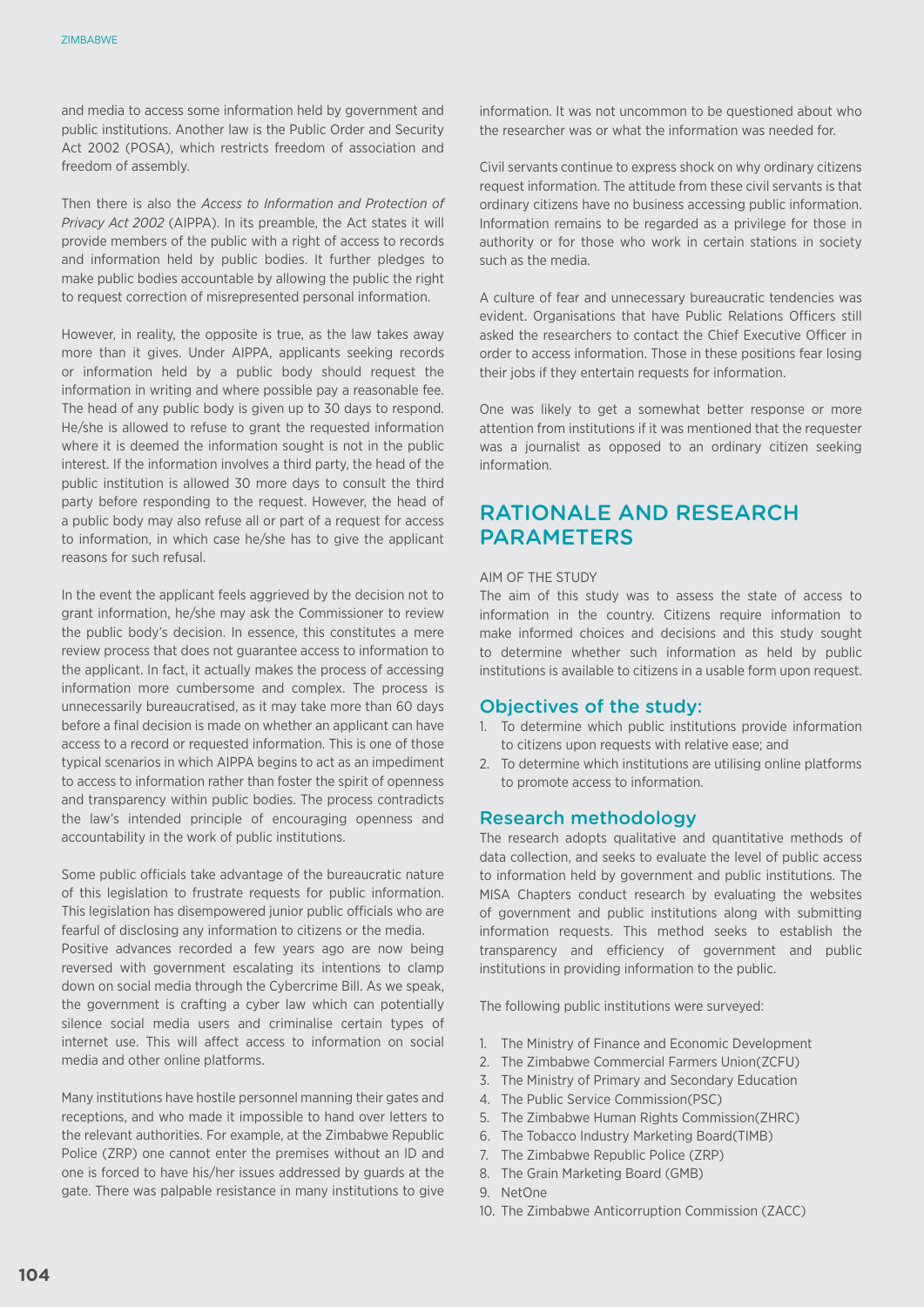# SUMMARY OF KEY FINDINGS

#### Category 1: Website Analysis

- Most websites were poorly managed;
- • Content had not been updated regularly;
- 
- • Some websites generated error messages; and
- phones.

#### Category 2: Requests for Information

- 
- 
- • GMB responded promptly and allowed the
- 
- officials;
- • Oral requests for information were mostly declined writing; and
-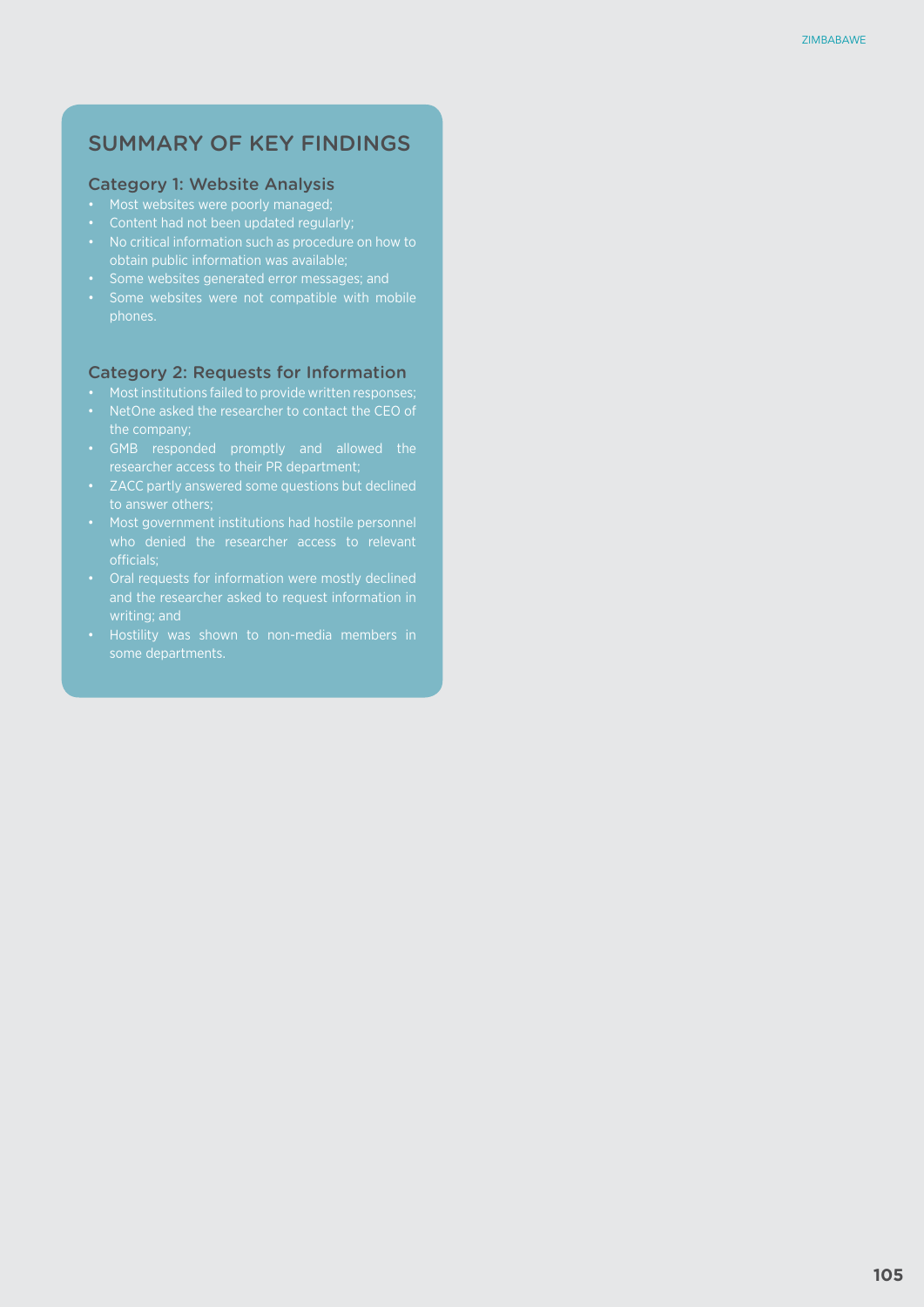# Detailed Findings

# **1. Ministry of Finance and Economic Development**

### **Category 1: Website**

#### **www.zimtreasury.gov.zw/**

This website was hacked by an anonymous internet group a few weeks ago but it is up and running again. It has useful information such as the national budgets and laws. It has policy statements and statutes, such as the Statutory Instrument 64 that prohibits importation of goods, and that the majority of Zimbabweans trade in the informal market.

| $n = 20$                                                                                                                                           | <b>Yes</b> | <b>No</b> | <b>Partial</b> | <b>Additional Information</b>                                 |
|----------------------------------------------------------------------------------------------------------------------------------------------------|------------|-----------|----------------|---------------------------------------------------------------|
| 1. Does this website contain up to date information?                                                                                               |            |           | n              | Not on all pages                                              |
| 2. Does the website contain the following:                                                                                                         |            |           |                |                                                               |
| a) A description of its powers, as well as data on the organisational structure,<br>the functions, and the responsibilities of the administration? | n          |           |                |                                                               |
| b) A list of laws, Acts etc. issued within the scope of its powers?                                                                                | o          |           |                |                                                               |
| c) Reports, policies, programmes?                                                                                                                  | $\bullet$  |           |                |                                                               |
| d) Budget and expenditure?                                                                                                                         |            | o         |                |                                                               |
| e) Information about procurement procedures, signed contracts?                                                                                     |            |           |                |                                                               |
| f) Vacancy and employment procedures?                                                                                                              |            | o         |                |                                                               |
| g) The address, telephone number, and working hours of the institution?                                                                            | o          |           |                |                                                               |
| h) The contact details of specific public officials?                                                                                               | $\bullet$  |           |                |                                                               |
| i) A mechanism to request and receive a response to electronic messages and<br>requests for information?                                           | $\bullet$  |           |                | They did not respond to<br>messages sent via the<br>mechanism |

# Total Score: 13/20

# **CATEGORY 2: REQUESTS FOR INFORMATION**

#### **The following questions were sent to the Ministry of Finance and Economic Development:**

- 1) What was the outcome of the talks between the Ministry and the IMF?
- 2) What has the Ministry done with the %7 million collected for afforestation efforts in tobacco farming?

| $n = 20$                                                                                                   | <b>Yes</b> | <b>No</b> | <b>Partial</b> | <b>Additional Information</b> |
|------------------------------------------------------------------------------------------------------------|------------|-----------|----------------|-------------------------------|
| 1. Is there an official designated to take and respond to information requests?                            |            | ◠         |                |                               |
| 2. Did the institution reply within 21 days?                                                               |            | ◠         |                |                               |
| 3. Did the institution respond to the request for information?                                             |            | ◠         |                |                               |
| 4. Does the authority publish their procedures for dealing with information<br>requests?                   |            |           |                |                               |
| 5. Did the institution provide all of the information requested?                                           |            | г         |                |                               |
| 6. Did the institution provide written reasons for the refusal of information?                             |            | ◠         |                |                               |
| 7. Did the institution disclose information about its operations, budgets,<br>structure etc.               |            | г         |                |                               |
| 8. Did the authority provide information without questioning the aims and<br>motivations of the applicant? |            |           |                |                               |
| 9. Did the institution acknowledge your request for information within 7 days?                             |            |           |                |                               |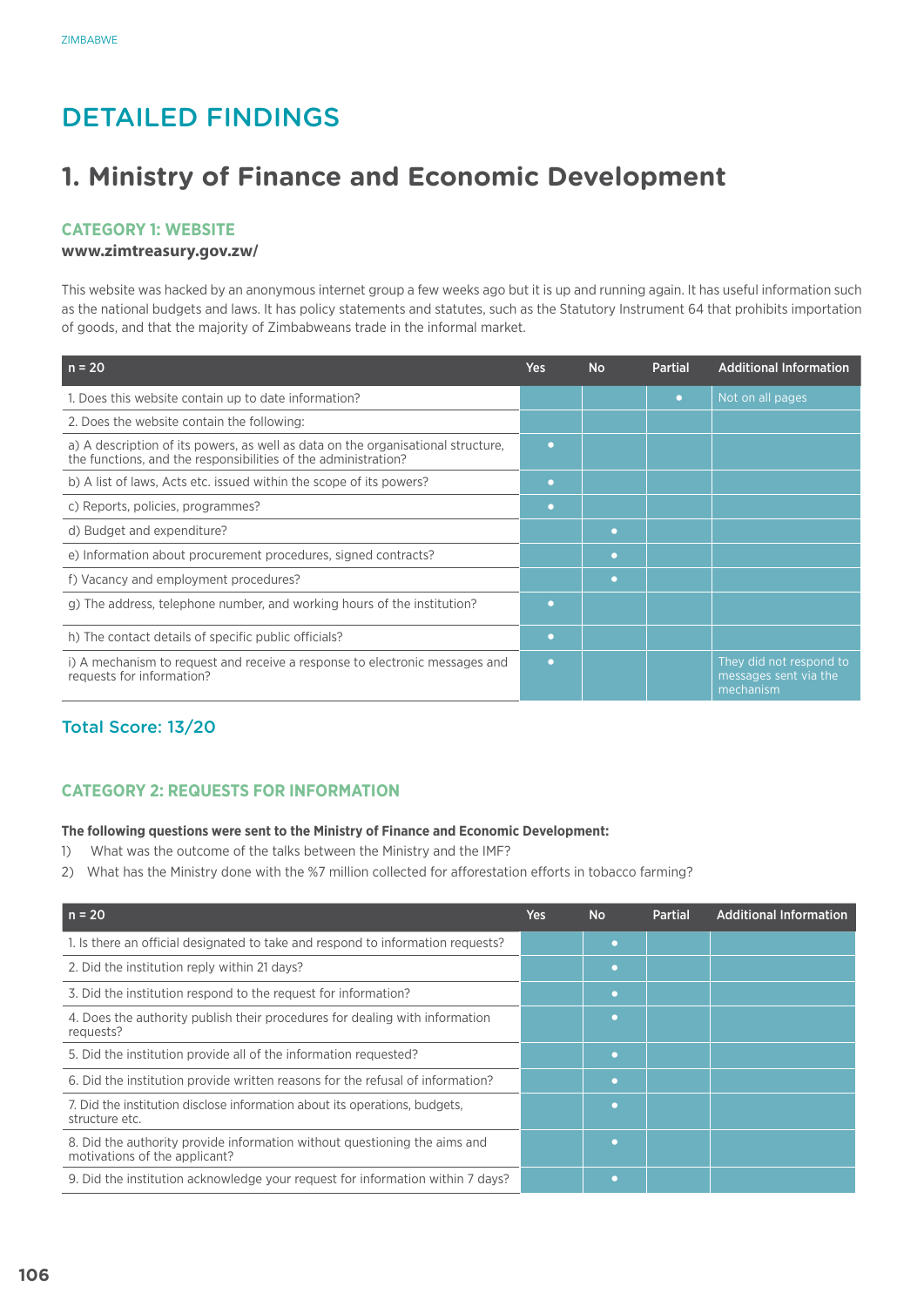| $n = 20$                                                   | Yes | N٥ | Partial Additional Information |
|------------------------------------------------------------|-----|----|--------------------------------|
| 10. Was the information received clear and understandable? |     |    |                                |

## Total Score: 0/20

# **2. Zimbabwe Farmers Union**

## **Category 1: Website**

#### **www.zcfu.org.zw**

The website is very informative and is regularly updated. It has information on farming and agriculture activities that members of the association carry out. It is also informative for other interested stakeholders such as journalists who may require information on farming. However, the organisation does not respond to feedback sent via its website emailing system.

| $n = 20$                                                                                                                                           | <b>Yes</b> | <b>No</b> | <b>Partial</b> | <b>Additional Information</b>                                                   |
|----------------------------------------------------------------------------------------------------------------------------------------------------|------------|-----------|----------------|---------------------------------------------------------------------------------|
| 1. Does this website contain up to date information?                                                                                               | n          |           |                |                                                                                 |
| 2. Does the website contain the following:                                                                                                         |            |           |                |                                                                                 |
| a) A description of its powers, as well as data on the organisational structure,<br>the functions, and the responsibilities of the administration? |            |           | $\bullet$      | It lists the mandate of<br>the organisation in detail<br>without being specific |
| b) A list of laws, Acts etc. issued within the scope of its powers?                                                                                |            | o         |                |                                                                                 |
| c) Reports, policies, programmes?                                                                                                                  |            |           | o              | There are some reports<br>available                                             |
| d) Budget and expenditure?                                                                                                                         |            | o         |                |                                                                                 |
| e) Information about procurement procedures, signed contracts?                                                                                     |            | o         |                |                                                                                 |
| f) Vacancy and employment procedures?                                                                                                              |            | o         |                |                                                                                 |
| g) The address, telephone number, and working hours of the institution?                                                                            | o          |           |                |                                                                                 |
| h) The contact details of specific public officials?                                                                                               |            | n         |                |                                                                                 |
| i) A mechanism to request and receive a response to electronic messages and<br>requests for information?                                           |            |           | o              | They have a feedback<br>mechanism on the<br>website                             |

# Total Score: 7/20

## **CATEGORY 2: REQUESTS FOR INFORMATION**

#### **The following questions were sent to the Zimbabwe Farmers Union:**

- 1) Where does the Union gets funds for undertaking its activities?
- 2) How does the Union make sure that it promotes and advances farmers' interests and welfare?

| $n = 20$                                                                                     | <b>Yes</b> | <b>No</b> | Partial | <b>Additional Information</b> |
|----------------------------------------------------------------------------------------------|------------|-----------|---------|-------------------------------|
| 1. Is there an official designated to take and respond to information requests?              |            |           |         |                               |
| 2. Did the institution reply within 21 days?                                                 |            |           |         |                               |
| 3. Did the institution respond to the request for information?                               |            |           |         |                               |
| 4. Does the authority publish their procedures for dealing with information<br>requests?     |            |           |         |                               |
| 5. Did the institution provide all of the information requested?                             |            |           |         |                               |
| 6. Did the institution provide written reasons for the refusal of information?               |            |           |         |                               |
| 7. Did the institution disclose information about its operations, budgets,<br>structure etc. |            |           |         |                               |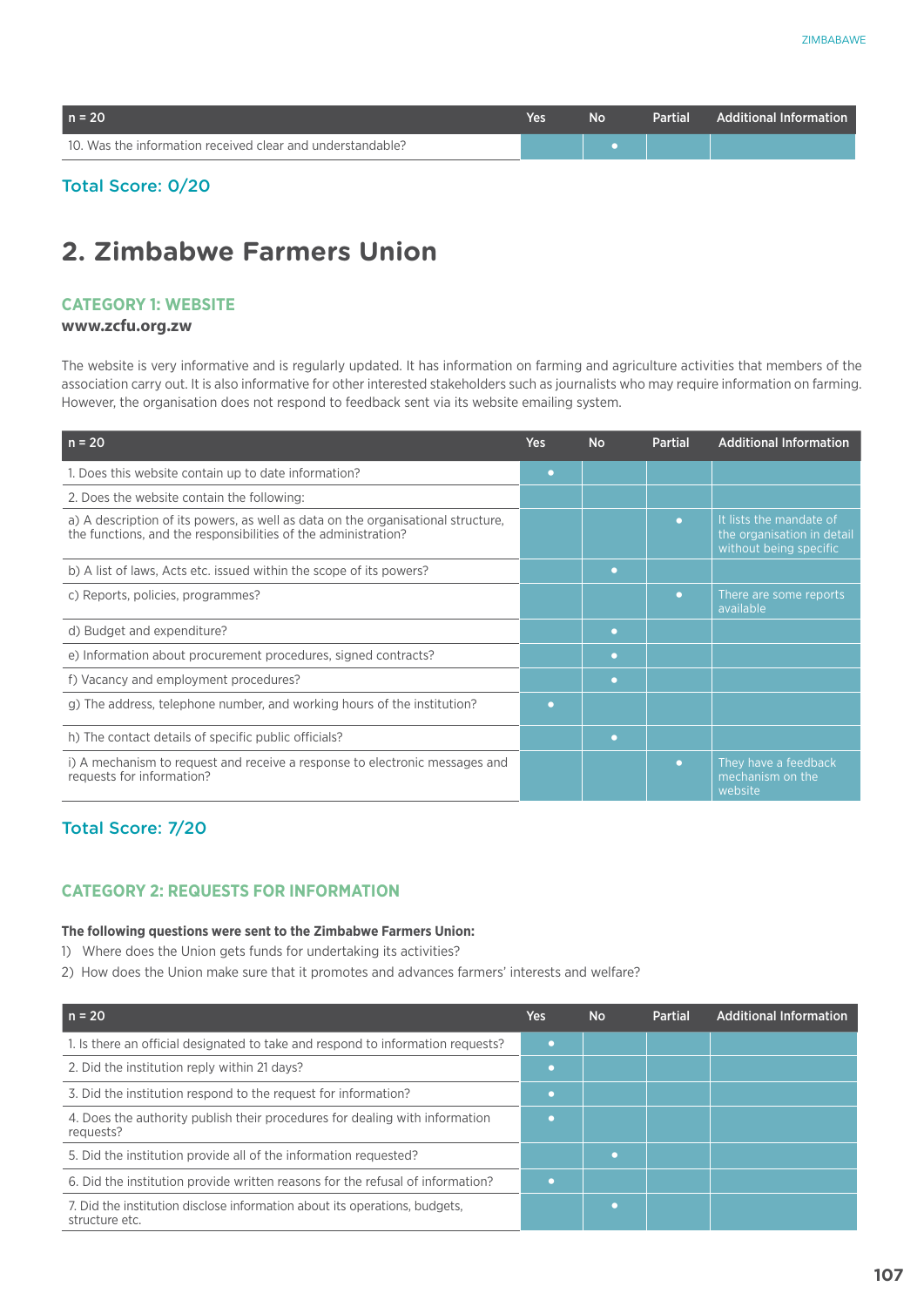| $n = 20$                                                                                                   | <b>Yes</b> | No | <b>Partial</b> | <b>Additional Information</b> |
|------------------------------------------------------------------------------------------------------------|------------|----|----------------|-------------------------------|
| 8. Did the authority provide information without questioning the aims and<br>motivations of the applicant? |            |    |                |                               |
| 9. Did the institution acknowledge your request for information within 7 days?                             |            |    |                |                               |
| 10. Was the information received clear and understandable?                                                 |            |    |                |                               |

# Total Score: 16/20

# **3. Ministry of Primary and Secondary Education**

## **Category 1: Website**

#### **www.mopse.gov.zw/**

It has relatively useful content. It has been updated although more useful information could be added.

| $n = 20$                                                                                                                                           | Yes | <b>No</b> | <b>Partial</b> | <b>Additional Information</b>                          |
|----------------------------------------------------------------------------------------------------------------------------------------------------|-----|-----------|----------------|--------------------------------------------------------|
| 1. Does this website contain up to date information?                                                                                               |     |           | o              | Not all pages are<br>updated                           |
| 2. Does the website contain the following:                                                                                                         |     |           |                |                                                        |
| a) A description of its powers, as well as data on the organisational structure,<br>the functions, and the responsibilities of the administration? |     | o         |                |                                                        |
| b) A list of laws, Acts etc. issued within the scope of its powers?                                                                                |     | $\bullet$ |                |                                                        |
| c) Reports, policies, programmes?                                                                                                                  |     |           | o              | Not updated                                            |
| d) Budget and expenditure?                                                                                                                         |     | $\bullet$ |                | Not updated                                            |
| e) Information about procurement procedures, signed contracts?                                                                                     |     | o         |                |                                                        |
| f) Vacancy and employment procedures?                                                                                                              |     | o         |                |                                                        |
| g) The address, telephone number, and working hours of the institution?                                                                            | ◠   |           |                | Name, address and<br>telephone number are<br>available |
| h) The contact details of specific public officials?                                                                                               |     | o         |                |                                                        |
| i) A mechanism to request and receive a response to electronic messages and<br>requests for information?                                           |     | o         |                |                                                        |

# Total Score: 4/20

## **CATEGORY 2: REQUESTS FOR INFORMATION**

#### **The following questions were sent to the Ministry of Primary and Secondary Education:**

- 1) How much money was allocated to your Ministry in the current national budget?
- 2) What is the total number of primary and secondary schools in rural areas?
- 3) How many teachers are currently employed by the Ministry?

| $n = 20$                                                                                 | Yes | <b>No</b> | Partial | <b>Additional Information</b>                                                                    |
|------------------------------------------------------------------------------------------|-----|-----------|---------|--------------------------------------------------------------------------------------------------|
| 1. Is there an official designated to take and respond to information requests?          |     |           |         | The Permanent Secretary. It is<br>difficult to secure a meeting<br>with the Permanent Secretary. |
| 2. Did the institution reply within 21 days?                                             |     | o         |         |                                                                                                  |
| 3. Did the institution respond to the request for information?                           |     | n         |         |                                                                                                  |
| 4. Does the authority publish their procedures for dealing with information<br>requests? |     |           |         |                                                                                                  |
| 5. Did the institution provide all of the information requested?                         |     |           |         |                                                                                                  |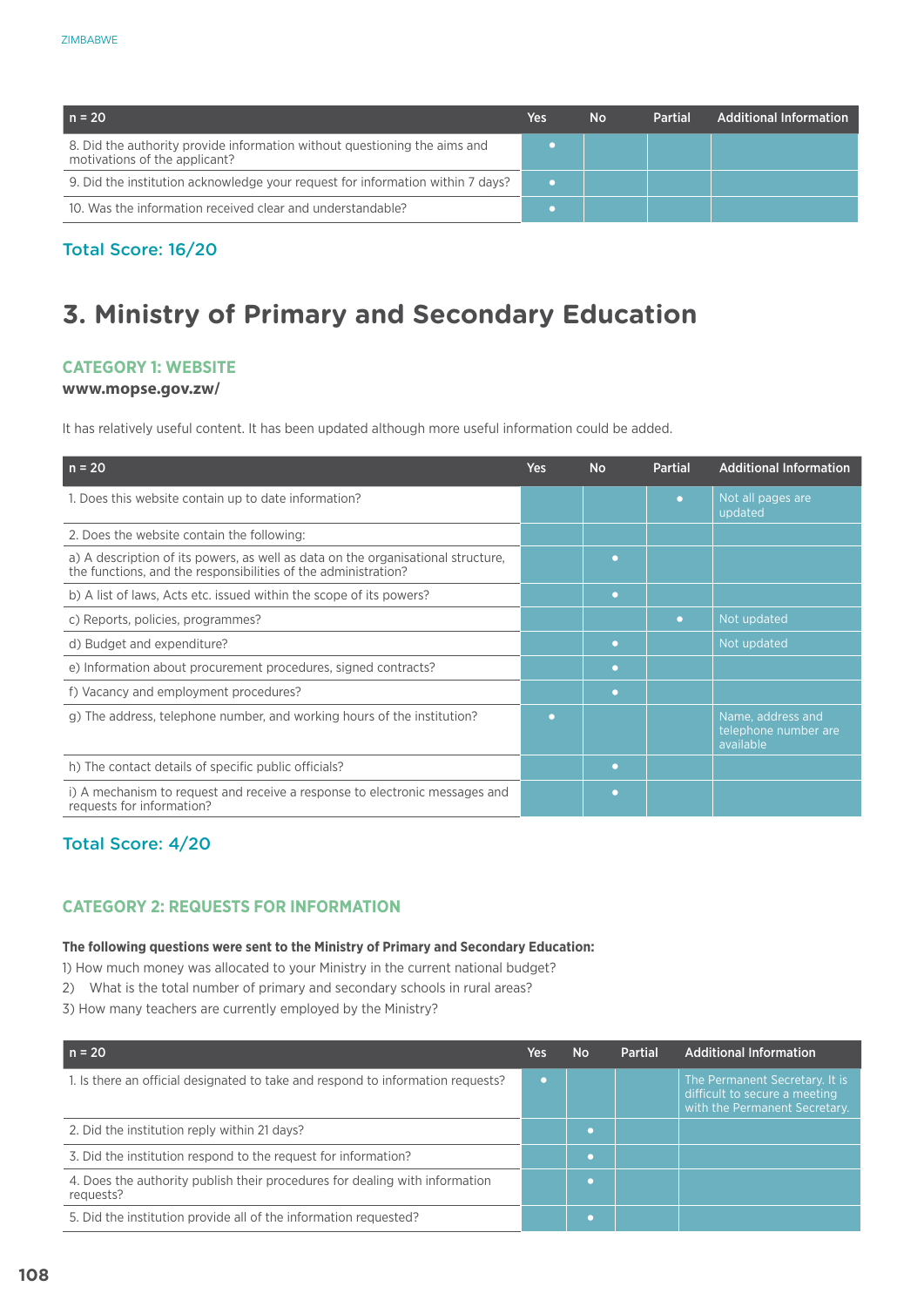| $n = 20$                                                                                                   | Yes | <b>No</b> | Partial | <b>Additional Information</b> |
|------------------------------------------------------------------------------------------------------------|-----|-----------|---------|-------------------------------|
| 6. Did the institution provide written reasons for the refusal of information?                             |     |           |         |                               |
| 7. Did the institution disclose information about its operations, budgets,<br>structure etc.               |     |           |         |                               |
| 8. Did the authority provide information without questioning the aims and<br>motivations of the applicant? |     |           |         |                               |
| 9. Did the institution acknowledge your request for information within 7 days?                             |     |           |         |                               |
| 10. Was the information received clear and understandable?                                                 |     |           |         |                               |

## Total Score: 2/20

## **4. Public Service Commission**

#### **Category 1: Website**

#### **www.psc.gov.zw/**

The website has regulations, policies and laws relevant in the operations of the institution. The website is not updated regularly. There is room for improvement on how content is managed.

| $n = 20$                                                                                                                                           | <b>Yes</b> | <b>No</b> | <b>Partial</b> | <b>Additional Information</b>                                             |
|----------------------------------------------------------------------------------------------------------------------------------------------------|------------|-----------|----------------|---------------------------------------------------------------------------|
| 1. Does this website contain up to date information?                                                                                               |            |           | $\bullet$      | Some sections have<br>up-to-date information;<br>press statements are old |
| 2. Does the website contain the following:                                                                                                         |            |           |                |                                                                           |
| a) A description of its powers, as well as data on the organisational structure,<br>the functions, and the responsibilities of the administration? | ٠          |           |                |                                                                           |
| b) A list of laws, Acts etc. issued within the scope of its powers?                                                                                | ٠          |           |                |                                                                           |
| c) Reports, policies, programmes?                                                                                                                  |            | o         |                |                                                                           |
| d) Budget and expenditure?                                                                                                                         |            | ◠         |                |                                                                           |
| e) Information about procurement procedures, signed contracts?                                                                                     |            | o         |                |                                                                           |
| f) Vacancy and employment procedures?                                                                                                              | ٠          |           |                |                                                                           |
| g) The address, telephone number, and working hours of the institution?                                                                            |            |           | o              | Name, address and<br>landline phone numbers<br>are available              |
| h) The contact details of specific public officials?                                                                                               |            |           |                | Only office contacts<br>available                                         |
| i) A mechanism to request and receive a response to electronic messages and<br>requests for information?                                           | ٠          |           |                | It gives an immediate<br>auto response                                    |

## Total Score: 10/20

### **CATEGORY 2: REQUESTS FOR INFORMATION**

#### **The following questions were sent to the Public Service Commission:**

1 How many civil servants are under the government's payroll?

2 How does one apply to be in service to the government?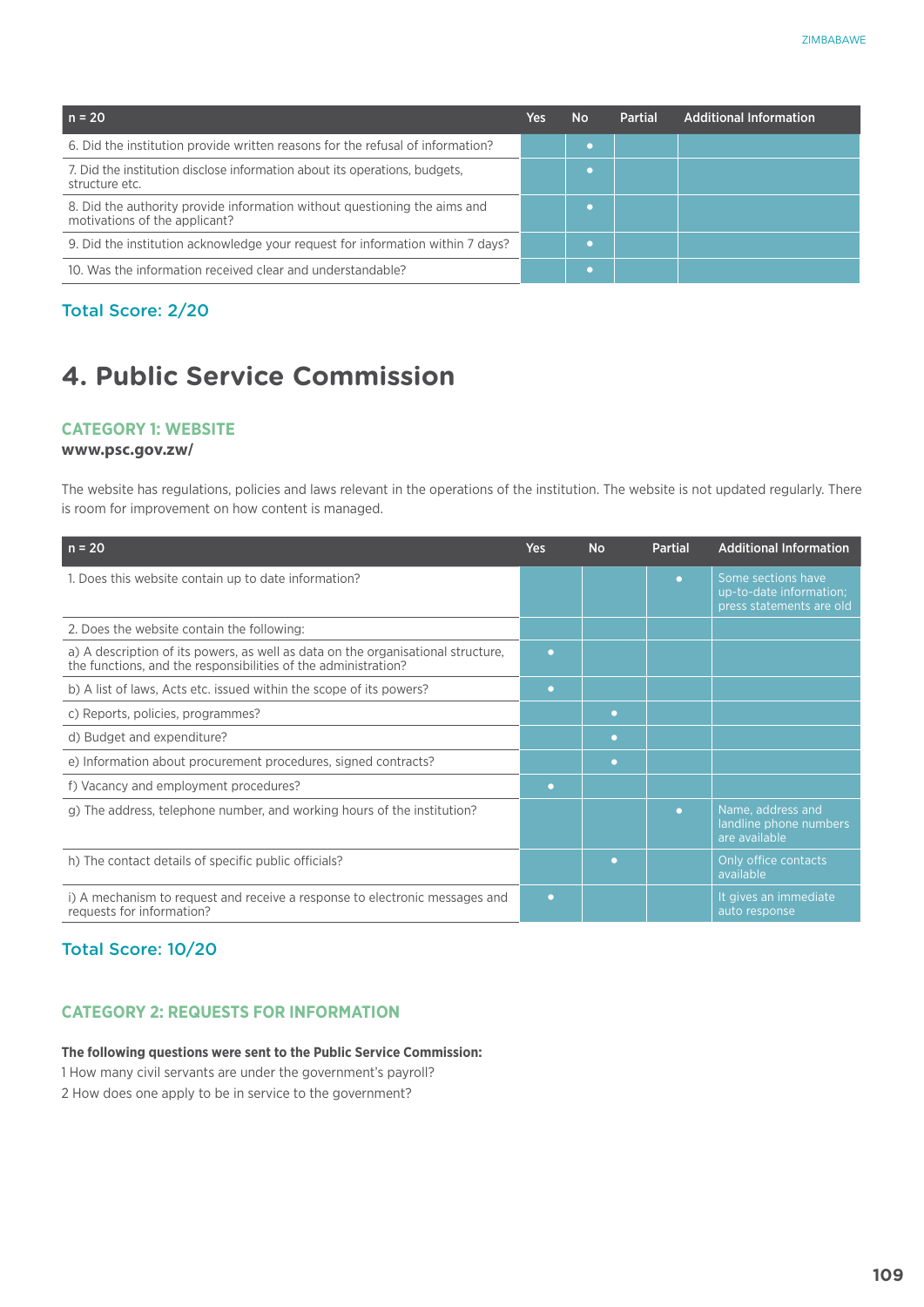| $n = 20$                                                                                                   | Yes | <b>No</b> | <b>Partial</b> | <b>Additional Information</b>                                                                                                                                                                                 |
|------------------------------------------------------------------------------------------------------------|-----|-----------|----------------|---------------------------------------------------------------------------------------------------------------------------------------------------------------------------------------------------------------|
| 1. Is there an official designated to take and respond to information requests?                            | o   |           |                | The letter was left at the reception.<br>The receptionist asked a lot of<br>questions before taking letter and<br>throwing in tray. When called, all<br>questions were referred to the<br>President's Office. |
| 2. Did the institution reply within 21 days?                                                               |     | o         |                |                                                                                                                                                                                                               |
| 3. Did the institution respond to the request for information?                                             |     | o         |                |                                                                                                                                                                                                               |
| 4. Does the authority publish their procedures for dealing with information<br>requests?                   |     | o         |                |                                                                                                                                                                                                               |
| 5. Did the institution provide all of the information requested?                                           |     | $\bullet$ |                |                                                                                                                                                                                                               |
| 6. Did the institution provide written reasons for the refusal of information?                             |     | $\bullet$ |                |                                                                                                                                                                                                               |
| 7. Did the institution disclose information about its operations, budgets,<br>structure etc.               |     | o         |                |                                                                                                                                                                                                               |
| 8. Did the authority provide information without questioning the aims and<br>motivations of the applicant? |     | $\bullet$ |                |                                                                                                                                                                                                               |
| 9. Did the institution acknowledge your request for information within 7 days?                             |     | o         |                |                                                                                                                                                                                                               |
| 10. Was the information received clear and understandable?                                                 |     | o         |                |                                                                                                                                                                                                               |

## Total Score: 2/20

## **5. Tobacco Industry Marketing Board (TIMB)**

#### **Category 1: Website**

#### **www.timb.co.zw/**

The website is well-managed and updated regularly. It has useful information for different stakeholders including the media. It has contact details and useful policies and regulations.

| $n = 20$                                                                                                                                           | <b>Yes</b> | <b>No</b> | <b>Partial</b> | <b>Additional Information</b> |
|----------------------------------------------------------------------------------------------------------------------------------------------------|------------|-----------|----------------|-------------------------------|
| 1. Does this website contain up to date information?                                                                                               | $\bullet$  |           |                |                               |
| 2. Does the website contain the following:                                                                                                         |            |           |                |                               |
| a) A description of its powers, as well as data on the organisational structure,<br>the functions, and the responsibilities of the administration? | ۰          |           |                |                               |
| b) A list of laws, Acts etc. issued within the scope of its powers?                                                                                |            | o         |                |                               |
| c) Reports, policies, programmes?                                                                                                                  | ۰          |           |                |                               |
| d) Budget and expenditure?                                                                                                                         |            | o         |                |                               |
| e) Information about procurement procedures, signed contracts?                                                                                     | ۰          |           |                |                               |
| f) Vacancy and employment procedures?                                                                                                              |            | o         |                |                               |
| g) The address, telephone number, and working hours of the institution?                                                                            | o          |           |                |                               |
| h) The contact details of specific public officials?                                                                                               | $\bullet$  |           |                |                               |
| i) A mechanism to request and receive a response to electronic messages and<br>requests for information?                                           | $\bullet$  |           |                |                               |

### Total Score: 14/20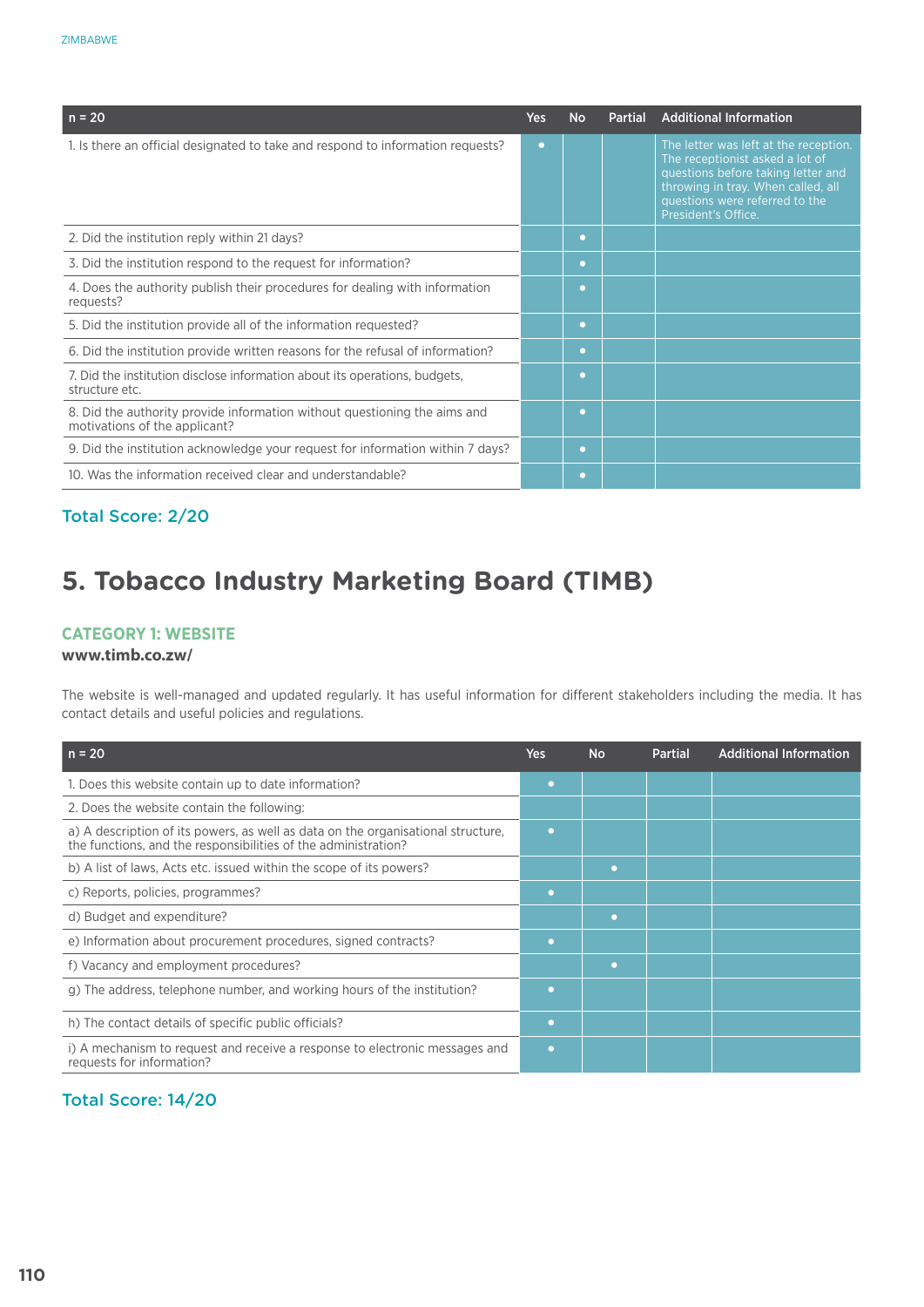#### **The following questions were sent to TIMB:**

- 1. How much revenue was realised from tobacco sales in 2015?
- 2. How is the Board assisting farmers to replace trees they are cutting to cure their tobacco?

| $n = 20$                                                                                                   | Yes | <b>No</b> | <b>Partial</b> | <b>Additional Information</b>                       |
|------------------------------------------------------------------------------------------------------------|-----|-----------|----------------|-----------------------------------------------------|
| 1. Is there an official designated to take and respond to information requests?                            | o   |           |                |                                                     |
| 2. Did the institution reply within 21 days?                                                               | o   |           |                |                                                     |
| 3. Did the institution respond to the request for information?                                             | O   |           |                |                                                     |
| 4. Does the authority publish their procedures for dealing with information<br>requests?                   |     | ٠         |                |                                                     |
| 5. Did the institution provide all of the information requested?                                           | o   |           |                |                                                     |
| 6. Did the institution provide written reasons for the refusal of information?                             | n   |           |                | Official asked if there were any<br>other questions |
| 7. Did the institution disclose information about its operations, budgets,<br>structure etc.               |     |           |                |                                                     |
| 8. Did the authority provide information without questioning the aims and<br>motivations of the applicant? | O   |           |                |                                                     |
| 9. Did the institution acknowledge your request for information within 7 days?                             | o   |           |                |                                                     |
| 10. Was the information received clear and understandable?                                                 | o   |           |                |                                                     |

### Total Score: 18/20

## **6. Zimbabwe Human Rights Commission**

#### **Category 1: Website**

#### **www.zhrc.org.zw/**

The website is relatively efficient and gives key information on human rights in the country. The website has contact details and reports on the operations of the Commission.

| $n = 20$                                                                                                                                           | Yes       | No | <b>Partial</b> | <b>Additional Information</b> |
|----------------------------------------------------------------------------------------------------------------------------------------------------|-----------|----|----------------|-------------------------------|
| 1. Does this website contain up to date information?                                                                                               | ٠         |    |                |                               |
| 2. Does the website contain the following:                                                                                                         |           |    |                |                               |
| a) A description of its powers, as well as data on the organisational structure,<br>the functions, and the responsibilities of the administration? | ٠         |    |                |                               |
| b) A list of laws, Acts etc. issued within the scope of its powers?                                                                                | ٠         |    |                |                               |
| c) Reports, policies, programmes?                                                                                                                  |           |    | o              |                               |
| d) Budget and expenditure?                                                                                                                         |           | ٠  |                |                               |
| e) Information about procurement procedures, signed contracts?                                                                                     |           | ٠  |                |                               |
| f) Vacancy and employment procedures?                                                                                                              |           | ٠  |                |                               |
| g) The address, telephone number, and working hours of the institution?                                                                            | ٠         |    |                |                               |
| h) The contact details of specific public officials?                                                                                               |           | ٠  |                |                               |
| i) A mechanism to request and receive a response to electronic messages and<br>requests for information?                                           | $\bullet$ |    |                |                               |

## Total Score: 11/20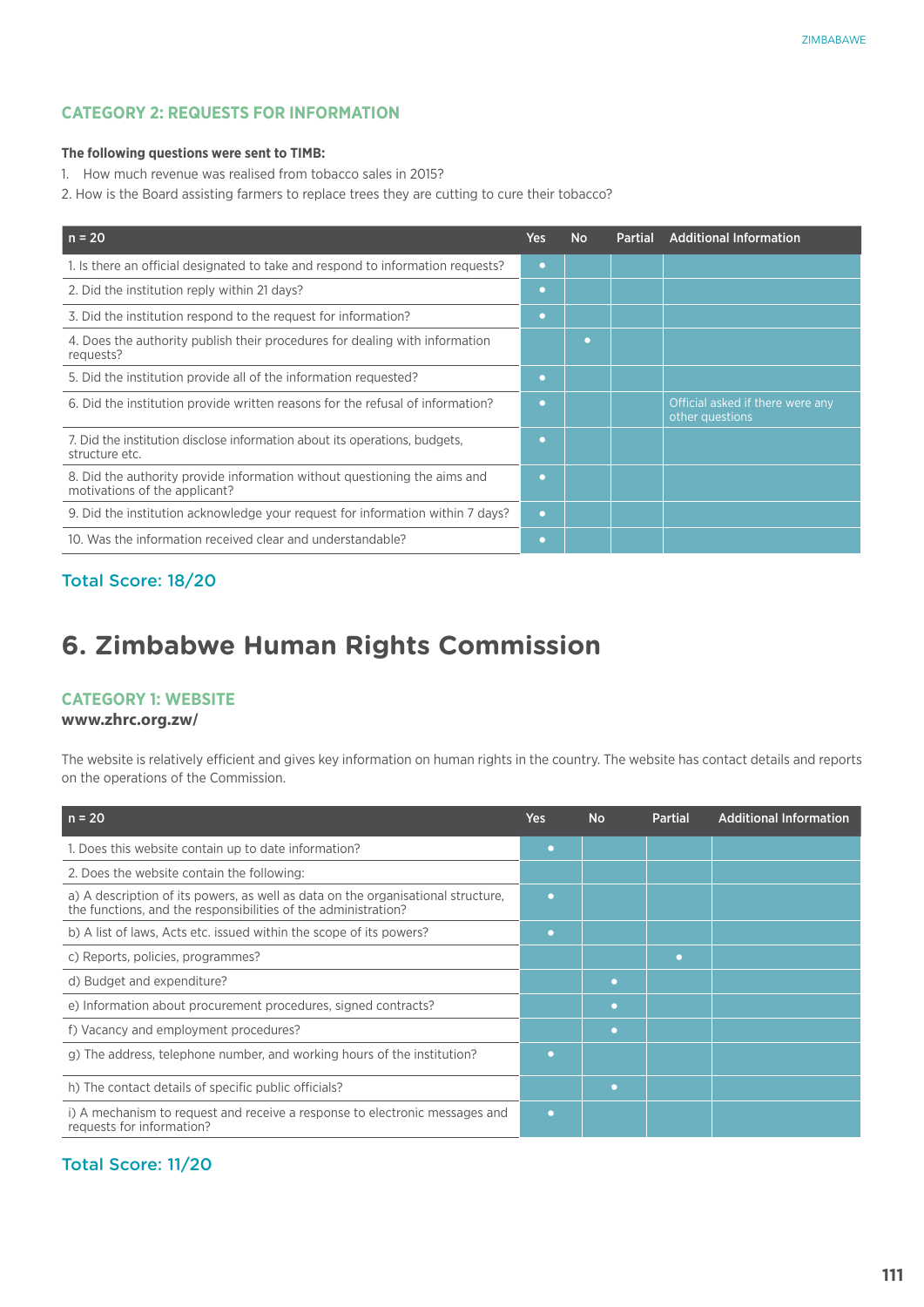#### **The following questions were sent to the Zimbabwe Human Rights Commission:**

- 1. How many cases of human rights violations did you process in 2015?
- 2. How is the Commission funded?

| $n = 20$                                                                                                   | Yes       | <b>No</b> | <b>Partial</b> | <b>Additional Information</b>                                                                                      |
|------------------------------------------------------------------------------------------------------------|-----------|-----------|----------------|--------------------------------------------------------------------------------------------------------------------|
| 1. Is there an official designated to take and respond to information requests?                            | $\bullet$ |           |                | PR official                                                                                                        |
| 2. Did the institution reply within 21 days?                                                               | $\bullet$ |           |                |                                                                                                                    |
| 3. Did the institution respond to the request for information?                                             | $\bullet$ |           |                |                                                                                                                    |
| 4. Does the authority publish their procedures for dealing with information<br>requests?                   | n         |           |                |                                                                                                                    |
| 5. Did the institution provide all of the information requested?                                           |           | г         |                | Some questions were answered;<br>some questions would only be<br>answered after clearance from<br>higher authority |
| 6. Did the institution provide written reasons for the refusal of information?                             | $\bullet$ |           |                |                                                                                                                    |
| 7. Did the institution disclose information about its operations, budgets,<br>structure etc.               | O         |           |                |                                                                                                                    |
| 8. Did the authority provide information without questioning the aims and<br>motivations of the applicant? | o         |           |                |                                                                                                                    |
| 9. Did the institution acknowledge your request for information within 7 days?                             | $\bullet$ |           |                |                                                                                                                    |
| 10. Was the information received clear and understandable?                                                 | n         |           |                |                                                                                                                    |

## Total Score: 18/20

## **7. Zimbabwe Republic Police (ZRP)**

#### **Category 1: Website**

#### **www.zrp.gov.zw/**

The website is relatively efficient and gives key information on human rights in the country. The website has contact details and reports on the operations of the Commission.

| $n = 20$                                                                                                                                           | Yes | <b>No</b> | <b>Partial</b> | <b>Additional Information</b>                                                                             |
|----------------------------------------------------------------------------------------------------------------------------------------------------|-----|-----------|----------------|-----------------------------------------------------------------------------------------------------------|
| 1. Does this website contain up to date information?                                                                                               |     |           | $\bullet$      | Some pages are up-to-date, others<br>are not                                                              |
| 2. Does the website contain the following:                                                                                                         |     |           |                |                                                                                                           |
| a) A description of its powers, as well as data on the organisational<br>structure, the functions, and the responsibilities of the administration? |     |           | n              | It briefly outlines its mandate                                                                           |
| b) A list of laws, Acts etc. issued within the scope of its powers?                                                                                | o   |           |                |                                                                                                           |
| c) Reports, policies, programmes?                                                                                                                  |     | o         |                |                                                                                                           |
| d) Budget and expenditure?                                                                                                                         |     | o         |                | Just an explanation of how money is<br>collected and disbursed; revealed no<br>money coming from Treasury |
| e) Information about procurement procedures, signed contracts?                                                                                     |     | o         |                |                                                                                                           |
| f) Vacancy and employment procedures?                                                                                                              |     | o         |                |                                                                                                           |
| g) The address, telephone number, and working hours of the institution?                                                                            | o   |           |                |                                                                                                           |
| h) The contact details of specific public officials?                                                                                               |     | $\bullet$ |                |                                                                                                           |
| i) A mechanism to request and receive a response to electronic messages<br>and requests for information?                                           |     | o         |                |                                                                                                           |

### Total Score: 6/20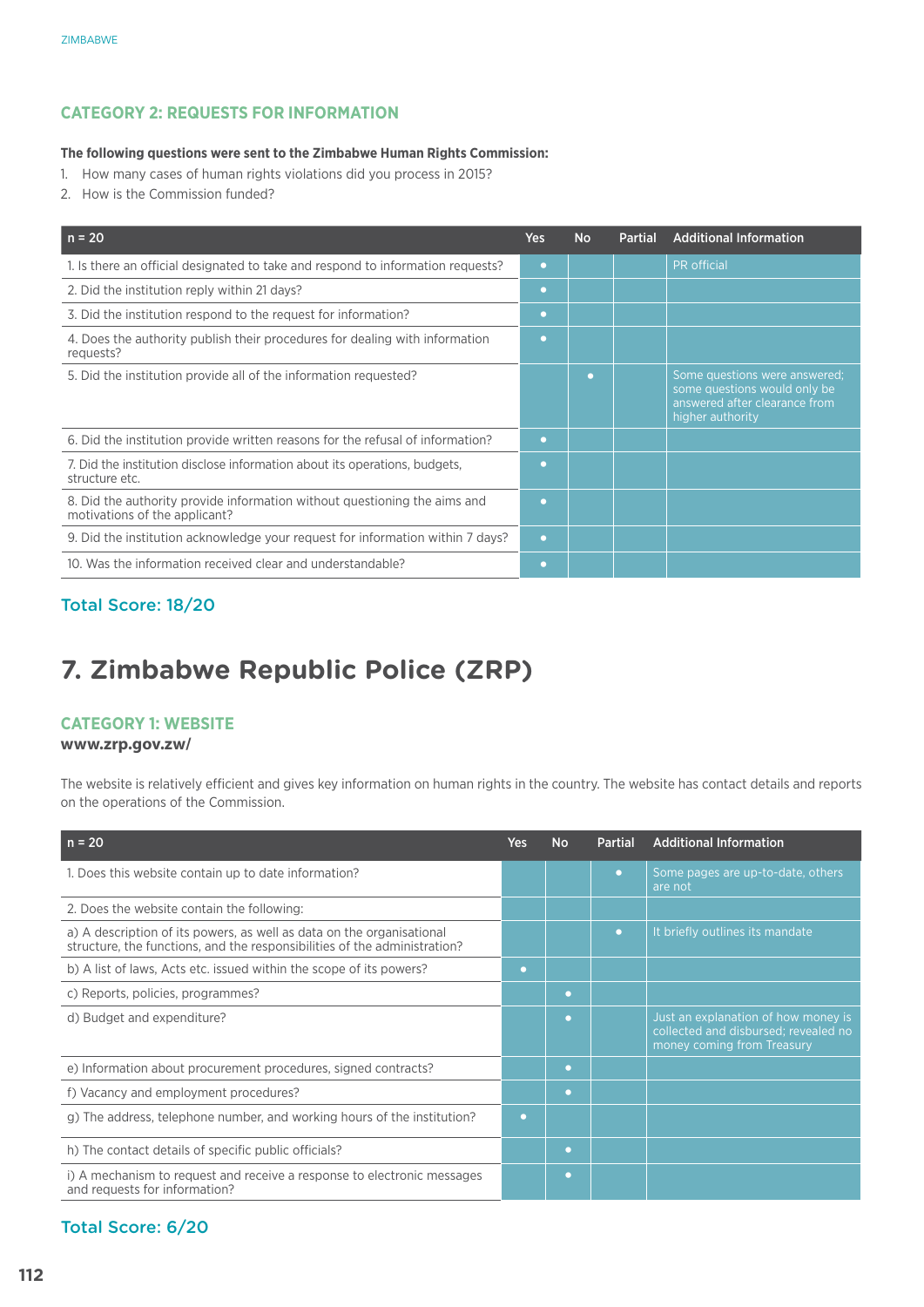#### **The following questions were sent to ZRP:**

- 1) Where does the ZRP get funds for its daily operations?
- 2) How does the ZRP work towards dealing with corruption in the country?
- 3) How many rape cases were reported in 2015?

| $n = 20$                                                                                                   | Yes | <b>No</b> | <b>Partial</b> | <b>Additional Information</b>      |
|------------------------------------------------------------------------------------------------------------|-----|-----------|----------------|------------------------------------|
| 1. Is there an official designated to take and respond to information requests?                            | o   |           |                | <b>Public Relations Department</b> |
| 2. Did the institution reply within 21 days?                                                               |     | o         |                |                                    |
| 3. Did the institution respond to the request for information?                                             |     | o         |                |                                    |
| 4. Does the authority publish their procedures for dealing with information<br>requests?                   | o   |           |                |                                    |
| 5. Did the institution provide all of the information requested?                                           |     | o         |                |                                    |
| 6. Did the institution provide written reasons for the refusal of information?                             |     | o         |                |                                    |
| 7. Did the institution disclose information about its operations, budgets,<br>structure etc.               |     | o         |                |                                    |
| 8. Did the authority provide information without questioning the aims and<br>motivations of the applicant? |     | n         |                |                                    |
| 9. Did the institution acknowledge your request for information within 7 days?                             |     | n         |                |                                    |
| 10. Was the information received clear and understandable?                                                 |     |           |                |                                    |

### Total Score: 4/20

## **8. Grain Marketing Board**

#### **Category 1: Website**

#### **www.gmbdura.com/**

The website is relatively informative. It has information on policies and regulations. There are contact details for relevant company authorities.

| $n = 20$                                                                                                                                           | <b>Yes</b> | <b>No</b> | <b>Partial</b> | <b>Additional Information</b> |
|----------------------------------------------------------------------------------------------------------------------------------------------------|------------|-----------|----------------|-------------------------------|
| 1. Does this website contain up to date information?                                                                                               | $\bullet$  |           |                |                               |
| 2. Does the website contain the following:                                                                                                         |            |           |                |                               |
| a) A description of its powers, as well as data on the organisational<br>structure, the functions, and the responsibilities of the administration? |            | o         |                |                               |
| b) A list of laws, Acts etc. issued within the scope of its powers?                                                                                |            | o         |                |                               |
| c) Reports, policies, programmes?                                                                                                                  | $\bullet$  |           |                |                               |
| d) Budget and expenditure?                                                                                                                         |            | $\bullet$ |                |                               |
| e) Information about procurement procedures, signed contracts?                                                                                     | $\bullet$  |           |                |                               |
| f) Vacancy and employment procedures?                                                                                                              |            | o         |                |                               |
| g) The address, telephone number, and working hours of the institution?                                                                            |            |           | o              | Physical address is present   |
| h) The contact details of specific public officials?                                                                                               | o          |           |                |                               |
| i) A mechanism to request and receive a response to electronic messages<br>and requests for information?                                           | o          |           |                |                               |

## Total Score: 11/20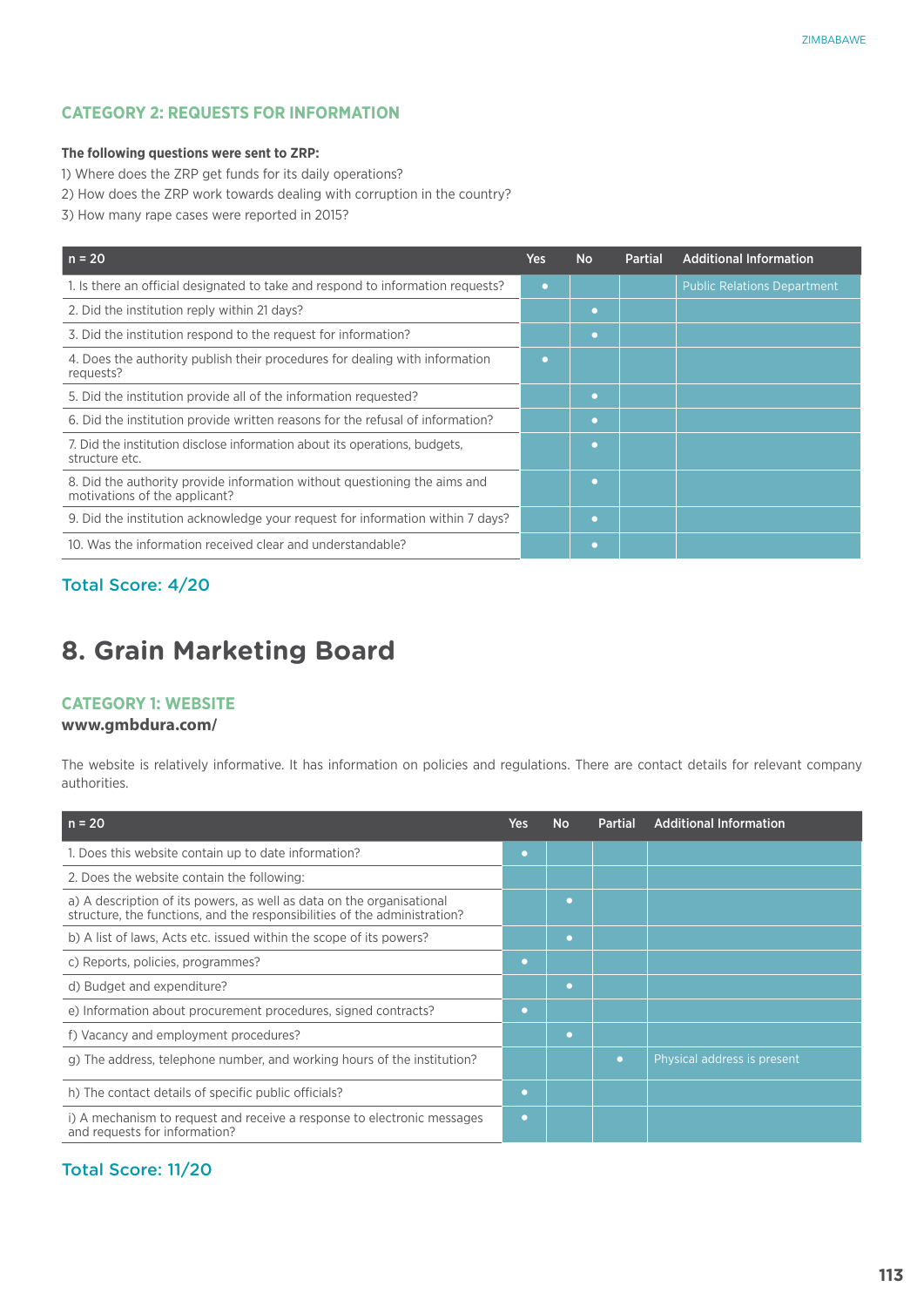#### **The following questions were sent to the GMB:**

1) What is the institution doing in a bid to accord producers their fair share of the local and export markets?

2) Is the local maize production still capable of meeting the maize demand in the country?

| $n = 20$                                                                                                   | <b>Yes</b> | <b>No</b> | Partial | <b>Additional Information</b> |
|------------------------------------------------------------------------------------------------------------|------------|-----------|---------|-------------------------------|
| 1. Is there an official designated to take and respond to information requests?                            | O          |           |         | <b>PR Manager</b>             |
| 2. Did the institution reply within 21 days?                                                               | O          |           |         |                               |
| 3. Did the institution respond to the request for information?                                             | O          |           |         |                               |
| 4. Does the authority publish their procedures for dealing with information<br>requests?                   |            |           |         |                               |
| 5. Did the institution provide all of the information requested?                                           |            | n         |         |                               |
| 6. Did the institution provide written reasons for the refusal of information?                             | $\bullet$  |           |         |                               |
| 7. Did the institution disclose information about its operations, budgets,<br>structure etc.               | n          |           |         |                               |
| 8. Did the authority provide information without questioning the aims and<br>motivations of the applicant? |            |           |         |                               |
| 9. Did the institution acknowledge your request for information within 7 days?                             | о          |           |         |                               |
| 10. Was the information received clear and understandable?                                                 | o          |           |         |                               |

## Total Score: 18/20

## **9. NetOne**

#### **Category 1: Website**

#### **www.netone.co.zw/**

The website lacked contact details for the Public Relations Department. It had relatively recent information. More can be done to add relevant information, for example on tenders.

| $n = 20$                                                                                                                                           | Yes       | <b>No</b> | <b>Partial</b> | <b>Additional Information</b>                |
|----------------------------------------------------------------------------------------------------------------------------------------------------|-----------|-----------|----------------|----------------------------------------------|
| 1. Does this website contain up to date information?                                                                                               | $\bullet$ |           |                |                                              |
| 2. Does the website contain the following:                                                                                                         |           |           |                |                                              |
| a) A description of its powers, as well as data on the organisational<br>structure, the functions, and the responsibilities of the administration? |           |           |                | Only some of the information is<br>available |
| b) A list of laws, Acts etc. issued within the scope of its powers?                                                                                |           |           | $\bullet$      | Only some of the information is<br>available |
| c) Reports, policies, programmes?                                                                                                                  |           |           | $\bullet$      | Only some of the information is<br>available |
| d) Budget and expenditure?                                                                                                                         |           |           | $\bullet$      | Only some of the information is<br>available |
| e) Information about procurement procedures, signed contracts?                                                                                     | o         |           |                |                                              |
| f) Vacancy and employment procedures?                                                                                                              | $\bullet$ |           |                |                                              |
| g) The address, telephone number, and working hours of the institution?                                                                            | o         |           |                |                                              |
| h) The contact details of specific public officials?                                                                                               |           | o         |                |                                              |
| i) A mechanism to request and receive a response to electronic messages<br>and requests for information?                                           |           |           | о              | The email bounced back                       |

### Total Score: 13/20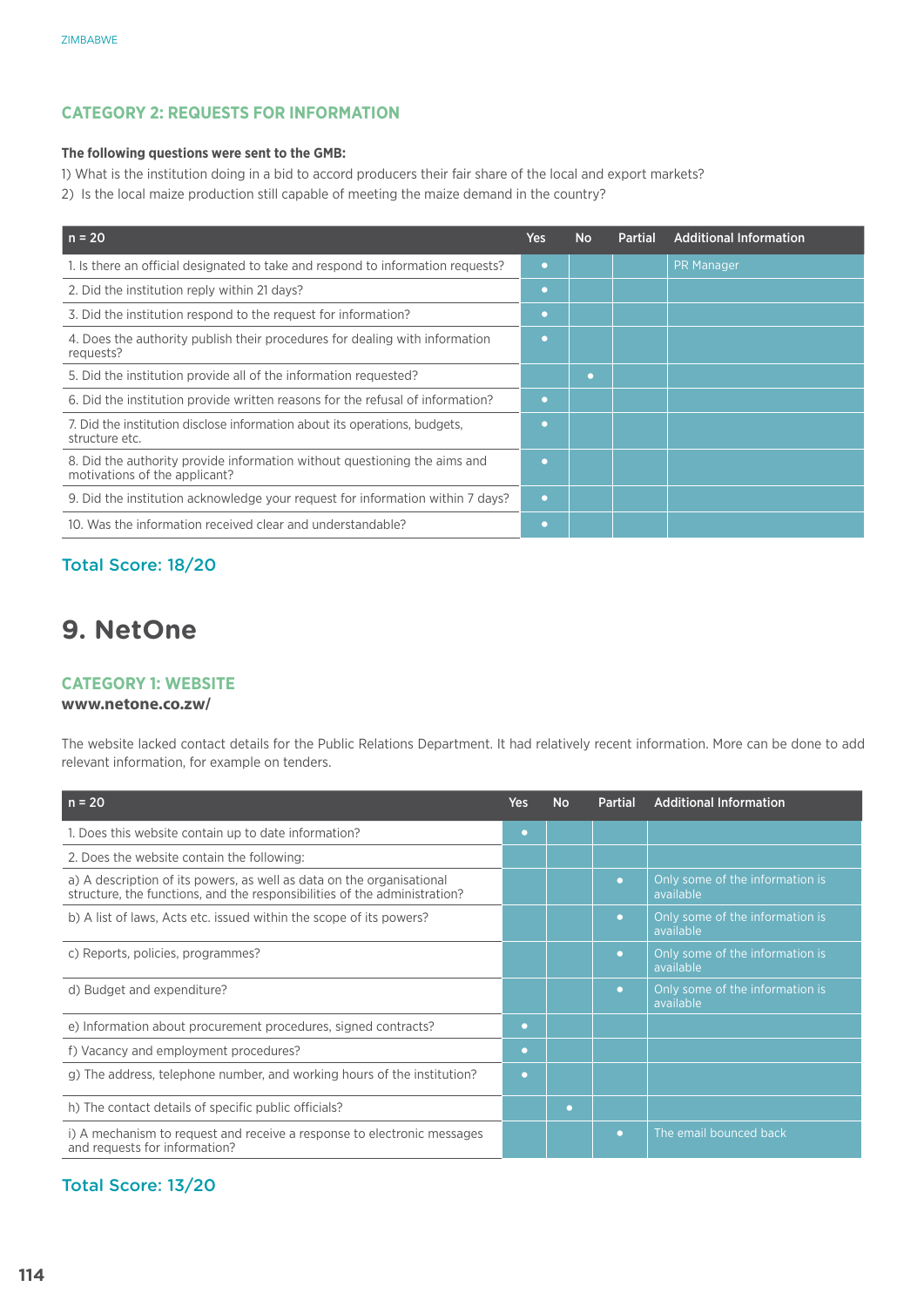#### **The following questions were sent to the NetOne:**

- 1) What is the source of NetOne's funds for its operations?
- 2) Where can we obtain the 2013 abridged audited statement for NetOne?

| $n = 20$                                                                                                   | <b>Yes</b> | <b>No</b> | <b>Partial</b> | <b>Additional Information</b>                     |
|------------------------------------------------------------------------------------------------------------|------------|-----------|----------------|---------------------------------------------------|
| 1. Is there an official designated to take and respond to information requests?                            | o          |           |                | <b>PR Department</b>                              |
| 2. Did the institution reply within 21 days?                                                               |            | o         |                |                                                   |
| 3. Did the institution respond to the request for information?                                             |            | o         |                | Referred questions to<br><b>CEO</b>               |
| 4. Does the authority publish their procedures for dealing with information<br>requests?                   |            | o         |                |                                                   |
| 5. Did the institution provide all of the information requested?                                           |            | o         |                |                                                   |
| 6. Did the institution provide written reasons for the refusal of information?                             |            | o         |                |                                                   |
| 7. Did the institution disclose information about its operations, budgets,<br>structure etc.               |            | o         |                |                                                   |
| 8. Did the authority provide information without questioning the aims and<br>motivations of the applicant? |            |           | $\bullet$      | Referred questions to<br>CEO in a friendly manner |
| 9. Did the institution acknowledge your request for information within 7 days?                             |            | o         |                |                                                   |
| 10. Was the information received clear and understandable?                                                 |            | o         |                |                                                   |

## Total Score: 3/20

## **10. Zimbabwe Anticorruption Commission**

#### **Category 1: Website**

#### **www.accz.org.zw/**

The website is on the one hand efficient but also very poor in some aspects. The whistleblower page for example generates an error message when one tries to send a message.

| $n = 20$                                                                                                                                           | Yes | <b>No</b> | <b>Partial</b> | <b>Additional Information</b> |
|----------------------------------------------------------------------------------------------------------------------------------------------------|-----|-----------|----------------|-------------------------------|
| 1. Does this website contain up to date information?                                                                                               |     | $\bullet$ |                |                               |
| 2. Does the website contain the following:                                                                                                         |     |           |                |                               |
| a) A description of its powers, as well as data on the organisational<br>structure, the functions, and the responsibilities of the administration? |     |           | O              |                               |
| b) A list of laws, Acts etc. issued within the scope of its powers?                                                                                |     | o         |                |                               |
| c) Reports, policies, programmes?                                                                                                                  |     | o         |                |                               |
| d) Budget and expenditure?                                                                                                                         |     | o         |                |                               |
| e) Information about procurement procedures, signed contracts?                                                                                     |     | o         |                |                               |
| f) Vacancy and employment procedures?                                                                                                              |     | o         |                |                               |
| g) The address, telephone number, and working hours of the institution?                                                                            | o   |           |                |                               |
| h) The contact details of specific public officials?                                                                                               |     | o         |                |                               |
| i) A mechanism to request and receive a response to electronic messages<br>and requests for information?                                           |     |           | o              | Messages bounced back         |

### Total Score: 4/20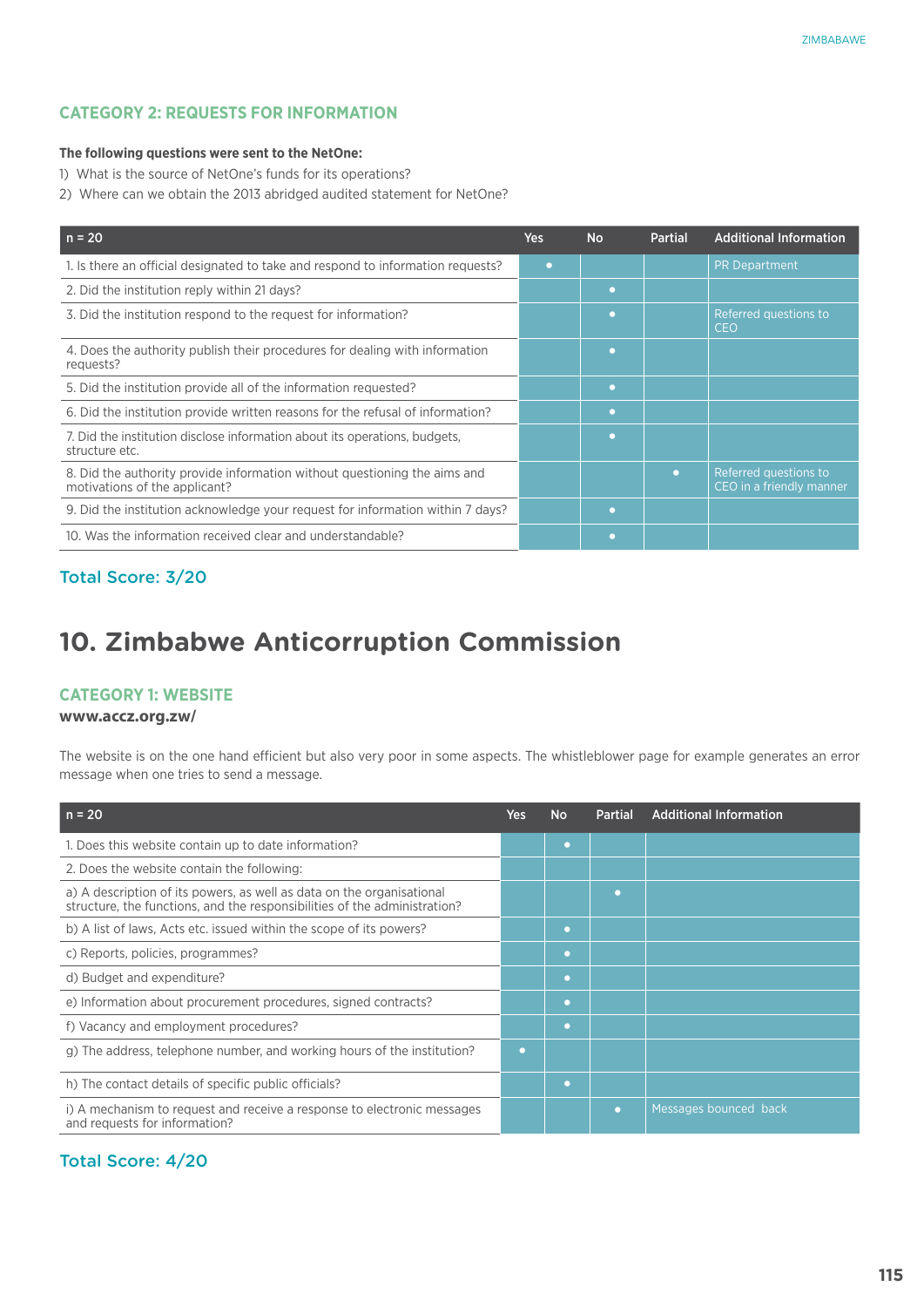#### **The following questions were sent to the NetOne:**

- 1) Where does the commission get funds for its day to day operations?
- 2) How many cases of corruption has the Commission concluded since its inception?

| $n = 20$                                                                                                   | <b>Yes</b> | <b>No</b> | <b>Partial</b> | <b>Additional Information</b>             |
|------------------------------------------------------------------------------------------------------------|------------|-----------|----------------|-------------------------------------------|
| 1. Is there an official designated to take and respond to information requests?                            | ٠          |           |                |                                           |
| 2. Did the institution reply within 21 days?                                                               | ٠          |           |                |                                           |
| 3. Did the institution respond to the request for information?                                             |            |           |                |                                           |
| 4. Does the authority publish their procedures for dealing with information<br>requests?                   |            |           |                |                                           |
| 5. Did the institution provide all of the information requested?                                           |            | ۰         |                |                                           |
| 6. Did the institution provide written reasons for the refusal of information?                             |            | ٠         |                |                                           |
| 7. Did the institution disclose information about its operations, budgets,<br>structure etc.               |            |           | $\bullet$      | Partially answered how<br>they are funded |
| 8. Did the authority provide information without questioning the aims and<br>motivations of the applicant? | ٠          |           |                |                                           |
| 9. Did the institution acknowledge your request for information within 7 days?                             | $\bullet$  |           |                |                                           |
| 10. Was the information received clear and understandable?                                                 |            |           |                |                                           |

## Total Score: 15/20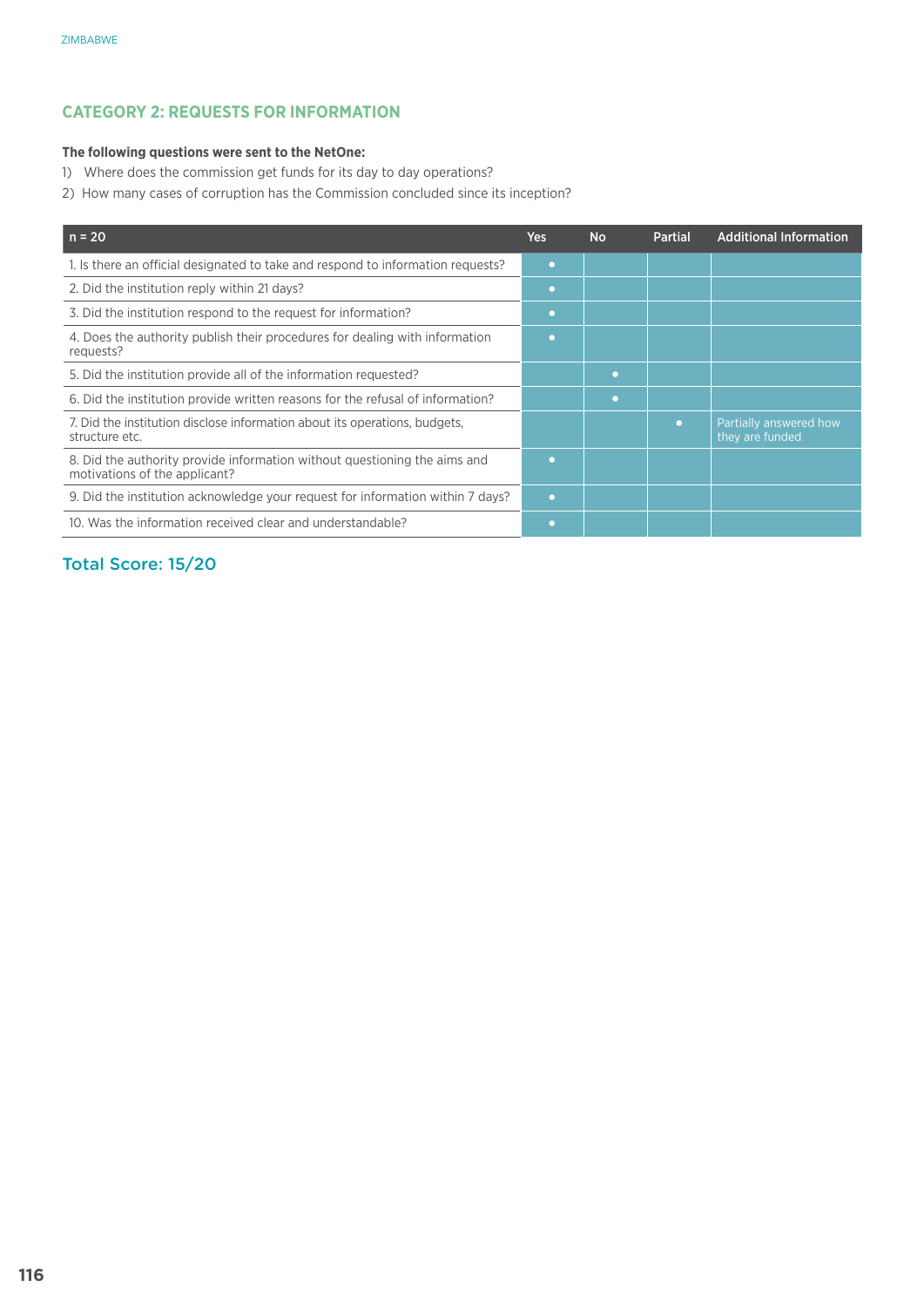## SUMMARY IN NUMBERS

| Institution                                 | Website                  | <b>Request for information</b> | <b>Total score</b> |
|---------------------------------------------|--------------------------|--------------------------------|--------------------|
| Ministry of Finance                         | 13                       | $\Omega$                       | 13                 |
| ZCFU                                        | $\overline{\phantom{a}}$ | 16                             | 23                 |
| Ministry of Primary and Secondary Education | 4                        | 2                              | 6                  |
| <b>PSC</b>                                  | 10                       | $\overline{2}$                 | 12                 |
| <b>TIMB</b>                                 | 14                       | 18                             | 32                 |
| <b>ZHRC</b>                                 | 11                       | 18                             | 29                 |
| <b>ZRP</b>                                  | 6                        | 4                              | 10                 |
| <b>GMB</b>                                  | 11                       | $\overline{18}$                | 29                 |
| NetOne                                      | 13                       | 3                              | 16                 |
| ZACC                                        | 4                        | 15                             | 19                 |

## RESEARCH CONCLUSIONS

From the sample survey, one is inclined to conclude that the majority of institutions remain rather closed and averse to placing information in the public domain. Compared to previous studies where websites have been rather poor, the departments selected this year had relatively well-managed websites. Most of them however fell below standards expected from organisations of such stature.

This year there were both extremes. Either an organisation performed well or it performed dismally.

## THE MOST SECRETIVE PUBLIC INSTITUTION IN **ZIMBABWF**

The surveyed institutions have a long way to go towards transparency and opening themselves up to public scrutiny. Most of them can easily be classified as secretive after most of them failed to respond to written requests for information.

The **Ministry of Primary and Secondary Education** is the Most Secretive Public Institution after they scored 6/40.

They did not respond to written electronic or printed requests for information. The Zimbabwe Republic Police follows as second most secretive institution, requesting that written questions be submitted to them despite written questions already having been sent to them without any response. The website remains badly managed. Officials at the Public Service Commission refused to give any information on anything asked of them electronically, orally or printed. Their website is the only positive that could be taken.

## THE MOST OPEN PUBLIC INSTITUTION IN ZIMBABWE

Some organisations promptly responded to information requests electronically and called the researcher to give answers to written questions.

The TIMB has a very vibrant website and responded to questions promptly through a designated public relations manager. The GMB has a less vibrant website but their personnel promptly attended to information in a friendly and helpful manner.

Based on the research findings, the **Tobacco Industry Marketing Board (TIMB)**  is the Most Open Public Institution of those surveyed after scoring an impressive 32/40.

The Grain Marketing Board (GMB) is second scoring 29/40. The GMB ties with the Human Rights Commission but the GMB invited us to their offices and answered questions to the best of their ability.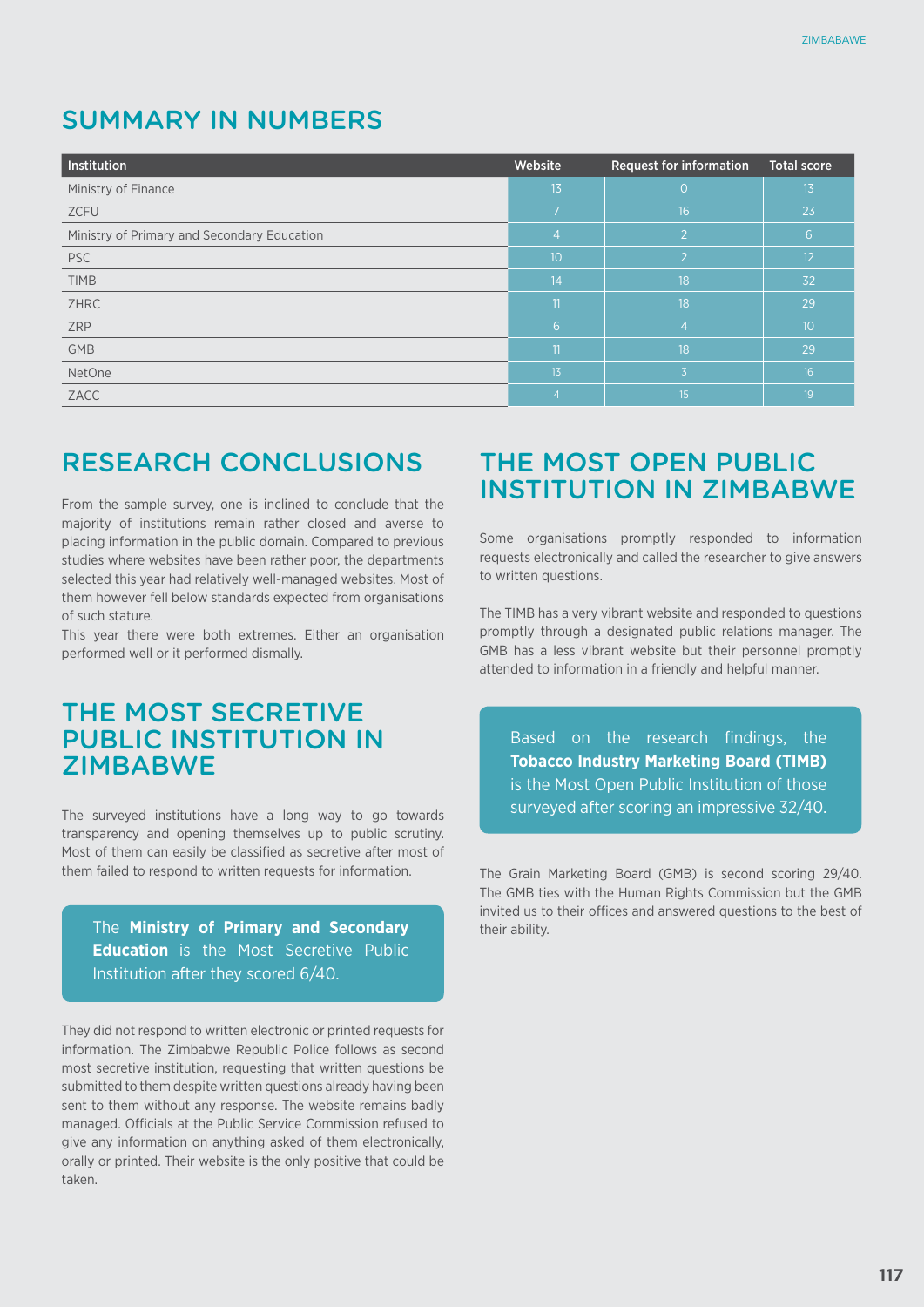## RECOMMENDATIONS

Zimbabwe seems to be sliding back into the dark ages of clamping down on social media and the internet by introducing a Cybercrime Bill which is intended to silence government critics. There is a long standing plan by government to clamp down on social media after President Mugabe said Zimbabwe needed to emulate China's way of dealing with social media.

Evidence shows that most of the institutions are now taking online communication seriously, a good number of them responded through email. While this is commendable it neglects the fact that the majority of citizens do not yet have access to internet.

Government must first ensure that the existing access to information legislation is aligned with the new Constitution before promulgating new laws whose objective is to stifle access to information.

Government could also improve simple administrative procedures in its institutions in terms of clarity on where information requests should be taken. There should be clear guidelines on how to obtain public information. The current situation where this is explained only after approaching government departments, is not ideal.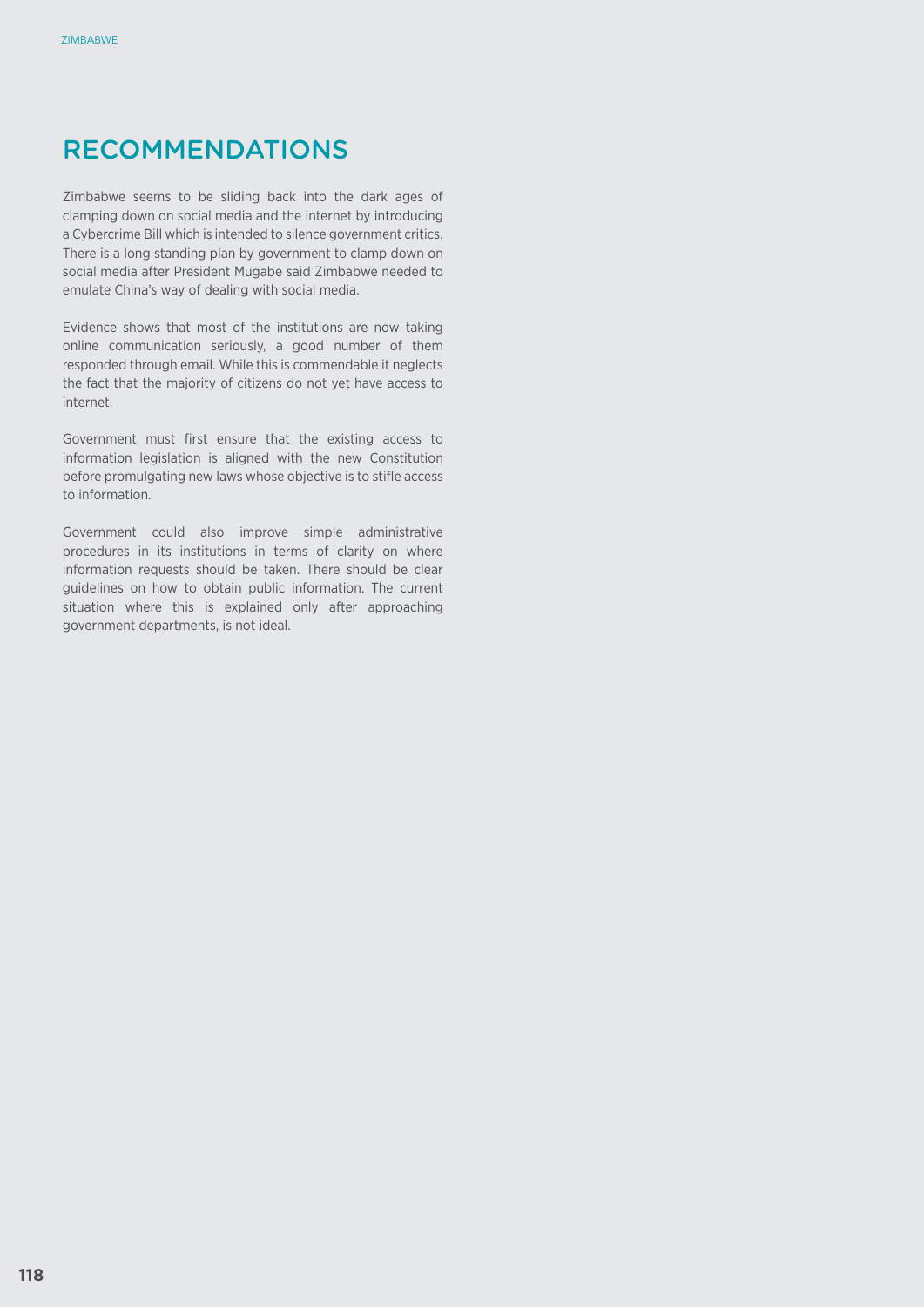# MISA CONTACT DETAILS

#### **MISA Regional Secretariat**

Private Bag 13386 Windhoek, Namibia Tel: +264 61 232975 Fax: +264 61 248016

#### **Contact us online**

Email: info@misa.org Web: www.misa.org Twitter: @MISARegional Facebook: MISA.Regional.Secretariat Web: www.misa.org Facebook: MISA.Regional.Secretariat

#### **MISA Chapters**

MISA Namibia Tel: +264 61 232975

MISA Angola Contact the Regional Secretariat

MISA Botswana Email: outreach@bw.misa.org

MISA Lesotho House No. 1B, Happy Villa Maseru 100, Lesotho Fax: (+266) 22 310560 Email: MISALesotho@gmail.com

MISA Malawi Tel: (+265) 1 758090 Email: misama@globemw.net

MISA Moçambique Avenida Romão Fernandes Farinha, Office Phone: +258 21320468 Cell Phone: +258823052719 or +258873052719 E-mail: info@misa.org.mz; lazaro.mabunda@gmail.com

MISA South Africa

MISA Swaziland Tel: (+268) 40 46677/40 49700 Email: misa.swaziland@gmail.com Email: vuyisile62@yahoo.com

MISA Tanzania Kinondoni Mkwajuni, along Kawawa Road Tel: +255 22 2762167 Fax: +255 22 2762168 Email: misatanzania@gmail.com

MISA Zambia Olympia Park Lusaka, Zambia Tel: (+260) 1 292096/292027 Tel/Fax: (+260) 292096 Email: akayanda2003@yahoo.com

MISA Zimbabwe 84 McChlery Drive, Eastlea Harare, Zimbabwe Tel/Fax: (+263) 4 776165/746838